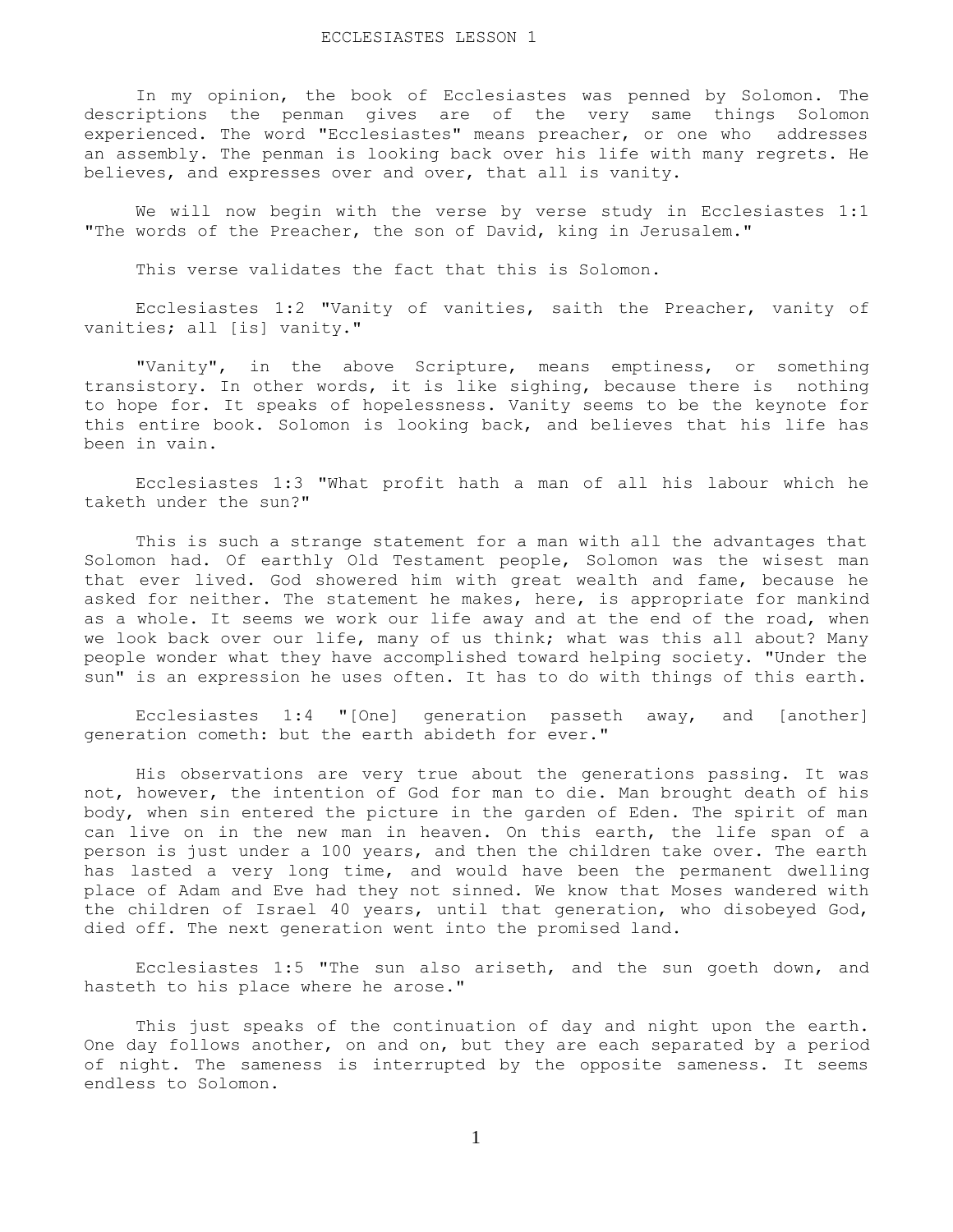Ecclesiastes 1:6 "The wind goeth toward the south, and turneth about unto the north; it whirleth about continually, and the wind returneth again according to his circuits."

This speaks of the movement of the wind, which seems to be in a never ending cycle. This truly speaks of our orderly God, but Solomon sees futility in even the change of the wind.

 Ecclesiastes 1:7 "All the rivers run into the sea; yet the sea [is] not full; unto the place from whence the rivers come, thither they return again."

 Solomon can see no results from the endless running of the rivers into the sea. The truth is, that the water is drawn by the sun, and replenishes the earth with rain. If he is speaking of the Dead Sea, which is actually the lowest point on the earth, it seems to absorb the flow off and turns into solids. I believe he really is saying, that water somehow goes back to its origination point and starts again. To Solomon, it seems like an endless cycle.

 Ecclesiastes 1:8 "All things [are] full of labour; man cannot utter [it]: the eye is not satisfied with seeing, nor the ear filled with hearing."

 There is no way for man to speak every word. Even the fact of man's education to be able to speak properly, is work. The more one speaks, the more he is aware there is more to learn, to speak better. The eye never tires of looking. No one with sight, decides they would rather be blind. The same is true with hearing. No one who can hear, chooses to be deaf, because they are tired of hearing. These are continuous things in our lives, until the day we shed this body of flesh. It seems the more we see, the more we want to see.

 Ecclesiastes 1:9 "The thing that hath been, it [is that] which shall be; and that which is done [is] that which shall be done: and [there is] no new [thing] under the sun."

 Solomon says, it is like treading water. We are getting nowhere fast. Solomon sees life as a never ending circle of events. It seems, to me, in all of this, that Solomon would like to improve the situation around him. He finds he is not able to do that, and it leaves him with a feeling of futility. He believes that each generation faces the very same problems of life that the generation before them did. It is as if all that he does is in vain.

 Ecclesiastes 1:10 "Is there [any] thing whereof it may be said, See, this [is] new? it hath been already of old time, which was before us."

 This certainly did seem to be the case for thousands of years. Even in our time, some things are the same. Our people have gotten so far away from God, He is almost sorry He created them. Luke 17:26 "And as it was in the days of Noe, so shall it be also in the days of the Son of man." Our generation has seen more real change, however, than any generation in history. For thousands of years men rode horses to get to their destination. Just in the last 100 years, the automobile and airplane have become a more useful way to get from point to point. The computer age that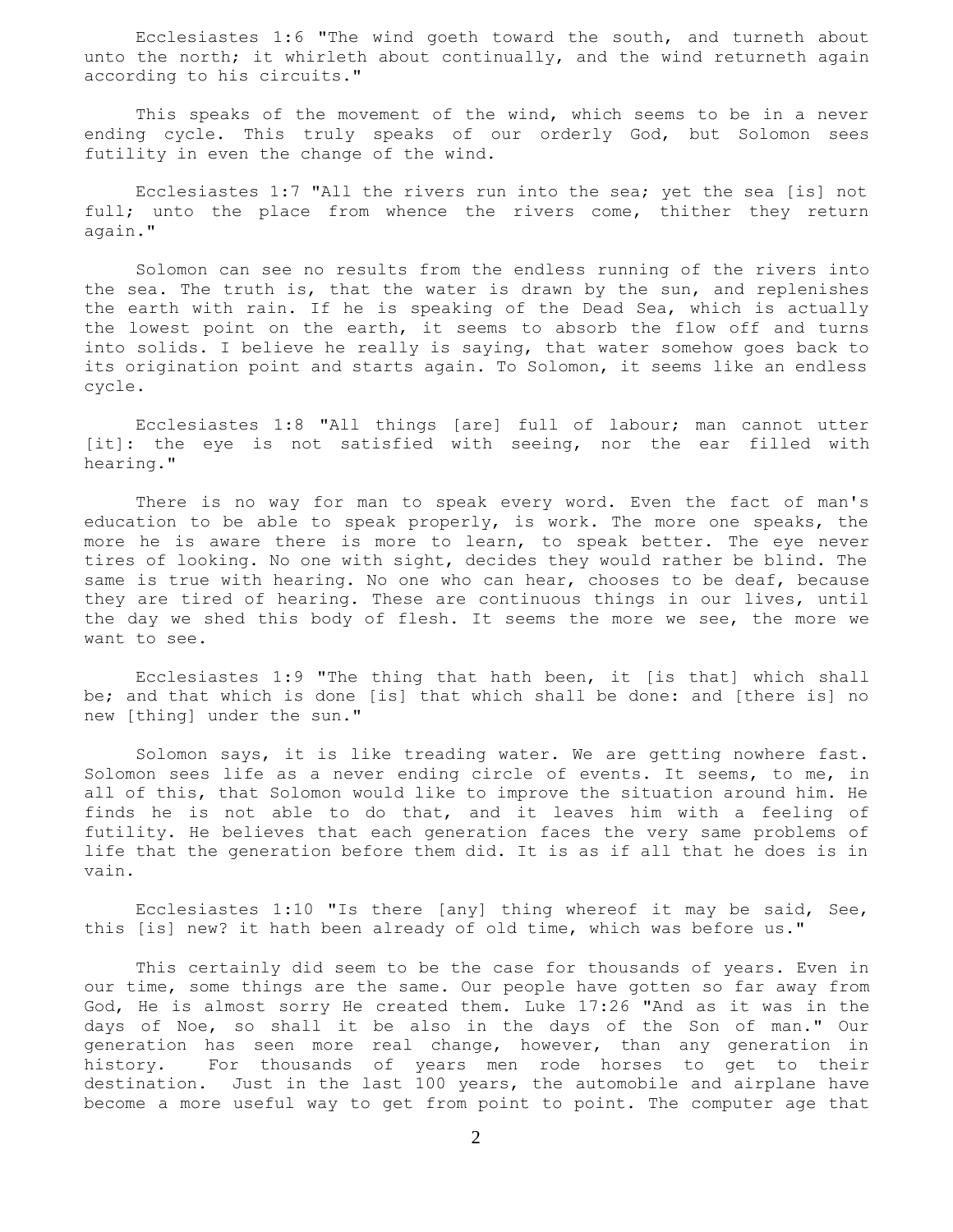we are in now, is another break-through with knowledge. This is a fulfillment of that very thing. Daniel 12:4 "But thou, O Daniel, shut up the words, and seal the book, [even] to the time of the end: many shall run to and fro, and knowledge shall be increased."

 Ecclesiastes 1:11 "[There is] no remembrance of former [things]; neither shall there be [any] remembrance of [things] that are to come with [those] that shall come after."

 This really is saying, that one generation seems not to learn from the mistakes of the generation before them. They come along and get involved in the very same sins their fathers did. One really good reason for this, is we do not study our Bible enough, and learn what they did wrong.

Ecclesiastes 1:12 "I the Preacher was king over Israel in Jerusalem."

 This is speaking of the 40 years that Solomon reigned as king. I personally believe this is spoken toward the end of Solomon's reign. He is looking back over his reign as king, as if he failed as king.

 Ecclesiastes 1:13 "And I gave my heart to seek and search out by wisdom concerning all [things] that are done under heaven: this sore travail hath God given to the sons of man to be exercised therewith."

 When God offered Solomon a gift, Solomon asked for wisdom to lead his people. God granted that wish. I Kings 3:12 "Behold, I have done according to thy words: lo, I have given thee a wise and an understanding heart; so that there was none like thee before thee, neither after thee shall any arise like unto thee." The following is one of Solomon's comments. Proverbs 2:2 "So that thou incline thine ear unto wisdom, [and] apply thine heart to understanding;" Solomon sought the secret of life through earthly wisdom. The secret of life is found in Jesus Christ. He is Life.

 Ecclesiastes 1:14 "I have seen all the works that are done under the sun; and, behold, all [is] vanity and vexation of spirit."

 I Kings 4:30 "And Solomon's wisdom excelled the wisdom of all the children of the east country, and all the wisdom of Egypt." I Kings 4:31 "For he was wiser than all men; than Ethan the Ezrahite, and Heman, and Chalcol, and Darda, the sons of Mahol: and his fame was in all nations round about." I Kings 4:32 "And he spake three thousand proverbs: and his songs were a thousand and five." Solomon soon forgot that he built the temple in Jerusalem. It seems, that even that had not given him fulfillment for his life. It is as if he is saying, my life of work was in vain.

 Ecclesiastes 1:15 "[That which is] crooked cannot be made straight: and that which is wanting cannot be numbered."

 This is speaking of the events in a person's life. It is as if we have no control of our destiny. This is definitely a cause for a person to seek Jesus Christ as his Saviour. It is saying, that all his efforts to save himself are in vain.

 Ecclesiastes 1:16 "I communed with mine own heart, saying, Lo, I am come to great estate, and have gotten more wisdom than all [they] that have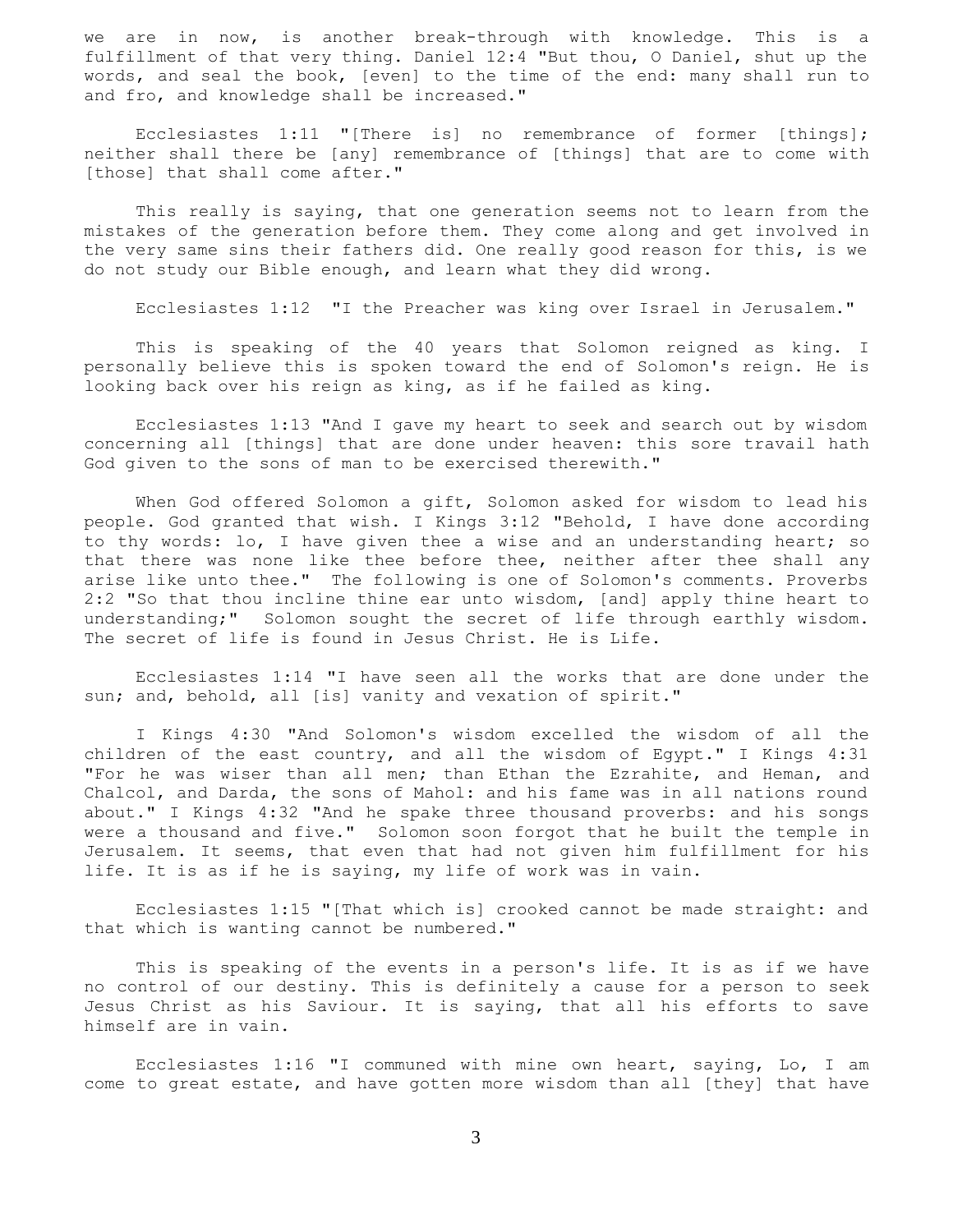been before me in Jerusalem: yea, my heart had great experience of wisdom and knowledge."

 Solomon's wisdom was a gift from God. The same is true with all of us. Knowledge is accumulated learning, but wisdom is a gift from God. We see from the following Scriptures, that Solomon's wisdom and knowledge was given to him by God, and that it far excelled every other person's on the earth. I Kings 3:12 "Behold, I have done according to thy words: lo, I have given thee a wise and an understanding heart; so that there was none like thee before thee, neither after thee shall any arise like unto thee." I Kings 3:13 "And I have also given thee that which thou hast not asked, both riches, and honour: so that there shall not be any among the kings like unto thee all thy days." He was appreciative of all of this, but still, this did not fill that need that each of us has, until we are in fellowship with Jesus.

 Ecclesiastes 1:17 "And I gave my heart to know wisdom, and to know madness and folly: I perceived that this also is vexation of spirit."

 All of the wisdom in the world cannot bring peace, unless the person who has it, uses it to come to Christ as his Saviour. On his search for bringing peace to his world, Solomon married many women. This was folly. It did not bring peace. It brought false gods of these women. His quest for peace, at any cost, brought the worship of false gods into his land. All such attempts, aside from God, fail. Only Jesus {King of Peace} can bring the peace Solomon searched for.

 Ecclesiastes 1:18 "For in much wisdom [is] much grief: and he that increaseth knowledge increaseth sorrow."

 The more we understand about the society we live in, the more troubling it is. This is certainly the case with Solomon, as well. In that sense, the more we know, the more we grieve. I Corinthians 3:18 "Let no man deceive himself. If any man among you seemeth to be wise in this world, let him become a fool, that he may be wise." I Corinthians 3:19 "For the wisdom of this world is foolishness with God. For it is written, He taketh the wise in their own craftiness." I Corinthians 3:20 "And again, The Lord knoweth the thoughts of the wise, that they are vain."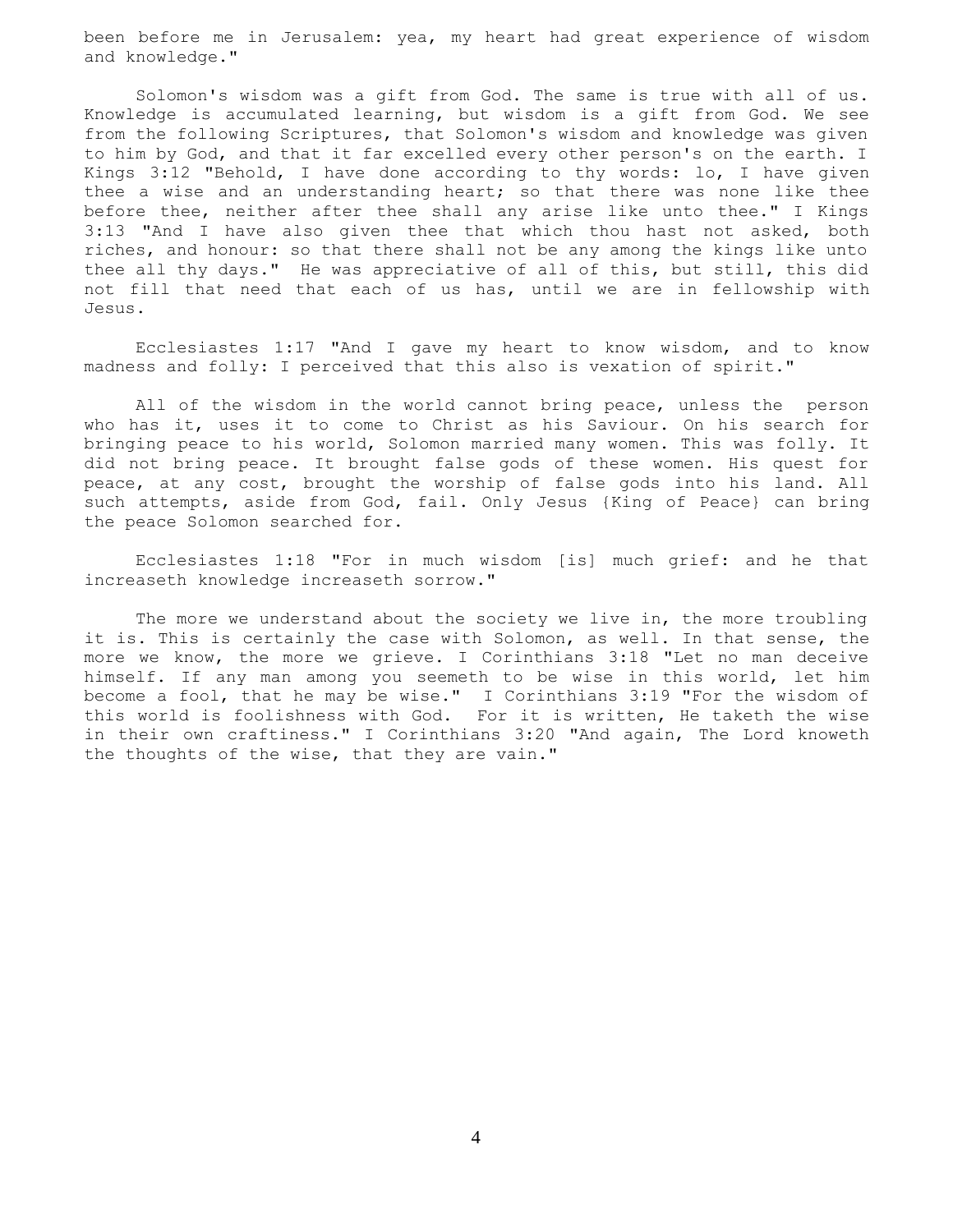1. Who penned Ecclesiastes? 2. What does "Ecclesiastes" mean? 3. What does the penman express, over and over, in this book? 4. Who was the penman's father? 5. Where was he king? 6. What does verse 1 validate? 7. What does "vanity", in theses Scriptures, mean? 8. What is vanity like in these Scriptures. 9. What does Solomon look back and believe about his life? 10. What were some of the advantages that Solomon had? 11. The statement Solomon makes, in verse 3, is appropriate for as a whole. 12. What is an expression Solomon uses so often in this book? 13. Man brought death of his body when? 14. The life span of man on this earth is just under \_\_\_\_\_\_\_ years. 15. Why did Moses wander 40 years in the wilderness? 16. What is verse 5 saying? 17. What does the wind, in verse 6, speak of? 18. All the rivers run into the 19. What is the lowest point of the earth. 20. The eye is not satisfied with \_\_\_\_\_\_\_\_\_\_\_\_. 21. Solomon sees life, as a never ending \_\_\_\_\_\_\_\_\_ of events. 22. Quote Luke chapter 17 verse 26. 23. Quote Daniel chapter 12 verse 4. 24. Why do we not learn from the mistakes of those other Bible characters? 25. How many years did Solomon reign? 26. When God offered Solomon a gift, what did Solomon ask for? 27. Quote Proverbs chapter 2 verse 2. 28. Whose wisdom did Solomon's wisdom excel? 29. How many proverbs did Solomon speak? 30. How many songs did he write? 31. Solomon's \_\_\_\_\_\_\_\_\_\_\_\_ was a gift from God? 32. What is knowledge? 33. What did God give Solomon, besides wisdom? 34. Who can bring the peace that Solomon sought for? 35. The wisdom of this world is \_\_\_\_\_\_\_\_\_\_\_\_\_ with God.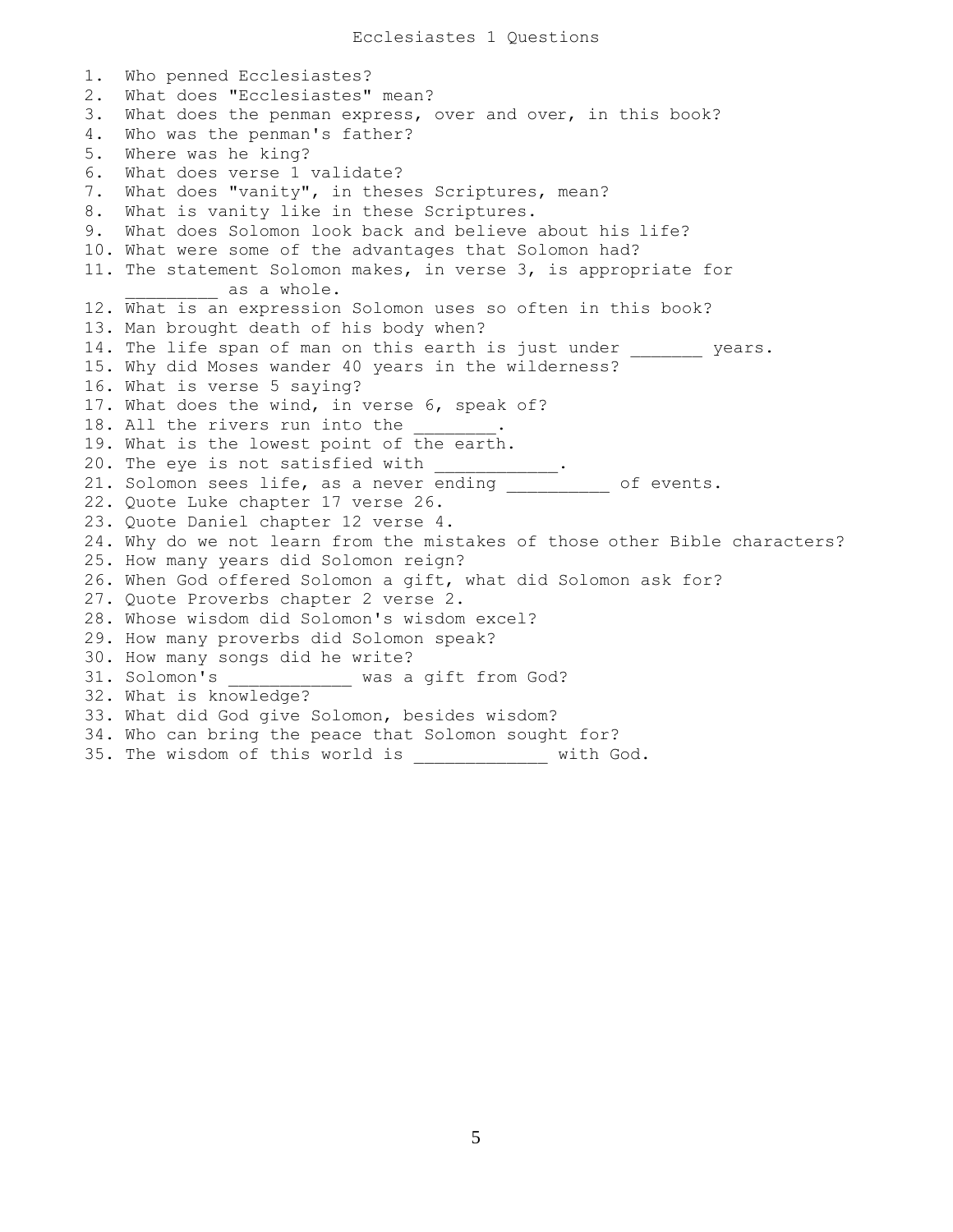We will begin in Ecclesiastes 2:1 "I said in mine heart, Go to now, I will prove thee with mirth, therefore enjoy pleasure: and, behold, this also [is] vanity."

 We see that Solomon was so dissatisfied with life the way he had experienced it, that he decides to try pleasure of the flesh. He is like so many who look for peace in all the wrong places. He has plenty of money and fame, but that does not satisfy the hungry soul. I have heard so many people say, they thought great riches would make them happy. When they acquired the great riches, they were still unhappy. Some of them searched for fame, thinking that would satisfy them. True satisfaction comes from a relationship with the Lord Jesus Christ. Nothing else in life can fill that void. In verse one above, he finds that fleshly happiness does not bring satisfaction either.

 Ecclesiastes 2:2 "I said of laughter, [It is] mad: and of mirth, What doeth it?"

This speaks of laughing on the surface, but your heart is crying. Laughter is but for a moment. Proverbs 14:13 "Even in laughter the heart is sorrowful; and the end of that mirth [is] heaviness."

 Ecclesiastes 2:3 "I sought in mine heart to give myself unto wine, yet acquainting mine heart with wisdom; and to lay hold on folly, till I might see what [was] that good for the sons of men, which they should do under the heaven all the days of their life."

 Many people, in our society today, drink alcohol and take drugs to hide from the realities of life. They feel, that for a moment, the deadening will help them to forget their sorrows. It really does not work. When the effects are gone, they are even more depressed than when they began. This is what Solomon discovered, here, as well.

 Ecclesiastes 2:4 "I made me great works; I builded me houses; I planted me vineyards:"

 The accumulations of fine houses and vineyards will not help. Things do not bring that peace, Solomon is looking for. Peace and satisfaction is not brought by outward influences. This comes from the heart of man.

 Ecclesiastes 2:5 "I made me gardens and orchards, and I planted trees in them of all [kind of] fruits:"

 Solomon loved beautiful gardens. The garden he had on the outskirts of Jerusalem was well known. Even the beautiful gardens he loved, did not bring the satisfaction he was looking for.

 Ecclesiastes 2:6 "I made me pools of water, to water therewith the wood that bringeth forth trees:"

 Many people find it very soothing to live on the banks of a lake. This was the thoughts of Solomon, as well. Again, this does not cause him to be satisfied.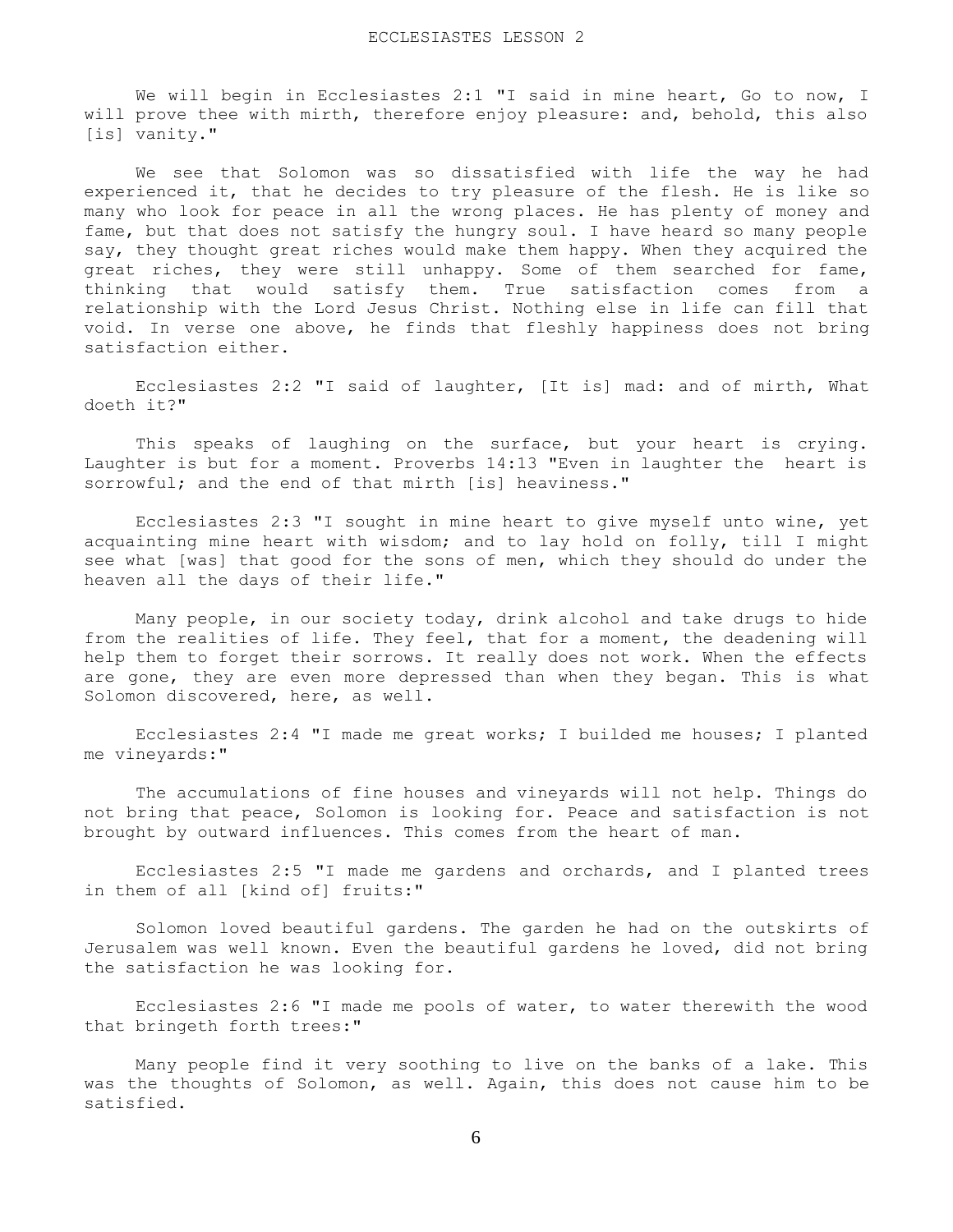Ecclesiastes 2:7 "I got [me] servants and maidens, and had servants born in my house; also I had great possessions of great and small cattle above all that were in Jerusalem before me:"

 We know that even the queen of Sheba was impressed by the finery of the king's court. She had many servants herself, but nothing to compare with Solomon's. I Kings 9:20 "[And] all the people [that were] left of the Amorites, Hittites, Perizzites, Hivites, and Jebusites, which [were] not of the children of Israel," I Kings 9:21 "Their children that were left after them in the land, whom the children of Israel also were not able utterly to destroy, upon those did Solomon levy a tribute of bondservice unto this day." We can see from the following Scripture, an example of the number of animals he had. II Kings 3:4 "And Mesha king of Moab was a sheepmaster, and rendered unto the king of Israel an hundred thousand lambs, and an hundred thousand rams, with the wool."

 Ecclesiastes 2:8 "I gathered me also silver and gold, and the peculiar treasure of kings and of the provinces: I gat me men singers and women singers, and the delights of the sons of men, [as] musical instruments, and that of all sorts."

 Solomon, besides being the wisest man, was also the richest man. The following Scripture is an example of the wealth he acquired in one year. I Kings 10:14 "Now the weight of gold that came to Solomon in one year was six hundred threescore and six talents of gold," We see in the following Scripture, that Solomon had whatever he wanted. He had many singers and those who played instruments. I Chronicles 25:6 "All these [were] under the hands of their father for song [in] the house of the LORD, with cymbals, psalteries, and harps, for the service of the house of God, according to the king's order to Asaph, Jeduthun, and Heman."

 Ecclesiastes 2:9 "So I was great, and increased more than all that were before me in Jerusalem: also my wisdom remained with me."

 Solomon's wealth, fame, and wisdom were known throughout the lands around them. I Kings 10:23 "So king Solomon exceeded all the kings of the earth for riches and for wisdom."

 Ecclesiastes 2:10 "And whatsoever mine eyes desired I kept not from them, I withheld not my heart from any joy; for my heart rejoiced in all my labour: and this was my portion of all my labour."

We see, in this, a fulfillment of every earthly desire that any person could imagine was Solomon's. Everything Solomon put his hand to prospered. Attaining worldly fame and fortune cannot bring true happiness. The search for fulfillment in life, always ends with searching for the Lord and everlasting life. All the other things do not satisfy.

 Ecclesiastes 2:11 "Then I looked on all the works that my hands had wrought, and on the labour that I had laboured to do: and, behold, all [was] vanity and vexation of spirit, and [there was] no profit under the sun."

All of this is nothing. It does not satisfy the soul. All the things, mentioned in this chapter, are no comparison at all, to the satisfaction knowing Jesus brings. Proverbs 15:16 "Better [is] little with the fear of the LORD than great treasure and trouble therewith." I John 2:16 "For all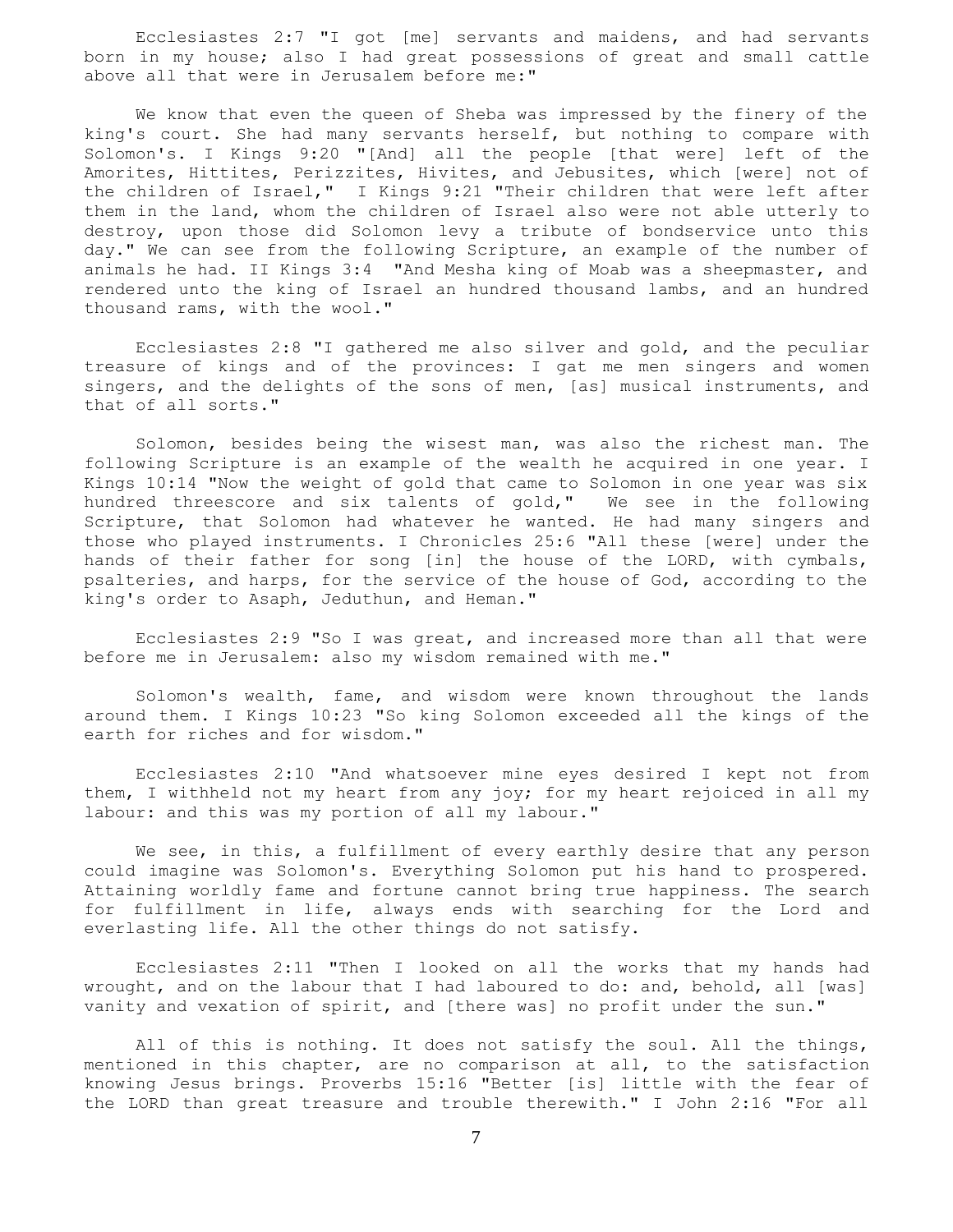that [is] in the world, the lust of the flesh, and the lust of the eyes, and the pride of life, is not of the Father, but is of the world." I John 2:17 "And the world passeth away, and the lust thereof: but he that doeth the will of God abideth for ever."

 Ecclesiastes 2:12 "And I turned myself to behold wisdom, and madness, and folly: for what [can] the man [do] that cometh after the king? [even] that which hath been already done."

 About the highest honor a man can attain on this earth is to be king. Wisdom, in a sense, is no better than folly or madness, if it is worldly wisdom. None of them satisfy his soul. This, to me, is saying Solomon does not want to start all over as king. He has done what he could, and going over it again would not help.

 Ecclesiastes 2:13 "Then I saw that wisdom excelleth folly, as far as light excelleth darkness."

 Proverbs 4:18 "But the path of the just [is] as the shining light, that shineth more and more unto the perfect day." Proverbs 4:19 "The way of the wicked [is] as darkness: they know not at what they stumble." Ephesians 5:8 "For ye were sometimes darkness, but now [are ye] light in the Lord: walk as children of light:"

 Ecclesiastes 2:14 "The wise man's eyes [are] in his head; but the fool walketh in darkness: and I myself perceived also that one event happeneth to them all."

 "Eyes" speak of intelligence. The one event that "happeneth to them all" is death. John 11:10 "But if a man walk in the night, he stumbleth, because there is no light in him." I John 2:11 "But he that hateth his brother is in darkness, and walketh in darkness, and knoweth not whither he goeth, because that darkness hath blinded his eyes."

 Ecclesiastes 2:15 "Then said I in my heart, As it happeneth to the fool, so it happeneth even to me; and why was I then more wise? Then I said in my heart, that this also [is] vanity."

 Solomon knows that just being filled with wisdom will not extend his life. His speculation, here, is if this is so, what advantage is it to be wise?

 Ecclesiastes 2:16 "For [there is] no remembrance of the wise more than of the fool for ever; seeing that which now [is] in the days to come shall all be forgotten. And how dieth the wise [man]? as the fool."

 Solomon is a little negative in this statement. This is not exactly true. Solomon was remembered above his fellows for the wisdom he conveyed to all of us, when he penned some of the wisdom he had into a book. Surely the wise and the foolish do die, when their time God has allotted them to die comes. They have no control over death. God is the Controller. Hebrews 9:27 "And as it is appointed unto men once to die, but after this the judgment:"

 Ecclesiastes 2:17 "Therefore I hated life; because the work that is wrought under the sun [is] grievous unto me: for all [is] vanity and vexation of spirit."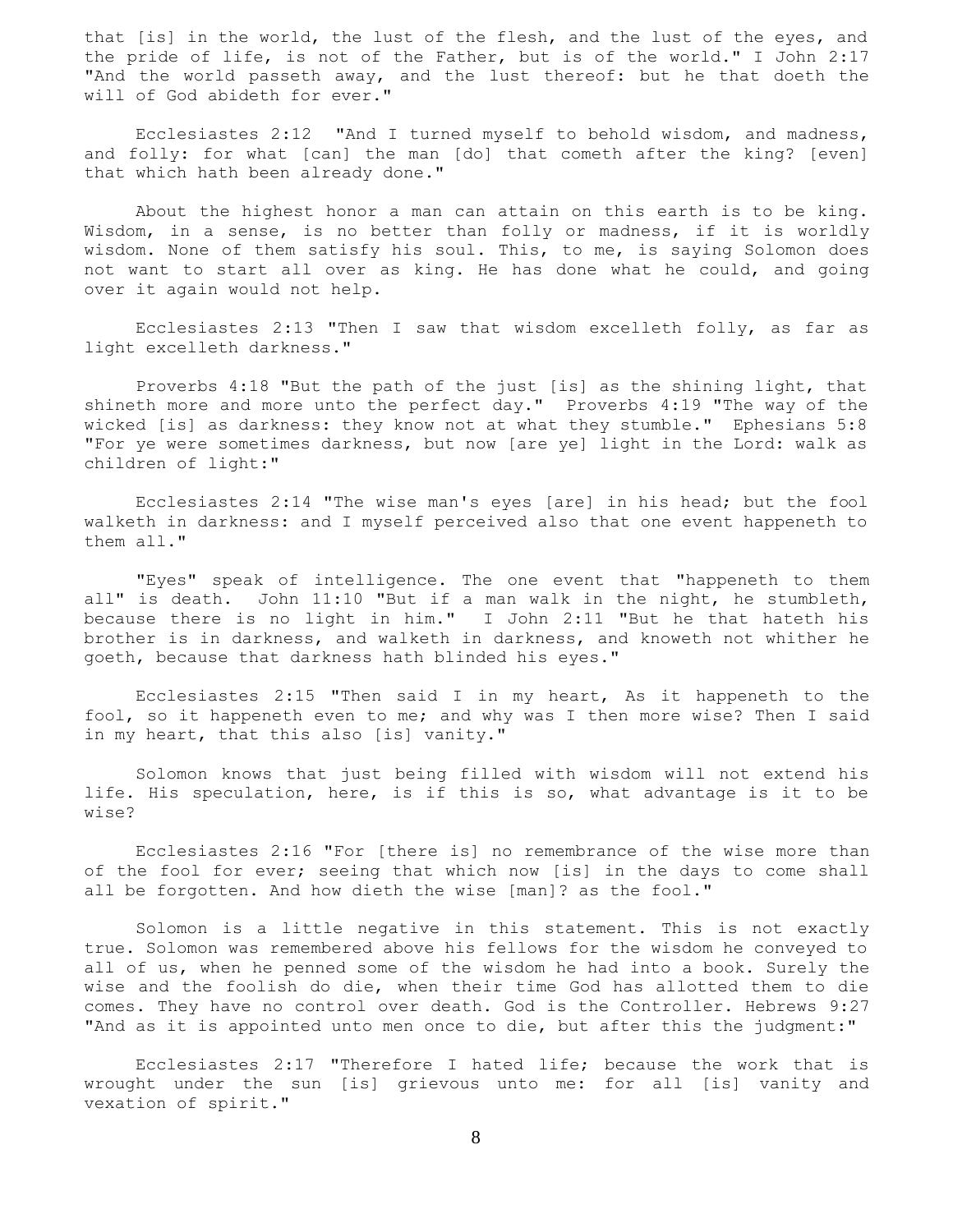This is a climax of the other statements he has made. The word "therefore" connects the previous verses. Because death comes to all, I hate life, is what he is saying. He feels no accomplishment, in spite of the fact he has accomplished so much. He feels as if he has failed God.

 Ecclesiastes 2:18 "Yea, I hated all my labour which I had taken under the sun: because I should leave it unto the man that shall be after me."

 After reigning 40 years, Solomon will die, and someone else will take his place. I Kings 11:11 "Wherefore the LORD said unto Solomon, Forasmuch as this is done of thee, and thou hast not kept my covenant and my statutes, which I have commanded thee, I will surely rend the kingdom from thee, and will give it to thy servant."

 Ecclesiastes 2:19 "And who knoweth whether he shall be a wise [man] or a fool? yet shall he have rule over all my labour wherein I have laboured, and wherein I have shewed myself wise under the sun. This [is] also vanity."

When a man dies, the work he has wrought with his hands is another's. It is not very pleasant for him to realize that the works of his hands might pass to someone undeserving. Since he does not know who God will choose to rule after him, he also does not know whether he will be wise, or a fool. All of his wisdom is gone, when he dies. He cannot pass his wisdom on to another. Wisdom is a gift from God.

 Ecclesiastes 2:20 "Therefore I went about to cause my heart to despair of all the labour which I took under the sun."

 We can see that Solomon was greatly troubled, about what would happen to the things he had built by the wisdom God had given him. He is looking back and wondering what earthly good was all of it.

 Ecclesiastes 2:21 "For there is a man whose labour [is] in wisdom, and in knowledge, and in equity; yet to a man that hath not laboured therein shall he leave it [for] his portion. This also [is] vanity and a great evil."

 This is Solomon speaking of himself. The person who takes Solomon's place has not worked to build all of this. He receives this, because God is taking it from Solomon. Psalms 49:10 "For he seeth [that] wise men die, likewise the fool and the brutish person perish, and leave their wealth to others."

 Ecclesiastes 2:22 "For what hath man of all his labour, and of the vexation of his heart, wherein he hath laboured under the sun?"

There is a certain amount of pride, that goes along with the finishing of some important project here on the earth. It is a known fact, that none of that follows us after our death. The only treasures we carry with us, are those we have stored in heaven before our death. Things we do for ourselves, or for earthly fame, will be of no assistance in heaven. Solomon had great wealth and fame on the earth. All of that is left behind. Matthew 16:26 "For what is a man profited, if he shall gain the whole world, and lose his own soul? or what shall a man give in exchange for his soul?"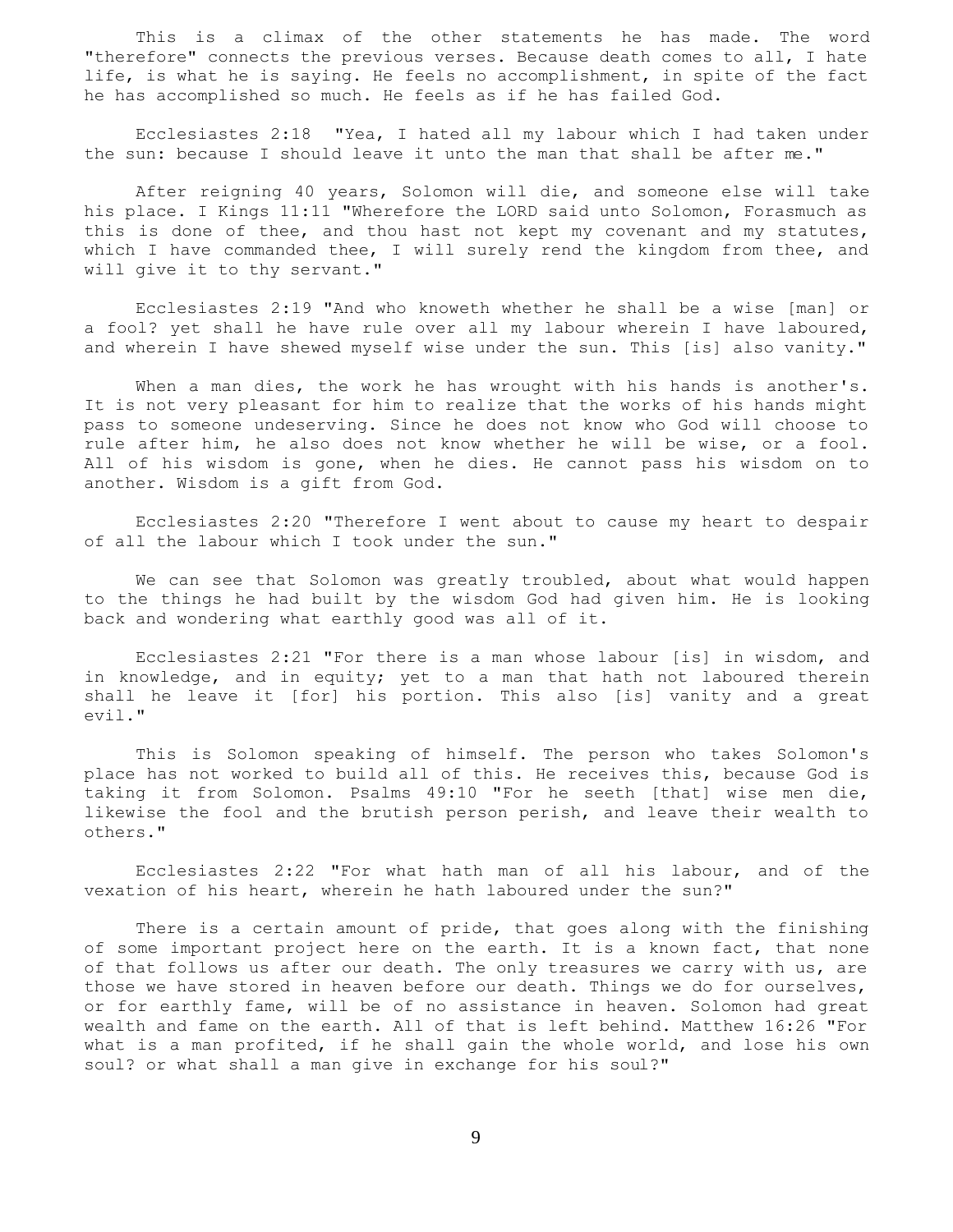Ecclesiastes 2:23 "For all his days [are] sorrows, and his travail grief; yea, his heart taketh not rest in the night. This is also vanity."

 Solomon has difficulty sleeping, because of his thoughts about the inevitable end that comes to all. Job 14:1 "Man [that is] born of a woman [is] of few days, and full of trouble." Jesus explains that this world is full of trouble. Our hope is in Him. John 16:33 "These things I have spoken unto you, that in me ye might have peace. In the world ye shall have tribulation: but be of good cheer; I have overcome the world."

 Ecclesiastes 2:24 "[There is] nothing better for a man, [than] that he should eat and drink, and [that] he should make his soul enjoy good in his labour. This also I saw, that it [was] from the hand of God."

 We find that even the everyday functions of eating and drinking can only take place at the will of God. The prayer that Jesus taught the apostles says, "Give us this day our daily bread". It is by the grace of God, that we have bread to eat. We should be thankful for whatever God has provided us with. We should be like Paul and be satisfied with what God has given us. I Timothy 6:8 "And having food and raiment let us be therewith content."

 Ecclesiastes 2:25 "For who can eat, or who else can hasten [hereunto], more than I?"

Possibly, Solomon had the most to be thankful for.

 Ecclesiastes 2:26 "For [God] giveth to a man that [is] good in his sight wisdom, and knowledge, and joy: but to the sinner he giveth travail, to gather and to heap up, that he may give to [him that is] good before God. This also [is] vanity and vexation of spirit."

 God had thought very highly of Solomon. He had loved him so much, that He gave him wisdom above all his fellowmen. He gave him great wealth and tremendous fame. Solomon did not stay faithful to God. The temptations of life were more than he could handle, and he sinned. God will abundantly bless those who are in the will of God. The wealth of the sinner is laid up for the righteous. God does not overlook the slightest thing you do to please Him. God is the Rewarder of those who follow Him.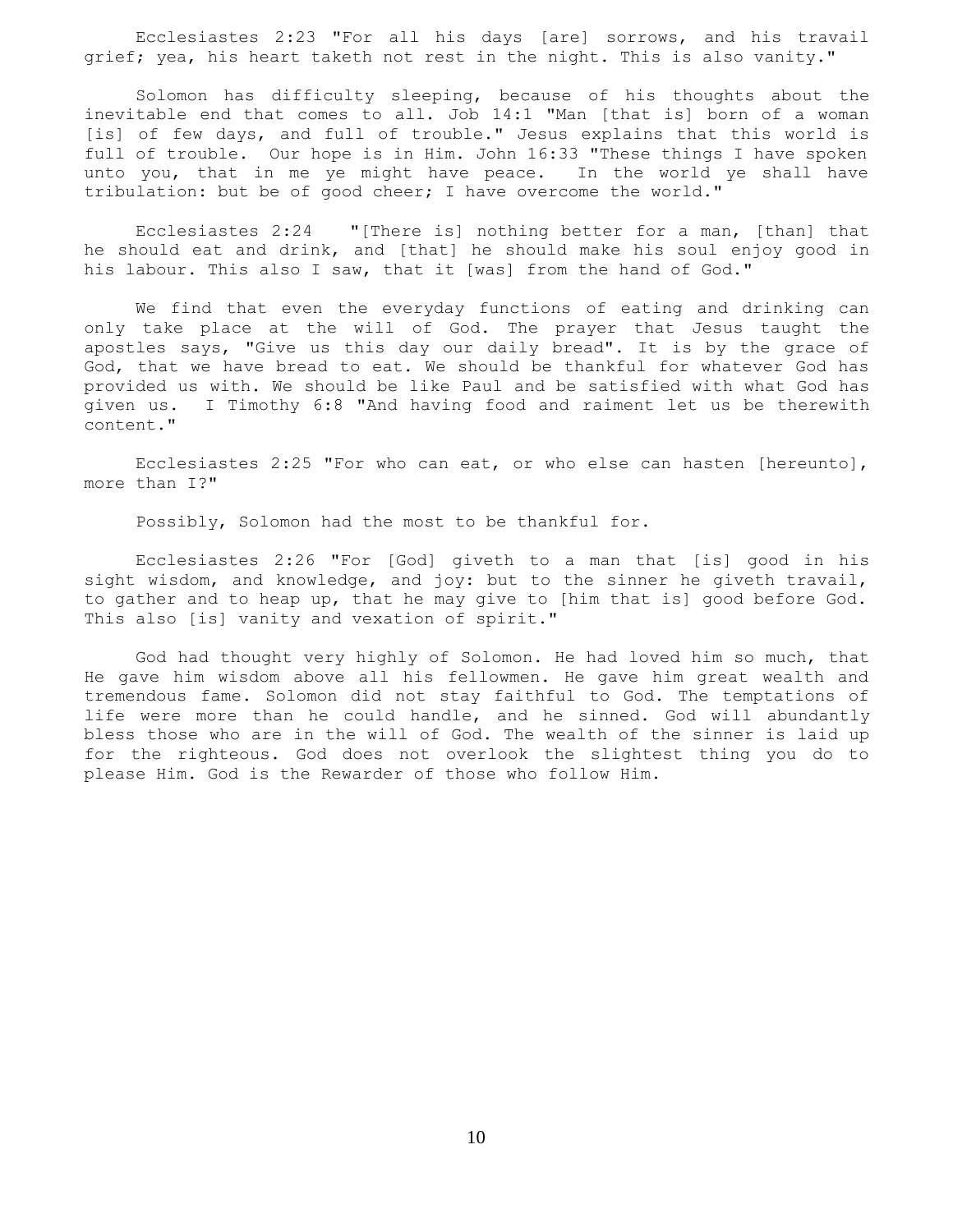1. What caused Solomon to try pleasure for satisfaction? 2. Where else had Solomon looked for satisfaction? 3. Where does true satisfaction come from? 4. What is verse 2 speaking of? 5. Quote Proverbs chapter 14 verse 13. 6. What does the author believe the problem is in our society today with drugs and alcohol? 7. Solomon built what, that did not satisfy him. 8. Where is true peace from? 9. Where did Solomon get this huge number of servants. 10. What queen was overwhelmed by Solomon's finery? 11. He had \_\_\_\_\_ and \_\_\_\_\_\_\_ singers. 12. What were some of the musical instruments Solomon had? 13. Quote 1 Kings chapter 10 verse 23. 14. Attaining worldly fame and wealth cannot bring \_\_\_\_\_\_\_\_\_\_. 15. Quote Proverbs chapter 15 verse 16. 16. Quote 1 John chapter 2 verse 16. 17. What do wisdom, folly, and madness have in common? 18. How much does wisdom excel folly? 19. Quote Ephesians chapter 5 verse 8. 20. The wise man's eyes are in his \_\_\_\_\_\_\_\_\_. 21. Quote John chapter 11 verse 10. 22. He that hateth his brother is in 23. What does Solomon say, in verse 16, that is not absolutely the way it is? 24. Quote Hebrews chapter 9 verse 27. 25. Why did he hate life? 26. Why did he hate his work? 27. How many years did Solomon reign? 28. Why will God rend the kingdom away from Solomon? 29. Who is verse 21 speaking of? 30. Quote Psalms chapter 49 verse 10. 31. What is a man profited, if he shall gain the whole world, and lose his own \_\_\_\_\_\_\_? 32. Quote Job chapter 14 verse 1. 33. Give us this day our 34. Quote 1 Timothy chapter 6 verse 8. 35. God is a \_\_\_\_\_\_\_\_\_\_ of those who follow Him.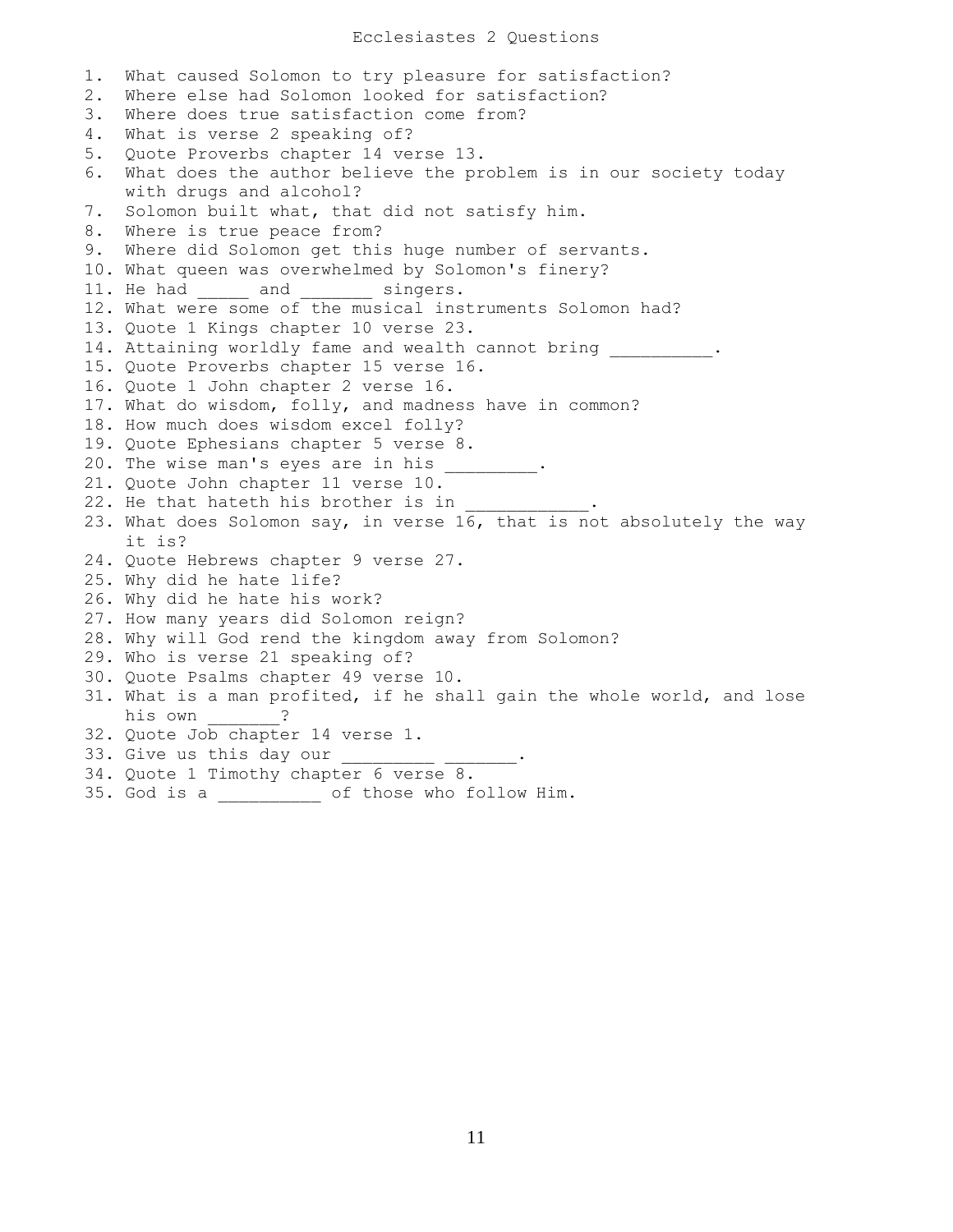We will begin this lesson in Ecclesiastes 3:1 "To every [thing there is] a season, and a time to every purpose under the heaven:"

 This is saying, that God arranges even the smallest details of our surroundings. Verse 1 is speaking of all the things collectively, that he will detail in the next few verses. God's timetable for this earth is perfect. Certain events are ordained from the foundation of the earth. A very good example of this very thing, is the fact that Abraham {the father of the faithful} was born 1948 years after Adam. Then Israel became a nation in 1948 our time. Another time I believe to be very significant, is the approximate 6000 years of work for the people of the earth, then God will set up a thousand year day of sabbath of rest. We are nearing the end of the 6-1000 year days of work. Jesus will come back to the earth as King and reign in perfect peace for 1-1000 year day of rest. Things, like when we are born and when we die, are foreordained of God. The thing that is not already destined to be, is what we do with Jesus. We, of our own free will, accept Him, or reject Him.

 Ecclesiastes 3:2 "A time to be born, and a time to die; a time to plant, and a time to pluck up [that which is] planted;"

 We see that we have no control of the day we are born. We have no control of who we are born to. We have no control over our gender. We have no control over the way we look, when we are born. All of these things are destined of God. I could go on and on. We have no control over whether we are born into a wealthy family, or a poverty stricken family. All of these things are determined of God. We do not have control of the time of our death either. Job 7:1 "[Is there] not an appointed time to man upon earth? [are not] his days also like the days of an hireling?" Isaac is a very good example of God having a precise time for us to be born. Genesis 21:2 "For Sarah conceived, and bare Abraham a son in his old age, at the set time of which God had spoken to him." Death is the same. God has set a time for each person's death. Hebrews 9:27 "And as it is appointed unto men once to die, but after this the judgment:" The following Scripture tells us the very best, what our life is. James 4:14 "Whereas ye know not what [shall be] on the morrow. For what [is] your life? It is even a vapour, that appeareth for a little time, and then vanisheth away."

 After a hard winter, and spring just appears, we all get the urge to make ready the field, and plant something. We watch it grow, till it matures, and then, it is time to pluck it up. Jesus spoke of planting and harvesting. As long as the earth exists, there will be a time of planting, and a time of harvest. In the spiritual sense, the time of the end is time of harvest.

 Ecclesiastes 3:3 "A time to kill, and a time to heal; a time to break down, and a time to build up;"

 The 6th commandment says, "Thou shalt not kill". Then how, can this Scripture say a time to kill? Thou shalt not kill, means thou shalt not commit premeditated murder. It does not mean that you are not to go to war to protect your family, or your country. A very good example of a time to kill is shown by God killing the firstborn in Egypt. Exodus 12:12 "For I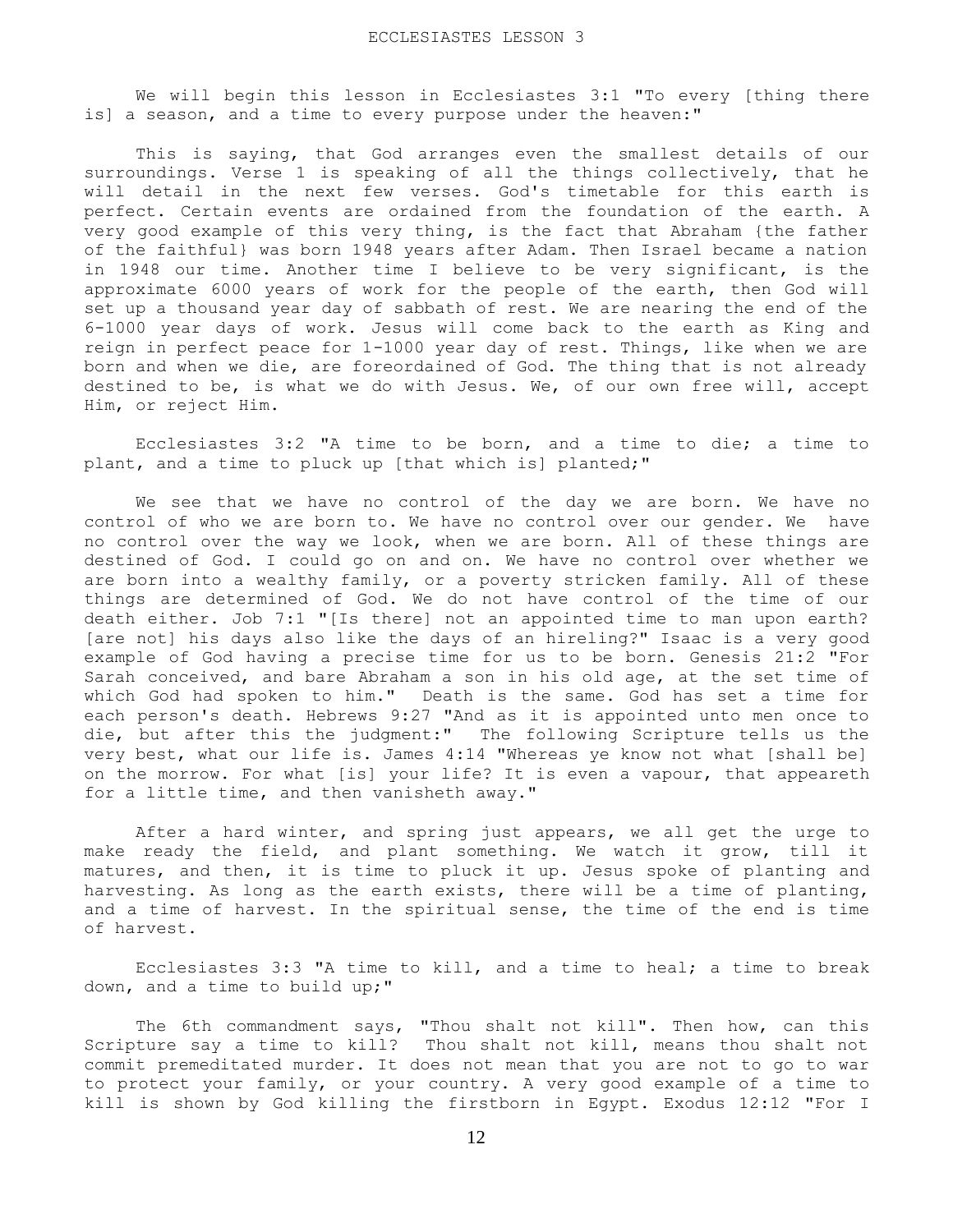will pass through the land of Egypt this night, and will smite all the firstborn in the land of Egypt, both man and beast; and against all the gods of Egypt I will execute judgment: I [am] the LORD." Another instance when it was a time to kill, is when David killed Goliath. You see, there is a time to kill, but it must be a time that God has chosen for us to kill, not a time when we kill for selfish reasons. It is nearly always the time to heal. Most of Jesus' ministry here on the earth involved healing. Everyone who had faith enough to receive his healing was healed by Him. I Peter 2:24 "Who his own self bare our sins in his own body on the tree, that we, being dead to sins, should live unto righteousness: by whose stripes ye were healed." Our healing is spoken of as if it is already done in this Scripture. For us to be healed, we must apply this promise to our problem and believe. We must act upon the promise that Jesus has willed us. John 14:12 "Verily, verily, I say unto you, He that believeth on me, the works that I do shall he do also; and greater [works] than these shall he do; because I go unto my Father." John 14:13 "And whatsoever ye shall ask in my name, that will I do, that the Father may be glorified in the Son." John 14:14 "If ye shall ask any thing in my name, I will do [it]."

 Why did God not allow David to build His temple? We read in I Kings 5:3 "Thou knowest how that David my father could not build an house unto the name of the LORD his God for the wars which were about him on every side, until the LORD put them under the soles of his feet." The very next verse tells when it was the right time for Solomon to build it. I Kings 5:4 "But now the LORD my God hath given me rest on every side, [so that there is] neither adversary nor evil occurrent." I Kings 5:5 "And, behold, I purpose to build an house unto the name of the LORD my God, as the LORD spake unto David my father, saying, Thy son, whom I will set upon thy throne in thy room, he shall build an house unto my name." Sometimes things have to be torn down to the foundation, before they can build on the spot.

 Ecclesiastes 3:4 "A time to weep, and a time to laugh; a time to mourn, and a time to dance;"

 The shortest sentence in the Bible is in John 11:35 "Jesus wept." Jesus is our example in everything, so we know there are times for us to weep. When we lose a loved one, it is a natural thing to weep. You have heard the expression {laugh and the world laughs with you, cry and you cry alone}. This is very true. Psalms 126:2 "Then was our mouth filled with laughter, and our tongue with singing: then said they among the heathen, The LORD hath done great things for them."

 A story of contrast of mourning and a time to dance quickly reminds us of David, when he danced before the Ark of the covenant. Il Samuel 6:14 "And David danced before the LORD with all [his] might; and David [was] girded with a linen ephod." II Samuel 6:15 "So David and all the house of Israel brought up the ark of the LORD with shouting, and with the sound of the trumpet." David's mourning came at the loss of his firstborn child. David committed adultery with Bathsheba, then he had her husband killed in battle, so he might marry her. In punishment, God took their first child. II Samuel 12:14 "Howbeit, because by this deed thou hast given great occasion to the enemies of the LORD to blaspheme, the child also [that is] born unto thee shall surely die."

 Ecclesiastes 3:5 "A time to cast away stones, and a time to gather stones together; a time to embrace, and a time to refrain from embracing;"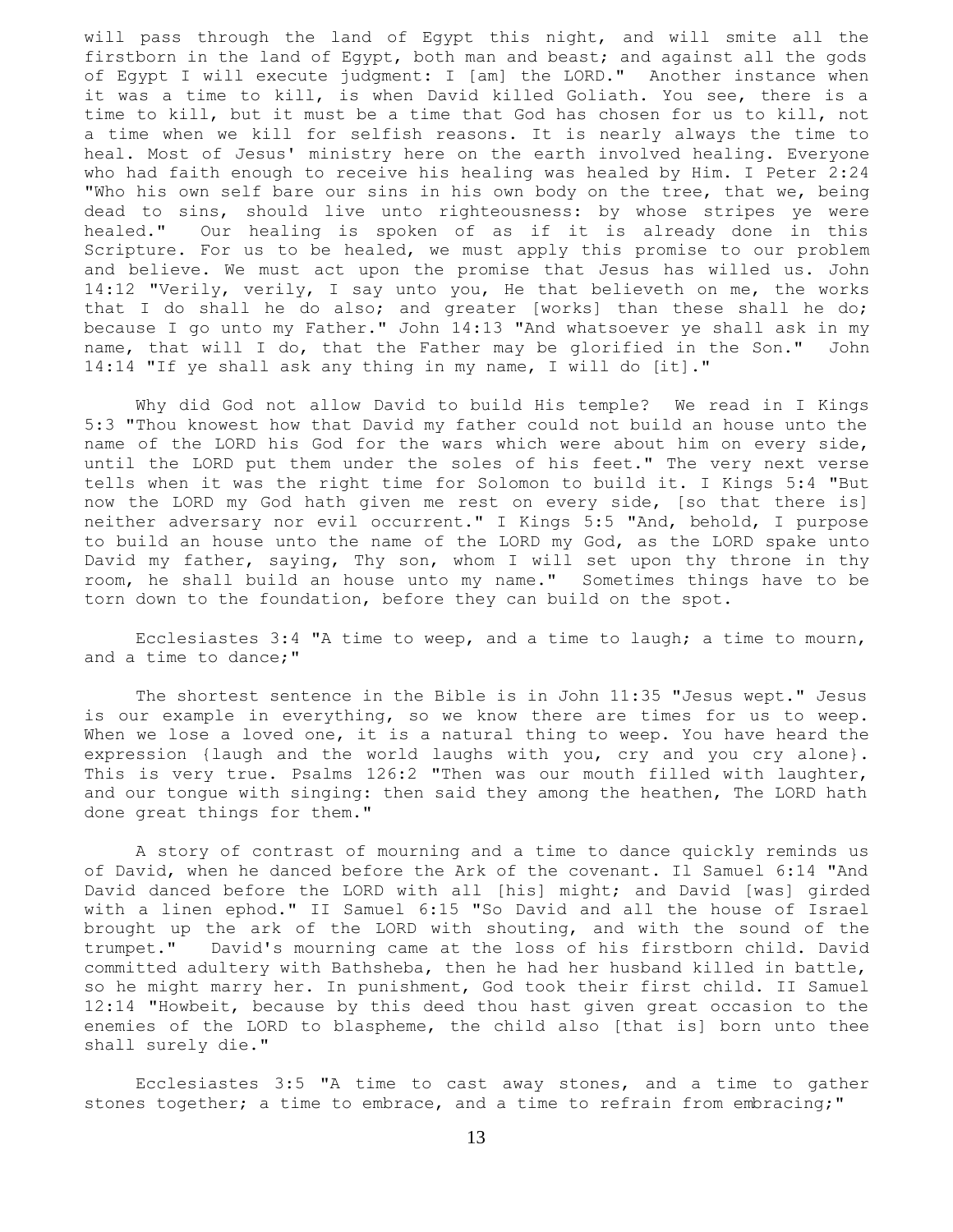A very good example of a time to cast away stones, is when you are clearing a field for cultivation. The time to gather stones, is when you are building a stone house. Embracing is a way of showing passion, or affection. When two friends meet, it is alright to embrace in greeting. The negative side of this would be under the classification of passion. It is not, however, a very nice thing for a man and a woman to passionately embrace in public.

 Ecclesiastes 3:6 "A time to get, and a time to lose; a time to keep, and a time to cast away;"

 Material things have been put on the earth for the use of mankind. One of the most vivid Scriptures about getting and losing is in Mark 10:29 "And Jesus answered and said, Verily I say unto you, There is no man that hath left house, or brethren, or sisters, or father, or mother, or wife, or children, or lands, for my sake, and the gospel's," Mark 10:30 "But he shall receive an hundredfold now in this time, houses, and brethren, and sisters, and mothers, and children, and lands, with persecutions; and in the world to come eternal life." We see from this, if we give up our family to work for God, we will get blessings abundant in this life, and will inherit eternal life. The story of Job tells of a man who had received great wealth and blessings from God. Satan caused Job to lose them. God gave twice as many blessings back to Job, when he proved faithful.

 There are a number of things we are admonished to keep. The most important of all, is keep the faith. We should cast our cares upon Jesus. We must cast off our sins and idols of this world.

 Ecclesiastes 3:7 "A time to rend, and a time to sew; a time to keep silence, and a time to speak;"

 Rending of clothing is a sign of great mourning. The rending of the veil from the top to the bottom at the crucifixion of Jesus opened the way to the Father for all believers. Matthew 27:51 "And, behold, the veil of the temple was rent in twain from the top to the bottom; and the earth did quake, and the rocks rent;" The sewing of this very curtain had been ordained of God. This curtain was sown with thread of beaten gold. No man could have rent it. It had to be Almighty God.

 The following Scriptures tell of times to be silent. Habakkuk 2:20 "But the LORD [is] in his holy temple: let all the earth keep silence before him." We see in the following Scriptures, that there is a time to speak, also. Luke 19:40 "And he answered and said unto them, I tell you that, if these should hold their peace, the stones would immediately cry out." Luke 19:37 "And when he was come nigh, even now at the descent of the mount of Olives, the whole multitude of the disciples began to rejoice and praise God with a loud voice for all the mighty works that they had seen;" The most important time of all to speak, is in the following Scriptures. Romans 10:9 "That if thou shalt confess with thy mouth the Lord Jesus, and shalt believe in thine heart that God hath raised him from the dead, thou shalt be saved." Romans 10:10 "For with the heart man believeth unto righteousness; and with the mouth confession is made unto salvation."

 Ecclesiastes 3:8 "A time to love, and a time to hate; a time of war, and a time of peace."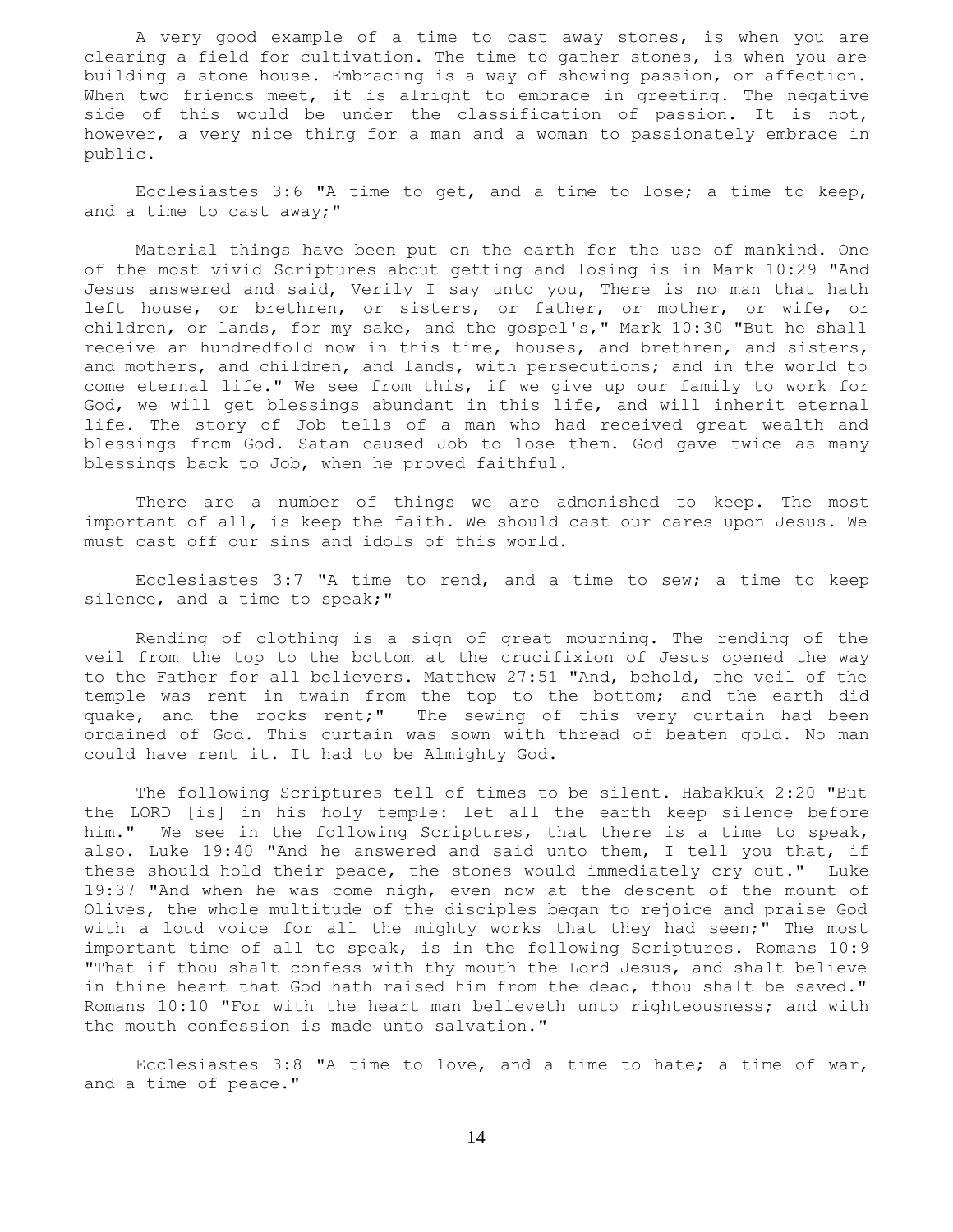Hate is a word I do not like, but God says there is a time to hate. Look, with me, at the following Scripture. Revelation 2:6 "But this thou hast, that thou hatest the deeds of the Nicolaitans, which I also hate." Notice, He did not hate the Nicolaitans, He hated their deeds. We are to hate the sin, and love the sinner. God wants us to love everyone, even our enemies, as we read in the next verses. Matthew 5:43 "Ye have heard that it hath been said, Thou shalt love thy neighbour, and hate thine enemy." Matthew 5:44 "But I say unto you, Love your enemies, bless them that curse you, do good to them that hate you, and pray for them which despitefully use you, and persecute you;" Jesus gave us two commandments that cover all. They both have to do with love. Matthew 22:37 "Jesus said unto him, Thou shalt love the Lord thy God with all thy heart, and with all thy soul, and with all thy mind." Matthew 22:38 "This is the first and great commandment." Matthew 22:39 "And the second [is] like unto it, Thou shalt love thy neighbour as thyself." Love is the greatest positive emotion we can have. God is Love. John 3:16 "For God so loved the world, that he gave his only begotten Son, that whosoever believeth in him should not perish, but have everlasting life."

 The condition of the world is, and has been, the fact of wars and rumors of wars. This will not change, until Jesus {the King of Peace} comes and sets up His thousand year reign of peace upon the earth. God is not against war, when it is preserving the right. One of the most interesting examples of God blessing in war is found in chapter 17 of Exodus. Joshua fought while Moses lifted his arms in praise to God. Aaron and Hur held up the arms of Moses, until the battle was over and Joshua defeated Amalek. Exodus 17:12 "But Moses' hands [were] heavy; and they took a stone, and put [it] under him, and he sat thereon; and Aaron and Hur stayed up his hands, the one on the one side, and the other on the other side; and his hands were steady until the going down of the sun." Exodus 17:13 "And Joshua discomfited Amalek and his people with the edge of the sword."

 There is a day of peace coming when Jesus reigns. We read in Micah 4:3 "And he shall judge among many people, and rebuke strong nations afar off; and they shall beat their swords into plowshares, and their spears into pruninghooks: nation shall not lift up a sword against nation, neither shall they learn war any more."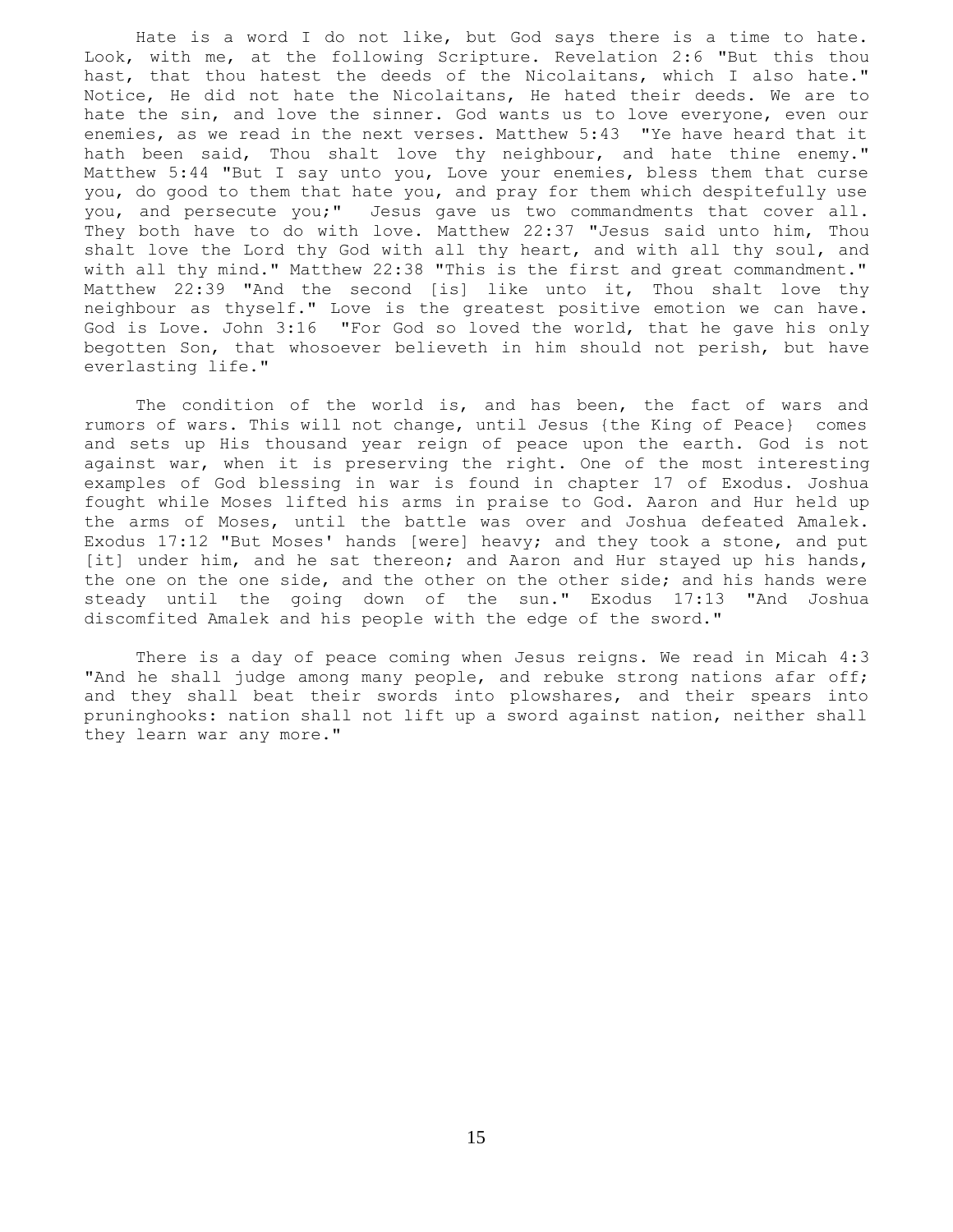1. To everything there is a 2. What is a very good example of something in time, that God ordained? 3. When will Jesus come back and set up His 1000 year day reign? 4. What is not already decided for us? 5. What are some things we have no control over pertaining to our birth? 6. Quote Job chapter 7 verse 1. 7. Who is a good example of someone being born at a precise time? 8. Quote Hebrews chapter 9 verse 27. 9. What is our life? 10. As long as the earth exists, there will be a time of and  $\mathcal{L}=\mathcal{L}=\mathcal{L}=\mathcal{L}=\mathcal{L}=\mathcal{L}$ 11. When is the time of harvesting, in the spiritual sense? 12. What is the 6th commandment? 13. What does that really mean? 14. What is a good example, in the Bible, of a time to kill? 15. When is it time to heal? 16. Quote 1 Peter chapter 2 verse 24. 17. Who can heal? 18. How can you do it? 19. What is the shortest verse in the Bible? 20. When is a good time to laugh? 21. Quote 2 Samuel chapter 6 verses 14 and 15. 22. Why did David's firstborn son with Bathsheba die? 23. When do you cast away stones? 24. When do you gather stones? 25. When is it alright to embrace? 26. When would it be wrong to embrace? 27. Quote Mark chapter 10 verses 29 and 30. 28. What was rending of clothing a sign of? 29. Quote Matthew chapter 27 verse 51. 30. What was the curtain in the temple sewn with? 31. The LORD is in His holy temple: let all the earth keep before Him. 32. Quote Luke chapter 19 verse 40. 33. What Scripture describes the most important time to speak? 34. Love the sinner, and hate the 35. Who are all Christians to love? 36. Quote John chapter 3 verse 16. 37. When is God not against war? 38. What is a good example of God blessing in war? 39. They shall beat their swords into 40. Neither shall they learn \_\_\_\_\_\_\_ anymore.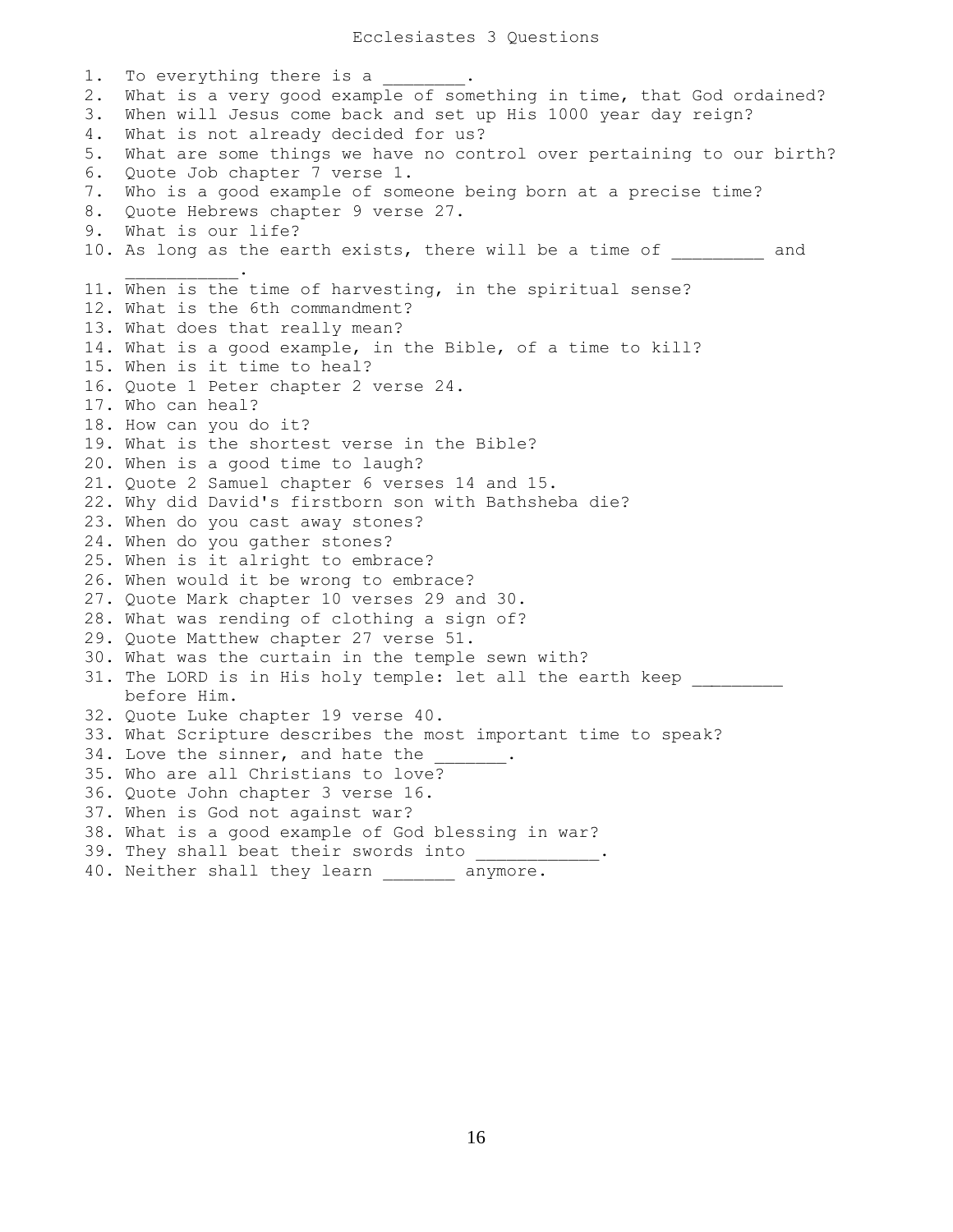We will begin this lesson in Ecclesiastes 3:9 "What profit hath he that worketh in that wherein he laboureth?"

 In the last lesson, we were discussing the fact that there is a time for everything. It is as if Solomon feels that man has no control over his own destiny. Man must take opportunity, as God provides it.

 Ecclesiastes 3:10 "I have seen the travail, which God hath given to the sons of men to be exercised in it."

 Solomon is wise, because God has given him the gift of wisdom. He does not, however, have enough wisdom to determine everything about God. "Travail", in this particular instance, is speaking of the work that man must do under the circumstances God has planned. Man does not control the circumstances. He does, however, control his own attitude toward those circumstances. Many times, success or failure is because of the attitude, not the circumstances.

 Ecclesiastes 3:11 "He hath made every [thing] beautiful in his time: also he hath set the world in their heart, so that no man can find out the work that God maketh from the beginning to the end."

 Genesis 1:31 "And God saw every thing that he had made, and, behold, [it was] very good. And the evening and the morning were the sixth day." God made everything good and beautiful It was man's sin that caused it to become ugly and bad. Mankind is so attached to the world that he lives on, that it is in fact, in his heart. We are mortal, and cannot understand the entire plan of God. Since our lives on this earth are, so temporary, it is even difficult for us to understand eternity. God is the author and the finisher. He is the Beginning and the End.

 Ecclesiastes 3:12 "I know that [there is] no good in them, but for [a man] to rejoice, and to do good in his life."

 It appears, Solomon has determined that there is no good in man himself. His goodness is of God. He decides that the thing for man to do, is do the very best he can under the circumstances. It does bring joy, when you know you have done good.

 Ecclesiastes 3:13 "And also that every man should eat and drink, and enjoy the good of all his labour, it [is] the gift of God."

 I personally believe that part of the joy in life comes from realizing you have worked, and done your best. It is a good feeling to work all day, and then, come home and eat food you have provided for yourself. Psalms 128:2 "For thou shalt eat the labour of thine hands: happy [shalt] thou [be], and [it shall be] well with thee." I Timothy 2:2 "For kings, and [for] all that are in authority; that we may lead a quiet and peaceable life in all godliness and honesty." I Timothy 6:8 "And having food and raiment let us be therewith content." I believe God gave man a job to do, to help man.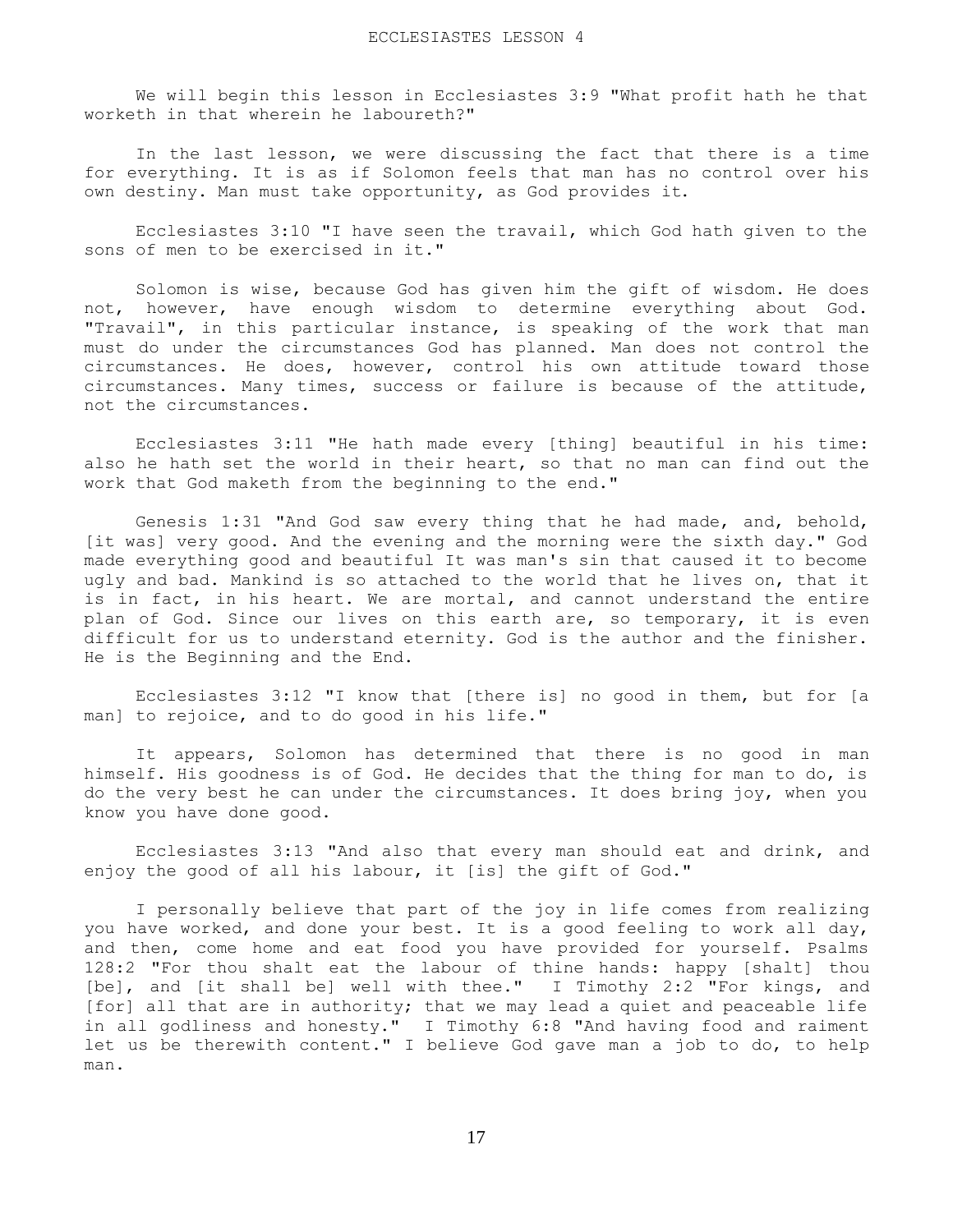Ecclesiastes 3:14 "I know that, whatsoever God doeth, it shall be for ever: nothing can be put to it, nor any thing taken from it: and God doeth [it], that [men] should fear before him."

 God created all things. Whatever we do, or whatever we are, is because God allowed it. He is the same yesterday, today, and forever. He never changes. God has set restraints upon the earth. The things that happen are by His permission. Our lives are at peace, when we realize that God has a plan for our lives, and we submit to that plan. Psalms 119:90 "Thy faithfulness [is] unto all generations: thou hast established the earth, and it abideth." Psalms 119:91 "They continue this day according to thine ordinances: for all [are] thy servants." God is absolute. We cannot change Him, or His wishes.

 Ecclesiastes 3:15 "That which hath been is now; and that which is to be hath already been; and God requireth that which is past."

 The sad thing is that each generation fails to learn from the past, and seems to have to make the very same mistakes. The sins Adam and Eve committed are still being committed today. Even at the end, the Bible says it will be as it was in the days of Noah. Luke 17:26 "And as it was in the days of Noe, so shall it be also in the days of the Son of man." Luke 17:27 "They did eat, they drank, they married wives, they were given in marriage, until the day that Noe entered into the ark, and the flood came, and destroyed them all." Luke 17:28 "Likewise also as it was in the days of Lot; they did eat, they drank, they bought, they sold, they planted, they builded;" Luke 17:29 "But the same day that Lot went out of Sodom it rained fire and brimstone from heaven, and destroyed [them] all." Luke 17:30 "Even thus shall it be in the day when the Son of man is revealed."

 Ecclesiastes 3:16 "And moreover I saw under the sun the place of judgment, [that] wickedness [was] there; and the place of righteousness, [that] iniquity [was] there."

The place of judgement, here, is speaking of the place of those in authority. This is saying, that the judgement of these world authorities is wicked. The place of righteousness could be speaking of the church. It is such a shame that even there, iniquity is found.

 Ecclesiastes 3:17 "I said in mine heart, God shall judge the righteous and the wicked: for [there is] a time there for every purpose and for every work."

 The righteous are those in right standing with God. Their judgement will be for rewards. This time of judging, both the righteous and the wicked, is speaking of that time when the sheep are separated from the goats. The goats are sent to the everlasting fire. The righteous are sent to heaven. Matthew 25:31 "When the Son of man shall come in his glory, and all the holy angels with him, then shall he sit upon the throne of his glory:" Matthew 25:32 "And before him shall be gathered all nations: and he shall separate them one from another, as a shepherd divideth [his] sheep from the goats:" Matthew 25:33 "And he shall set the sheep on his right hand, but the goats on the left." Matthew 25:34 "Then shall the King say unto them on his right hand, Come, ye blessed of my Father, inherit the kingdom prepared for you from the foundation of the world:" Matthew 25:41 "Then shall he say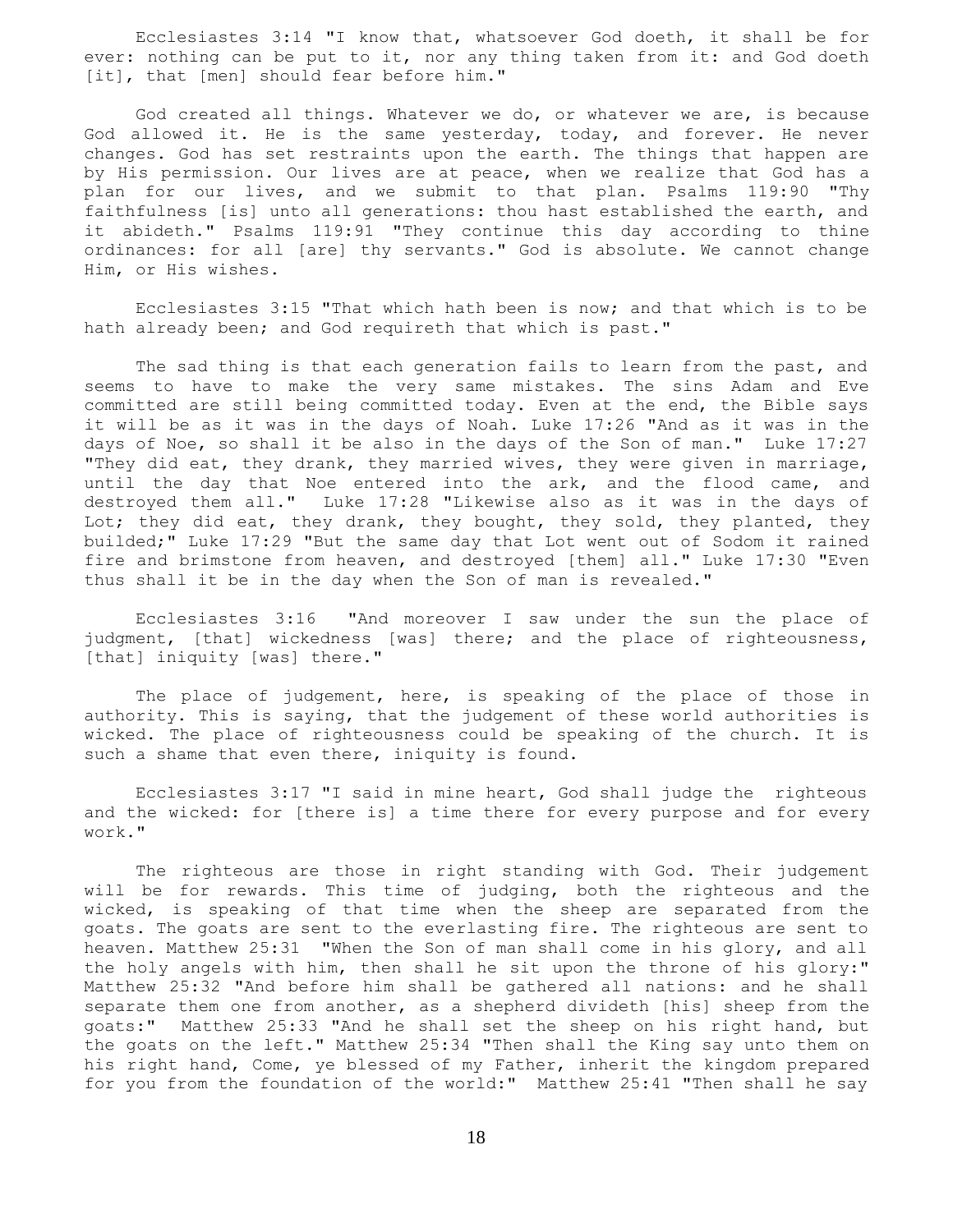also unto them on the left hand, Depart from me, ye cursed, into everlasting fire, prepared for the devil and his angels:"

 Ecclesiastes 3:18 "I said in mine heart concerning the estate of the sons of men, that God might manifest them, and that they might see that they themselves are beasts."

 This does not mean that man is just another animal. It means that man does not control his destiny, any more than if he were a beast. God allows things to take place that man might activate his own will, to do good rather than evil. The man, who lets his flesh rule his decisions, is very much like an animal. The true difference in man and animal is that man has the power to do good, or evil. Man has a soul, beasts do not.

 Ecclesiastes 3:19 "For that which befalleth the sons of men befalleth beasts; even one thing befalleth them: as the one dieth, so dieth the other; yea, they have all one breath; so that a man hath no preeminence above a beast: for all [is] vanity."

 Man and beast are the same, in the sense that they both have been given the breath of life by God. All things live and die by permission of God. The difference in man is his soul. He is made in the image of God, and has the power to choose right from wrong. A man who chooses to live for his flesh is living like an animal.

 Ecclesiastes 3:20 "All go unto one place; all are of the dust, and all turn to dust again."

 Again, it is the flesh that returns to dust. The spirit within that flesh lives on. John 3:6 "That which is born of the flesh is flesh; and that which is born of the Spirit is spirit." We see from the following Scripture, that the spirit of man does not remain in the grave. I Corinthians 15:42 "So also [is] the resurrection of the dead. It is sown in corruption; it is raised in incorruption:" I Corinthians 15:43 "It is sown in dishonour; it is raised in glory: it is sown in weakness; it is raised in power:" I Corinthians 15:44 " It is sown a natural body; it is raised a spiritual body. There is a natural body, and there is a spiritual body." Man differs from animals, in the fact that they have a spirit.

 Ecclesiastes 3:21 "Who knoweth the spirit of man that goeth upward, and the spirit of the beast that goeth downward to the earth?"

The beast remains in the grave, and is not raised.

 Ecclesiastes 3:22 "Wherefore I perceive that [there is] nothing better, than that a man should rejoice in his own works; for that [is] his portion: for who shall bring him to see what shall be after him?"

 We must accept by faith that we will live eternally in heaven. It would take no faith to believe in heaven, if we had already been there and back and saw what it looked like. It is as if Solomon is saying we better enjoy the fruit of our labor here, in case we do not make it to heaven. Matthew 6:34 "Take therefore no thought for the morrow: for the morrow shall take thought for the things of itself. Sufficient unto the day [is] the evil thereof." There is no actual proof, that we can see with physical eyes,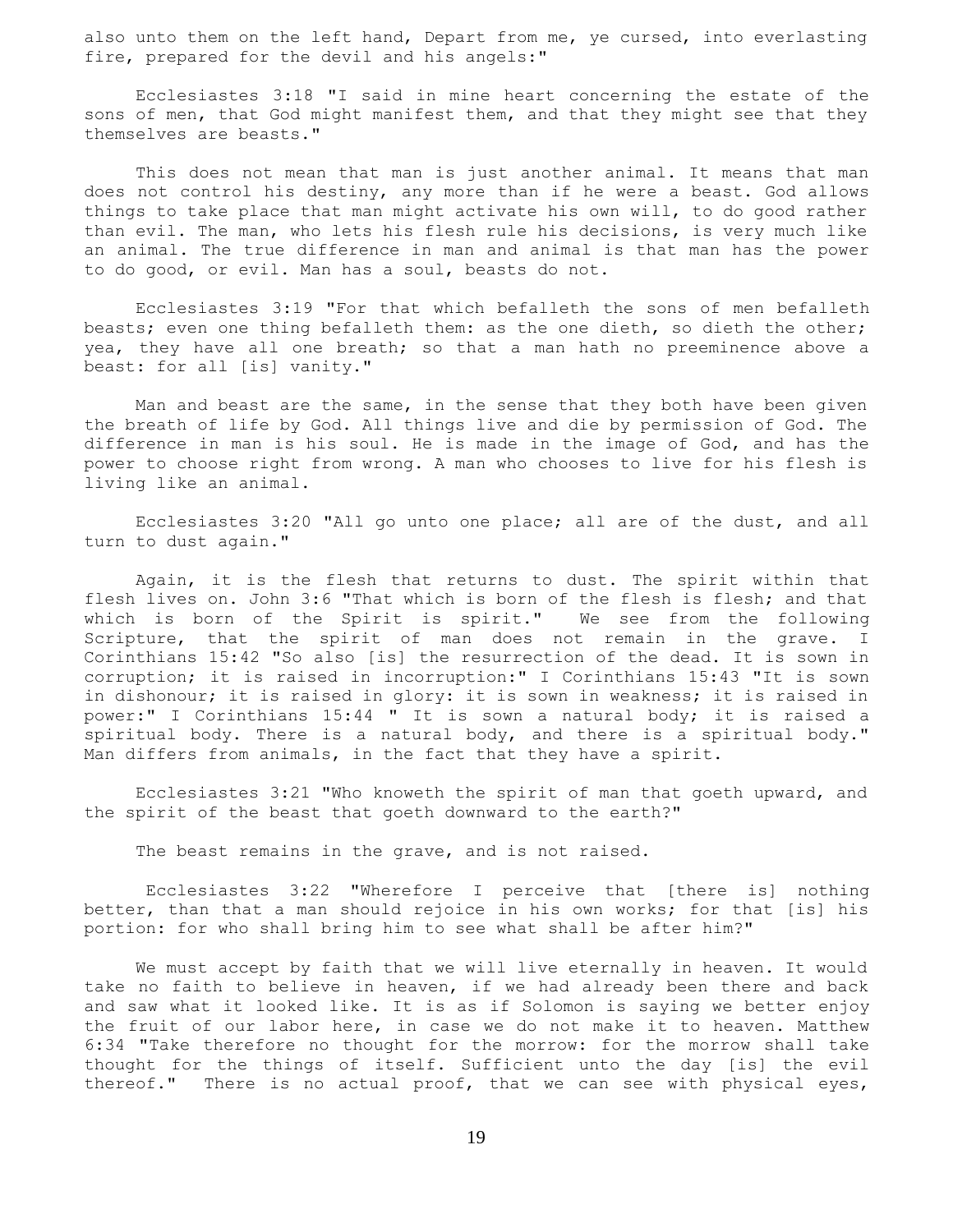that would cause us to believe in heaven. Faith and trust in the Lord Jesus Christ is our ticket to heaven.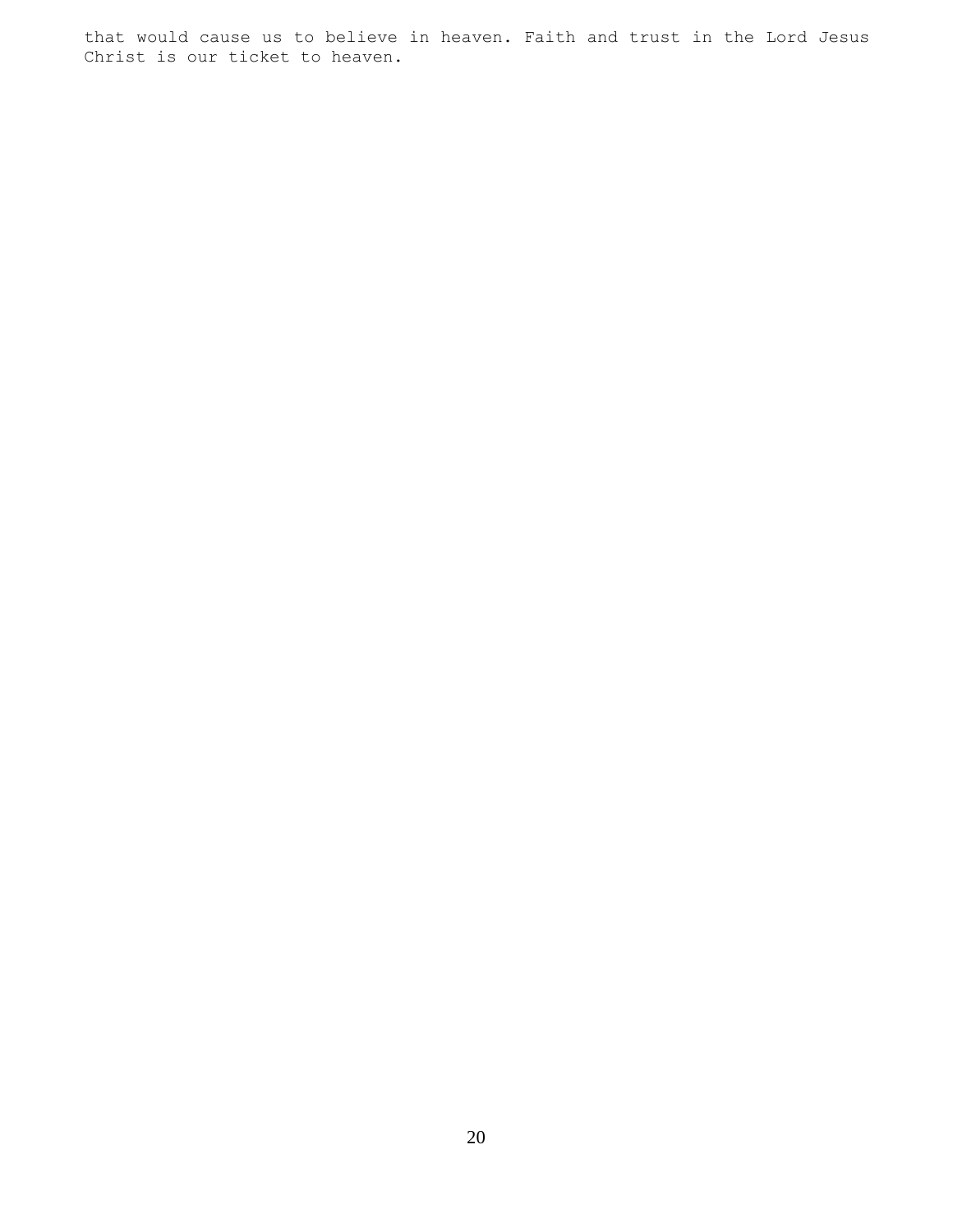Ecclesiastes 4 Questions

1. What is it as if Solomon is saying in verse 9? 2. "Travail", in this particular instance, is speaking of what? 3. Man does not control the circumstances. He does, however, control what? 4. Success or failure is because of the the the the success or failure is because of the  $\mathcal{L}=\mathcal{L}=\mathcal{L}=\mathcal{L}=\mathcal{L}=\mathcal{L}=\mathcal{L}=\mathcal{L}$ 5. Quote Genesis chapter 1 verse 31. 6. How did evil enter the earth, if God made everything good? 7. Why can we not understand the entire plan of God? 8. Solomon had determined there is no good in  $\qquad \qquad$ 9. His goodness is of 10. Where does the author believe part of the joy of life comes from? 11. Quote Psalms chapter 128 verse 2. 12. Having food and raiment let us be \_\_\_\_\_\_\_\_\_\_\_\_\_\_\_\_\_\_\_\_\_. 13. Whatsoever God doeth, it shall be 14. Our lives are at peace when we realize what? 15. Quote Psalms chapter 119 verses 90 and 91. 16. What is sad about every generation? 17. Quote Luke chapter 17 verse 26. 18. In the days of Lot, it rained fire and brimstone from . 19. What is the place of judgement speaking of? 20. Where is the place of righteousness? 21. Who are the righteous? 22. When do the righteous and wicked stand together for judgement? 23. What happens to His sheep? 24. What happens to the goats? 25. How are man and beast alike? 26. What is the true difference in man and beast? 27. All things live and die by permission \_\_\_\_\_\_ \_\_\_\_\_\_\_\_. 28. The \_\_\_\_\_\_\_\_ returns to dust. 29. Quote 1 Corinthians chapter 15 verse 44. 30. Quote Matthew chapter 6 verse 34.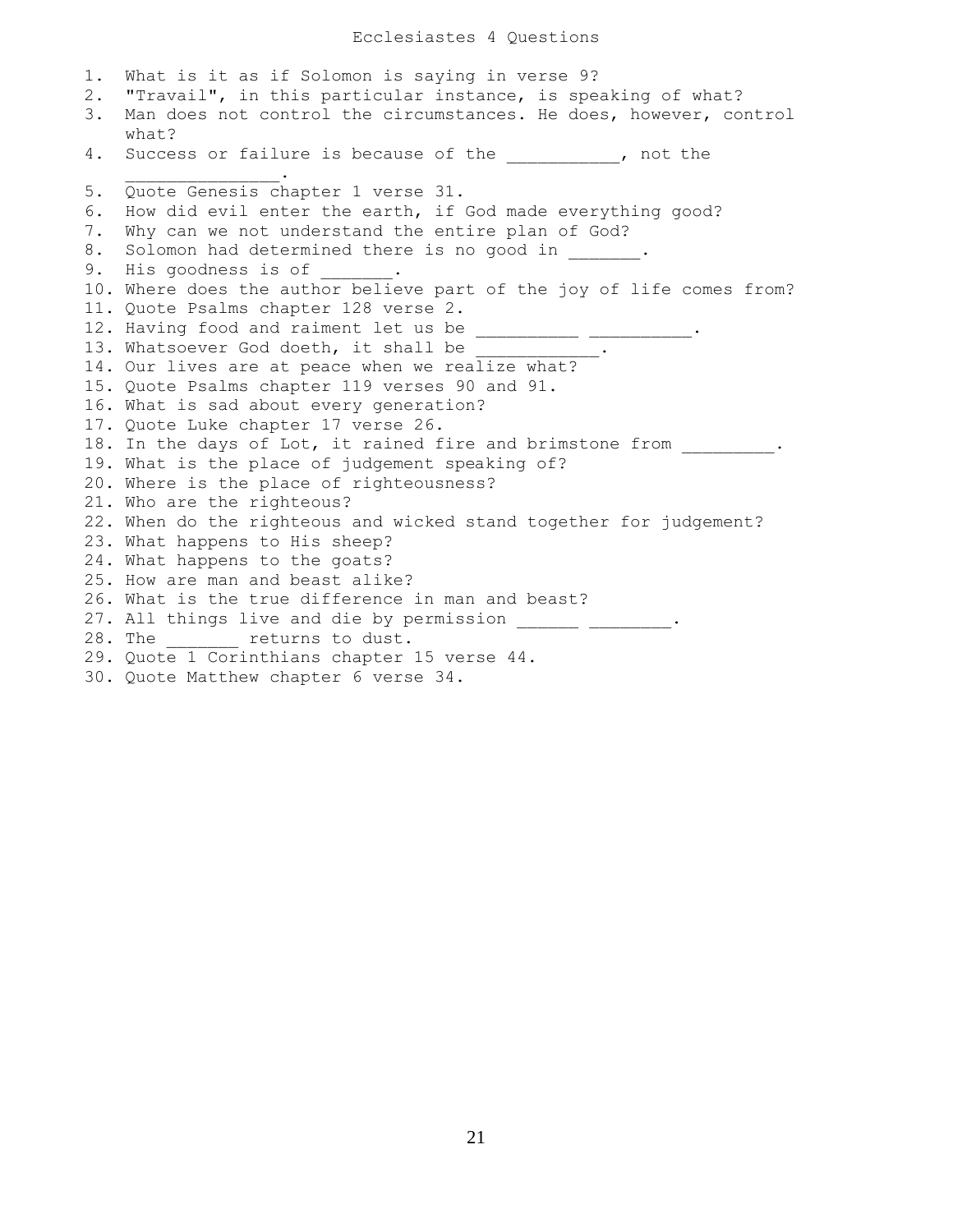We will begin this lesson in Ecclesiastes 4:1 "So I returned, and considered all the oppressions that are done under the sun: and behold the tears of [such as were] oppressed, and they had no comforter; and on the side of their oppressors [there was] power; but they had no comforter."

 There is an oppression that comes on good men from the worldly men. There is, also, an oppression that Satan tries to harass us all with. The following is an example of oppression from the worldly. Exodus 1:13 "And the Egyptians made the children of Israel to serve with rigour:" Exodus 1:14 "And they made their lives bitter with hard bondage, in mortar, and in brick, and in all manner of service in the field: all their service, wherein they made them serve, [was] with rigour." Of that oppression which comes from Satan, is a spiritual oppression. Jesus sends the Holy Spirit to help the believers overcome that oppression. John 14:26 "But the Comforter, [which is] the Holy Ghost, whom the Father will send in my name, he shall teach you all things, and bring all things to your remembrance, whatsoever I have said unto you." John 16:7 "Nevertheless I tell you the truth; It is expedient for you that I go away: for if I go not away, the Comforter will not come unto you; but if I depart, I will send him unto you."

 Ecclesiastes 4:2 "Wherefore I praised the dead which are already dead more than the living which are yet alive."

 The dead have already run their race. They do not have to face the problems of this life. Solomon is speaking of the thoughts of his mind about this world, and the world to come. Job had a very similar statement to say about this very thing. Job 3:18 "[There] the prisoners rest together; they hear not the voice of the oppressor." We find the blessedness of death for the believer in the following. Revelation 14:13 "And I heard a voice from heaven saying unto me, Write, Blessed [are] the dead which die in the Lord from henceforth: Yea, saith the Spirit, that they may rest from their labours; and their works do follow them."

 Ecclesiastes 4:3 "Yea, better [is he] than both they, which hath not yet been, who hath not seen the evil work that is done under the sun."

 It appears, that Solomon is looking back over his life and seeing the sorrows and injustices that men do against their fellowmen. He dwells on the sadness of life. He says, it is better not to have been born, than see all of this sorrow. This is, generally, the way most people feel, when they are away from God. It seems so futile to live, if there is no heaven. Even Job asked the question, "Why did I not die from my mother's womb?" There is a great deal of sadness in this life. The joy comes in feeling assured of your salvation. Hope for the believer is in the resurrection to eternal life in Jesus.

 Ecclesiastes 4:4 "Again, I considered all travail, and every right work, that for this a man is envied of his neighbour. This [is] also vanity and vexation of spirit."

 This is speaking of a person working hard and becoming a success, and then, his neighbors become envious of his success. Usually the person who is envious, would not put out the effort it took to be a success. The very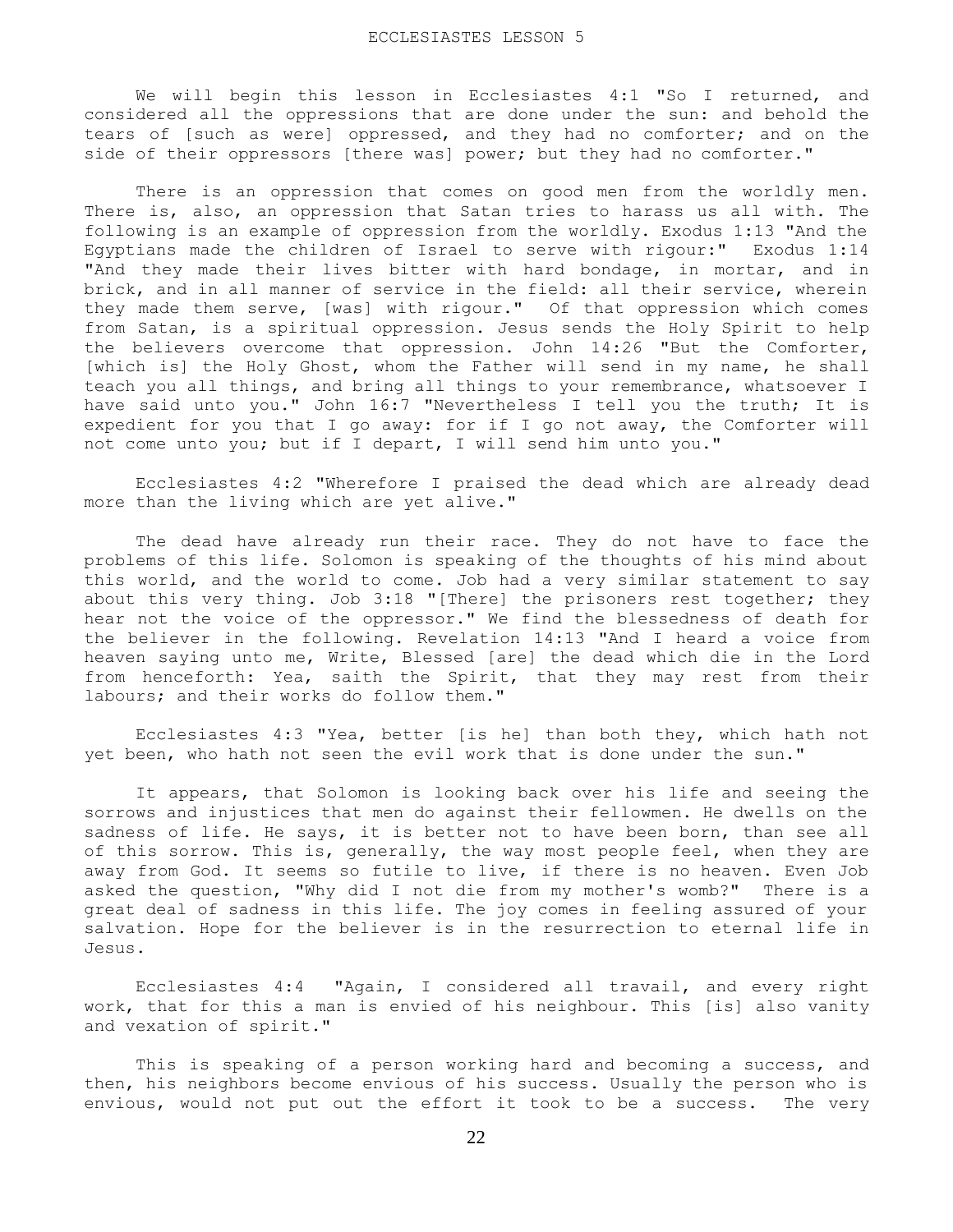first time this happened, was between the two brothers, Cain and Abel. Cain was jealous, because God accepted Abel's offering, and did not accept his. He became so envious, he killed his brother. Joseph's brothers sold him into slavery, because they envied his relationship with his dad. Even the men of the temple envied Jesus, and had Him destroyed. Mark 15:10 "For he knew that the chief priests had delivered him for envy." Solomon says, you have trouble in this life, but the most trouble comes when you are successful, and your friends begin to envy you.

 Ecclesiastes 4:5 "The fool foldeth his hands together, and eateth his own flesh."

 Verse 4 spoke of success causing people to envy you, and eventually caused sadness. Now, Solomon contrasts that with someone who is too lazy to work. He is saying, is this better? He speaks of the person being destructive to himself {eateth his own flesh}.

 Ecclesiastes 4:6 "Better [is] an handful [with] quietness, than both the hands full [with] travail and vexation of spirit."

 Solomon is saying, that many times with great wealth and success, goes much unhappiness. Your friends and loved ones envy and sometimes even despise you, when you are more successful than they are. He has decided it is better to have less, and have your friends. Proverbs 15:16 "Better [is] little with the fear of the LORD than great treasure and trouble therewith." II Thessalonians 3:12 "Now them that are such we command and exhort by our Lord Jesus Christ, that with quietness they work, and eat their own bread."

Ecclesiastes 4:7 "Then I returned, and I saw vanity under the sun."

 In our society today, we would say Solomon was experiencing deep depression. He believes that human efforts are all in vain.

 Ecclesiastes 4:8 "There is one [alone], and [there is] not a second; yea, he hath neither child nor brother: yet [is there] no end of all his labour; neither is his eye satisfied with riches; neither [saith he], For whom do I labour, and bereave my soul of good? This [is] also vanity, yea, it [is] a sore travail."

 This is speaking of loneliness. This, too, is strange coming from Solomon. He is surrounded by wives and concubines, but feeling very alone. He believes to be alone is no good, because you have no family. This shows the despair of a man who has had wealth, wisdom, fame, and even all the worldly things his heart desired, and still finds no satisfaction. What he is looking for? Peace, comes from God and not in things.

 Ecclesiastes 4:9 "Two [are] better than one; because they have a good reward for their labour."

 The reward he is speaking of here is a sharing. They can share their successes. In fact, they can even console each other in their failures. Two are better than one, if they are of one accord.

 Ecclesiastes 4:10 "For if they fall, the one will lift up his fellow: but woe to him [that is] alone when he falleth; for [he hath] not another to help him up."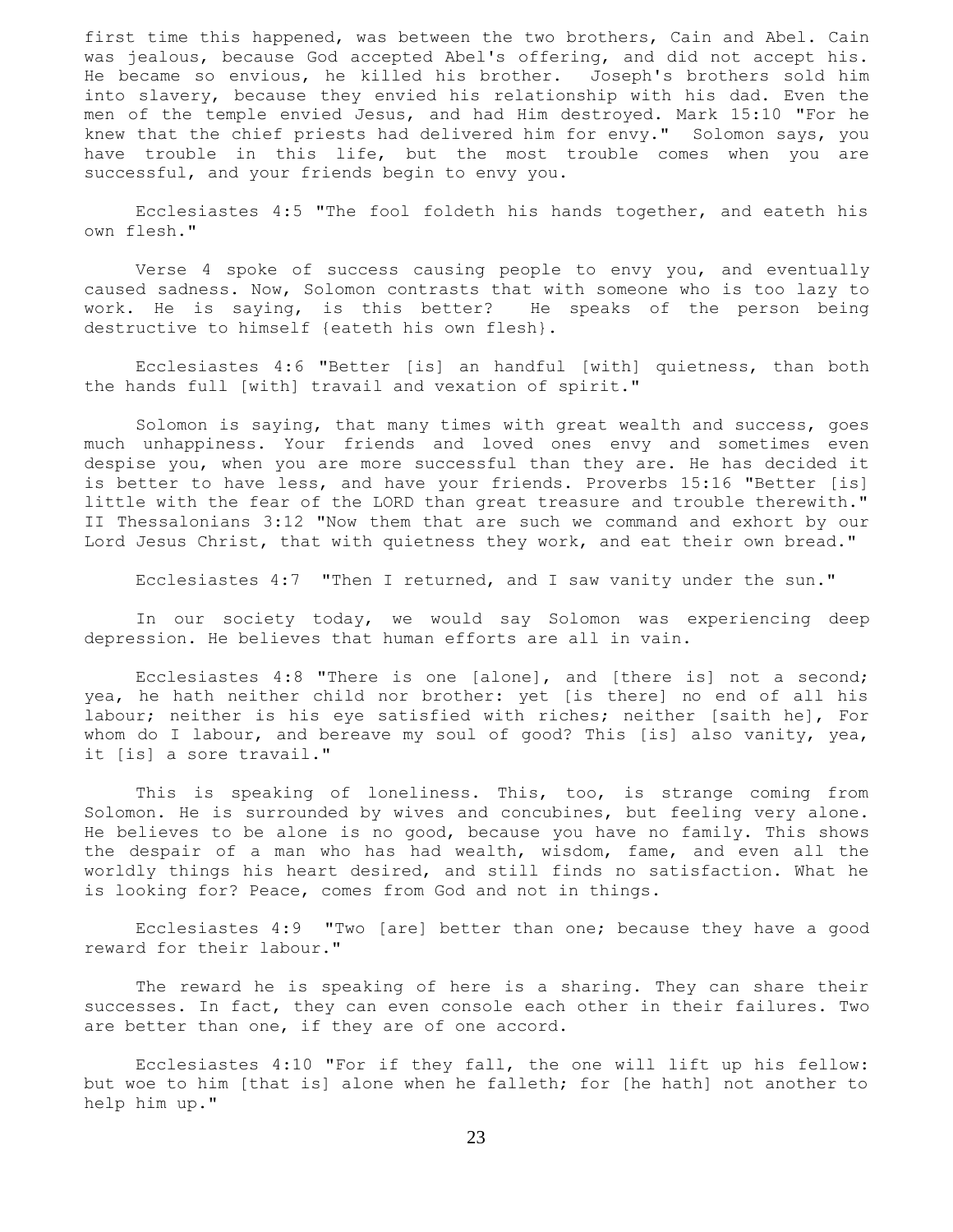The verse above, is not necessarily speaking of a wife, but it could be applied thusly. Genesis 2:18 "And the LORD God said, [It is] not good that the man should be alone; I will make him an help meet for him." The Lord sent ministers out two by two. I believe the following Scripture is why He did this. Matthew 18:19 "Again I say unto you, That if two of you shall agree on earth as touching any thing that they shall ask, it shall be done for them of my Father which is in heaven." Mark 6:7 "And he called [unto him] the twelve, and began to send them forth by two and two; and gave them power over unclean spirits;" The number "two" means agreement. This is speaking of one helping the other, and them being in agreement.

 Ecclesiastes 4:11 "Again, if two lie together, then they have heat: but how can one be warm [alone]?"

 The body puts off a certain amount of heat, and two in a bed together can stay warmer than just one. The robe many of the Israelites wore served as a blanket to sleep under, as well. Two blankets are warmer than one.

 Ecclesiastes 4:12 "And if one prevail against him, two shall withstand him; and a threefold cord is not quickly broken."

 This is speaking of the strength that comes with the bonding of two, or three, together. The following Scripture tells us something of the strength of more than one. Deuteronomy 32:30 "How should one chase a thousand, and two put ten thousand to flight, except their Rock had sold them, and the LORD had shut them up?"

 Ecclesiastes 4:13 "Better [is] a poor and a wise child than an old and foolish king, who will no more be admonished."

 The problem with the king is he has become hardened in his heart, and is not aware of his need to repent. Sad as it is, if he dies in this condition, he would go to hell. The fact that he had been king, would not help him at all. This wise child is still teachable and is wise enough to realize he needs a Saviour. Proverbs 28:6 "Better [is] the poor that walketh in his uprightness, than [he that is] perverse [in his] ways, though he [be] rich."

 Ecclesiastes 4:14 "For out of prison he cometh to reign; whereas also [he that is] born in his kingdom becometh poor."

 The best example of this is when Joseph was in jail in Egypt for something he did not do, and was brought out of prison to reign as second in command.

 Ecclesiastes 4:15 "I considered all the living which walk under the sun, with the second child that shall stand up in his stead."

 This has so many suggestions. The firstborn was thought to be the one who would reign in his father's stead. This was not so in many instances. Jacob and Esau are a very good example of this. Jacob was the second born, but received the favored son's blessing. This could, also, apply to Ephraim and Manasseh. Ephraim was the second son, but received the right hand blessing. It is a type and shadow of the Jew and the Christian. The natural Jew was God's first choice, but the Christians {second choice} received Jesus more readily.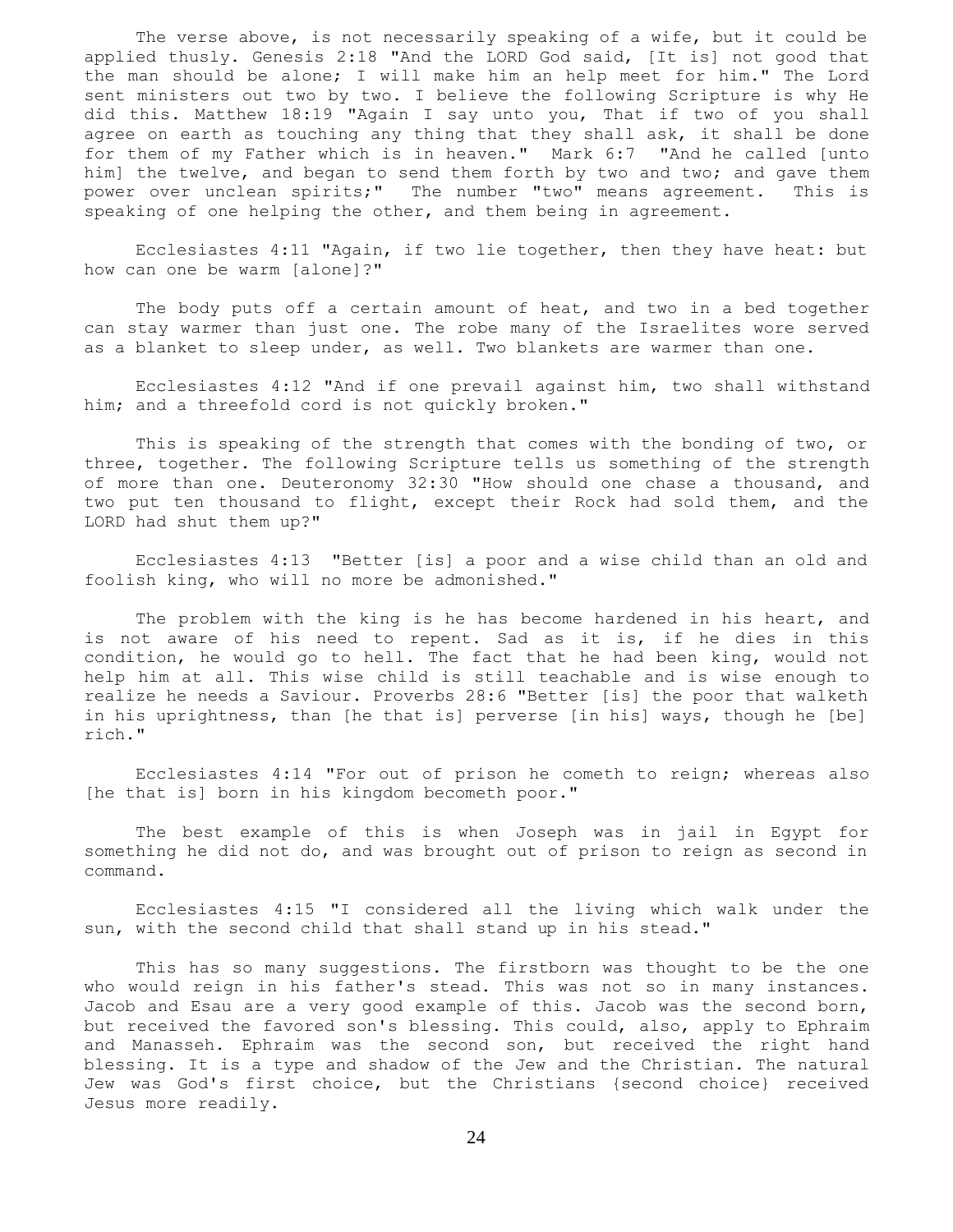Ecclesiastes 4:16 "[There is] no end of all the people, [even] of all that have been before them: they also that come after shall not rejoice in him. Surely this also [is] vanity and vexation of spirit."

 We see in this, the multitude who came to follow the second. In Joseph's case, they were dependent on the second in command for food. His help was soon forgotten after the famine was over. The king who reigned later forgot all the blessings Joseph had brought. They did not remember him.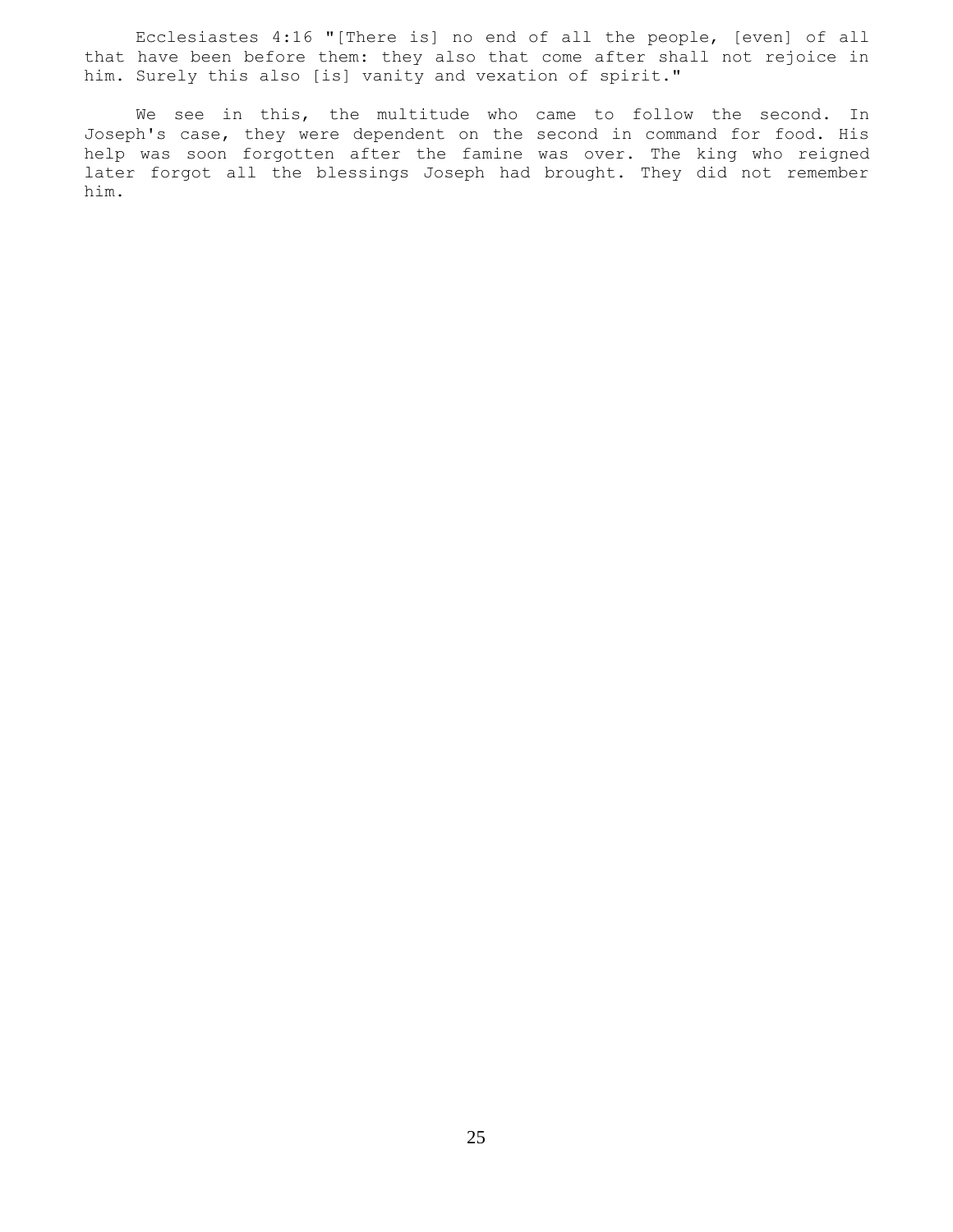1. Where can oppression on a good man come from? 2. Quote Exodus chapter 1 verses 13 and 14. 3. Jesus sent the **EXA CONTENT CONSTRUSTER SETA** to the Christians to comfort them. 4. Quote John chapter 16 verse 7. 5. Why did Solomon praise the dead? 6. Quote Job chapter 3 verse 18. 7. Blessed are the dead which \_\_\_\_\_\_ in the Lord. 8. What does Solomon seem to be doing? 9. How do most people, who are away from God, feel? 10. What question did Job ask, in despair? 11. Hope for the believer is in the \_\_\_\_\_\_\_\_\_\_\_\_\_ to \_\_\_\_\_\_\_\_ \_\_\_\_\_ in Jesus. 12. What happens, many times, when a person is successful. 13. Who were the first examples in the Bible of jealousy? 14. What did the jealousy lead to? 15. Quote Mark chapter 15 verse 10. 16. What type of person is verse 5 speaking of? 17. Quote Proverbs chapter 15 verse 16. 18. With  $\qquad \qquad$  they work, and eat their own bread. 19. In our society today, we would say Solomon was experiencing  $\overline{\phantom{a}}$  ,  $\overline{\phantom{a}}$  ,  $\overline{\phantom{a}}$  ,  $\overline{\phantom{a}}$  ,  $\overline{\phantom{a}}$  ,  $\overline{\phantom{a}}$  ,  $\overline{\phantom{a}}$  ,  $\overline{\phantom{a}}$  ,  $\overline{\phantom{a}}$  ,  $\overline{\phantom{a}}$  ,  $\overline{\phantom{a}}$  ,  $\overline{\phantom{a}}$  ,  $\overline{\phantom{a}}$  ,  $\overline{\phantom{a}}$  ,  $\overline{\phantom{a}}$  ,  $\overline{\phantom{a}}$ 20. Why is it strange to think of Solomon as being lonely? 21. What is he looking for? 22. Where is the only place to find it? 23. Why are two better than one? 24. Quote Genesis chapter 2 verse 18. 25. That if two of you shall agree on earth as touching any thing that they shall ask, what will happen? 26. How did Jesus send out the apostles? 27. What is verse 12 speaking of? 28. Quote Deuteronomy chapter 32 verse 30. 29. What is the problem with the king in verse 13? 30. Quote Proverbs chapter 28 verse 6. 31. Who is the best example of the one mentioned in verse 14? 32. Name some of the examples, where the second born received the first born blessing. 33. Who are these a type and shadow of?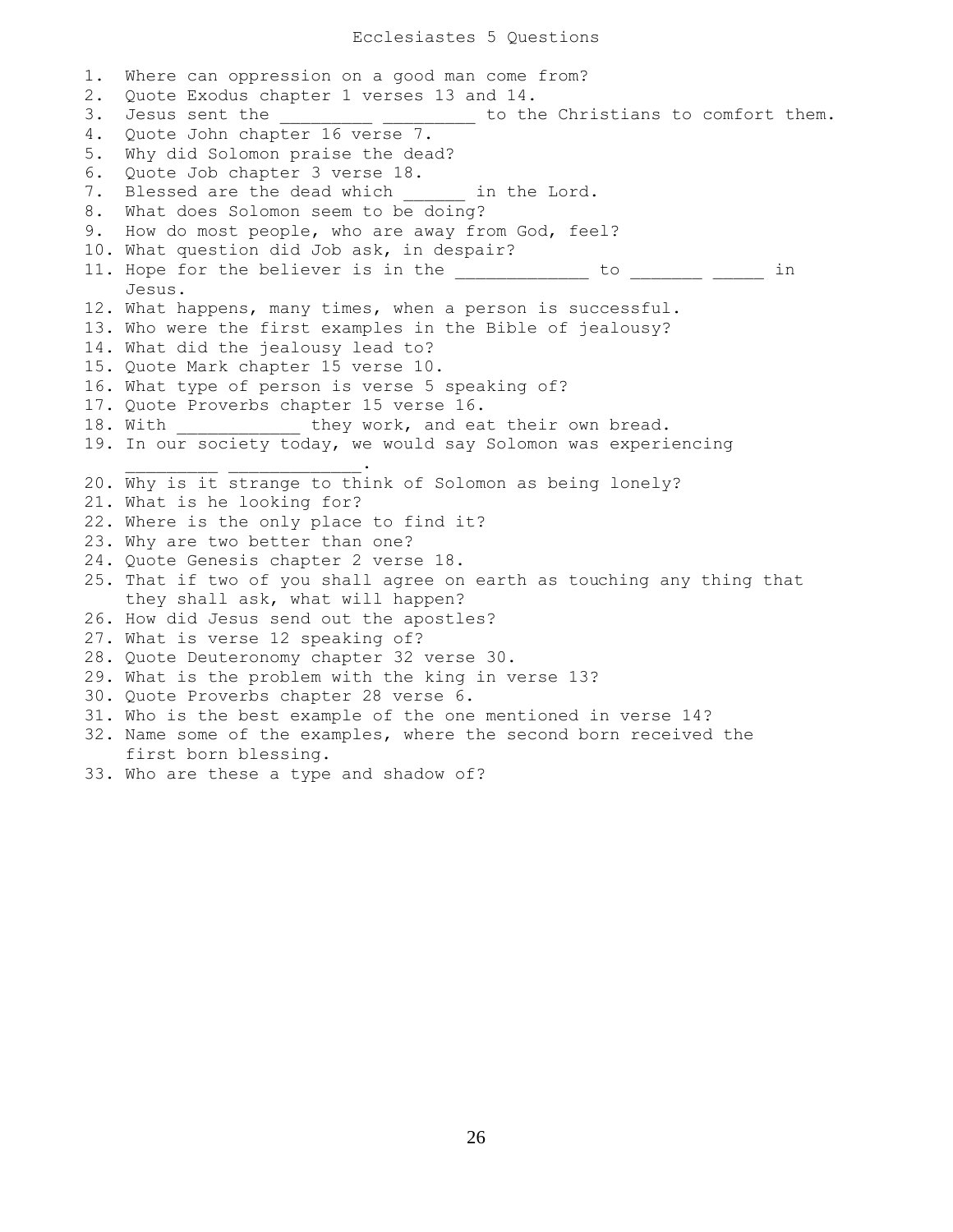We will begin this lesson in Ecclesiastes 5:1 "Keep thy foot when thou goest to the house of God, and be more ready to hear, than to give the sacrifice of fools: for they consider not that they do evil."

 Acts 7:33 "Then said the Lord to him, Put off thy shoes from thy feet: for the place where thou standest is holy ground." Anywhere God is, is holy ground. It matters not whether it is in the temple in Jerusalem, the tabernacles of those days, or our churches today, God is there where true believers meet. The way to "keep our foot" is to walk in the Light. John 8:12 "Then spake Jesus again unto them, saying, I am the light of the world: he that followeth me shall not walk in darkness, but shall have the light of life." I John 1:7 "But if we walk in the light, as he is in the light, we have fellowship one with another, and the blood of Jesus Christ his Son cleanseth us from all sin." This path with the Light of Jesus leads us safely to the house of God. James 1:19 "Wherefore, my beloved brethren, let every man be swift to hear, slow to speak, slow to wrath:" God is still speaking today, but few are listening. The sacrifice that God wants is our obedience and praise of Him. Hebrews 13:15 "By him therefore let us offer the sacrifice of praise to God continually, that is, the fruit of [our] lips giving thanks to his name." I Samuel 15:22 "And Samuel said, Hath the LORD [as great] delight in burnt offerings and sacrifices, as in obeying the voice of the LORD? Behold, to obey [is] better than sacrifice, [and] to hearken than the fat of rams." God does not want the formality of keeping His law. He wants us to obey Him, love Him, and praise Him. He wants our hearts.

 Ecclesiastes 5:2 "Be not rash with thy mouth, and let not thine heart be hasty to utter [any] thing before God: for God [is] in heaven, and thou upon earth: therefore let thy words be few."

 James 1:19 "Wherefore, my beloved brethren, let every man be swift to hear, slow to speak, slow to wrath:" James 1:20 "For the wrath of man worketh not the righteousness of God." James 3:2 "For in many things we offend all. If any man offend not in word, the same [is] a perfect man, [and] able also to bridle the whole body." The tongue is an evil weapon that destroys. We must let the Spirit of God bridle our tongues. Matthew 12:36 "But I say unto you, That every idle word that men shall speak, they shall give account thereof in the day of judgment." We must also be careful not to pray amiss. James 4:3 "Ye ask, and receive not, because ye ask amiss, that ye may consume [it] upon your lusts."

 Ecclesiastes 5:3 "For a dream cometh through the multitude of business; and a fool's voice [is known] by multitude of words."

 Dreams happen for a number of reasons. One thing that causes us to dream, is when we have eaten something that does not agree with us. Another reason we dream, is an attack from Satan. We, sometimes, work very hard and our mind cannot slow down when we sleep. This is what is spoken of in the verse above. We do have dreams from God many times, as well. These dreams can be telling us of something that will happen, or they may guide us in some manner. We must learn to tell where our dreams are from. In the last part, of the verse above, we see that too much talking can cause us to sin. Proverbs 10:19 "In the multitude of words there wanteth not sin: but he that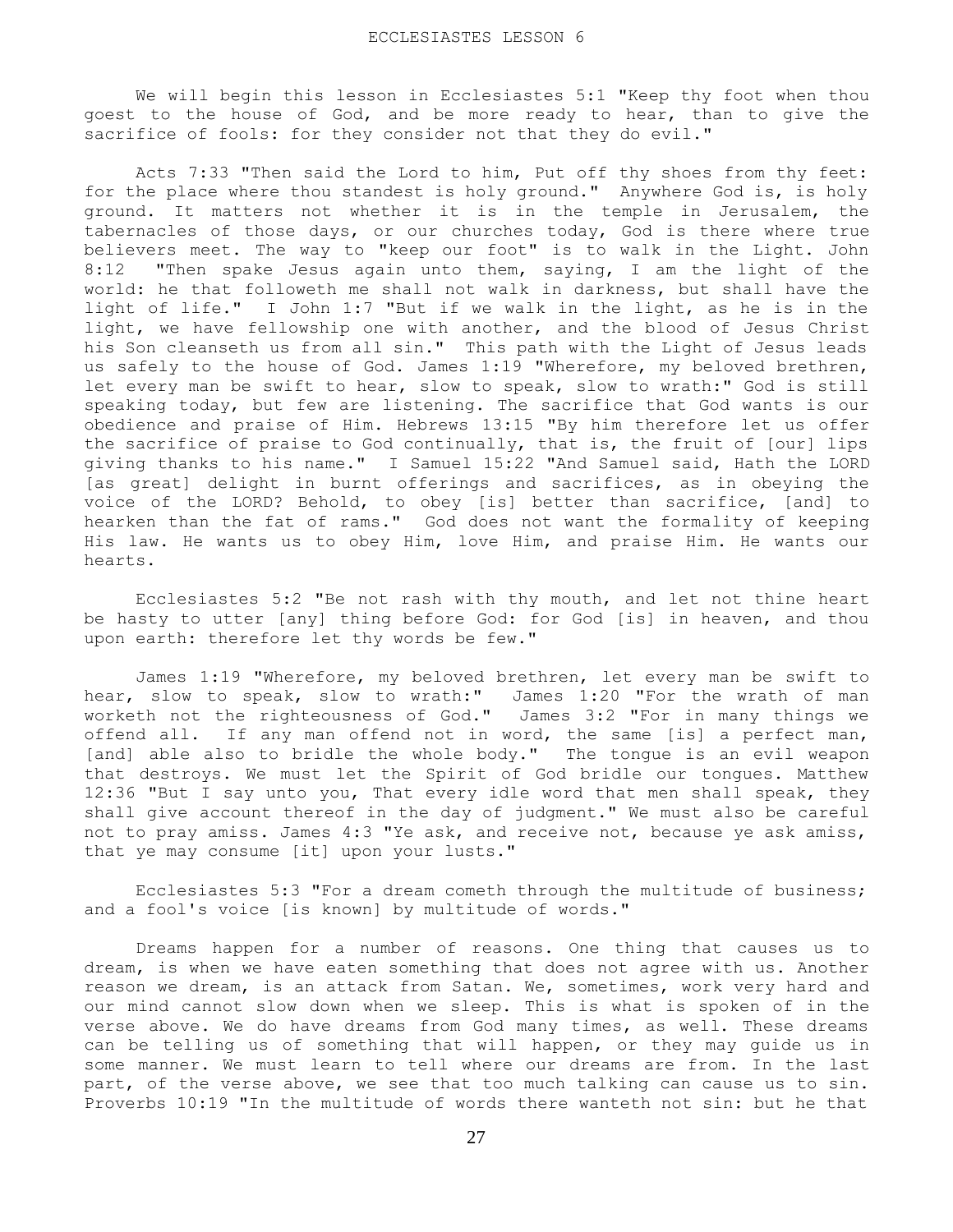refraineth his lips [is] wise." Matthew 6:7 "But when ye pray, use not vain repetitions, as the heathen [do]: for they think that they shall be heard for their much speaking."

 Ecclesiastes 5:4 "When thou vowest a vow unto God, defer not to pay it; for [he hath] no pleasure in fools: pay that which thou hast vowed."

 Ananias and Saphira found out how dangerous it was to vow a vow to God, and not keep it. God killed them both. Acts 5:3 "But Peter said, Ananias, why hath Satan filled thine heart to lie to the Holy Ghost, and to keep back [part] of the price of the land?" Acts 5:4 "Whiles it remained, was it not thine own? and after it was sold, was it not in thine own power? why hast thou conceived this thing in thine heart? thou hast not lied unto men, but unto God." Acts 5:5 "And Ananias hearing these words fell down, and gave up the ghost: and great fear came on all them that heard these things." Saphira is shown separately, to show her own sin killed her, not her husband's. Acts 5:10 "Then fell she down straightway at his feet, and yielded up the ghost: and the young men came in, and found her dead, and, carrying [her] forth, buried [her] by her husband." It is a dangerous thing to vow a vow to God and, not keep it.

 Ecclesiastes 5:5 "Better [is it] that thou shouldest not vow, than that thou shouldest vow and not pay."

 Jesus explains it very well in the following Scriptures. Matthew 5:34 "But I say unto you, Swear not at all; neither by heaven; for it is God's throne:" Matthew 5:35 "Nor by the earth; for it is his footstool: neither by Jerusalem; for it is the city of the great King." Matthew 5:36 "Neither shalt thou swear by thy head, because thou canst not make one hair white or black." Matthew 5:37 "But let your communication be, Yea, yea; Nay, nay: for whatsoever is more than these cometh of evil."

 Ecclesiastes 5:6 "Suffer not thy mouth to cause thy flesh to sin; neither say thou before the angel, that it [was] an error: wherefore should God be angry at thy voice, and destroy the work of thine hands?"

 I have mentioned several times before, that the flesh, or the spirit, rules the will of a person. When the flesh rules, we are not pleasing to God. The mouth speaks of the abundance of the heart. If our heart is controlled by the flesh, it is wicked, and evil things come out of our mouth. On the other hand, if our hearts are controlled by the spirit, then we say good things. Luke 6:45 "A good man out of the good treasure of his heart bringeth forth that which is good; and an evil man out of the evil treasure of his heart bringeth forth that which is evil: for of the abundance of the heart his mouth speaketh."

 Ecclesiastes 5:7 "For in the multitude of dreams and many words [there are] also [divers] vanities: but fear thou God."

 We spoke earlier in this lesson, how dreams come from various places. You must not base your belief on just dreams. The dreams could be from a source other than God. The dreams that are safe to believe, are those that line up with the Word of God. We find that people who believe in just dreams are really not grounded well in the Word of God. The man who is rash with his vows will live to regret them. Prayers prayed amiss are, also, a downfall. Put your faith in God. The fear of God is the beginning of wisdom.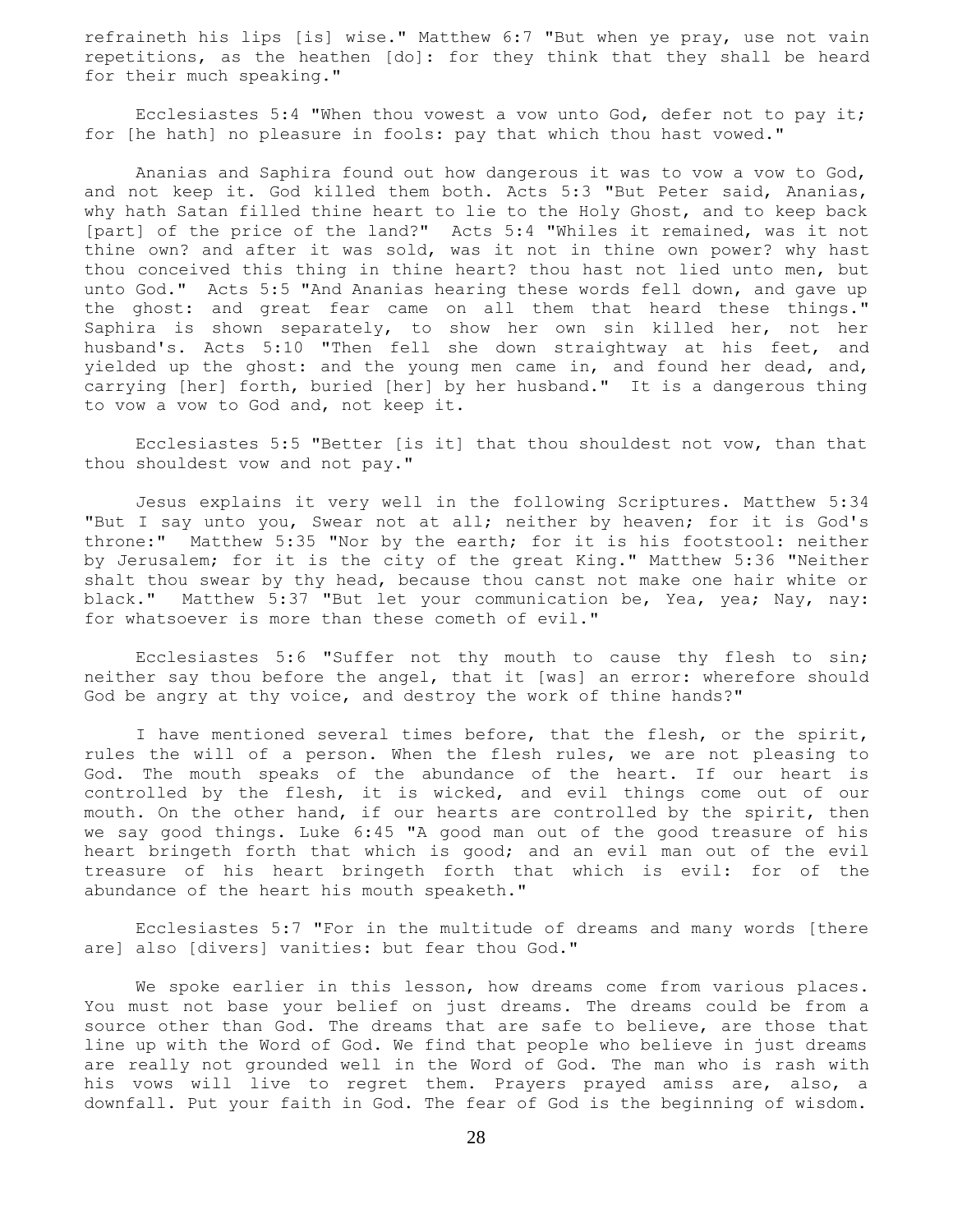Ecclesiastes 5:8 "If thou seest the oppression of the poor, and violent perverting of judgment and justice in a province, marvel not at the matter: for [he that is] higher than the highest regardeth; and [there be] higher than they."

 The person, who has been placed as judge of others, must remember there is a judge of all the earth, that he will have to stand before himself. With whatever judgement he judges, he will be judged. "Marvel", in this Scripture above, is speaking of being amazed, or wondering. Colossians 4:1 "Masters, give unto [your] servants that which is just and equal; knowing that ye also have a Master in heaven."

 Ecclesiastes 5:9 "Moreover the profit of the earth is for all: the king [himself] is served by the field."

 God made the earth, and everything in it, for the use of man. It all belongs to God. We are allowed the use of parts of it at the times God chooses to allow us. The king may get a little more of the benefit from the earth {in a material way} than the common man, but it all belongs to God. The king is no different than the common man, except God made him king.

 Ecclesiastes 5:10 "He that loveth silver shall not be satisfied with silver; nor he that loveth abundance with increase: this [is] also vanity."

 This speaks of someone who has made silver, or wealth his god. When a person does this, he is never satisfied he has enough. I Timothy 6:10 "For the love of money is the root of all evil: which while some coveted after, they have erred from the faith, and pierced themselves through with many sorrows."

 Ecclesiastes 5:11 "When goods increase, they are increased that eat them: and what good [is there] to the owners thereof, saving the beholding [of them] with their eyes?"

 Solomon is expressing the fact that wealth has many hidden problems. This is saying, if you suddenly come into a great deal of money, you will have relatives and friends, whose names you cannot remember, come to share in your good fortune. Increase in your wealth is an open door for others to ask for loans and financial assistance of all kinds. The only real gain the person has, is in the knowledge the wealth is there. It can be very fleeting. Wealth does not improve your taste for food. It does not help you sleep better. It, possibly, might cause you to sleep less. It is questionable whether it is a blessing, or a curse.

 Ecclesiastes 5:12 "The sleep of a labouring man [is] sweet, whether he eat little or much: but the abundance of the rich will not suffer him to sleep."

 The laborer comes in tired from the physical work he has done. He does not have enough money, so someone is constantly trying to cheat him out of it. He lays his head on the pillow and sleeps. The rich, possibly, are not physically tired, because they have not worked. Their minds will not calm down long enough to cause them to sleep. They must be constantly on guard, so as not to lose their money. Proverbs 3:24 "When thou liest down, thou shalt not be afraid: yea, thou shalt lie down, and thy sleep shall be sweet."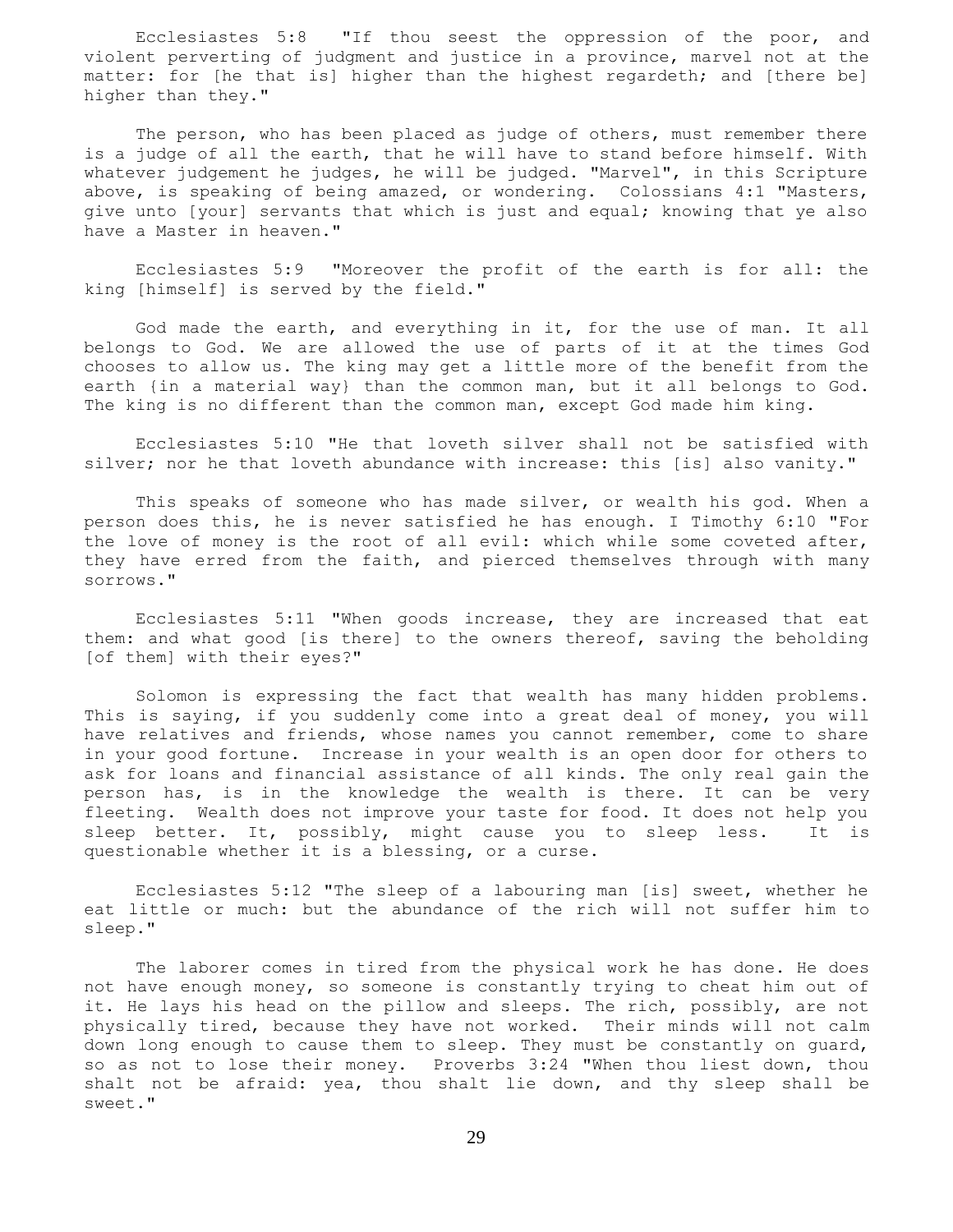Ecclesiastes 5:13 "There is a sore evil [which] I have seen under the sun, [namely], riches kept for the owners thereof to their hurt."

 I Timothy 6:17 "Charge them that are rich in this world, that they be not highminded, nor trust in uncertain riches, but in the living God, who giveth us richly all things to enjoy;" I Timothy 6:18 "That they do good, that they be rich in good works, ready to distribute, willing to communicate;" I Timothy 6:19 "Laying up in store for themselves a good foundation against the time to come, that they may lay hold on eternal life." Mark 10:25 "It is easier for a camel to go through the eye of a needle, than for a rich man to enter into the kingdom of God."

 Ecclesiastes 5:14 "But those riches perish by evil travail: and he begetteth a son, and [there is] nothing in his hand."

 Riches are here today, and gone tomorrow. It is the Lord that determines, just how much of the riches of the world He can entrust you with. I Samuel 2:7 "The LORD maketh poor, and maketh rich: he bringeth low, and lifteth up." Just because a person has great riches does not mean they will still have them, when it is time to pass them on to their children. God is the one who determines that.

 Ecclesiastes 5:15 "As he came forth of his mother's womb, naked shall he return to go as he came, and shall take nothing of his labour, which he may carry away in his hand."

 Death cancels out the riches a man possesses on the earth. When he dies, the things he possessed on the earth pass on to someone else. The only things we will possess in heaven, are the things we stored there, when we were still alive. Luke 12:20 "But God said unto him, [Thou] fool, this night thy soul shall be required of thee: then whose shall those things be, which thou hast provided?" I Timothy 6:7 "For we brought nothing into [this] world, [and it is] certain we can carry nothing out."

 Ecclesiastes 5:16 "And this also [is] a sore evil, [that] in all points as he came, so shall he go: and what profit hath he that hath laboured for the wind?"

The wind is spoken of here, because we do not know where it comes from, and we do not know where it goes. Riches are as transient as the wind. They come rather unexpectedly, and leave the same way. John 6:27 "Labour not for the meat which perisheth, but for that meat which endureth unto everlasting life, which the Son of man shall give unto you: for him hath God the Father sealed."

 Ecclesiastes 5:17 "All his days also he eateth in darkness, and [he hath] much sorrow and wrath with his sickness."

 Money cannot buy you health, or happiness. Eating in darkness indicates he had not sought God. He was sick at the loss of his money. His greatest concern should have been nearing death without God, instead he was more concerned about nearing death without money.

 Ecclesiastes 5:18 "Behold [that] which I have seen: [it is] good and comely [for one] to eat and to drink, and to enjoy the good of all his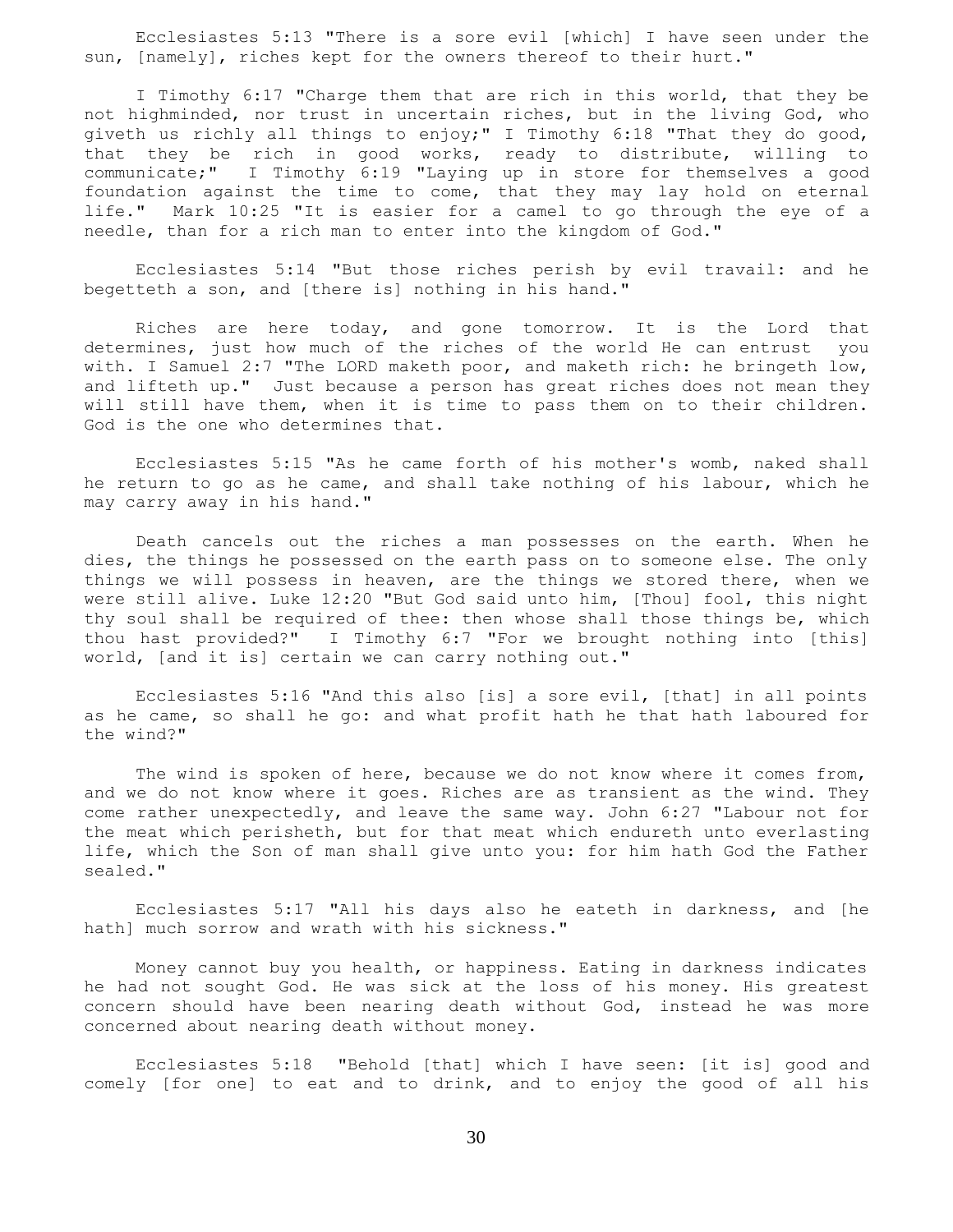labour that he taketh under the sun all the days of his life, which God giveth him: for it [is] his portion."

 The things that God provides for our use here on the earth, we should be thankful for. Those who pray and thank God for all they have are doing the will of God. Paul teaches a very good lesson in the following verse. Philippians 4:11 "Not that I speak in respect of want: for I have learned, in whatsoever state I am, [therewith] to be content." We must be thankful to God for what we have been provided, regardless if it is great, or small.

 Ecclesiastes 5:19 "Every man also to whom God hath given riches and wealth, and hath given him power to eat thereof, and to take his portion, and to rejoice in his labour; this [is] the gift of God."

 We are what we are, by the grace of God. God makes some rich. He makes others poor. He sets kings on their thrones. Solomon is just thanking God for all the bountiful world blessings God has bestowed upon him. Deuteronomy 8:18 "But thou shalt remember the LORD thy God: for [it is] he that giveth thee power to get wealth, that he may establish his covenant which he sware unto thy fathers, as [it is] this day."

 Ecclesiastes 5:20 "For he shall not much remember the days of his life; because God answereth [him] in the joy of his heart."

 It is very difficult, when we get a little older, to look back into our lives and remember the details. The person who learns to accept things day by day in the peace that Christ provides, does not fret about things that might have been. Romans 5:11 "And not only [so], but we also joy in God through our Lord Jesus Christ, by whom we have now received the atonement."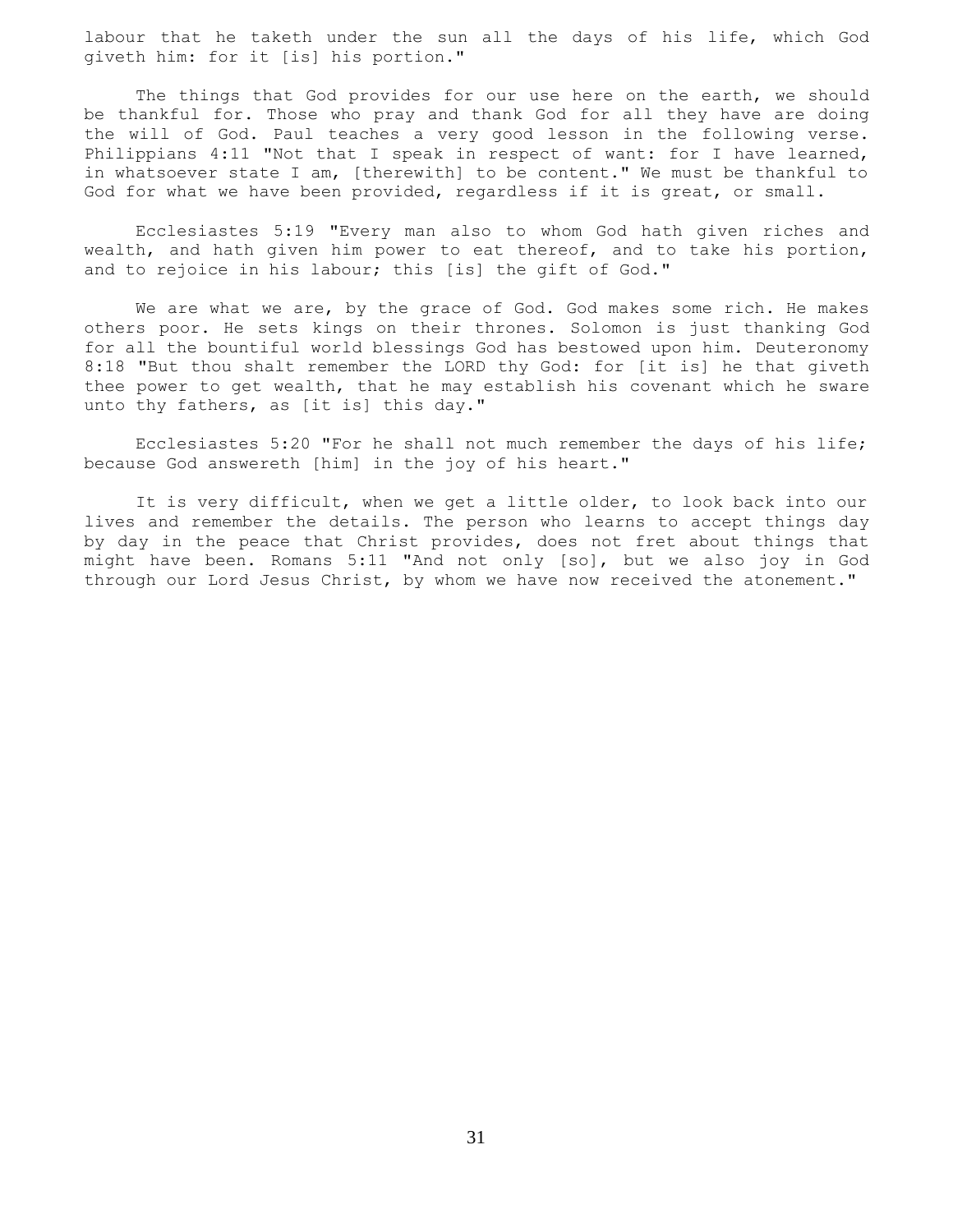1. Quote Acts chapter 7 verse 33. 2. Where is holy ground? 3. How can we "Keep our foot"? 4. Quote John chapter 8 verse 12. 5. Quote 1 John chapter 1 verse 7. 6. Let every man be **b** to hear, and to speak. 7. What is the sacrifice that God wants from us? 8. Quote Hebrews chapter 13 verse 15. 9. To \_\_\_\_\_\_\_ is better than sacrifice. 10. Let thy words be . 11. If any man offend not in word, the same is a \_\_\_\_\_\_\_\_\_\_ man. 12. We must let the \_\_\_\_\_\_\_\_ of \_\_\_\_\_\_ bridle our tongues. 13. Quote Matthew chapter 12 verse 36. 14. Why do we ask, and receive not? 15. What causes dreams? 16. Quote Proverbs chapter 10 verse 19. 17. The heathen think that they shall be heard for their  $\frac{1}{2}$  ,  $\frac{1}{2}$  ,  $\frac{1}{2}$  ,  $\frac{1}{2}$  ,  $\frac{1}{2}$ 18. Who broke a vow to God, and were killed for it? 19. Swear at all. 20. Why can we not afford to swear? 21. Suffer not thy mouth to cause thy \_\_\_\_\_\_\_\_\_ to sin. 22. The \_\_\_\_\_\_, or the \_\_\_\_\_\_, rules the will of a person. 23. Quote Luke chapter 6 verse 45. 24. Why should you not base your belief on dreams? 25. The \_\_\_\_\_\_\_\_\_ of \_\_\_\_\_ is the beginning of wisdom. 26. What must the judges on this earth remember? 27. What is "marvel" in verse 8 speaking of? 28. Who is verse 10 speaking of? 29. Quote 1 Timothy chapter 6 verse 10. 30. What happens, when your goods increase? 31. Why does a laborer sleep better? 32. Quote 1 Timothy chapter 6 verse 17. 33. Who makes a person rich, or poor? 34. Quote 1 Timothy chapter 6 verse 7. 35. Why is the wind spoken of in verse 16? 36. What does "eating in darkness" indicate? 37. What had Paul learned about wealth? 38. Quote Deuteronomy chapter 8 verse 18. 39. How did we receive atonement?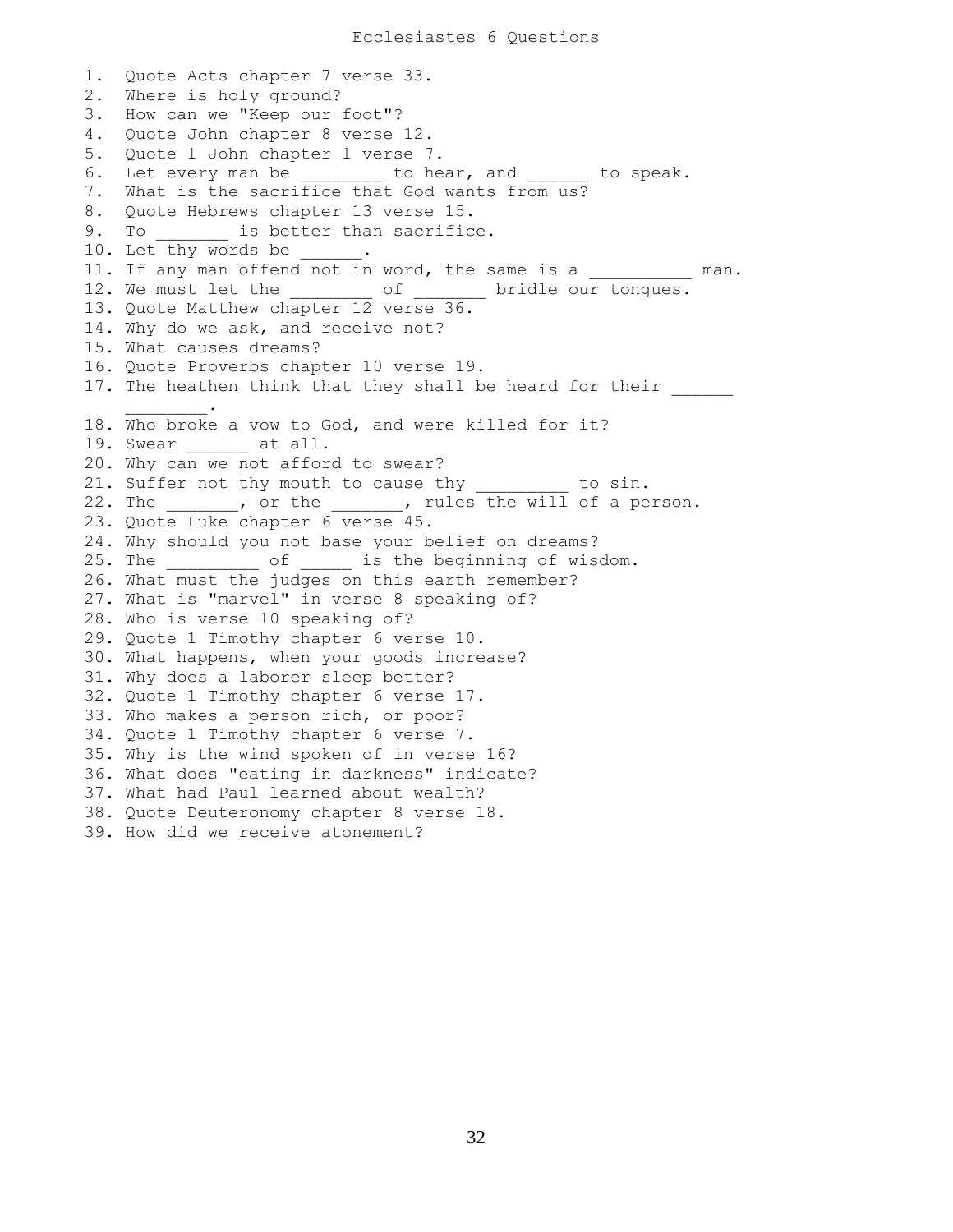We will begin this lesson in Ecclesiastes 6:1 "There is an evil which I have seen under the sun, and it [is] common among men:"

 The expression "under the sun" is speaking of life in the physical world. The evil that all men are tempted with is self-gratification. At some point in his life, everyone has been a bit self-centered. Sin occurs, when we try to please our flesh.

 Ecclesiastes 6:2 "A man to whom God hath given riches, wealth, and honour, so that he wanteth nothing for his soul of all that he desireth, yet God giveth him not power to eat thereof, but a stranger eateth it: this [is] vanity, and it [is] an evil disease."

 Men, such as Solomon, who have known great wealth and honor, will all tell you that the riches did not make them happy. The abundance of things cannot satisfy the soul of mankind. The statement that he wanted nothing, is saying in the physical realm, he wanted for nothing. Anything money could buy, he had. The truth is, money cannot buy happiness. "To eat", in this Scripture, is speaking not of physical food, but of enjoyment. It is so sad that he will not receive enjoyment from all of this, but a total stranger will enjoy it. The evil disease brings death. I believe it is speaking of sin.

 Ecclesiastes 6:3 "If a man beget an hundred [children], and live many years, so that the days of his years be many, and his soul be not filled with good, and also [that] he have no burial; I say, [that] an untimely birth [is] better than he."

 It seems, that Solomon is, of all men, most miserable. He even wishes he had not lived beyond his birth. Children were thought of as a blessing of God. To have a hundred children, would be an extreme blessing. Living many years was thought of as a blessing, as well. The truth is, that without God, all of this would be nothing to desire. The only real peace and joy that any of us have is in the Lord. The soul of man is the will of man, and is, also, related to the heart of man. True goodness comes from the heart of man. The hope that Solomon is bemoaning here, as if it were lost, is the hope of eternal life.

 Ecclesiastes 6:4 "For he cometh in with vanity, and departeth in darkness, and his name shall be covered with darkness."

 When a person is born, he is nothing, until the breath of life is breathed into him by God. Then he becomes a living soul. Solomon is speaking, here, as if that life was not breathed into him, and he was a baby who never lived. He had never come to the Light. We know that this is the condition of all mankind, until they receive the Light {Jesus Christ} into their lives. He is life. John 8:12 "Then spake Jesus again unto them, saying, I am the light of the world: he that followeth me shall not walk in darkness, but shall have the light of life." Acts 26:18 "To open their eyes, [and] to turn [them] from darkness to light, and [from] the power of Satan unto God, that they may receive forgiveness of sins, and inheritance among them which are sanctified by faith that is in me." To be born of the Spirit of God, is to be filled with the Light of Jesus. II Corinthians 5:17

33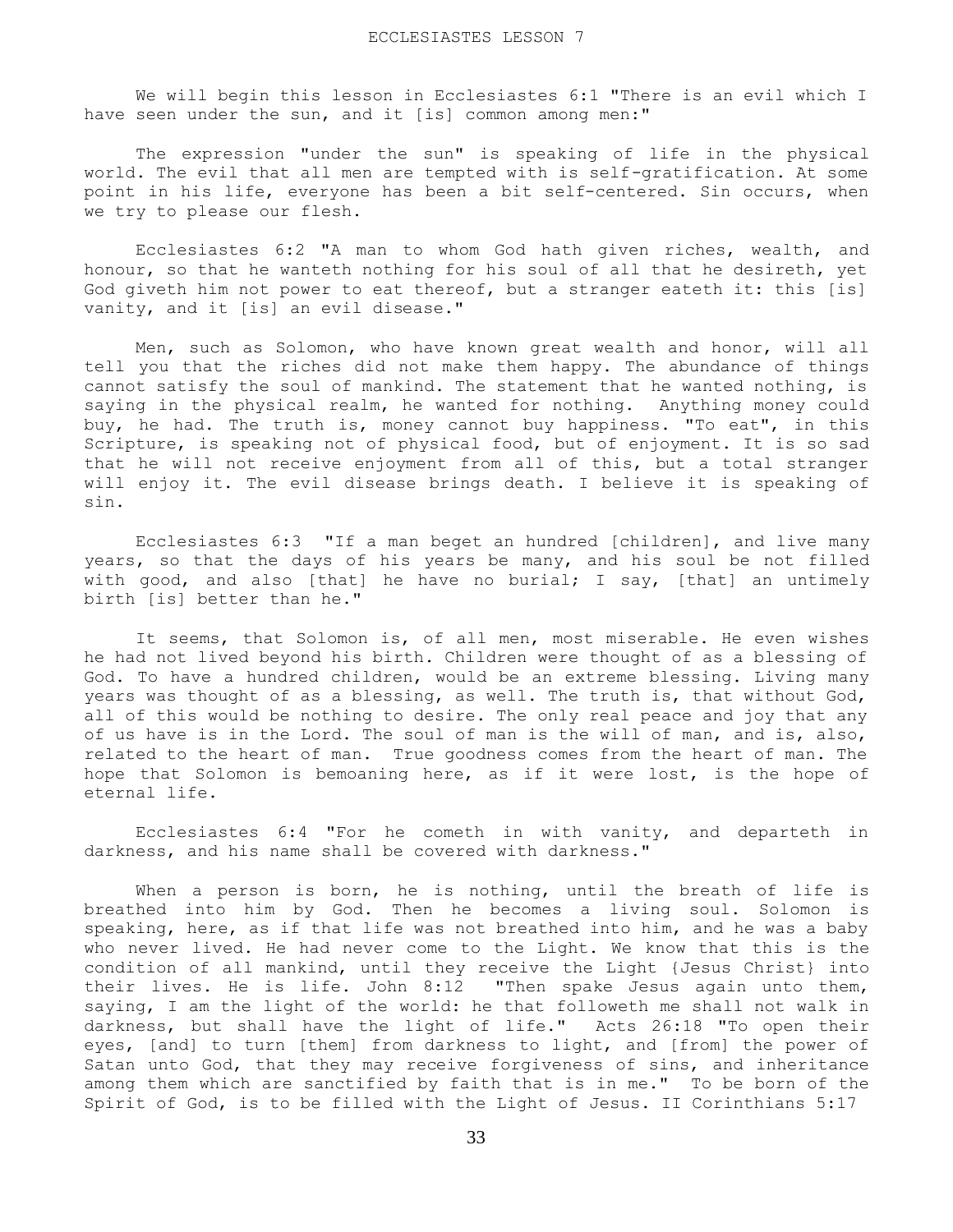"Therefore if any man [be] in Christ, [he is] a new creature: old things are passed away; behold, all things are become new." Galatians 2:20 "I am crucified with Christ: nevertheless I live; yet not I, but Christ liveth in me: and the life which I now live in the flesh I live by the faith of the Son of God, who loved me, and gave himself for me."

 Ecclesiastes 6:5 "Moreover he hath not seen the sun, nor known [any thing]: this hath more rest than the other."

 He is still speaking of those who are not born alive. I would tend to believe this is speaking of the spiritually dead. The sun is a container for the light. II Corinthians 4:4 "In whom the god of this world hath blinded the minds of them which believe not, lest the light of the glorious gospel of Christ, who is the image of God, should shine unto them." Satan is the god of this world, that brings darkness to the spirit of mankind. Jesus brings the Light, and does away with that darkness.

 Ecclesiastes 6:6 "Yea, though he live a thousand years twice [told], yet hath he seen no good: do not all go to one place?"

 The "one place", spoken of here, is the grave. Yes, all flesh goes to the grave. It was made of dust, and will return to dust. Man is more than just flesh. The spirit of man is made in the image of God, that lives on forever. Years on this earth do not even matter. The eternal life is what is important. Two thousand years would not be long enough for man {without God} to find satisfaction in this life. The only real satisfaction is in the Lord.

 Ecclesiastes 6:7 "All the labour of man [is] for his mouth, and yet the appetite is not filled."

 This is true that the physical body of man requires more and more food. They can never get enough, that they are not hungry again the next day. Life without God would seem that it was a never ending cycle of trying to satisfy yourself with food. Matthew 5:6 "Blessed [are] they which do hunger and thirst after righteousness: for they shall be filled."

 Ecclesiastes 6:8 "For what hath the wise more than the fool? What hath the poor, that knoweth to walk before the living?"

 These are profound statements that Solomon is making of the flesh man. Truly they are neither one [wise or foolish} ever satisfied with what they have. The poor, that knoweth to walk before the living, is saying that he has chosen the path that leads to life. Perhaps, the poor finds it more readily, because he is so busy making food for his family, he has no time to get into sin. This does not mean that all poor men are saved, anymore than it means all wise men are lost. This is just saying, that wealth and intelligence does not get you to heaven. It says a poor man is more apt to seek God, because of the necessities he does without. We must realize we need a Saviour, before we can have the Saviour.

 Ecclesiastes 6:9 "Better [is] the sight of the eyes than the wandering of the desire: this [is] also vanity and vexation of spirit."

 "The sight of the eyes", in this, probably, is speaking of the things around us in the physical. "Wandering of the desire" is, probably, speaking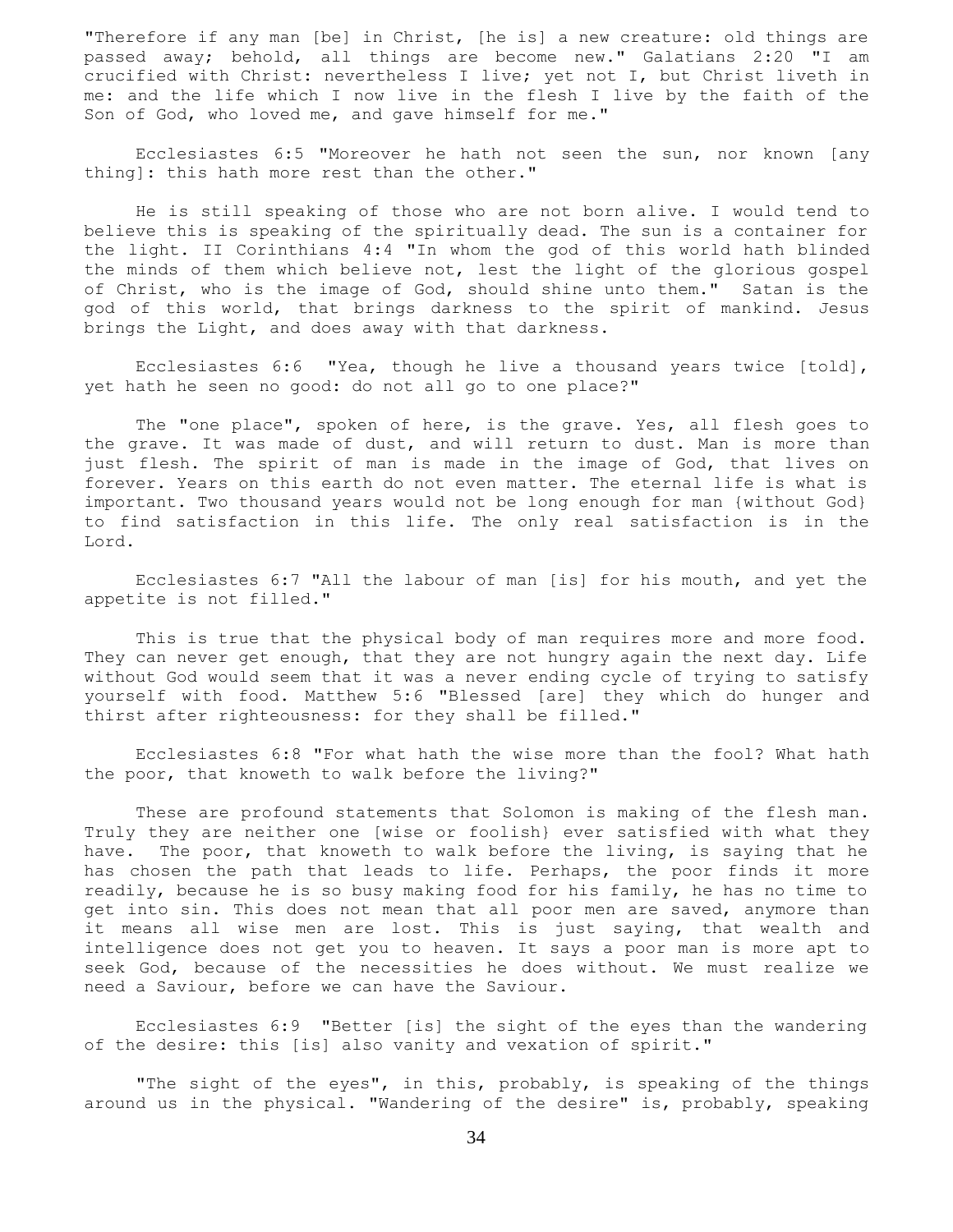of the imagination of the heart. A wandering imagination many times causes a person to sin. Proverbs 17:24 "Wisdom [is] before him that hath understanding; but the eyes of a fool [are] in the ends of the earth."

 Ecclesiastes 6:10 "That which hath been is named already, and it is known that it [is] man: neither may he contend with him that is mightier than he."

 It was part of God's plan to make man. If we wonder why we are born, we are questioning God's good judgement. Some things about our lives we cannot change. We have no control over who our parents were, whether we are born a Caucasian, Negroid, or Asiatic. We have no control over whether we are male, or female. All these things are determined by God. God is our Creator. We cannot, and should not, argue with God. We must accept everything in God's will. The only thing we do have control over, is whether we accept the Lord as our Saviour, or not. Our free will determines whether we follow the desires of our flesh, or whether we follow the spirit.

 Ecclesiastes 6:11 "Seeing there be many things that increase vanity, what [is] man the better?"

 The blessings God bestows upon us should not cause us to be vain, because they are a gift. We are intelligent, because God gave us intelligence. We are rich, because God chose for us to be rich. We are famous, because God chose for us to be famous. How can we have great pride and vanity in this? It is not of our doing.

 Ecclesiastes 6:12 "For who knoweth what [is] good for man in [this] life, all the days of his vain life which he spendeth as a shadow? for who can tell a man what shall be after him under the sun?"

 Only God knows the answers to this. We can discuss ways to improve our society, but truly the only help is in God. We are here today and gone tomorrow. Our life is like a shadow, or a vapor. If we are vain about things God has bestowed upon us in this life, our lives are not much good. Vanity has no place in our lives. "Under the sun" is speaking of this life on the earth. I cannot make myself successful. That is up to God. I can do my best, and He can make my work a blessing. Someone else can come along, and build better than what we have done. It is a continual thing. James 4:14 "Whereas ye know not what [shall be] on the morrow. For what [is] your life? It is even a vapour, that appeareth for a little time, and then vanisheth away."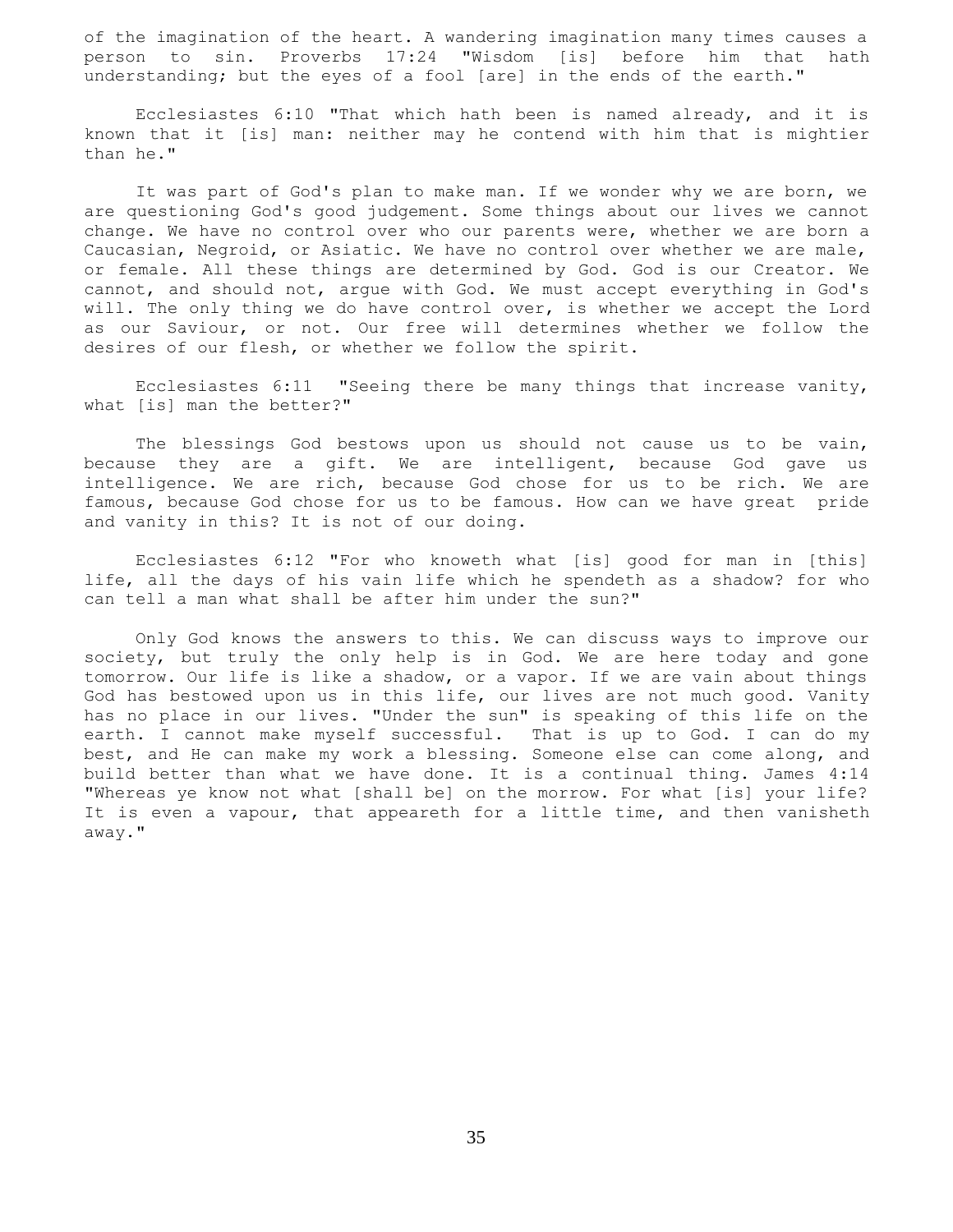1. What does the expression "under the sun" refer to? 2. What is the evil all men are tempted with? 3. Verse 2 is speaking of what kind of man? 4. What will all very wealthy men tell you about their wealth? 5. The  $\qquad \qquad$  of things cannot satisfy the soul of man. 6. What is "to eat", in verse 2, speaking of? 7. What does the author believe the evil disease to be? 8. How do we know that Solomon is, of all men, most miserable? 9. What was thought to be blessings? 10. The only real peace and joy, that any of us have is in the  $\cdots$ 11. True goodness comes from the \_\_\_\_\_\_\_\_\_\_ of man. 12. When a person is born, he is nothing, until what happens? 13. Quote John chapter 8 verse 12. 14. Quote Acts chapter 26 verse 18. 15. If any man be in Christ, he is a 16. Quote Galatians chapter 2 verse 20. 17. What does the author believe about the dead in verse 5? 18. Quote 2 Corinthians chapter 4 verse 4. 19. What is the "one place" in verse 6? 20. The  $\qquad \qquad$  of man is made in the image of God. 21. All of the labor of man is for his \_\_\_\_\_\_\_\_\_. 22. Quote Matthew chapter 5 verse 6. 23. Answer verse 8. 24. Why is a poor man more apt to seek God? 25. "The sight of the eyes" is, probably, speaking of what? 26. What is "wandering of the desire", probably, speaking of? 27. Quote Proverbs chapter 17 verse 24. 28. If we wonder why we are born, we are doing what? 29. What are some things we have no control of? 30. What do we have control over? 31. Why is one more intelligent than another? 32. Who knows the answer to verse 12? 33. Quote James chapter 4 verse 14.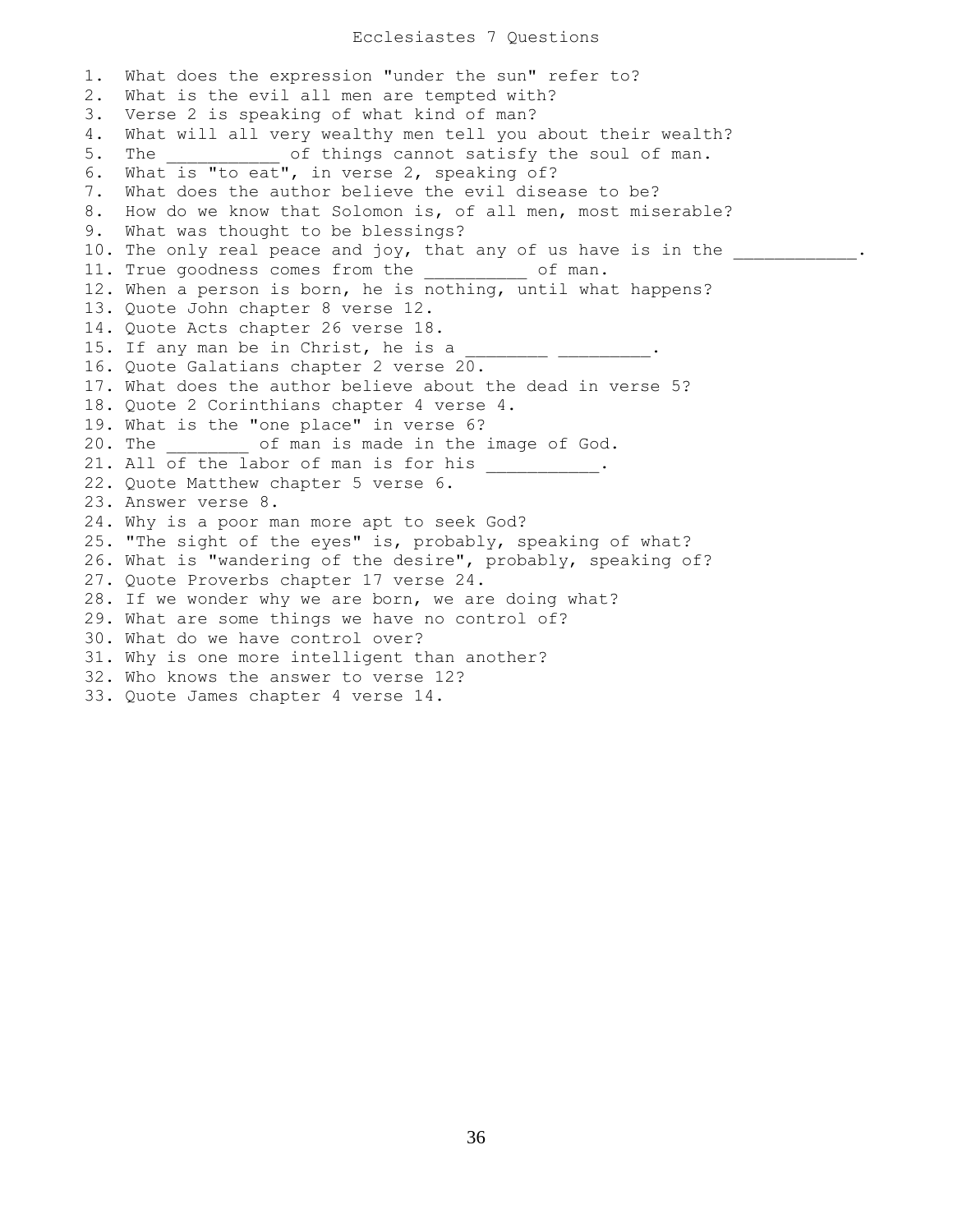We will begin this lesson in Ecclesiastes 7:1 "A good name [is] better than precious ointment; and the day of death than the day of one's birth."

 It appears, that Solomon is giving some words of wisdom on the value of different things in life. A good name is, probably, the most valuable thing a person can have {in the physical}. The only things that are more important, are our relationship with God and our families. It is a blessing to children, when they are left an honorable name by their father and mother. They are one step ahead of creating a good name for themselves. At least, everyone expects them to be of good character, when their parents have a good character. It is very nice to smell good, but more important is a person's character. The day of death is better than the day of one's birth, because there are a lot of problems and heartaches in this world. When we die {if we are saved} those troubles and heartaches are over. Revelation 14:13 "And I heard a voice from heaven saying unto me, Write, Blessed [are] the dead which die in the Lord from henceforth: Yea, saith the Spirit, that they may rest from their labours; and their works do follow them."

 Ecclesiastes 7:2 "[It is] better to go to the house of mourning, than to go to the house of feasting: for that [is] the end of all men; and the living will lay [it] to his heart."

 Actually, we have this reversed. We rejoice when someone is born, and mourn when they die. Birth brings a lifetime of problems that we must deal with. At death {if we are Christians} we are told there will be no more sorrow. Revelation 21:4 "And God shall wipe away all tears from their eyes; and there shall be no more death, neither sorrow, nor crying, neither shall there be any more pain: for the former things are passed away."

 Ecclesiastes 7:3 "Sorrow [is] better than laughter: for by the sadness of the countenance the heart is made better."

 I have used the following expression many times: We do not learn anything on the mountain top, we learn in the valley. Problems come to make us strong. Psalms 119:71 "[It is] good for me that I have been afflicted; that I might learn thy statutes." James 4:8 "Draw nigh to God, and he will draw nigh to you. Cleanse [your] hands, [ye] sinners; and purify [your] hearts, [ye] double minded." James 4:9 "Be afflicted, and mourn, and weep: let your laughter be turned to mourning, and [your] joy to heaviness." James 4:10 "Humble yourselves in the sight of the Lord, and he shall lift you up." None of this is saying that laughter is bad. It is, in fact, good. It is speaking of sorrow for our sins causing us to repent and be renewed in our hearts.

 Ecclesiastes 7:4 "The heart of the wise [is] in the house of mourning; but the heart of fools [is] in the house of mirth."

 This is just explaining that what we do with our lives here on this earth, is a very serious matter. We cannot just drift through life pleasing our flesh, and have a future. Our future lives are very serious things. We will spend all of eternity in one of two places. If we never get serious about our relationship with God, we will spend eternity in hell. On the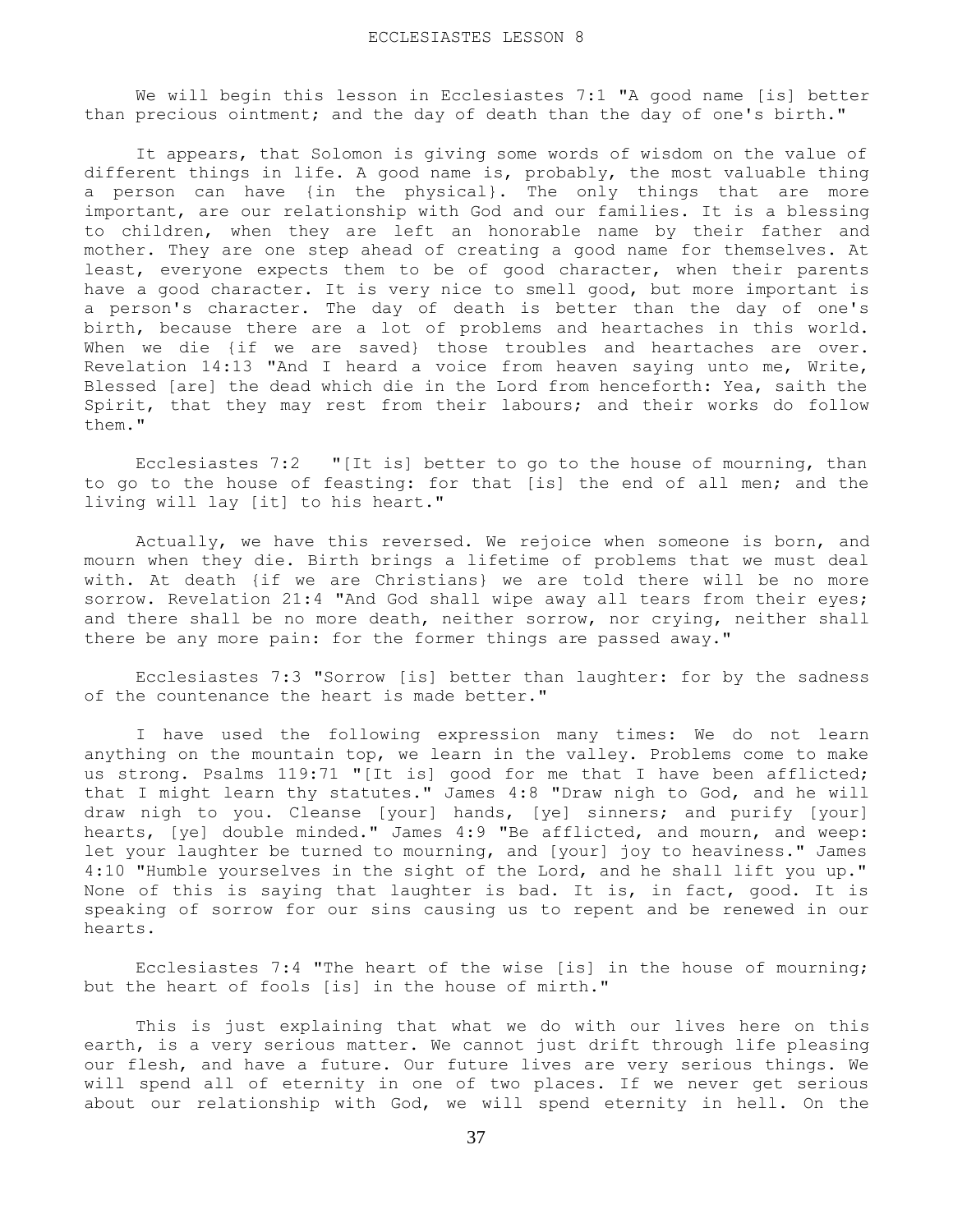other hand, if we get serious with God, repent of our sins, and become a new creature in Christ, we will inherit eternal life in heaven.

 Ecclesiastes 7:5 "[It is] better to hear the rebuke of the wise, than for a man to hear the song of fools."

 The "song of fools" is speaking of songs of revelry. This type of song is usually accompanied with drinking or drugs. We find that suggestions in this type of songs encourage one to sin. The present day rock music has terrible suggestive lyrics. Some of the words spoken are covered with the loud beat. Many young people do not even know what the words are. The sad thing is, that they are recorded in the subconscious mind, even when they do not realize what they are saying. The rebuke of the wise, is to cause the person not to sin. We can certainly see that the rebuke is better. Proverbs 15:32 "He that refuseth instruction despiseth his own soul: but he that heareth reproof getteth understanding."

 Ecclesiastes 7:6 "For as the crackling of thorns under a pot, so [is] the laughter of the fool: this also [is] vanity."

 The thorns, in this instance, are being burned. The laughter of a fool is as temporary as the thorns which burn. The fool's laughter is soon over, and reality sets in. The most foolish thing a person could do, is reject the Lord for earthly pleasure.

 Ecclesiastes 7:7 "Surely oppression maketh a wise man mad; and a gift destroyeth the heart."

 Oppression is an attack on the wise from the outside. It can be an attack from Satan, or from some person under the influence of Satan. It is maddening to be attacked. It is even more terrible to be the oppressor yourself. The truly wise will not be the oppressor. Isaiah 33:15 "He that walketh righteously, and speaketh uprightly; he that despiseth the gain of oppressions, that shaketh his hands from holding of bribes, that stoppeth his ears from hearing of blood, and shutteth his eyes from seeing evil;" Isaiah 33:16 "He shall dwell on high: his place of defence [shall be] the munitions of rocks: bread shall be given him; his waters [shall be] sure." Exodus 23:8 "And thou shalt take no gift: for the gift blindeth the wise, and perverteth the words of the righteous." The "gift that destroys the heart" is speaking of bribery.

 Ecclesiastes 7:8 "Better [is] the end of a thing than the beginning thereof: [and] the patient in spirit [is] better than the proud in spirit."

 He that shall endure to the end shall be saved. In that particular sense, the end is much better than the beginning. At the beginning of a job, we are uncertain of ourselves. We have many obstacles to overcome. At the end, we have done all of this and have overcome. The proud in spirit do not receive instruction very well. Those who are patient will make fewer mistakes. Luke 21:19 "In your patience possess ye your souls."

 Ecclesiastes 7:9 "Be not hasty in thy spirit to be angry: for anger resteth in the bosom of fools."

 A very common way of describing this person, would be to say he was "hot tempered". Proverbs 14:29 "[He that is] slow to wrath [is] of great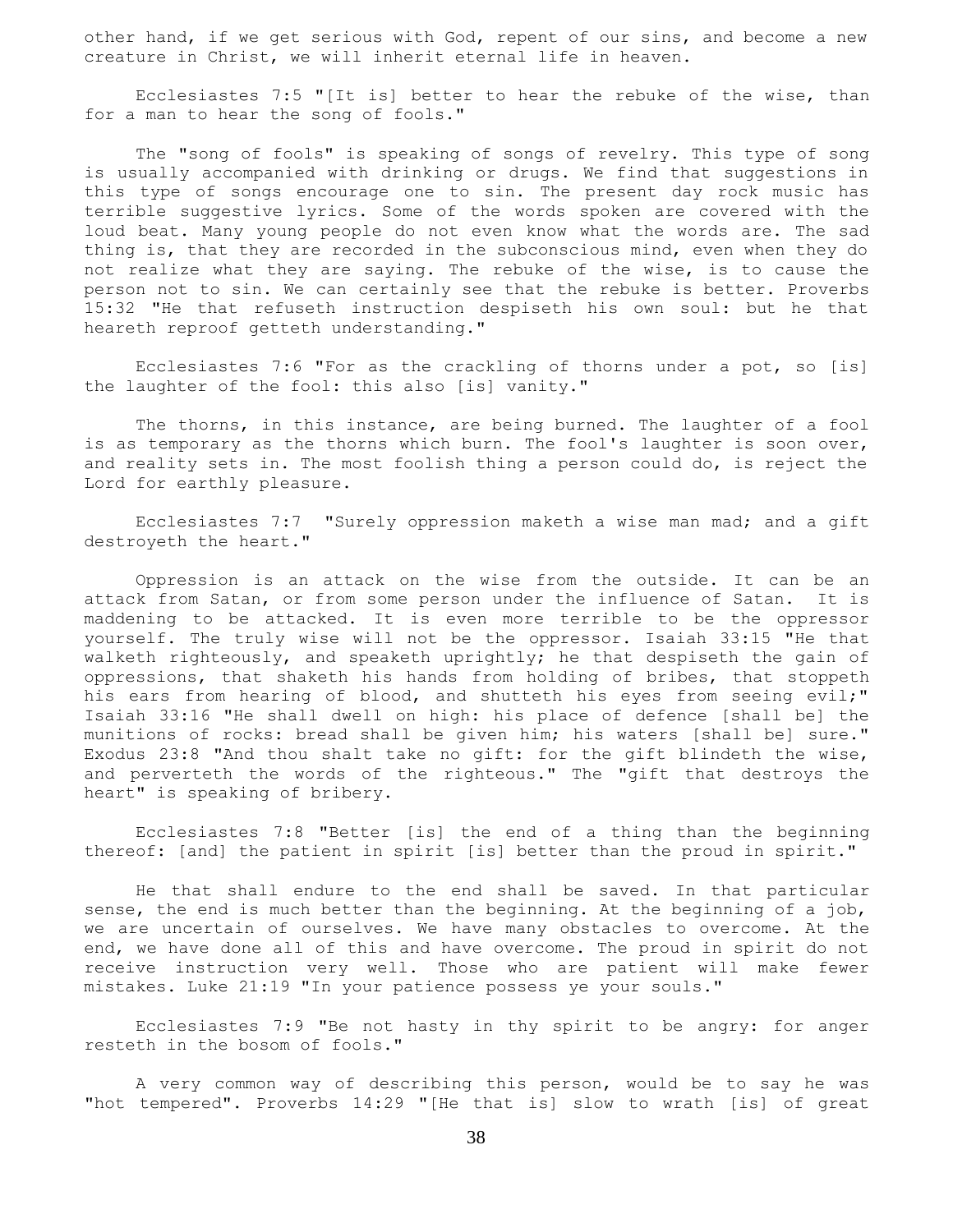understanding: but [he that is] hasty of spirit exalteth folly." Ephesians 4:26 "Be ye angry, and sin not: let not the sun go down upon your wrath:" Ephesians 4:27 "Neither give place to the devil." Ephesians 4:31 "Let all bitterness, and wrath, and anger, and clamour, and evil speaking, be put away from you, with all malice:" Anger leads to murder and hate which are both forbidden to believers.

 Ecclesiastes 7:10 "Say not thou, What is [the cause] that the former days were better than these? for thou dost not inquire wisely concerning this."

 Many people look back to the "good old days". They were not "good old days", when they were living them. They are good when you look back, because you have forgotten the problems. It seems in verse 10 above, he is discontented with things the way they are. He really has no way of knowing that one time is better than another. God has us in whatever circumstance is best for us at the present. We should be content, whatever is happening. There are times when we look back, that one particular thing was better, but every time has its problems, as well.

 Ecclesiastes 7:11 "Wisdom [is] good with an inheritance: and [by it there is] profit to them that see the sun."

 This is speaking of someone who has inherited money and prestige. His wisdom will be considered quicker than someone of low estate. Men are respecters of persons. Wealth that is used for good purposes is good. Solomon was a good example of that, because his father David was thought so highly of.

 Ecclesiastes 7:12 "For wisdom [is] a defence, [and] money [is] a defence: but the excellency of knowledge [is, that] wisdom giveth life to them that have it."

 Wisdom and money are a protection for those who have them. Godly wisdom brings eternal life. Knowledge is accumulated learning. The more you study God's Word, the closer you are to receiving Him in His fulness. John 17:3 "And this is life eternal, that they might know thee the only true God, and Jesus Christ, whom thou hast sent."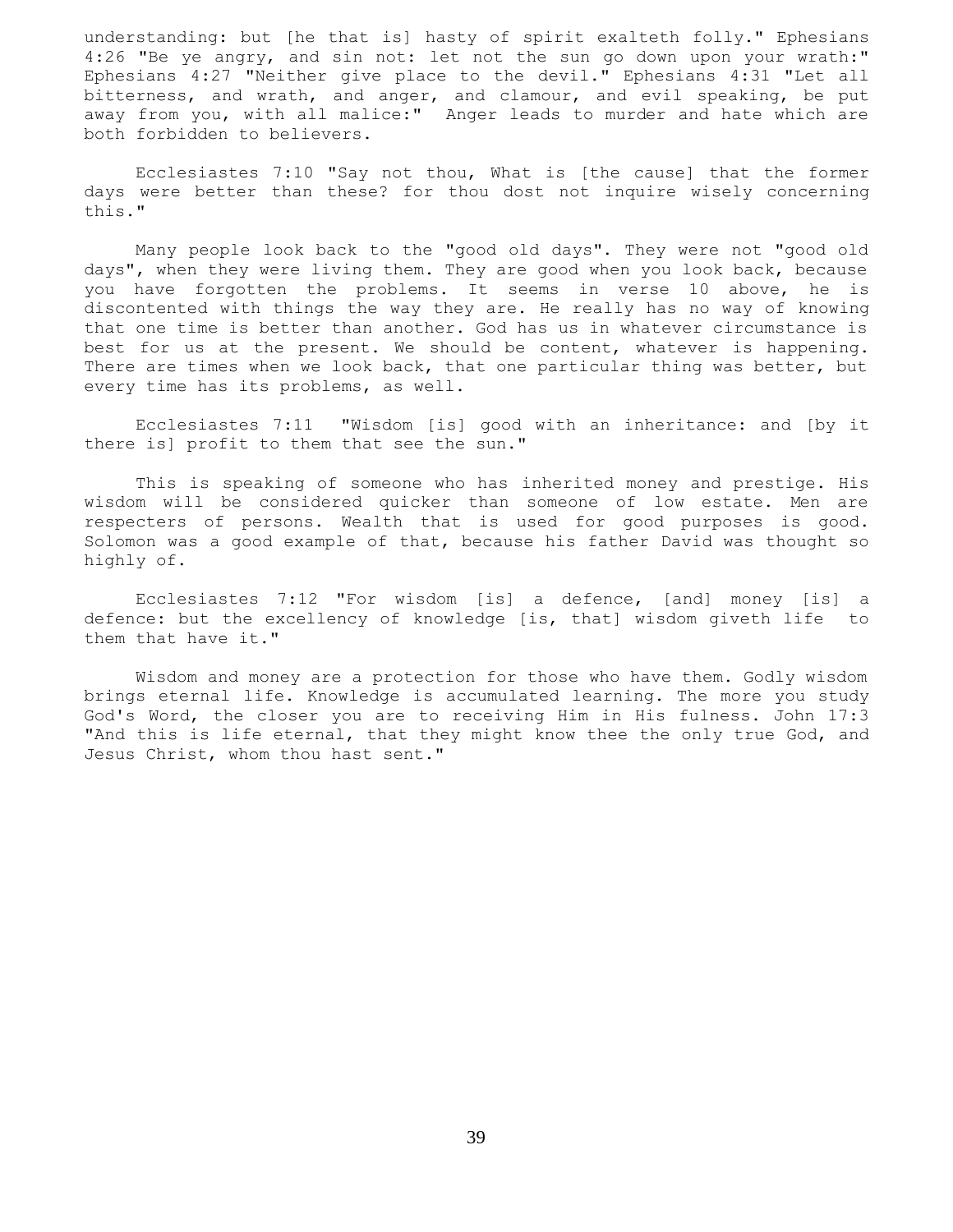1. A  $\qquad \qquad$  is better than precious ointment. 2. What are the only things that are better? 3. Why is the day of death better than the day of birth for a person? 4. Quote Revelation chapter 14 verse 13. 5. Quote Revelation chapter 21 verse 4. 6. Why is sorrow better than laughter? 7. Why do we have problems? 8. Quote Psalms chapter 119 verse 71. 9. What is it really saying about sorrow and laughter? 10. If we drift through life pleasing our flesh, we have no 11. When we become new creatures in Christ, what do we inherit? 12. What is the "song of fools" speaking of? 13. What goes along with this type of songs? 14. Quote Proverbs chapter 15 verse 32. 15. What is happening to the thorns in verse 6? 16. What is the most foolish thing a person can do? 17. Where does oppression come from? 18. Quote Isaiah chapter 33 verses 15 and 16. 19. The "gift that destroys the heart" is  $\hspace{1cm} .$ 20. Quote Luke chapter 21 verse 19. 21. What kind of person is verse 9 speaking of? 22. Quote Proverbs 14 verse 29. 23. Be ye angry, and mot. 24. Many people look back to time they call what? 25. Why are they so good? 26. Wisdom is good with an \_\_\_\_\_\_\_\_\_\_\_\_. 27. Godly wisdom brings \_\_\_\_\_\_\_\_\_\_\_\_ \_\_\_\_\_\_\_\_. 28. Knowledge is \_\_\_\_\_\_\_\_\_\_\_ \_\_\_\_\_\_\_\_\_\_\_. 29. Quote John chapter 17 verse 3.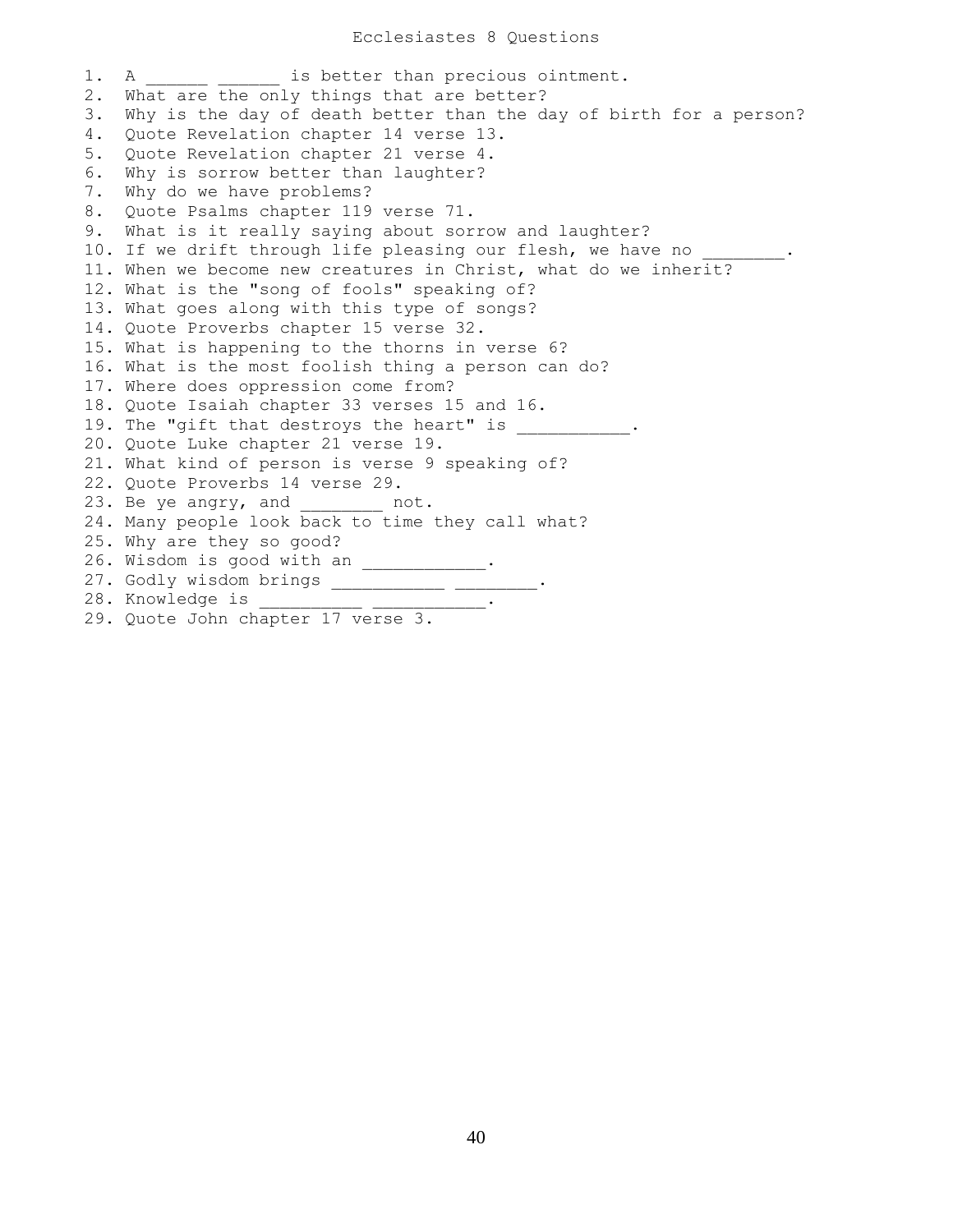We will begin this lesson in Ecclesiastes 7:13 "Consider the work of God: for who can make [that] straight, which he hath made crooked?"

 In the last lesson, we saw Solomon complaining that things were not as good as they used to be. God does not like complaining. We cannot change God, or the things He has established. We must accept the things we cannot change. We may need to alter our lives to conform to the things God has done. We must change, not God. Ephesians 1:11 "In whom also we have obtained an inheritance, being predestinated according to the purpose of him who worketh all things after the counsel of his own will:" Certain things in our lives are predestined. Our salvation is not predestined. Many other things in our life are.

 Ecclesiastes 7:14 "In the day of prosperity be joyful, but in the day of adversity consider: God also hath set the one over against the other, to the end that man should find nothing after him."

 When things are going well, we should be happy and full of praise to God. When we are having troublesome times, we should just do the very best we can and not be disappointed. If we wait, better times will come. Behind every dark cloud, there is a silver lining. We would not appreciate the sunshine, unless there were cloudy days. Acts 14:22 "Confirming the souls of the disciples, [and] exhorting them to continue in the faith, and that we must through much tribulation enter into the kingdom of God." It is as if God has given good and evil for us to compare. At the end of life, we would be able to look back over our lives and realize we had experienced both. It is our attitude toward the good days and the problem days that make us what we are.

 Ecclesiastes 7:15 "All [things] have I seen in the days of my vanity: there is a just [man] that perisheth in his righteousness, and there is a wicked [man] that prolongeth [his life] in his wickedness."

 Solomon is thinking on the things that seem to be unexplainable about life. Sometimes, it seems that those who live for God, have the most problems in this earth. The reward promised for righteousness, is long life and prosperity. Sometimes, that does not happen in this life. The wicked seem to live on and on and to prosper. The only answer I might have for that, is the fact that God is longsuffering. He gives the sinner ample time to repent. The true rewards for the righteous are the rewards they receive during their eternal life in heaven.

 Ecclesiastes 7:16 "Be not righteous over much; neither make thyself over wise: why shouldest thou destroy thyself?"

 Being "righteous over much" is, possibly, speaking of the formality of religion. God does not appreciate us keeping rituals in the church. He wants a relationship with us. To make oneself wise, is to appear to others to be arrogant and conceited. These things are not wise at all, because they turn God and man against us. Matthew 6:1 "Take heed that ye do not your alms before men, to be seen of them: otherwise ye have no reward of your Father which is in heaven." Matthew 6:2 "Therefore when thou doest [thine] alms, do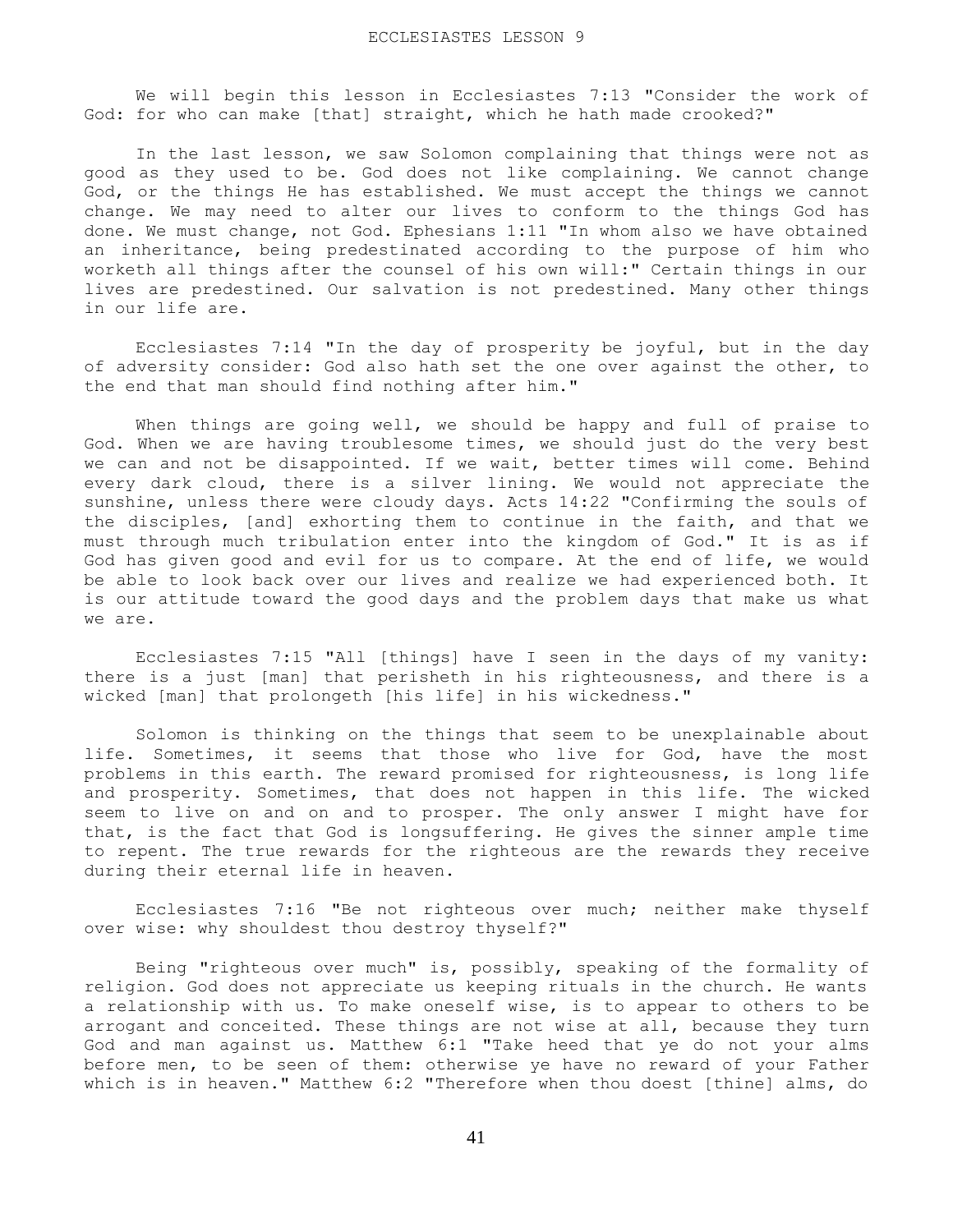not sound a trumpet before thee, as the hypocrites do in the synagogues and in the streets, that they may have glory of men. Verily I say unto you, They have their reward." Matthew 6:3 "But when thou doest alms, let not thy left hand know what thy right hand doeth:" Matthew 6:4 "That thine alms may be in secret: and thy Father which seeth in secret himself shall reward thee openly." Matthew 6:5 "And when thou prayest, thou shalt not be as the hypocrites [are]: for they love to pray standing in the synagogues and in the corners of the streets, that they may be seen of men. Verily I say unto you, They have their reward." Matthew 6:6 "But thou, when thou prayest, enter into thy closet, and when thou hast shut thy door, pray to thy Father which is in secret; and thy Father which seeth in secret shall reward thee openly." Matthew 6:7 "But when ye pray, use not vain repetitions, as the heathen [do]: for they think that they shall be heard for their much speaking."

 Ecclesiastes 7:17 "Be not over much wicked, neither be thou foolish: why shouldest thou die before thy time?"

 Solomon had warned, in the previous verse, about the danger of having a form of righteousness. He, now, is saying that is not a license to go out and sin. "Dying before their time" would indicate God killing them for their sins. James 1:21 "Wherefore lay apart all filthiness and superfluity of naughtiness, and receive with meekness the engrafted word, which is able to save your souls." Matthew 10:28 "And fear not them which kill the body, but are not able to kill the soul: but rather fear him which is able to destroy both soul and body in hell."

 Ecclesiastes 7:18 "[It is] good that thou shouldest take hold of this; yea, also from this withdraw not thine hand: for he that feareth God shall come forth of them all."

 This is expressing, again, that they should live as near a righteous life as possible. They should not be a follower of God in form only, but should be a believer in their hearts. It is wrong to sin. It is, also, wrong to be a Christian in form only. Luke 1:50 "And his mercy [is] on them that fear him from generation to generation." Luke 11:42 "But woe unto you, Pharisees! for ye tithe mint and rue and all manner of herbs, and pass over judgment and the love of God: these ought ye to have done, and not to leave the other undone."

 Ecclesiastes 7:19 "Wisdom strengtheneth the wise more than ten mighty [men] which are in the city."

 Wisdom coupled with fear of God is one of the mightiest forces upon the earth. Godly wisdom is more help to a person than the help of ten mighty men. Colossians 1:9 "For this cause we also, since the day we heard [it], do not cease to pray for you, and to desire that ye might be filled with the knowledge of his will in all wisdom and spiritual understanding;" Colossians 1:10 "That ye might walk worthy of the Lord unto all pleasing, being fruitful in every good work, and increasing in the knowledge of God;" Colossians 1:11 "Strengthened with all might, according to his glorious power, unto all patience and longsuffering with joyfulness;"

 Ecclesiastes 7:20 "For [there is] not a just man upon earth, that doeth good, and sinneth not."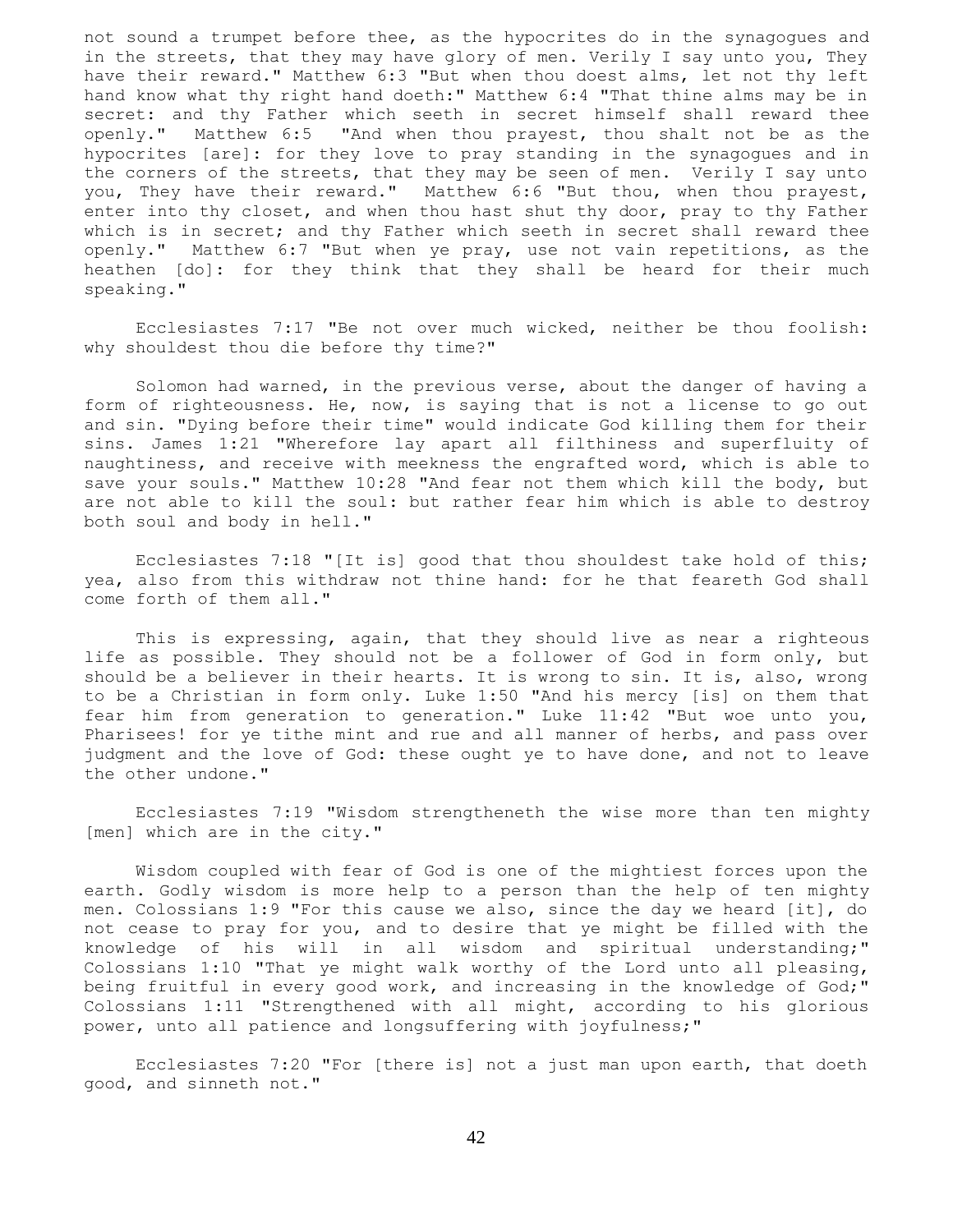Romans 3:23 "For all have sinned, and come short of the glory of God;" I John 1:10 "If we say that we have not sinned, we make him a liar, and his word is not in us." We can see from all of the above Scriptures, that it is the nature of men to sin. At some time or other, each of us has sinned. The wonderful thing is that Jesus took our sins upon His body on the cross. He became our substitute. When we receive Jesus as our Saviour, we are free from sin. He washed us in His precious blood, and we became righteous in the sight of God. Jesus put us in right standing with God.

 Ecclesiastes 7:21 "Also take no heed unto all words that are spoken; lest thou hear thy servant curse thee:"

 We must be careful not to hear accusations others make about our servant, or anyone else. Most of the time, they are not true. If we are dead in Christ, ugly things said about us will not harm us. Look, with me, at a description of those who are in right standing with God. I Corinthians 13:5 "Doth not behave itself unseemly, seeketh not her own, is not easily provoked, thinketh no evil;" I Corinthians 13:6 "Rejoiceth not in iniquity, but rejoiceth in the truth;" I Corinthians 13:7 "Beareth all things, believeth all things, hopeth all things, endureth all things."

 Ecclesiastes 7:22 "For oftentimes also thine own heart knoweth that thou thyself likewise hast cursed others."

 How can a person blame someone else for the same sin he has committed himself? If you are honest with yourself, you know you have done a similar thing to what your servant said about you. God will forgive you, if you forgive others. God judges us with the same measure, we judge others. James 3:9 "Therewith bless we God, even the Father; and therewith curse we men, which are made after the similitude of God."

 Ecclesiastes 7:23 "All this have I proved by wisdom: I said, I will be wise; but it [was] far from me."

 The wisdom in these lessons have to do with the way things are on the earth. Solomon did have much wisdom pertaining to these things. We remember, God gave Solomon wisdom to rule his people justly. He knew practical rules of living, but the deeper things of the Spirit of God, who can know? I Kings 3:11 "And God said unto him, Because thou hast asked this thing, and hast not asked for thyself long life; neither hast asked riches for thyself, nor hast asked the life of thine enemies; but hast asked for thyself understanding to discern judgment;" I Kings 3:12 "Behold, I have done according to thy words: lo, I have given thee a wise and an understanding heart; so that there was none like thee before thee, neither after thee shall any arise like unto thee." Solomon did not have enough wisdom to keep him from worshipping false gods. I Corinthians 1:20 "Where [is] the wise? where [is] the scribe? where [is] the disputer of this world? Hath not God made foolish the wisdom of this world?"

 Ecclesiastes 7:24 "That which is far off, and exceeding deep, who can find it out?"

 Perhaps, this is speaking of the things of God. Not anyone, including Solomon, truly understands the depth of God. Just the fact of Him being eternal, is more than man of few days can understand. Romans 11:33 "O the depth of the riches both of the wisdom and knowledge of God! how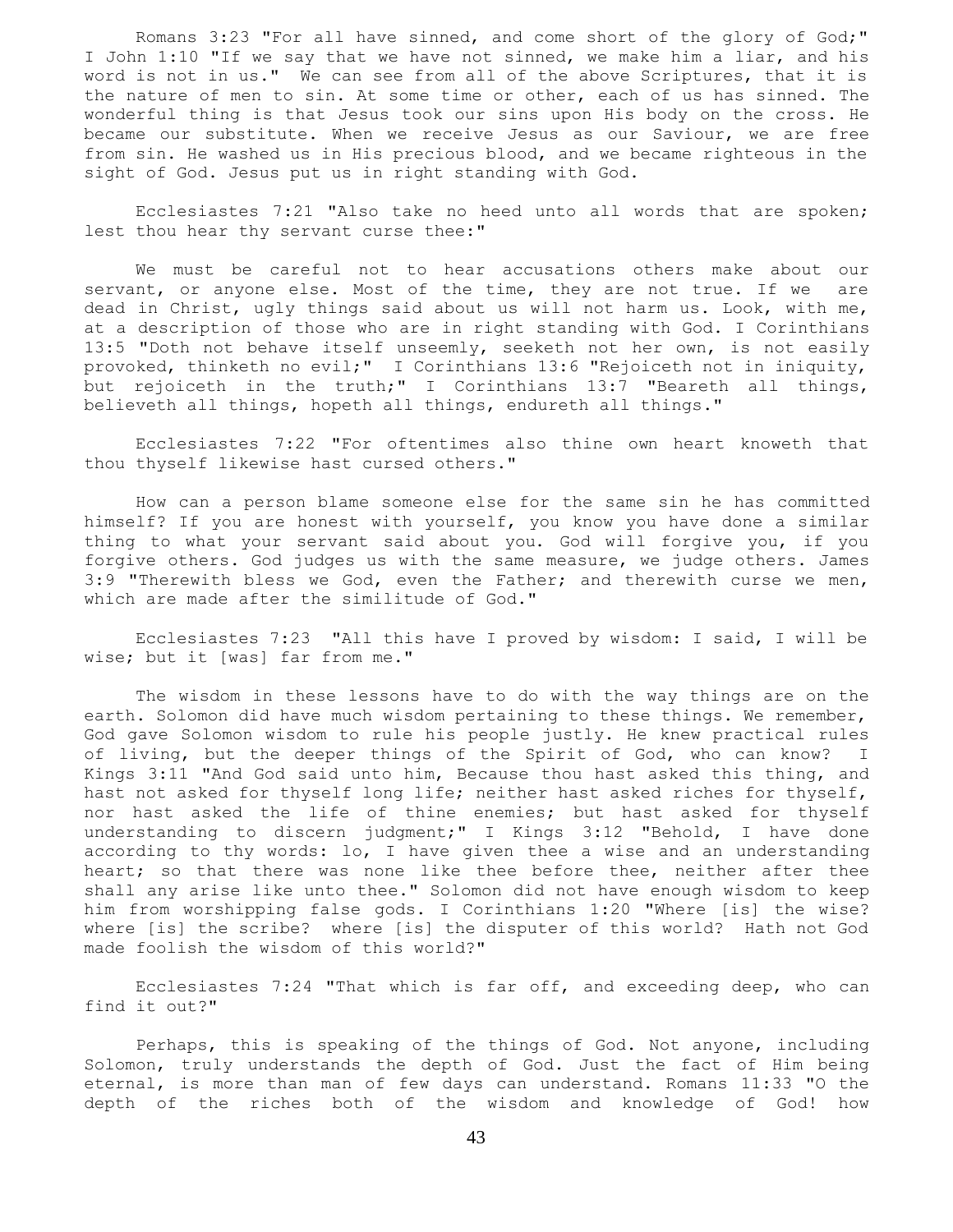unsearchable [are] his judgments, and his ways past finding out!" I Timothy 6:16 "Who only hath immortality, dwelling in the light which no man can approach unto; whom no man hath seen, nor can see: to whom [be] honour and power everlasting. Amen."

 Ecclesiastes 7:25 "I applied mine heart to know, and to search, and to seek out wisdom, and the reason [of things], and to know the wickedness of folly, even of foolishness [and] madness:"

 Man, through all of his efforts, cannot figure out the things of God. It seemed, that Solomon was overwhelmed with the desire to know the secrets of life. He applied himself to the fullest. He knew more than any mortal man, yet he did not know the secrets of God. We really cannot please God by gaining head knowledge about Him. He wants our hearts. He wants us to have faith in Him. Hebrews 11:1 "Now faith is the substance of things hoped for, the evidence of things not seen."

 Ecclesiastes 7:26 "And I find more bitter than death the woman, whose heart [is] snares and nets, [and] her hands [as] bands: whoso pleaseth God shall escape from her; but the sinner shall be taken by her."

 Solomon makes this statement, because his 700 wives have turned him to worship false gods. I Kings 11:3 "And he had seven hundred wives, princesses, and three hundred concubines: and his wives turned away his heart." I Kings 11:4 "For it came to pass, when Solomon was old, [that] his wives turned away his heart after other gods: and his heart was not perfect with the LORD his God, as [was] the heart of David his father." His love for these women caused him to turn from God. Solomon calls himself a sinner here.

 Ecclesiastes 7:27 "Behold, this have I found, saith the preacher, [counting] one by one, to find out the account:" Ecclesiastes 7:28 "Which yet my soul seeketh, but I find not: one man among a thousand have I found; but a woman among all those have I not found." Ecclesiastes 7:29 "Lo, this only have I found, that God hath made man upright; but they have sought out many inventions."

 Solomon has looked back over his life, and found there are very few men {perhaps 1 in a thousand} who are totally upright. In all the women he married, he did not find one who truly loved God. His wives were heathen women. Solomon is saying "very few truly are saved".

44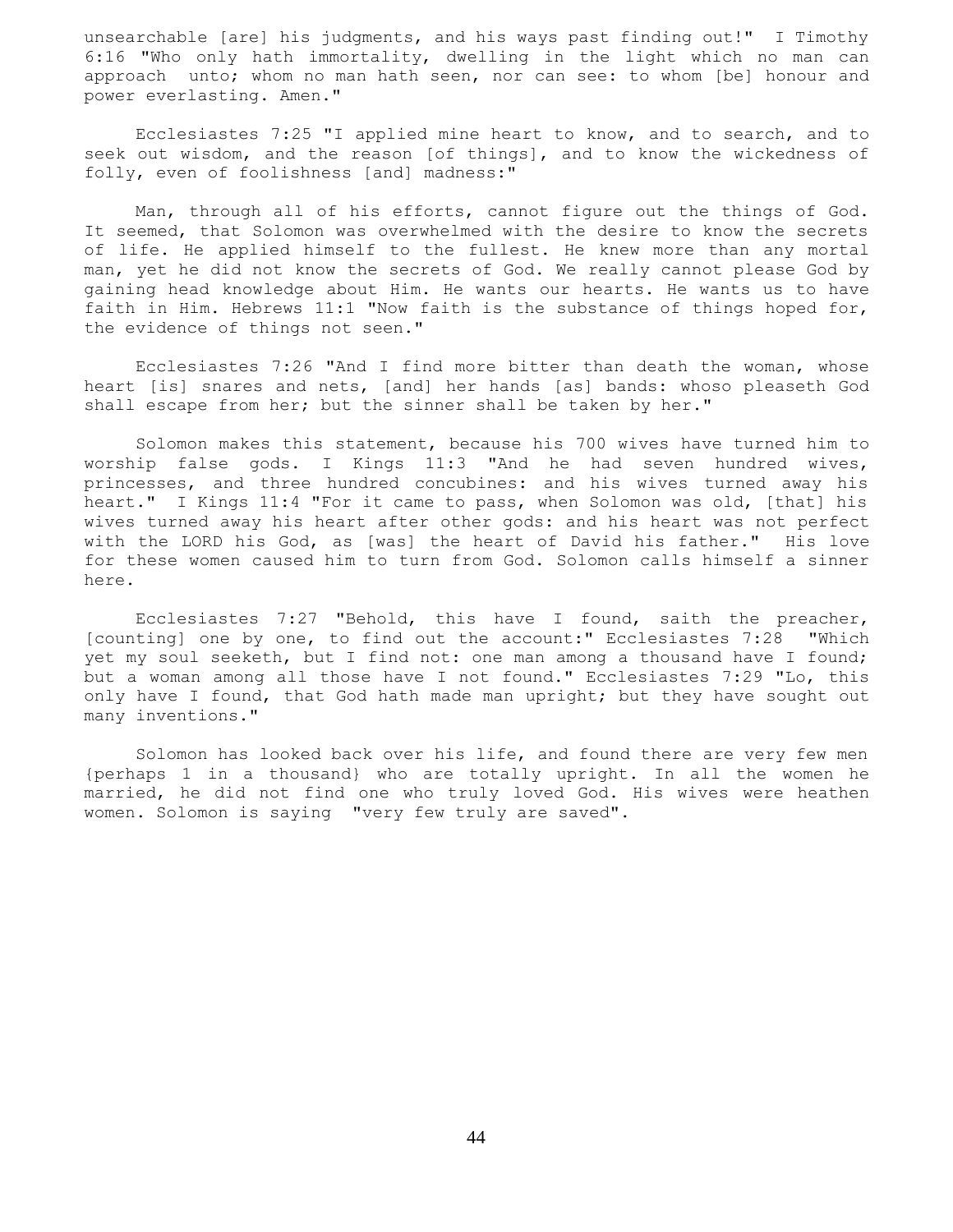1. We must accept the things we cannot . 2. Quote Ephesians chapter 1 verse 11. 3. What is one thing that is not predestined for us? 4. In the day of prosperity be 5. What should we do in troublesome times? 6. Quote Acts chapter 14 verse 22. 7. What really makes us what we are? 8. What are some unexplainable things about life? 9. When do the true rewards for the righteous come? 10. What does "righteous over much" mean? 11. When you make yourself wise, how do you appear to others? 12. Quote Matthew chapter 6 verses 1 through 7. 13. What is Solomon saying in verse 17? 14. Quote James chapter 1 verse 21. 15. We must not fear those who can kill the body, but whom? 16. It is wrong to sin, but it is, also, wrong to do what? 17. Quote Luke chapter 1 verse 50. 18. Wisdom strengtheneth the wise more than \_\_\_\_ mighty men. 19. What is one of the mightiest forces in the earth? 20. Quote Colossians chapter 1 verses 9, 10, and 11. 21. There is not a just man upon the \_\_\_\_\_\_\_\_. 22. Quote Romans chapter 3 verse 23. 23. It is the nature of men to 24. What is the wonderful thing that Jesus did for all of us? 25. Quote 1 Corinthians chapter 13 verses 5 through 7. 26. We bless God, and curse men who are made after the  $\qquad \qquad$  of God. 27. What kind of wisdom did Solomon have? 28. Where had Solomon gotten this wisdom? 29. Who truly understands the depth of God? 30. Quote Romans chapter 11 verse 33. 31. Who has seen God? 32. We really can not please God by gaining and knowledge. 33. What does God want from us? 34. What is faith? 35. What had Solomon's wives caused him to do? 36. How many men, in a thousand, did he find totally upright? 37. How many of his wives truly loved God? 38. What is Solomon saying in this?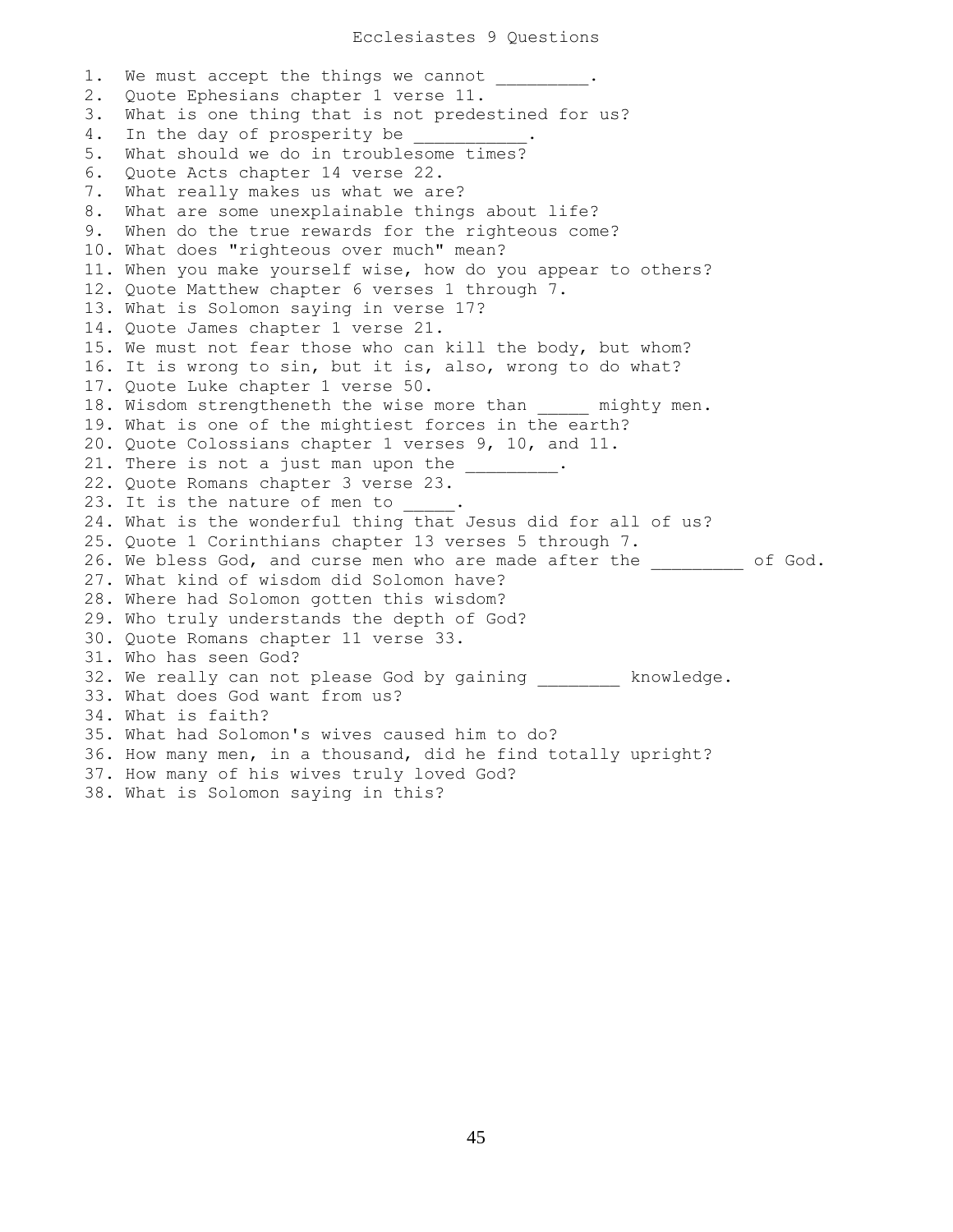We will begin in Ecclesiastes 8:1 "Who [is] as the wise [man]? and who knoweth the interpretation of a thing? a man's wisdom maketh his face to shine, and the boldness of his face shall be changed."

 God had given Solomon wisdom beyond all of his fellowmen. We find that interpretation, as well as wisdom, is a gift from God. Joseph was given the ability by God to interpret dreams. Daniel was gifted to interpret dreams, as well. Moses' head shone so brightly when he came down from the mountain after communicating with God, that he had to cover his head so as not to blind the people. I believe God put the first 5 books of the Bible in Moses' mind while he was on the mountain. This great wisdom caused his head to shine. Most of Genesis occurred long before Moses' lifetime. He had to receive it from somewhere. The type of wisdom and understanding, spoken of here, would cause the facial features to change. Look what happened to Stephen's face. Acts 6:15 And all that sat in the council, looking stedfastly on him, saw his face as it had been the face of an angel.

 Ecclesiastes 8:2 "I [counsel thee] to keep the king's commandment, and [that] in regard of the oath of God."

 It appears, from this, the kings commandments had been given with an oath to God. It is best to keep them, if you value your life. Romans 13:1 "Let every soul be subject unto the higher powers. For there is no power but of God: the powers that be are ordained of God." Romans 13:2 "Whosoever therefore resisteth the power, resisteth the ordinance of God: and they that resist shall receive to themselves damnation." Romans 13:3 "For rulers are not a terror to good works, but to the evil. Wilt thou then not be afraid of the power? do that which is good, and thou shalt have praise of the same:" Romans 13:4 "For he is the minister of God to thee for good. But if thou do that which is evil, be afraid; for he beareth not the sword in vain: for he is the minister of God, a revenger to [execute] wrath upon him that doeth evil."

 Ecclesiastes 8:3 "Be not hasty to go out of his sight: stand not in an evil thing; for he doeth whatsoever pleaseth him."

 The king is the ruler of the land. He is the authority God has put in power. This is saying, do not try to get away from the rule of the king. Do not shirk your duty.

 Ecclesiastes 8:4 "Where the word of a king [is, there is] power: and who may say unto him, What doest thou?"

 This is explaining that there is no rule over the king, except God. The king has the last say over his people. The word of the king is the law of the land. No one can question the king. He, who questioned the king, would be severely punished. The only time anyone should disobey the rule of the land, is when it is direct opposition to the law of God. The Egyptian midwives feared God, and did not kill the boy babies. God saved their lives, because they were obedient to Him.

 Ecclesiastes 8:5 "Whoso keepeth the commandment shall feel no evil thing: and a wise man's heart discerneth both time and judgment."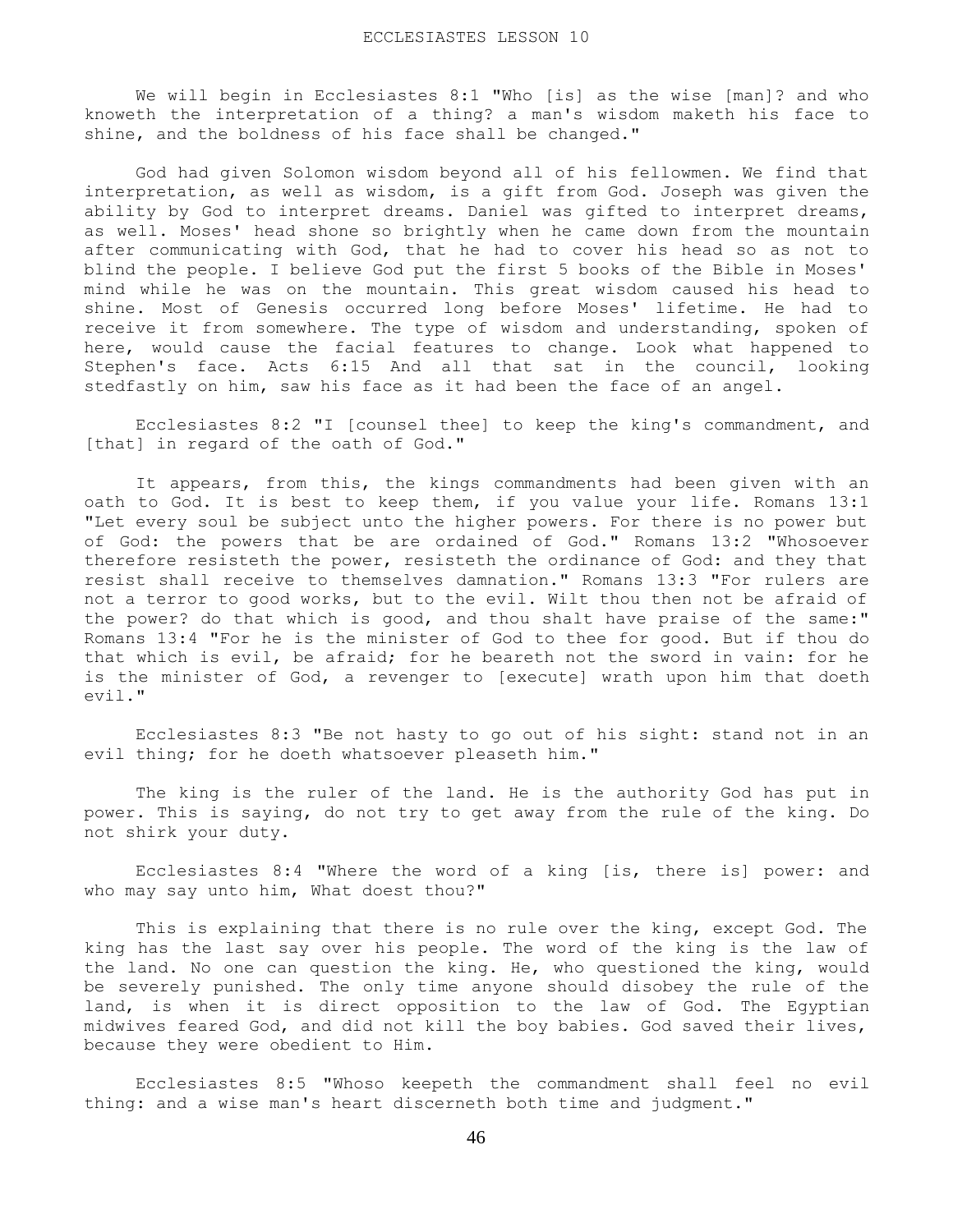When you keep the commandments of the king, you will not be punished. The wise man sees beyond the immediate happening, and knows there is a God in heaven who will some day judge the whole earth, including the king. Speaking of the wise man's heart is speaking of the moral aspect of his life. Even though he does not like the commandment of the king, the wise man will keep them, if they are not opposed to God's law. I Peter 3:13 "And who [is] he that will harm you, if ye be followers of that which is good?" I Peter 3:14 "But and if ye suffer for righteousness' sake, happy [are ye]: and be not afraid of their terror, neither be troubled;"

 Ecclesiastes 8:6 "Because to every purpose there is time and judgment, therefore the misery of man [is] great upon him."

 This is giving reasons why a person should obey the king in the land. Everything, and everyone, has an appointed time. Generally speaking an evil king will not be king very long. God sees the misery of His people, like He did the children of Israel in Egypt. God will not allow the misery to go on forever.

 Ecclesiastes 8:7 "For he knoweth not that which shall be: for who can tell him when it shall be?"

 We do not know exactly when the end of our lives on earth will be. We do not even know exactly when the coming of the Lord shall be either. I Thessalonians 5:1 "But of the times and the seasons, brethren, ye have no need that I write unto you." I Thessalonians 5:2 "For yourselves know perfectly that the day of the Lord so cometh as a thief in the night." I Thessalonians 5:3 "For when they shall say, Peace and safety; then sudden destruction cometh upon them, as travail upon a woman with child; and they shall not escape."

 Ecclesiastes 8:8 "[There is] no man that hath power over the spirit to retain the spirit; neither [hath he] power in the day of death: and [there is] no discharge in [that] war; neither shall wickedness deliver those that are given to it."

 Spirit, in this sense, is speaking of the spirit of man, which is actually his life. That is that breath of life within us. Jesus dismissed His Spirit from His body, and told it to go to the Father, when He said: Luke 23:46 "And when Jesus had cried with a loud voice, he said, Father, into thy hands I commend my spirit: and having said thus, he gave up the ghost." We do not have control over our spirit to tell it such. Our spirit leaves our body at the command of God. We do not know what hour, or day, we will die to this earth. At the time of death of our physical body, there seems to be a separation of those who belong to Jesus, and those who do not. We do know that Jesus went into hell, and preached, and brought out the captives with Him. I Peter 3:19 "By which also he went and preached unto the spirits in prison;" Ephesians 4:8 "Wherefore he saith, When he ascended up on high, he led captivity captive, and gave gifts unto men."

 Ecclesiastes 8:9 "All this have I seen, and applied my heart unto every work that is done under the sun: [there is] a time wherein one man ruleth over another to his own hurt."

 The master must consider the possibility of being hurt, when he rules his people too harshly. In the days of slaves, they were very valuable to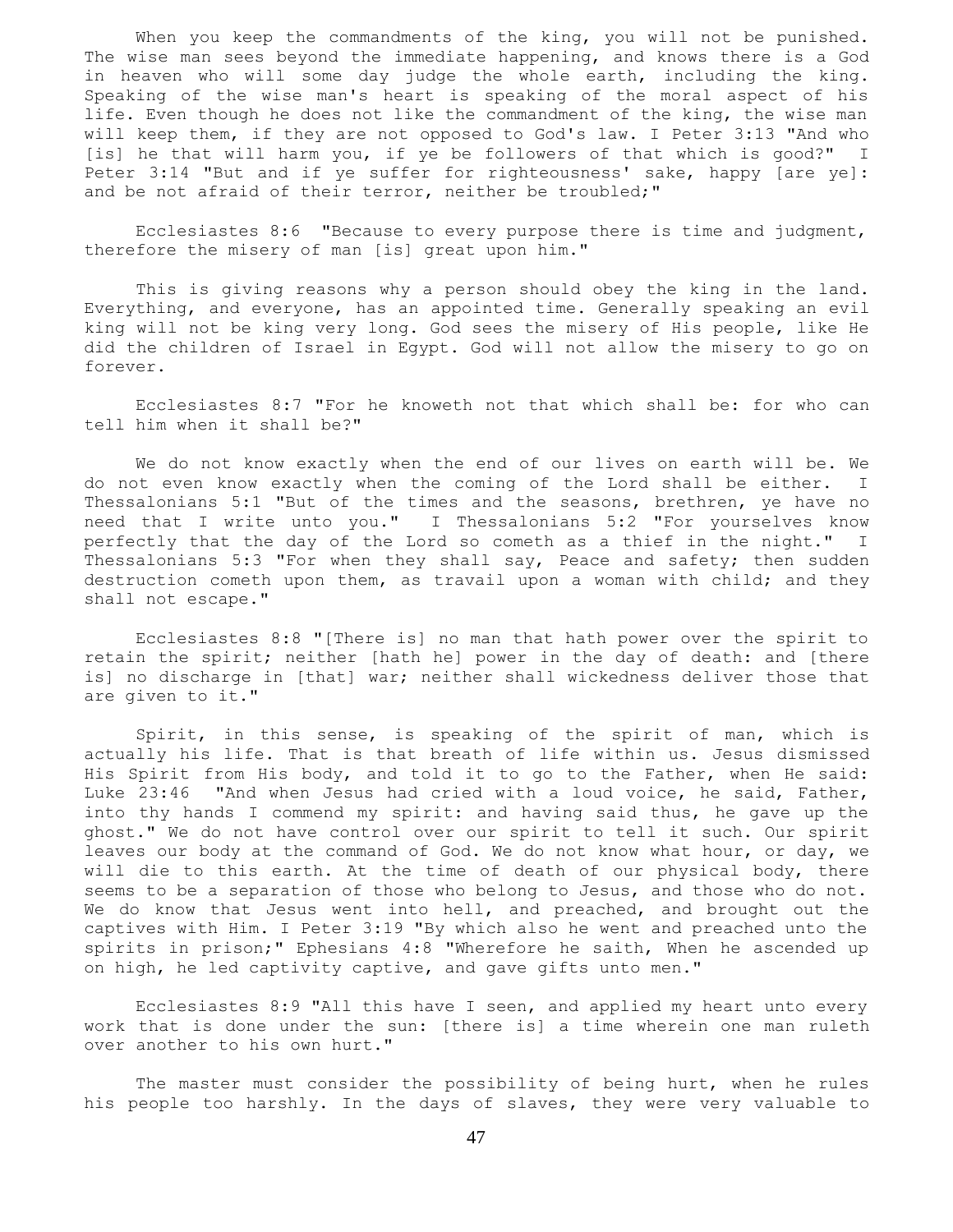their master, as long as they could work. If he caused injury to them, they were of no value to him anymore. Solomon has viewed the actions of those around him, and discovered it is much better to take care of your servants. A contented servant will get much more done for his master.

 Ecclesiastes 8:10 "And so I saw the wicked buried, who had come and gone from the place of the holy, and they were forgotten in the city where they had so done: this [is] also vanity."

 Solomon is seeing the apparent injustices in this life. The wicked, possibly, should not be buried, but treated like the animals they were. We saw this happen in the case of wicked Jezebel. II Kings 9:10 "And the dogs shall eat Jezebel in the portion of Jezreel, and [there shall be] none to bury [her]. And he opened the door, and fled." In this particular case, the wicked were given a place of burial with the righteous. It, also, appears they had pretended to be righteous, because they came and went from the place of the holy.

 Ecclesiastes 8:11 "Because sentence against an evil work is not executed speedily, therefore the heart of the sons of men is fully set in them to do evil."

 Much judgement does not take place on the earth. Some, who appear to be living the way God would have them to live, will find judgement from God to be harsh. Matthew 7:22 "Many will say to me in that day, Lord, Lord, have we not prophesied in thy name? and in thy name have cast out devils? and in thy name done many wonderful works?" Matthew 7:23 "And then will I profess unto them, I never knew you: depart from me, ye that work iniquity." Those living sinful lives, who are not punished immediately, cause others to go the way of sin, too. They think it is easy to cover up their sins. You may get away with your sin on this earth and no one know, but be sure, God knows.

 Ecclesiastes 8:12 "Though a sinner do evil an hundred times, and his [days] be prolonged, yet surely I know that it shall be well with them that fear God, which fear before him:"

 It is really of no concern to us how God deals with the sinner. The one thing we must do, is live the very best we can ourselves. God is not willing that even one should perish. Perhaps, He is waiting, giving ample time for Him to repent. Our concern is not his sins, or how God deals with him. Our concern is our own sins. If we live right, God will bless us. Psalms 37:18 "The LORD knoweth the days of the upright: and their inheritance shall be for ever." Those who live for God will inherit eternal life. Matthew 25:34 "Then shall the King say unto them on his right hand, Come, ye blessed of my Father, inherit the kingdom prepared for you from the foundation of the world:"

 Ecclesiastes 8:13 "But it shall not be well with the wicked, neither shall he prolong [his] days, [which are] as a shadow; because he feareth not before God."

 Solomon knew that God had not promised long life to the wicked. It troubled Solomon that he saw seeming contradictions to this. In verse 13 above, Solomon is stating, that many times the wicked's life was shortened. He believed this to be the correct solution to evil. Isaiah 57:21 "[There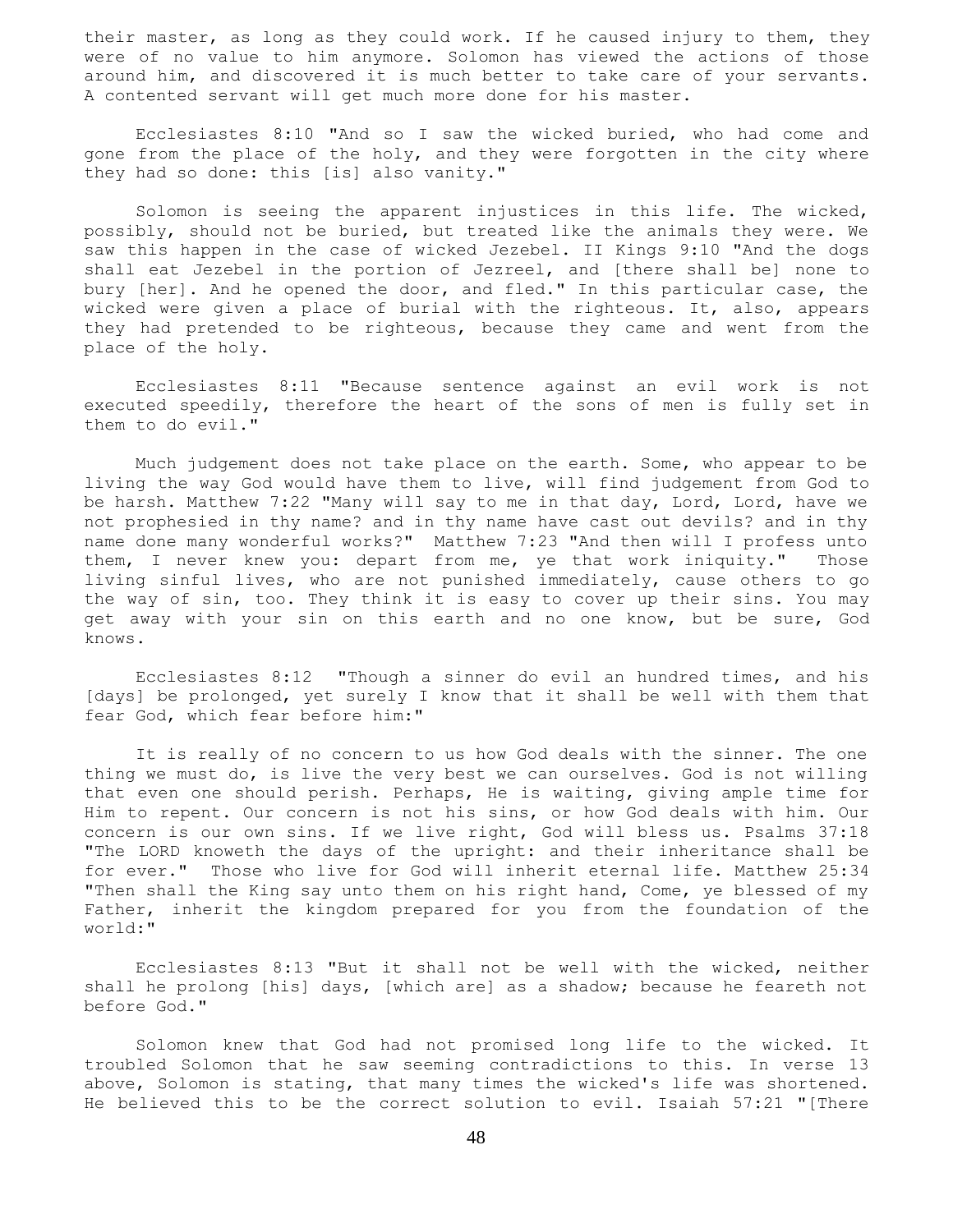is] no peace, saith my God, to the wicked." Those who live for God have hope of the resurrection. Those who do not have a fearful awaiting of the judgement, and then the lake of fire. Matthew 13:49 "So shall it be at the end of the world: the angels shall come forth, and sever the wicked from among the just," Matthew 13:50 "And shall cast them into the furnace of fire: there shall be wailing and gnashing of teeth."

 Ecclesiastes 8:14 "There is a vanity which is done upon the earth; that there be just [men], unto whom it happeneth according to the work of the wicked; again, there be wicked [men], to whom it happeneth according to the work of the righteous: I said that this also [is] vanity."

 The key to this is "upon the earth". Jesus said it best when he said in Matthew 13:30 "Let both grow together until the harvest: and in the time of harvest I will say to the reapers, Gather ye together first the tares, and bind them in bundles to burn them: but gather the wheat into my barn." On this earth, the wicked and the righteous live together side by side. It appears, sometimes, that the evil growth {tares} is as great, or greater, than the righteous {wheat}. The separation comes at judgement. To the natural eye, this seems unfair.

 Ecclesiastes 8:15 "Then I commended mirth, because a man hath no better thing under the sun, than to eat, and to drink, and to be merry: for that shall abide with him of his labour the days of his life, which God giveth him under the sun."

 Under the sun, this might be true, if there was no eternal life. Solomon is saying, to enjoy life to the fullest on this earth. He is saying, be thankful for the blessings of this life and enjoy laughter, food, and drink. This is the reward for the labor of this life. This certainly is true in the physical realm. Notice, the recognition that God gave it to him. I Timothy 4:4 "For every creature of God [is] good, and nothing to be refused, if it be received with thanksgiving:" I Timothy 6:17 "Charge them that are rich in this world, that they be not highminded, nor trust in uncertain riches, but in the living God, who giveth us richly all things to enjoy;"

 Ecclesiastes 8:16 "When I applied mine heart to know wisdom, and to see the business that is done upon the earth: (for also [there is that] neither day nor night seeth sleep with his eyes:)"

 We must notice, again, that Solomon is looking at the happenings of this earth. He is applying his wisdom, so that he might understand the earthly life. All of this is Solomon trying to find out what this life is all about. Many women will say, that housework is like the last phrase here. It seems it never ends. They clean house and cook on Monday, and then, it is to do all over again on Tuesday. It is not uncommon for thinking man to try to understand life and where it leads. Solomon says, you would get no sleep at all, if you waited, until you understood life, to sleep. The questions go on.

 Ecclesiastes 8:17 "Then I beheld all the work of God, that a man cannot find out the work that is done under the sun: because though a man labour to seek [it] out, yet he shall not find [it]; yea farther; though a wise [man] think to know [it], yet shall he not be able to find [it]."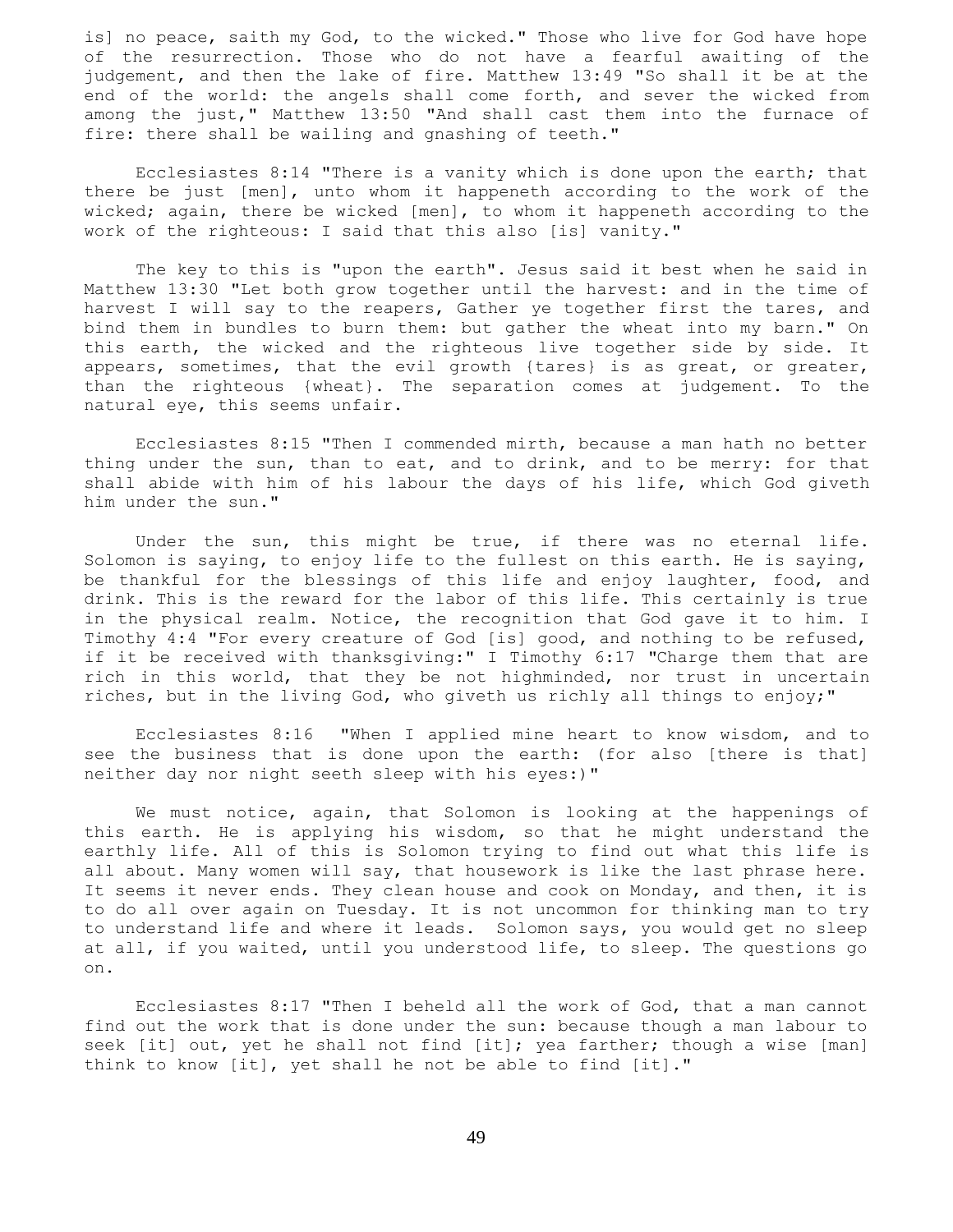The intelligence of the most intelligent man that ever lived is as nothing compared with God's intelligence. It is impossible to understand everything about God. The intelligence of man does not get him to heaven. God wants us to accept Him on simple faith. There are secrets of God that will not be known, until we get to heaven. The little understanding that we have, and the little more understanding that Solomon had, are gifts from God. Even at that, mortal man cannot know the depth of God. Romans 11:33 "O the depth of the riches both of the wisdom and knowledge of God! how unsearchable [are] his judgments, and his ways past finding out!" Solomon, like us, will have to wait until he gets to heaven to know more.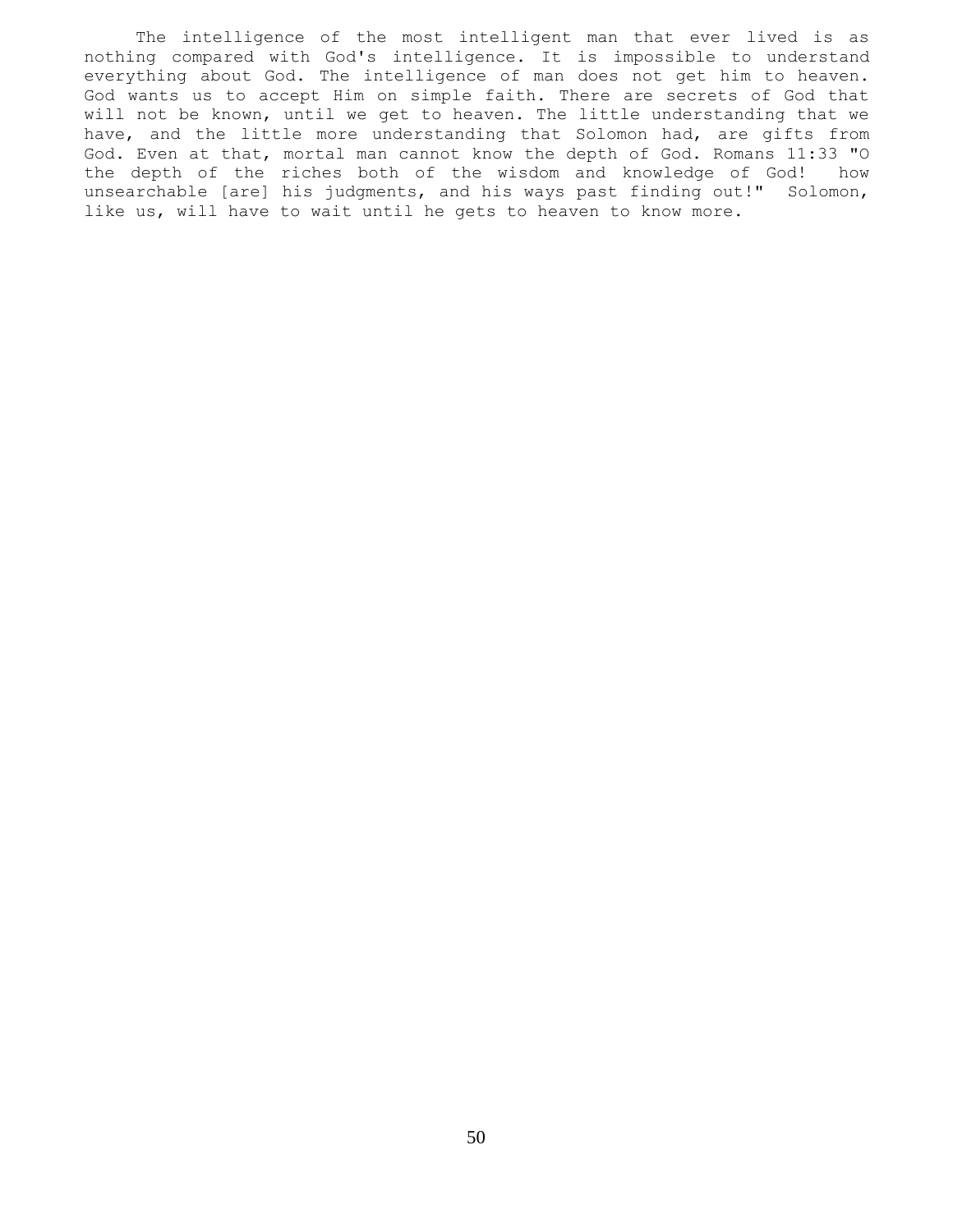Ecclesiastes 10 Questions

1. God had given wisdom above his fellows. 2. \_\_\_\_\_\_\_\_\_\_\_\_, as well as wisdom, is a gift from God. 3. **Example 2** head shone, when he came down from the mountain after communicating with God. 4. Where does the author believe Moses got the first 5 books of the Bible? 5. Most of Genesis happened when? 6. Quote Acts chapter 6 verse 15. 7. Let every soul be subject unto the 8. The powers that be are \_\_\_\_\_\_\_\_\_ of God. 9. Quote Romans chapter 13 verse 3. 10. What is verse 3 saying? 11. There is no rule over the king, except 12. The \_\_\_\_\_\_ of the \_\_\_\_\_\_ is the law of the land. 13. When is the only time a person should disobey the rule of the land? 14. Who were very good examples of the correct time to disobey the king? 15. What does the wise man look ahead and see, when he is under the king? 16. Why will an evil king not be king very long? 17. Quote 1 Thessalonians chapter 5 verses 1, 2, and 3. 18. What is spirit, in verse 8, speaking of? 19. Quote Luke chapter 23 verse 46. 20. Our spirit leaves our body at the command of \_\_\_\_ 21. Where did Jesus go, and preach, and bring its captives out with Him? 22. Quote Ephesians chapter 4 verse 8. 23. The master must remember what when he is ruling others? 24. In verse 10, Solomon is seeing the apparent \_\_\_\_\_\_\_\_\_\_ in this life. 25. What happened to wicked Jezebel? 26. Quote Matthew chapter 7 verses 22 and 23. 27. Whose business is it of how God deals with the sinners? 28. Quote Palms chapter 37 verse 18. 29. What happens to the blessed of the Father? 30. What hope do the believers have, that the sinners do not have? 31. What happens to the wicked, at the end? 32. What is the key to verse 14? 33. Who are the "wheat"? 34. Who are the "tares"? 35. In verse 15, what did Solomon recommend? 36. What makes the food we eat clean? 37. What charge are the rich given in 1 Timothy chapter 6 verse 17. 38. How do women feel about housework, that fits this lesson? 39.  $does not get us to hearen.$ 40. God wants our simple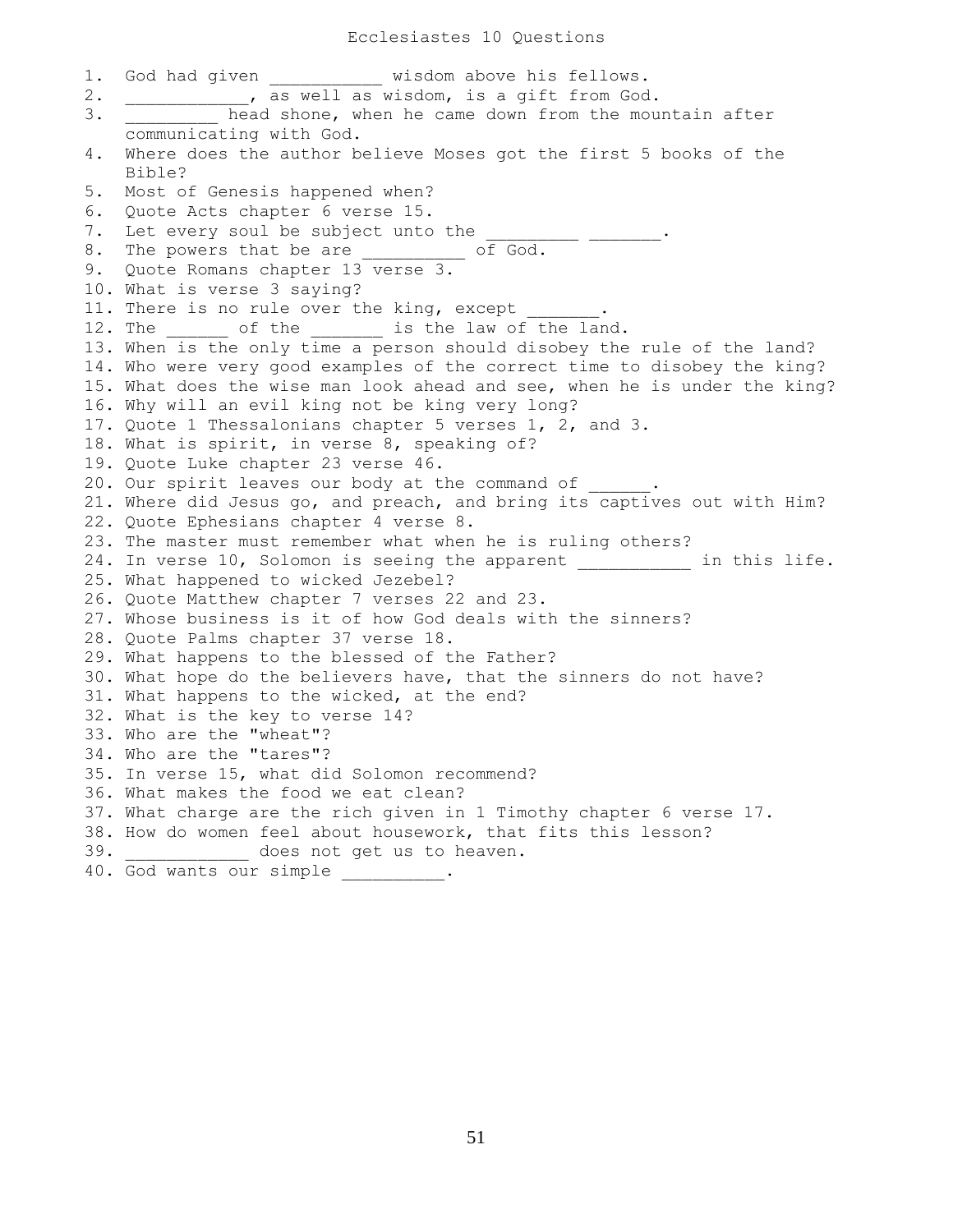We will begin this lesson in Ecclesiastes 9:1 "For all this I considered in my heart even to declare all this, that the righteous, and the wise, and their works, [are] in the hand of God: no man knoweth either love or hatred [by] all [that is] before them."

 Without God, man does not even have the power to tell the difference between love and hate. Everything that man is, God created him to be. Solomon is wise, because God gave him wisdom. Even the breath that we take, is by permission of God. Even the little we do understand, is by the Holy Spirit of God revealing it to us. Solomon had searched the world over to find out what life is. He came back to the conclusion he started with. God is all in all. There are no solutions aside from God. Solomon is a thinker, and he has come to the end of his earthly wisdom, no smarter than when he began. We are like sheep that must have a Shepherd to lead us.

 Ecclesiastes 9:2 "All [things come] alike to all: [there is] one event to the righteous, and to the wicked; to the good and to the clean, and to the unclean; to him that sacrificeth, and to him that sacrificeth not: as [is] the good, so [is] the sinner; [and] he that sweareth, as [he] that feareth an oath."

This is like the statement, "It rains on the just and on the unjust". Certain things happen to all of us. We are all born. We all die. These things are alike for the sinner and for the righteous. On this earth, it pretty much appears that similar things happen to all of us. That is true, until God's wrath comes, and then, those who are not righteous in the sight of God, have terrible trouble. The destruction of Sodom and Gomorrah is a very good example of the wrath of God being poured out on the wicked. The flood in Noah's time was another example of God's wrath. In that particular time, the people had sinned so greatly that God was sorry He had made man. Nearer our time, the Black Plague killed many, because the wrath of God had fallen. In our generation, I believe the disease A.I.D.S. is the wrath of God on the earth. Sometimes when the wrath of God comes, innocent people are injured, because of their close proximity to the sinners. The only thing that stops the wrath of God, is true repentance. In many instances, when the wrath of God falls, He saves a few, like He did with Noah's family. God does make a separation, but the natural man cannot see it. We must remember in all of this, that Solomon is looking at world conditions.

 Ecclesiastes 9:3 "This [is] an evil among all [things] that are done under the sun, that [there is] one event unto all: yea, also the heart of the sons of men is full of evil, and madness [is] in their heart while they live, and after that [they go] to the dead."

 "Sons of men" is speaking of mankind in his sinful condition before he is saved. When a person is saved, he becomes a son of God. Unregenerate man does have a sinful heart. If he does not repent and become saved, he will go to hell. The following is a very good example of unsaved man. Genesis 6:5 "And God saw that the wickedness of man [was] great in the earth, and [that] every imagination of the thoughts of his heart [was] only evil continually." Matthew 15:19 "For out of the heart proceed evil thoughts, murders, adulteries, fornications, thefts, false witness, blasphemies:" These are describing a man born of the flesh.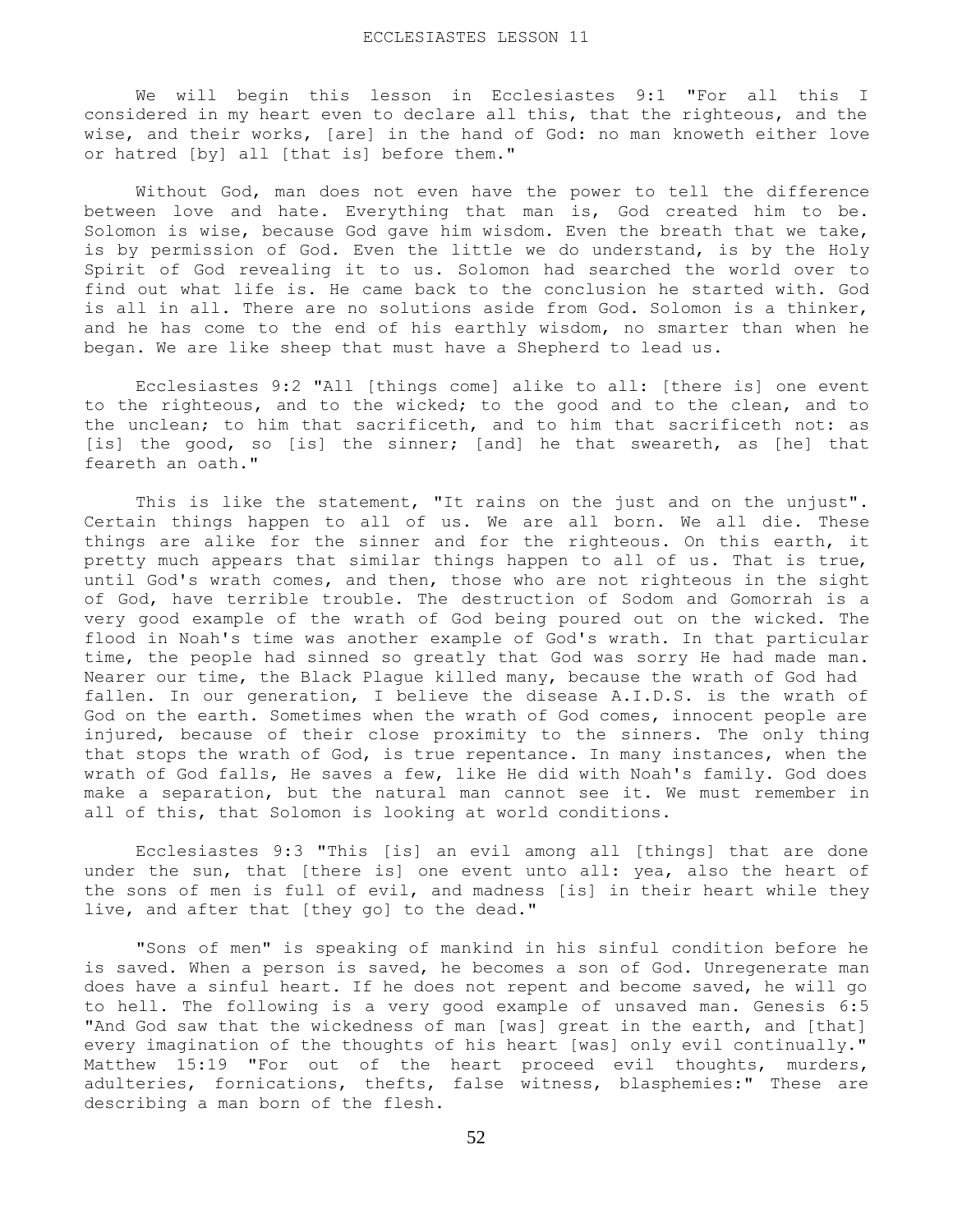Ecclesiastes 9:4 "For to him that is joined to all the living there is hope: for a living dog is better than a dead lion."

 As long as a person is alive, there is hope for him. As long as there is a breath in the body, he can repent and be saved. The dog was thought of as a useless animal, and the lion was thought of as being the bravest. A dead lion has less courage than a live dog, regardless of how useless the dog is.

 Ecclesiastes 9:5 "For the living know that they shall die: but the dead know not any thing, neither have they any more a reward; for the memory of them is forgotten."

 The wicked and the righteous realize that they will die. The dead do not know anything. Their spirits have left their bodies. The living are usually trying to accomplish something, before they die. Those that die are soon forgotten. All of this is speaking of the flesh man. This is speaking of death of the flesh. The spirit of man lives on. Hebrews 9:27 "And as it is appointed unto men once to die, but after this the judgment:"

 Ecclesiastes 9:6 "Also their love, and their hatred, and their envy, is now perished; neither have they any more a portion for ever in any [thing] that is done under the sun."

 All of these things are speaking of those living in the flesh on this earth. When their bodies die, they stop feeling love, hate, and envy. All of their feelings that manifested themselves in their lives on the earth are gone when they die. They have no more effect on the earth.

 Ecclesiastes 9:7 "Go thy way, eat thy bread with joy, and drink thy wine with a merry heart; for God now accepteth thy works."

 Man's labors on the earth give him the right to enjoy the food and drink he has earned. Food and wine, here, are spoken of as his daily foodstuff. Wine was drunk with meals, and this is not speaking of getting drunk. They lived for the time on earth. The last part of the verse above, is offering salvation through God for them. Jesus Christ makes us acceptable to the Father.

 Ecclesiastes 9:8 "Let thy garments be always white; and let thy head lack no ointment."

 The garments being always white speaks of being clothed in righteousness {white}. White speaks of purity, and righteousness. In the 23rd Psalm, we read "thou anointest my head with oil".

 Ecclesiastes 9:9 "Live joyfully with the wife whom thou lovest all the days of the life of thy vanity, which he hath given thee under the sun, all the days of thy vanity: for that [is] thy portion in [this] life, and in thy labour which thou takest under the sun."

 In chapter 7 of this book, it appeared that Solomon thought all women to be evil. As we can easily see, here, that is not what he believed at all. The women he had married were from tribes forbidden to intermarry. Solomon had taken these women as wives in form only, because he did not want war with their fathers and brothers. The worst thing about this, was the fact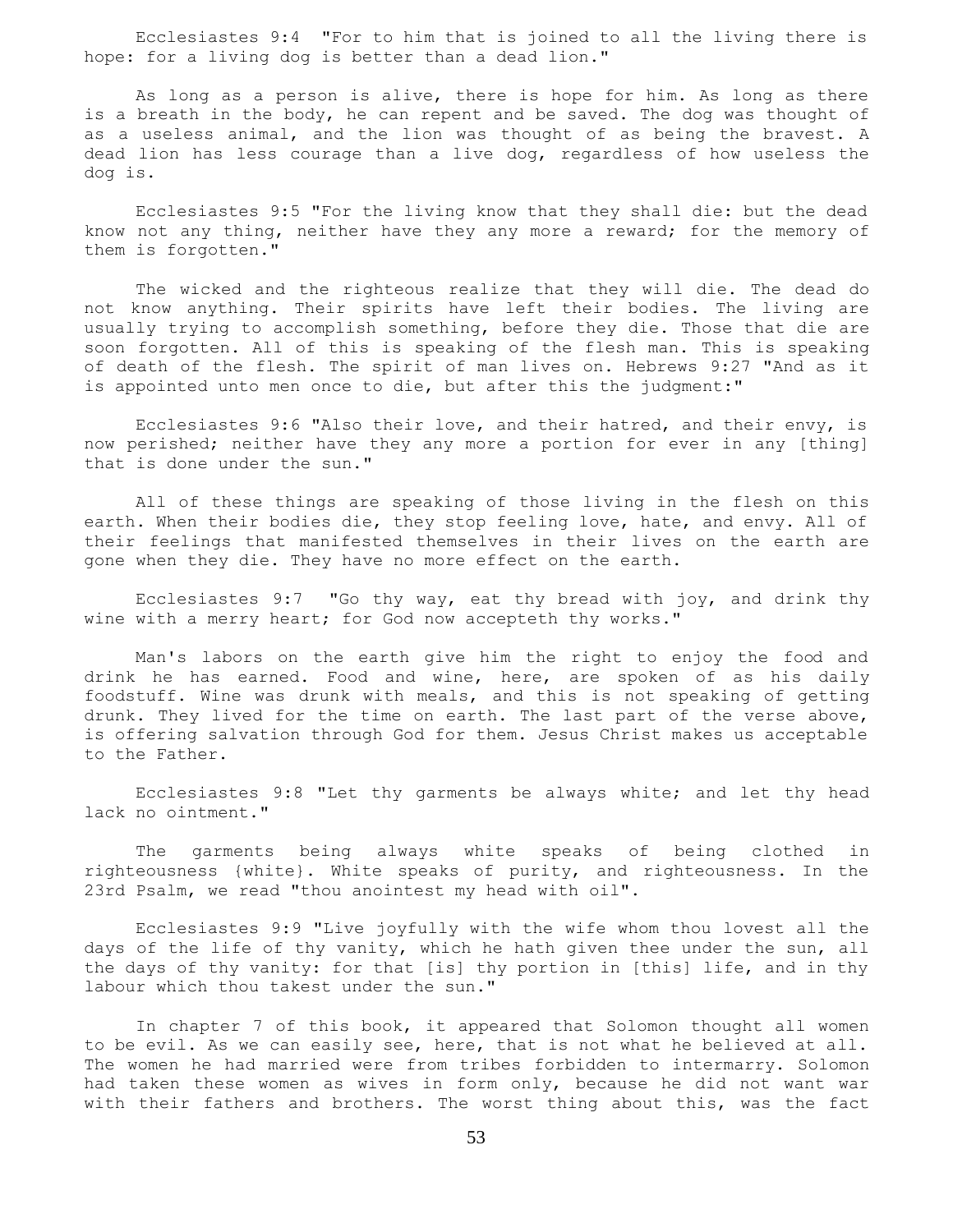that they brought their false gods with them. They brought idol worship into the country, and Solomon built them temples for their false gods. A good wife is more precious than rubies. Notice, I said wife, not wives. The best arrangement is for one man and one woman to become one flesh and live that way, until one of them dies. This is a peaceful, contented life. Colossians 3:19 "Husbands, love [your] wives, and be not bitter against them."

 Ecclesiastes 9:10 "Whatsoever thy hand findeth to do, do [it] with thy might; for [there is] no work, nor device, nor knowledge, nor wisdom, in the grave, whither thou goest."

 I truly believe to have a happy life, mankind must work. It is wonderful to be loved and wanted, but it is much more wonderful to be needed. There is a feeling of accomplishment that comes from a job well done. We are the happiest, when we are the busiest. Then we do not have time to worry and fret. When we are in the grave, all activity stops.

 Ecclesiastes 9:11 "I returned, and saw under the sun, that the race [is] not to the swift, nor the battle to the strong, neither yet bread to the wise, nor yet riches to men of understanding, nor yet favour to men of skill; but time and chance happeneth to them all."

 We find that Solomon is using his own experience to explain this. The fastest runner who ever ran a race, could not win with a sprained ankle. The battle is not always won by the largest number of well trained troops either. Gideon is a very good example of that. He took 300 men, and whipped thousands of the enemy. It is not always the wise who make money either. You may go into a business venture that ordinarily would be sound, and have unavoidable circumstances cause you to fail. You could be the most skillful person who ever worked, but if the materials you were working with were poor, the finished product would be defective. Circumstances enter into our success or failure. I prefer to say, God is blessing when everything works smooth. We must take advantage of opportunities that arise. We must do our best and pray for God to bless. Then we might succeed.

 Ecclesiastes 9:12 "For man also knoweth not his time: as the fishes that are taken in an evil net, and as the birds that are caught in the snare; so [are] the sons of men snared in an evil time, when it falleth suddenly upon them."

 This is saying that mankind has no idea how long he will live. We might start to town to work, and be killed before we get there. Some die very young. It is sometimes an accident, and other times a disease that strikes when we least expect it. One of the worst losses of a loved one to deal with, is when they die suddenly. We should not say, tomorrow, I will do something. We may not be alive tomorrow. We should say "if God be willing, I will do that tomorrow".

 Ecclesiastes 9:13 "This wisdom have I seen also under the sun, and it [seemed] great unto me:"

 Again, Solomon has looked throughout the earth and come to the conclusion that something, or someone, had control of this. Mankind must live within the circumstances he finds himself. God controls everything.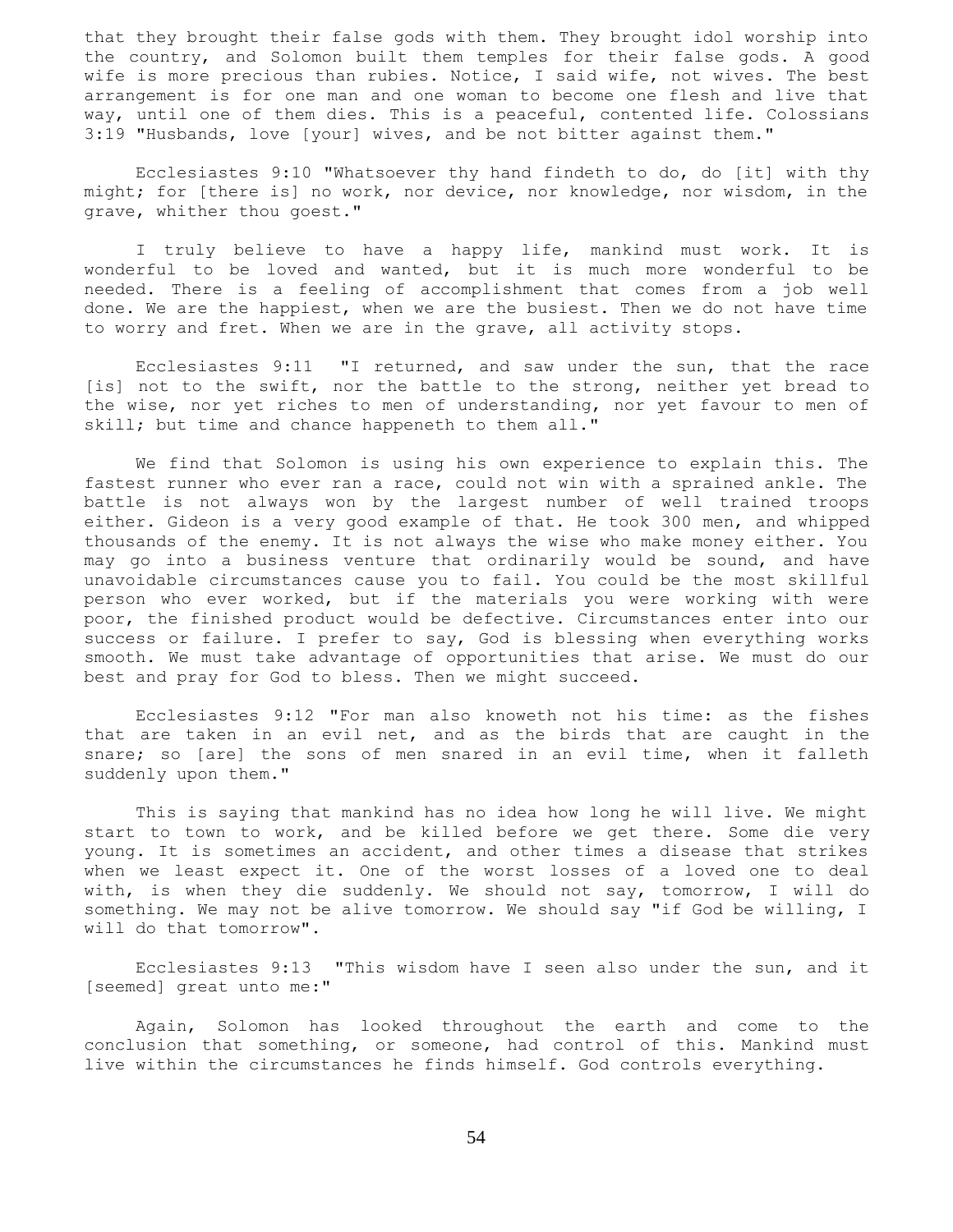Ecclesiastes 9:14 "[There was] a little city, and few men within it; and there came a great king against it, and besieged it, and built great bulwarks against it:" Ecclesiastes 9:15 "Now there was found in it a poor wise man, and he by his wisdom delivered the city; yet no man remembered that same poor man."

 This is a parable. Solomon could be speaking of any small town. In that city, was found a wise man who was poor. The people would not listen to him, because he was poor. Even though he saved their city, they soon forgot that he had saved them. This could be a type and shadow of all the wonderful miracles that Jesus did for them, being soon forgotten just before the crucifixion. He was their Saviour, and yet, they did not even receive Him, until after His resurrection. At one point, the Bible says, all forsook Him. Matthew 13:57 "And they were offended in him. But Jesus said unto them, A prophet is not without honour, save in his own country, and in his own house."

 Ecclesiastes 9:16 "Then said I, Wisdom [is] better than strength: nevertheless the poor man's wisdom [is] despised, and his words are not heard."

 Most people would listen to the wise man, if he was wealthy. They have no respect for the poor. They, possibly, believe if he is so wise, is he not rich? Generally speaking, the words of a poor wise man are not heeded. They were heeded long enough to save them in verse 15 above. Wisdom is better than strength. Wisdom brings the necessities of life to the wise.

 Ecclesiastes 9:17 "The words of wise [men are] heard in quiet more than the cry of him that ruleth among fools."

 This is just saying, that a quiet man who speaks the truth through wisdom from God will be heard. A fool shouting will not be received. You would shut off your hearing the from fool. He has nothing of profit to say. Even if the fool is a king, those who hear him, will not receive his message.

 Ecclesiastes 9:18 "Wisdom [is] better than weapons of war: but one sinner destroyeth much good."

 Solomon practiced this very thing. During his 40 year reign, there were no wars. He was known as a man of peace. He used the wisdom God had given him to stay out of war. This was the very reason he married so many women. All the weapons of war might not bring peace, but wisdom can. God would destroy countries that turned away from Him in sin. Hebrews 12:15 "Looking diligently lest any man fail of the grace of God; lest any root of bitterness springing up trouble [you], and thereby many be defiled;" Hebrews 12:16 "Lest there [be] any fornicator, or profane person, as Esau, who for one morsel of meat sold his birthright."

Be wise unto salvation.

55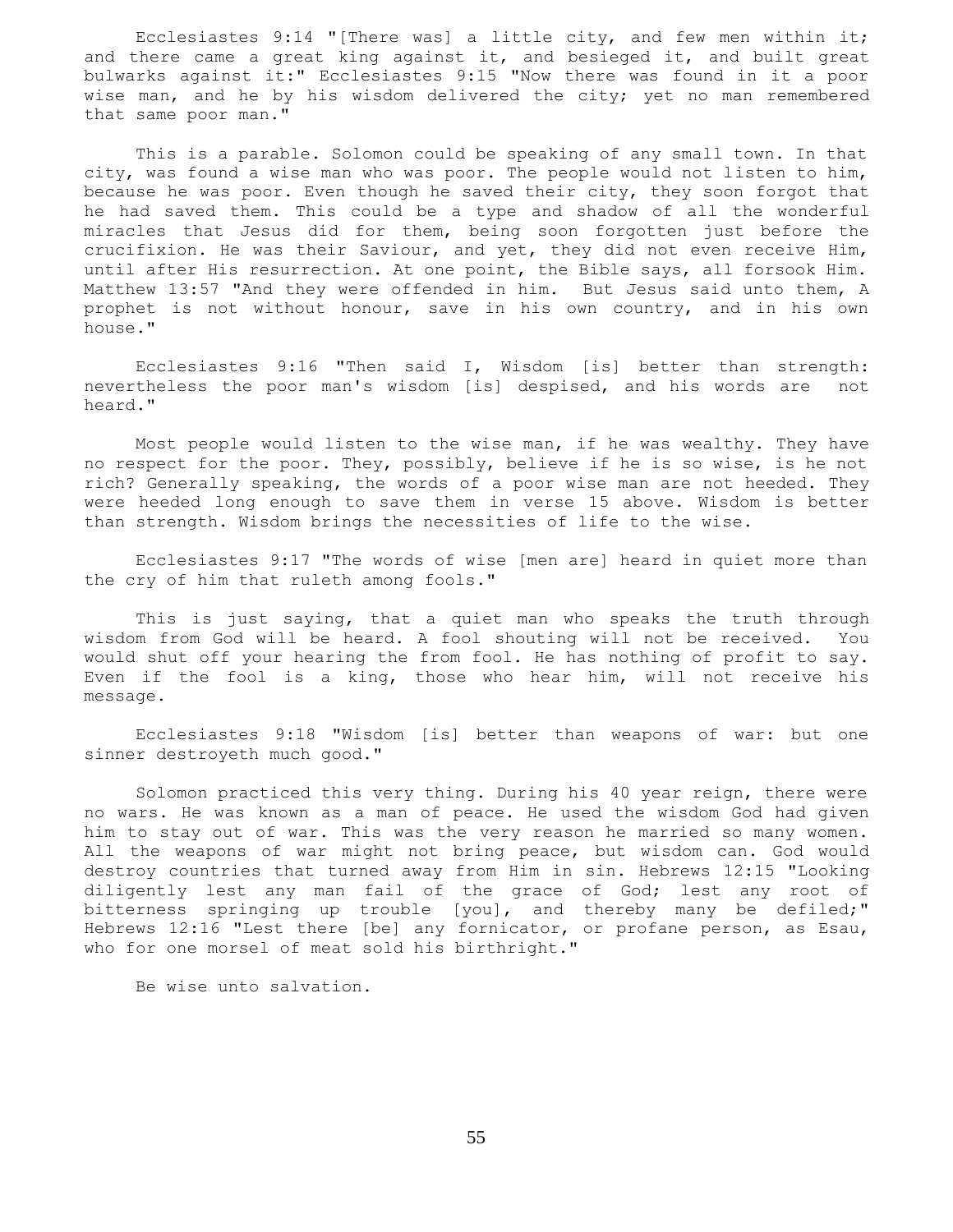1. Whose hand are the righteous and the wise in? 2. Everything man is, ereated him to be. 3. Where does wisdom come from? 4. What had Solomon searched the world over to find? 5. We are like \_\_\_\_\_\_\_\_ that must have a \_\_\_\_\_\_\_\_ to lead us. 6. It rains on the and on the set of the set of the set of the set of the set of the set of the set of the set o 7. What are some things that happen to all of us? 8. When does the sameness of God's dealing with mankind stop? 9. Who are good examples of God's wrath on the wicked? 10. What is a sign of God's wrath on our society today? 11. Why are innocent people sometimes hurt by the wrath of God on the wicked? 12. Who did God save in the great flood? 13. Who is the expression "sons of men" speaking of? 14. When a person is saved, he becomes a  $\frac{1}{\sqrt{2}}$  of  $\frac{1}{\sqrt{2}}$ . 15. Quote Genesis chapter 6 verse 5. 16. Where do evil thoughts come from? 17. As long as you are living, there is 18. In verse 5, who knows they will die? 19. Quote Hebrews chapter 9 verse 27. 20. What is verse 6 saying about love, hatred, and envy? 21. Verse 7 says, man's labors give him what right? 22. What do white garments speak of? 23. Where do we read "thou anointest my head with oil"? 24. Who is Solomon saying to live with all the days of your life? 25. Why was Solomon not happy with his 700 wives? 26. A good wife is more precious than 27. Quote Colossians chapter 3 verse 19. 28. What does the author believe makes a happy life? 29. The race is not to the  $\qquad \qquad$ 30. \_\_\_\_\_\_\_ and \_\_\_\_\_\_\_ happeneth to them all. 31. Give some of the examples about time and chance affecting our lives. 32. What is the life of man compared to in verse 12? 33. Solomon found that \_\_\_\_\_\_\_\_ controls everything. 34. What is verse 14 and 15. 35. What did the poor wise man do in verse 15? 36. **Exercise is better than strength.** 37. The poor man's wisdom is \_\_\_\_\_\_\_\_\_\_\_\_\_. 38. Wisdom is better than  $\qquad \qquad$  of  $\qquad$ . 39. Quote Hebrews chapter 12 verses 15 and 16. 40. Be wise unto \_\_\_\_\_\_\_\_\_\_\_\_.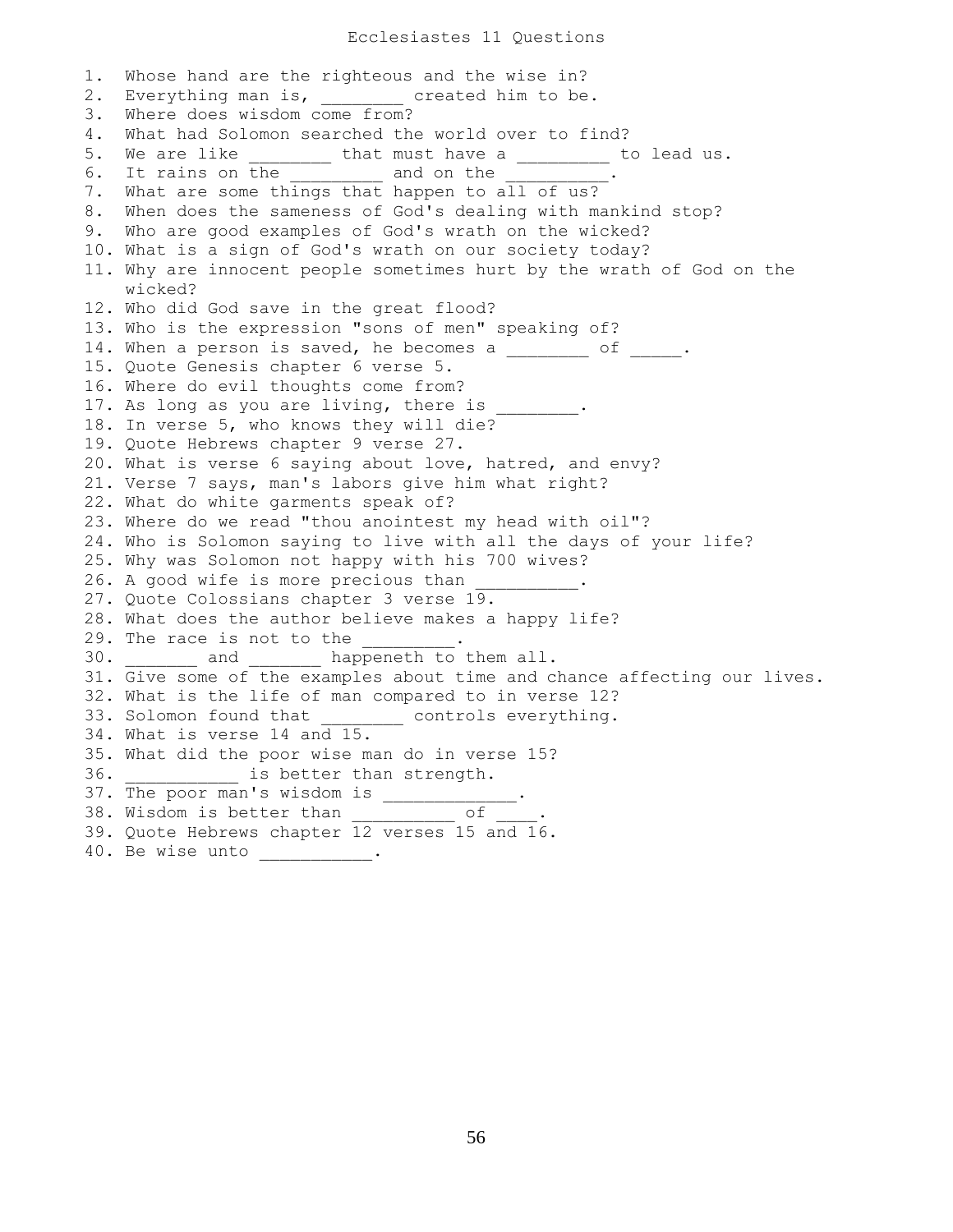We will begin this lesson in Ecclesiastes 10:1 "Dead flies cause the ointment of the apothecary to send forth a stinking savour: [so doth] a little folly him that is in reputation for wisdom [and] honour."

 Folly, in this verse, means silliness, or foolishness. We know that anything dead, has a bad odor. For the flies to be dead where perfume {apothecary} was, is worse. When a person expected sweet odor of perfume, they smelled dead flies. What a disappointment. It is, also, a disappointment to expect wise sayings to come from someone's mouth, and instead, they speak foolishness. What a disappointment this is.

 Ecclesiastes 10:2 "A wise man's heart [is] at his right hand; but a fool's heart at his left."

 The right side of the body has always symbolized the spiritual side of mankind. The left hand speaks of his earthly nature. A wise man will let his spirit control him, and not his flesh.

 Ecclesiastes 10:3 "Yea also, when he that is a fool walketh by the way, his wisdom faileth [him], and he saith to every one [that] he [is] a fool."

When the fool stays at home, no one realizes his foolishness, but when he goes out into the world, everyone he comes in contact with, knows he is a fool.

 Ecclesiastes 10:4 "If the spirit of the ruler rise up against thee, leave not thy place; for yielding pacifieth great offences."

 This is just saying, be wise and do not answer back to the ruler. Just quietly accept what he says, and it will pass over.

 Ecclesiastes 10:5 "There is an evil [which] I have seen under the sun, as an error [which] proceedeth from the ruler:"

 Again, we see the expression "under the sun". We remember that this is speaking of those who are living on the earth. We will take note here, that Solomon sees that the ruler is not always right. He makes errors, too. He is human.

 Ecclesiastes 10:6 "Folly is set in great dignity, and the rich sit in low place."

 Sometimes, a ruler will choose a foolish person for very high office, and that is a mistake. Perhaps, the person is a relative, friend, or someone he owes a favor. None of those reasons are correct for choosing a leader. In this, the king has acted foolishly.

 Ecclesiastes 10:7 "I have seen servants upon horses, and princes walking as servants upon the earth."

 To ride on a horse in the manner spoken of here, is speaking of the person being honored. What Solomon could be saying, is there were people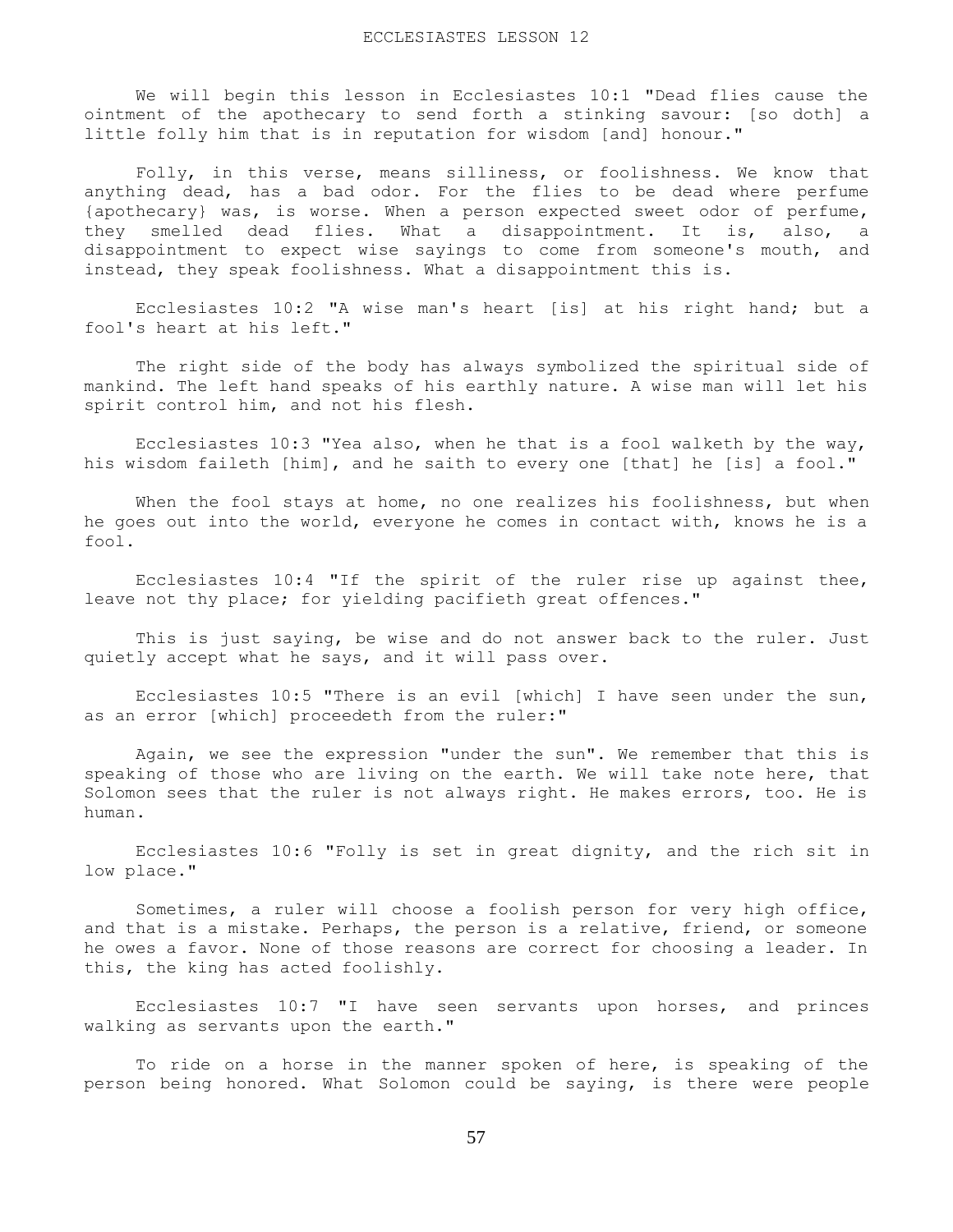being honored, who should not have been, and there were others who should have been honored, who were working as servants.

 Ecclesiastes 10:8 "He that diggeth a pit shall fall into it; and whoso breaketh an hedge, a serpent shall bite him."

This is another way of saying, "Whatever you sow, you will reap". Psalms 7:15 "He made a pit, and digged it, and is fallen into the ditch [which] he made." Psalms 7:16 "His mischief shall return upon his own head, and his violent dealing shall come down upon his own pate." The hedge mentioned above, is possibly, speaking of the hedge the Lord puts around the faithful. For the hedge to be removed, would bring an attack from that old serpent, the devil.

 Ecclesiastes 10:9 "Whoso removeth stones shall be hurt therewith; [and] he that cleaveth wood shall be endangered thereby."

 Working with large stones can be dangerous, if they roll back on you. Splitting wood can, also, be very dangerous to the one who is splitting. The wood separates violently, sometimes, and can hit those standing there.

 Ecclesiastes 10:10 "If the iron be blunt, and he do not whet the edge, then must he put to more strength: but wisdom [is] profitable to direct."

 This is speaking of a knife, or an ax that needs to be sharpened, to make it cut more easily. Whetting the edge sharpens the blade. To cut with a dull ax, or knife, would take much more power, than if it were sharpened. Wisdom helps us find better ways of doing things. Wisdom helps in practical living. It, also, helps in the spiritual life of man.

 Ecclesiastes 10:11 "Surely the serpent will bite without enchantment; and a babbler is no better."

 This is saying, the serpent bites without provocation. The babbler, here, is speaking of someone who uses his tongue to charm people into doing things his way. The babbler of this kind is just as dangerous as the serpent.

 Ecclesiastes 10:12 "The words of a wise man's mouth [are] gracious; but the lips of a fool will swallow up himself."

 A wise man is careful what he says, and how he says it. His speech is full of grace. His tongue is used to build people up, instead of to tear them down. A fool talks loud, and says things he has not considered. He destroys others with his speech, and in turn destroys himself.

 Ecclesiastes 10:13 "The beginning of the words of his mouth [is] foolishness: and the end of his talk [is] mischievous madness."

 The more he talks, the worse it gets. This talk of this foolish person is what they are inside. Their hearts are filled with mischief, and that mischief comes out in their speech. The speech gets worse every time he speaks. Proverbs 15:2 "The tongue of the wise useth knowledge aright: but the mouth of fools poureth out foolishness."

58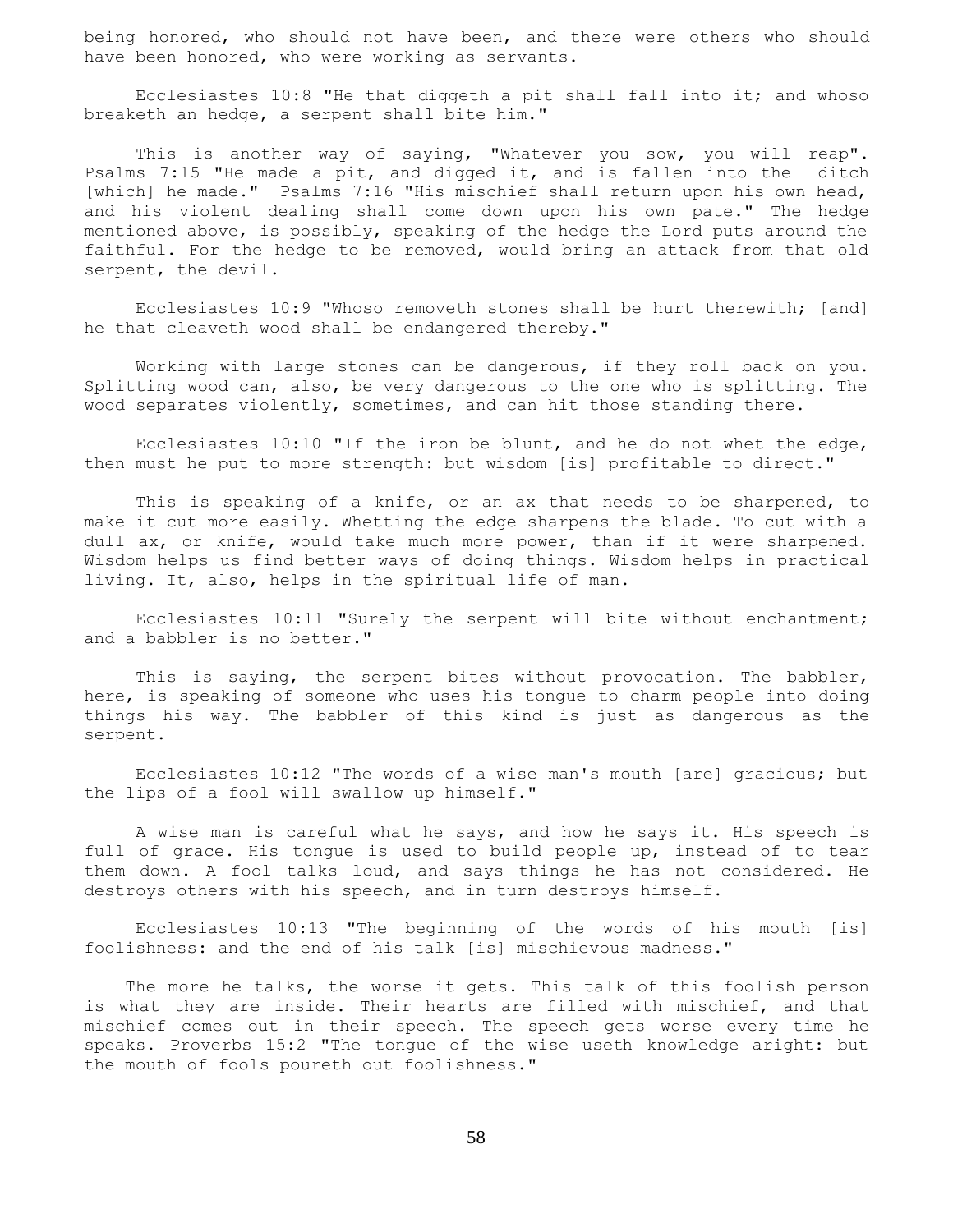Ecclesiastes 10:14 "A fool also is full of words: a man cannot tell what shall be; and what shall be after him, who can tell him?"

 "Fool", in this verse means a dense, confused thinker. It is so strange, that a person with confused thoughts, talks continuously. Solomon says in this, that no one except God truly knows the future. The answer is, no one can tell him. It is enough to live each day as it comes. Proverbs 15:2 "The tongue of the wise useth knowledge aright: but the mouth of fools poureth out foolishness." James 4:13 "Go to now, ye that say, To day or to morrow we will go into such a city, and continue there a year, and buy and sell, and get gain:" James 4:14 "Whereas ye know not what [shall be] on the morrow. For what [is] your life? It is even a vapour, that appeareth for a little time, and then vanisheth away."

 Ecclesiastes 10:15 "The labour of the foolish wearieth every one of them, because he knoweth not how to go to the city."

 The foolish pretends he knows the way to the city, when in fact, he does not. If he does not know the way to the city, he definitely does not know what is to come. The following Scriptures is a showing of the way to everlasting life. Matthew 11:28 "Come unto me, all [ye] that labour and are heavy laden, and I will give you rest.: Matthew 11:29 "Take my yoke upon you, and learn of me; for I am meek and lowly in heart: and ye shall find rest unto your souls." Matthew 11:30 "For my yoke [is] easy, and my burden is light."

Ecclesiastes  $10:16$  "Woe to thee, O land, when thy king [is] a child, and thy princes eat in the morning!"

 The position of king bears with it a great responsibility to rule the people fairly and wisely. A child is not trained. The princes that eat in the morning are speaking of those who sleep late. To be king, you must rise early and rule wisely. The princes "eating in the morning" could have to do with rising early to start drinking. Isaiah 5:11 "Woe unto them that rise up early in the morning, [that] they may follow strong drink; that continue until night, [till] wine inflame them!"

 Ecclesiastes 10:17 "Blessed [art] thou, O land, when thy king [is] the son of nobles, and thy princes eat in due season, for strength, and not for drunkenness!"

 This is saying, that the king is a son of people of noble character. They do not get up early to drink, but to eat for strength. A king that was drunk could not lead his people properly. The people are blessed when their king is of noble character, and is not a drunkard. Proverbs 31:4 "[It is] not for kings, O Lemuel, [it is] not for kings to drink wine; nor for princes strong drink:" Proverbs 31:5 "Lest they drink, and forget the law, and pervert the judgment of any of the afflicted."

 Ecclesiastes 10:18 "By much slothfulness the building decayeth; and through idleness of the hands the house droppeth through."

 All buildings require a certain amount of care. If they are not cared for, they will fall into ruin and decay. "Slothfulness" is speaking of laziness. This is still speaking of kings, or rulers. It is even worse for them to be lazy. The king leads the country. The leader must set an example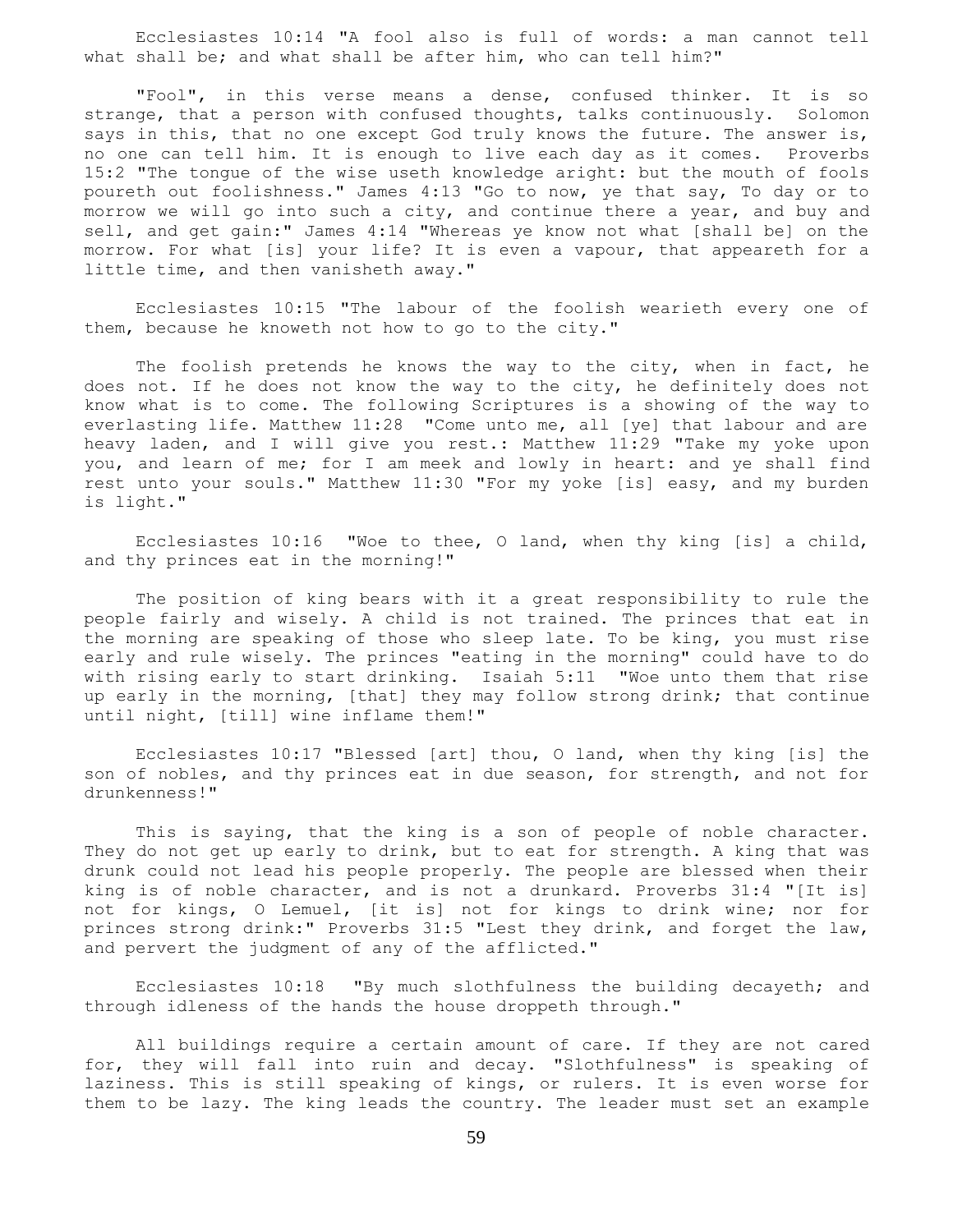for others to follow. Proverbs 10:4 "He becometh poor that dealeth [with] a slack hand: but the hand of the diligent maketh rich." Proverbs 12:24 "The hand of the diligent shall bear rule: but the slothful shall be under tribute."

 Ecclesiastes 10:19 "A feast is made for laughter, and wine maketh merry: but money answereth all [things]."

 We must remember, once again, that Solomon is speaking of the things the way they are on the earth. This is speaking of kings, who have neglected their office. They are spending their time laughing and drinking. On this earth, there is need for money. Without money, you cannot pay the rent, or the utilities. You need money for food, and for Dr. bills. Having enough money to live on, helps in your marriage, as well. The love of money is sin. To work and make enough money to provide for your family, is honorable. The king is actually provider for all of his people. It is doubly important that he stays sober, and provides for his people.

 Ecclesiastes 10:20 "Curse not the king, no not in thy thought; and curse not the rich in thy bedchamber: for a bird of the air shall carry the voice, and that which hath wings shall tell the matter."

 Some people curse whoever is in office. Solomon is saying here, it is dangerous to curse the one who rules over you. Even if you curse him in privacy, someone might hear, and tell him. In the days of the kings, this could cost you your head. It is, also, wrong to curse the rich. Someone will tell what you have said, and then, you will be in trouble. Jesus says it best in the following Scriptures. Luke 12:2 "For there is nothing covered, that shall not be revealed; neither hid, that shall not be known." Luke 12:3 "Therefore whatsoever ye have spoken in darkness shall be heard in the light; and that which ye have spoken in the ear in closets shall be proclaimed upon the housetops." Here is one more Scripture on the matter. Acts 23:5 "Then said Paul, I wist not, brethren, that he was the high priest: for it is written, Thou shalt not speak evil of the ruler of thy people."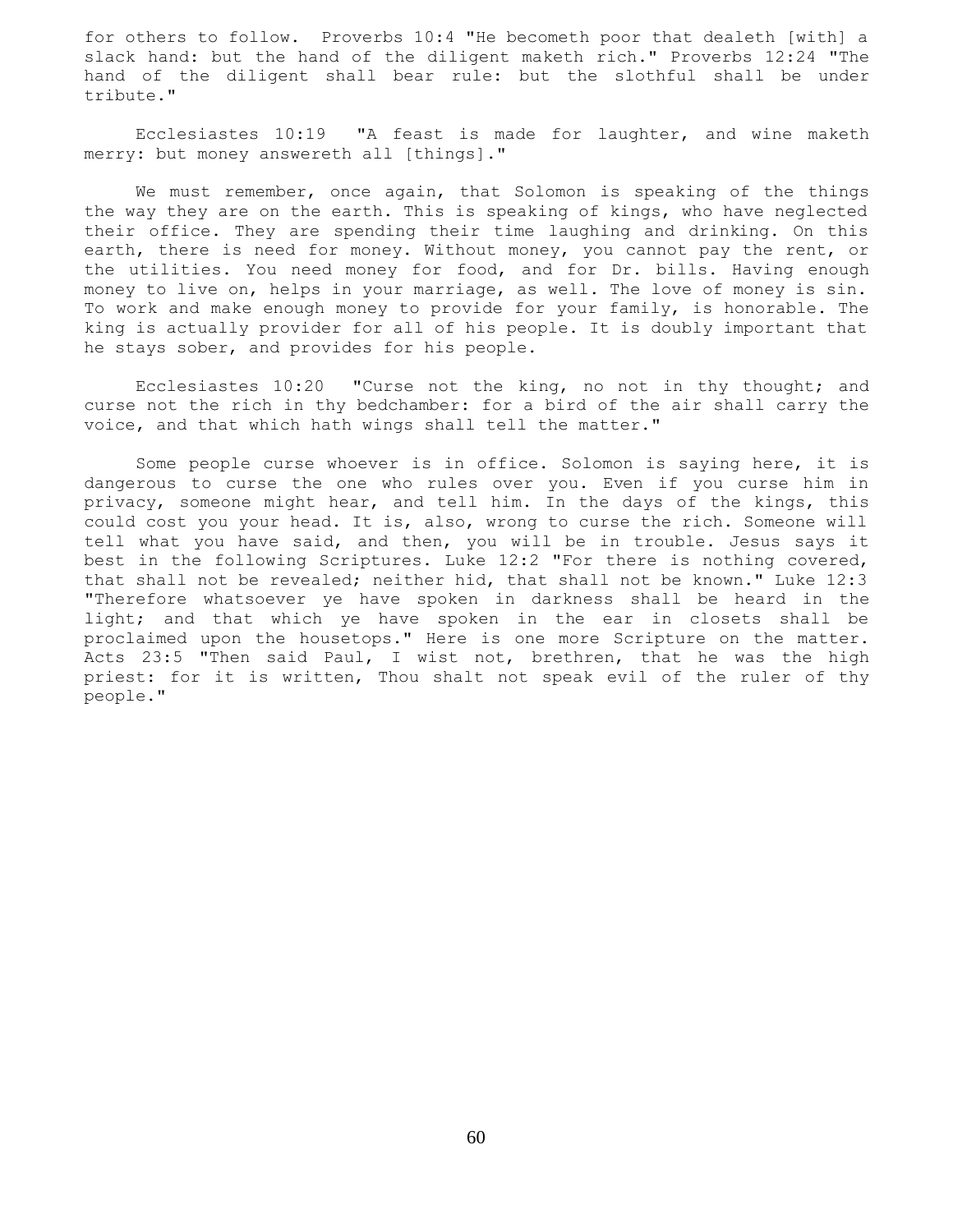1. What does folly, in verse 1, mean? 2. What does "apothecary" mean? 3. When they were expecting to smell the sweet odor of perfume, they smelled what? 4. A wise man's heart is at his \_\_\_\_\_\_\_\_\_ hand. 5. When a fool stays at \_\_\_\_\_\_\_\_\_\_\_, no one realizes his foolishness. 6. What is meant by verse 4? 7. What does "under the sun" indicate? 8. Why would a king choose a foolish person for high office? 9. I have seen servants upon 10. What did this usually show? 11. What was Solomon really saying in this? 12. Verse 8 is another way of saying what? 13. Quote Psalms chapter 7 verse 16. 14. If the hedge were removed, what might happen? 15. What dangers are spoken of in verse 9? 16. What is verse 10 speaking of? 17. **Example 12** helps us find better ways of doing things. 18. What is the babbler speaking of in verse 11? 19. How does a wise man speak? 20. How does a fool speak? 21. Why do they speak mischief? 22. Quote Proverbs chapter 15 verse 2. 23. Where did Jesus say to come in Matthew chapter 11 verses 28, and 29. 24. Why is it woe for a child to be king? 25. What is "eating in the morning" speaking of? 26. Quote Isaiah chapter 5 verse 11. 27. In verse 17, the princes eat for what? 28. Why is strong drink not for kings and princes? 29. What happens to a building that is neglected? 30. The love of money is \_\_\_\_\_\_. 31. Curse not the \_\_\_\_\_\_\_. 32. Quote Luke chapter 12 verse 3. 33. Thou shalt not speak evil of the \_\_\_\_\_\_\_\_ of thy people.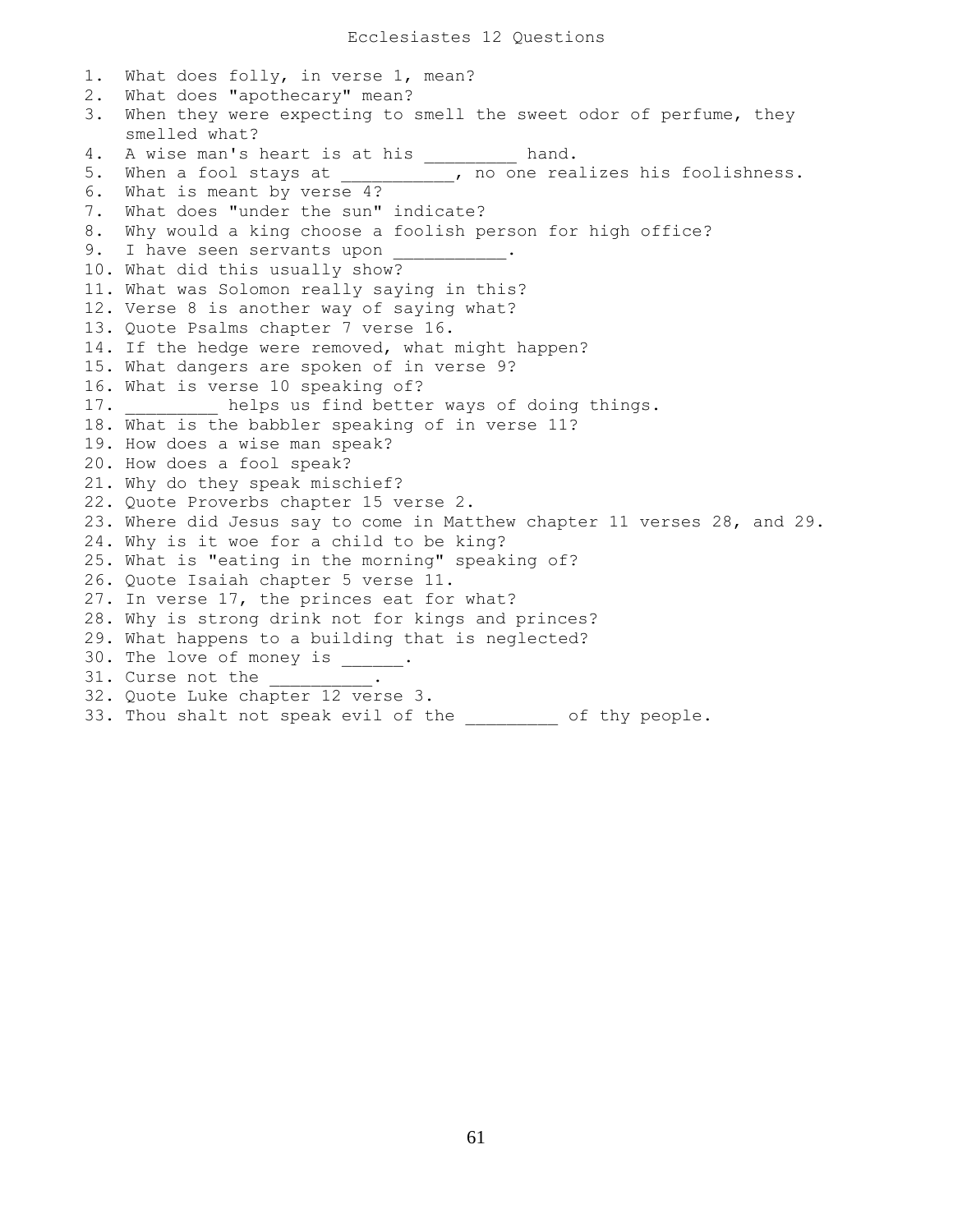We will begin in Ecclesiastes 11:1 "Cast thy bread upon the waters: for thou shalt find it after many days."

 "Casting thy bread upon the waters" is speaking of sharing bread with those less fortunate. When you give to those in need, you are giving to God. God will give back to you in such abundance, you will never know need. Psalms 112:9 "He hath dispersed, he hath given to the poor; his righteousness endureth for ever; his horn shall be exalted with honour." Luke 6:38 "Give, and it shall be given unto you; good measure, pressed down, and shaken together, and running over, shall men give into your bosom. For with the same measure that ye mete withal it shall be measured to you again."

 Ecclesiastes 11:2 "Give a portion to seven, and also to eight; for thou knowest not what evil shall be upon the earth."

 This is expounding on verse 1. It is saying, do not stop by giving one person bread, but give to everyone in need. A person never knows what time he will need help himself. Those who have helped others, will be helped themselves. Psalms 41:1 "Blessed [is] he that considereth the poor: the LORD will deliver him in time of trouble."

 Ecclesiastes 11:3 "If the clouds be full of rain, they empty [themselves] upon the earth: and if the tree fall toward the south, or toward the north, in the place where the tree falleth, there it shall be."

 Some things are inevitable. The clouds being full and pouring rain is natural, the tree falling is not under our control either. This is just saying, that life is uncertain. We do not know when troubles will come. We must be thoughtful of others in trouble, and then, God will take care of us in our trouble. Trouble is inevitable. It comes to everyone sometime. We must learn to accept things the way they are.

 Ecclesiastes 11:4 "He that observeth the wind shall not sow; and he that regardeth the clouds shall not reap."

 This is speaking of someone who makes excuses for not doing things. Just because the wind is blowing, is no reason not to sow. The idea is to find a way to sow in the wind, not to make excuses why you cannot sow. The very same thing is true regarding reaping. There are a thousand excuses that could be made why you cannot reap, but that will not bring in the crops. No one will benefit from the crop then.

 Ecclesiastes 11:5 "As thou knowest not what [is] the way of the spirit, [nor] how the bones [do grow] in the womb of her that is with child: even so thou knowest not the works of God who maketh all."

 These are speaking of some of the mysteries of God. The spirit is like the wind. The wind blows, and we enjoy the freshness of the air, but we cannot see it, or describe it. The bones in the mother's womb is another mystery that truly only God knows. God is the Creator of life. Everytime a baby is born, we know that God has not given up on mankind. Somehow, mothers and daddies are coupled with God in the process of creating this new life.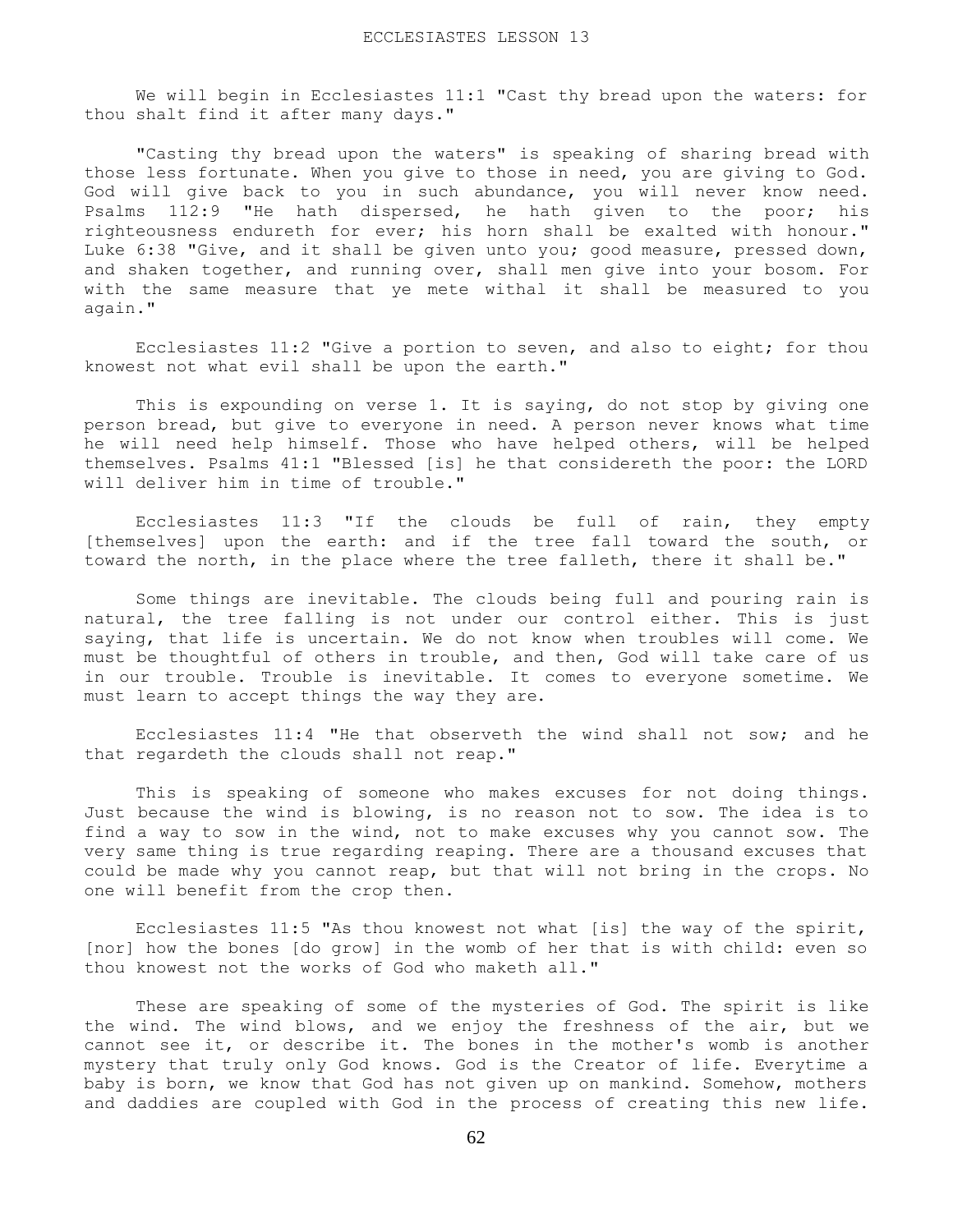Man and woman are the instruments God chooses to create life through. That is one really good reason that homosexuality is not an alternate lifestyle. Sex occurs to create life. Two men cannot create. For men to sleep with men is against nature. The same is true with two women. The natural thing is for a man and a woman to sleep together and pro-create life with God. We do not understand the process. We just know that is the way God made things.

 Ecclesiastes 11:6 "In the morning sow thy seed, and in the evening withhold not thine hand: for thou knowest not whether shall prosper, either this or that, or whether they both [shall be] alike good."

 Generally, early in the morning, the wind is not blowing. You, also, are fresh and energetic in the morning. You have more energy to work. This is not just speaking of farming, but is speaking of all who have work to do. Do not be lazy, get up and be about your work. It is, also, saying do not quit half-way through the job. If the sowing in the morning happens not to take, then the sowing in the evening will. We must put out whatever effort is needed to succeed. We do the work, and it is God who prospers the effort. If both morning and evening efforts prosper, how great that prosperity will be.

 Ecclesiastes 11:7 "Truly the light [is] sweet, and a pleasant [thing it is] for the eyes to behold the sun:"

 Light, in this sense, could be, also, speaking of life. We do know that all believers are children of the Light. We are not in darkness. Very little can be accomplished in the dark. After the night is passed and the sun comes up in the morning, it is very pleasant. The darkest time is just before the sun comes up. I John 1:5 "This then is the message which we have heard of him, and declare unto you, that God is light, and in him is no darkness at all." I John 1:7 "But if we walk in the light, as he is in the light, we have fellowship one with another, and the blood of Jesus Christ his Son cleanseth us from all sin."

 Ecclesiastes 11:8 "But if a man live many years, [and] rejoice in them all; yet let him remember the days of darkness; for they shall be many. All that cometh [is] vanity."

 The time of darkness, spoken of here, is speaking of tribulation that comes upon all men. It is not the amount of trouble we have that makes us what we are. It is our attitude toward that darkness. We must use that time of darkness to make us better appreciate the Light. The time of darkness makes us remember how wonderful the Light is. If we had light all the time, we would not appreciate the Light. There is physical darkness, and there is spiritual darkness. I believe this Scripture is speaking of both. Solomon, again, feels that man has little control over the times of darkness and light. He does have control; of his own attitude about that darkness.

 Ecclesiastes 11:9 "Rejoice, O young man, in thy youth; and let thy heart cheer thee in the days of thy youth, and walk in the ways of thine heart, and in the sight of thine eyes: but know thou, that for all these [things] God will bring thee into judgment."

 In the book of Proverbs, Solomon went into great detail about the conduct of a young man. He explained that his mother and father had taught him well in this matter. Young people are supposed to enjoy their youth, but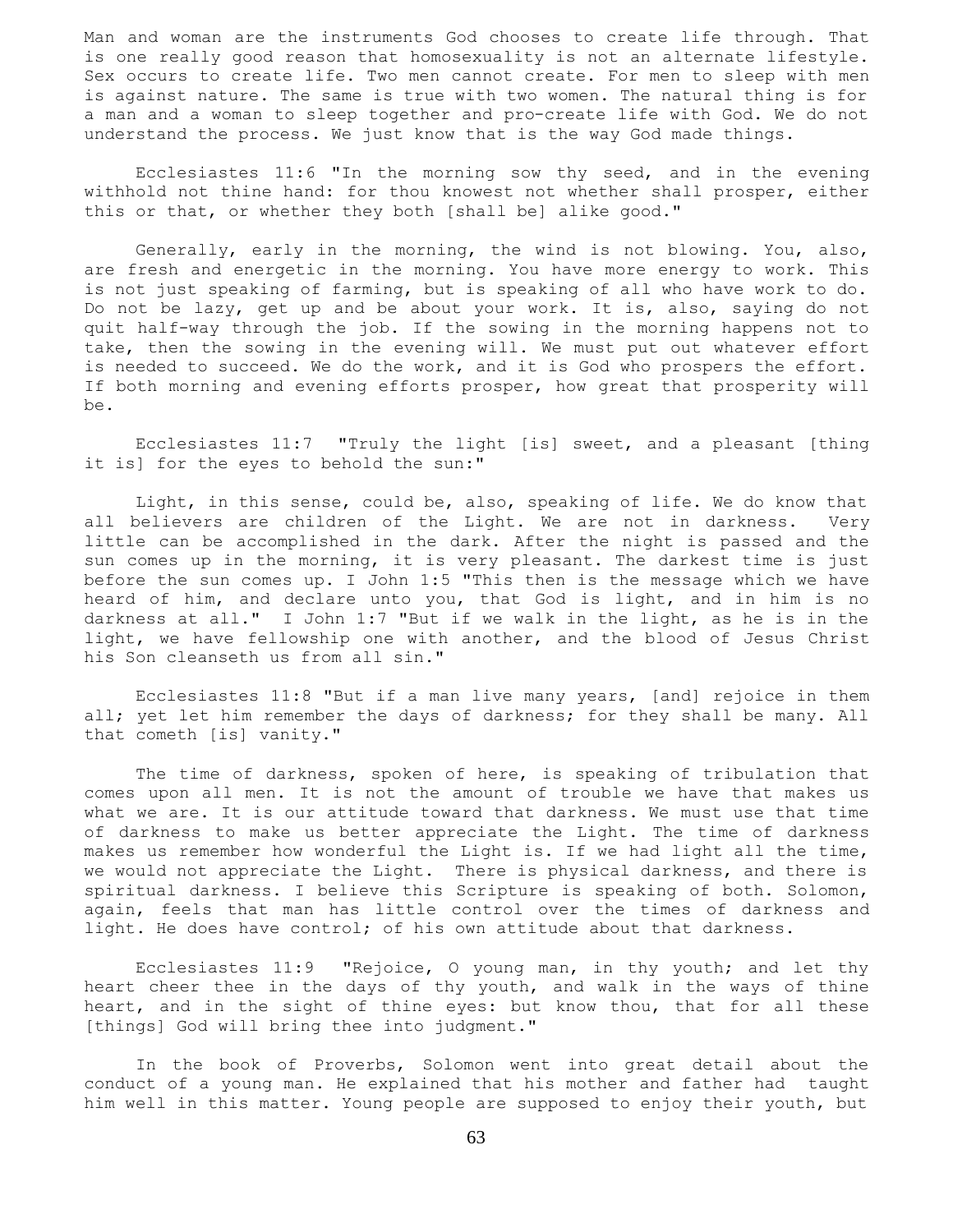they are, also, apt to get themselves in trouble. They must control their desires, to avoid sinning against God. Youth do not have the problems that older people do. Older people are already in the process of making a living and meeting the bills for the family. Youth, who follows the call of his flesh, will bring himself into the judgement of God, because of the sins he commits. It is best to let the Spirit of God teach and direct your life from an early age, to avoid much sin.

 Ecclesiastes 11:10 "Therefore remove sorrow from thy heart, and put away evil from thy flesh: for childhood and youth [are] vanity."

 Children and youth make a lot of mistakes. They are not trained in the school of experience. II Timothy 2:22 "Flee also youthful lusts: but follow righteousness, faith, charity, peace, with them that call on the Lord out of a pure heart." I Corinthians 13:11 "When I was a child, I spake as a child, I understood as a child, I thought as a child: but when I became a man, I put away childish things." As never before, the youth of our generation should follow after their spirit, and not their flesh. Lust of the flesh is not only sin in the sight of God, but today can, also, get you exposed to A.I.D.S. In this sense, the warning above is physical, as well as spiritual.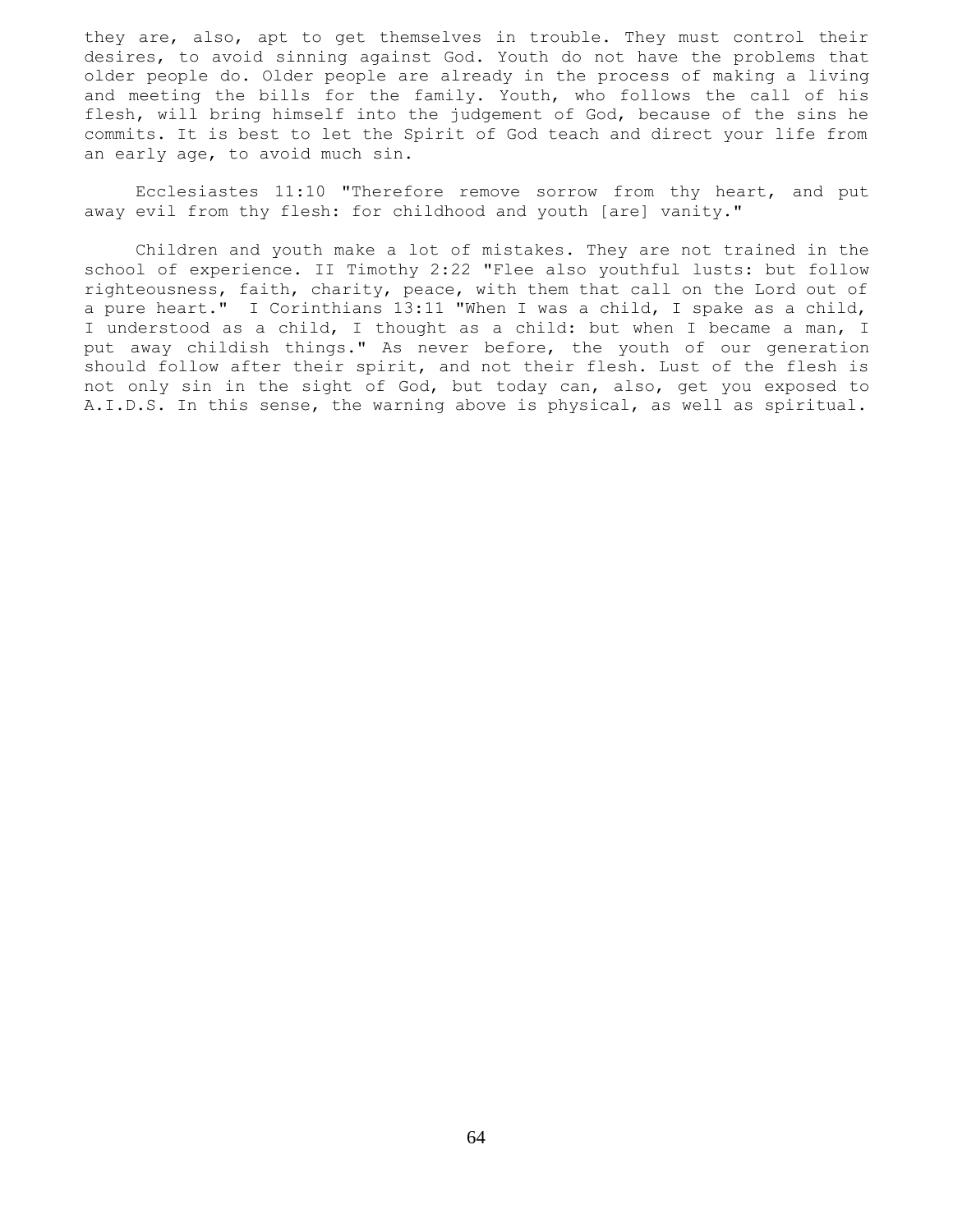1. Cast thy bread upon the 2. What does that expression mean? 3. When you give to those in need, you are giving to \_\_\_\_\_\_\_. 4. Quote Psalms chapter 112 verse 9. 5. Quote Luke chapter 6 verse 38. 6. What is verse 2 saying? 7. Quote Psalms chapter 41 verse 1. 8. What causes the clouds, full of rain, to empty themselves upon the earth? 9. Who is verse 4 describing? 10. The spirit, in verse 5, is like the  $\frac{1}{\sqrt{2}}$ 11. The things mentioned in verse 5, are \_\_\_\_\_\_\_\_\_\_\_\_\_ of God. 12. **is the Creator of life.** 13. What do we realize every time a new baby is born? 14. Sex occurs to \_\_\_\_\_\_\_\_\_\_ 15. Two men having personal relations is \_\_\_\_\_\_\_\_\_\_. 16. Verse 6 says, sow in the  $\qquad \qquad$  . 17. Do not half-way through the job. 18. In verse 7, the light is spoken of as being . 19. It could, also, be speaking of what? 20. Quote 1 John chapter 1 verses 5 and 7. 21. Why is it necessary to have darkness? 22. What book, in the Bible, is about the conduct of the young man? 23. The youth that follows his flesh has what happen? 24. Why do the youth make so many mistakes? 25. Quote 2 Timothy chapter 2 verse 22. 26. Quote 1 Corinthians chapter 13 verse 11. 27. What are some of the dangers today, that go with lust of the flesh?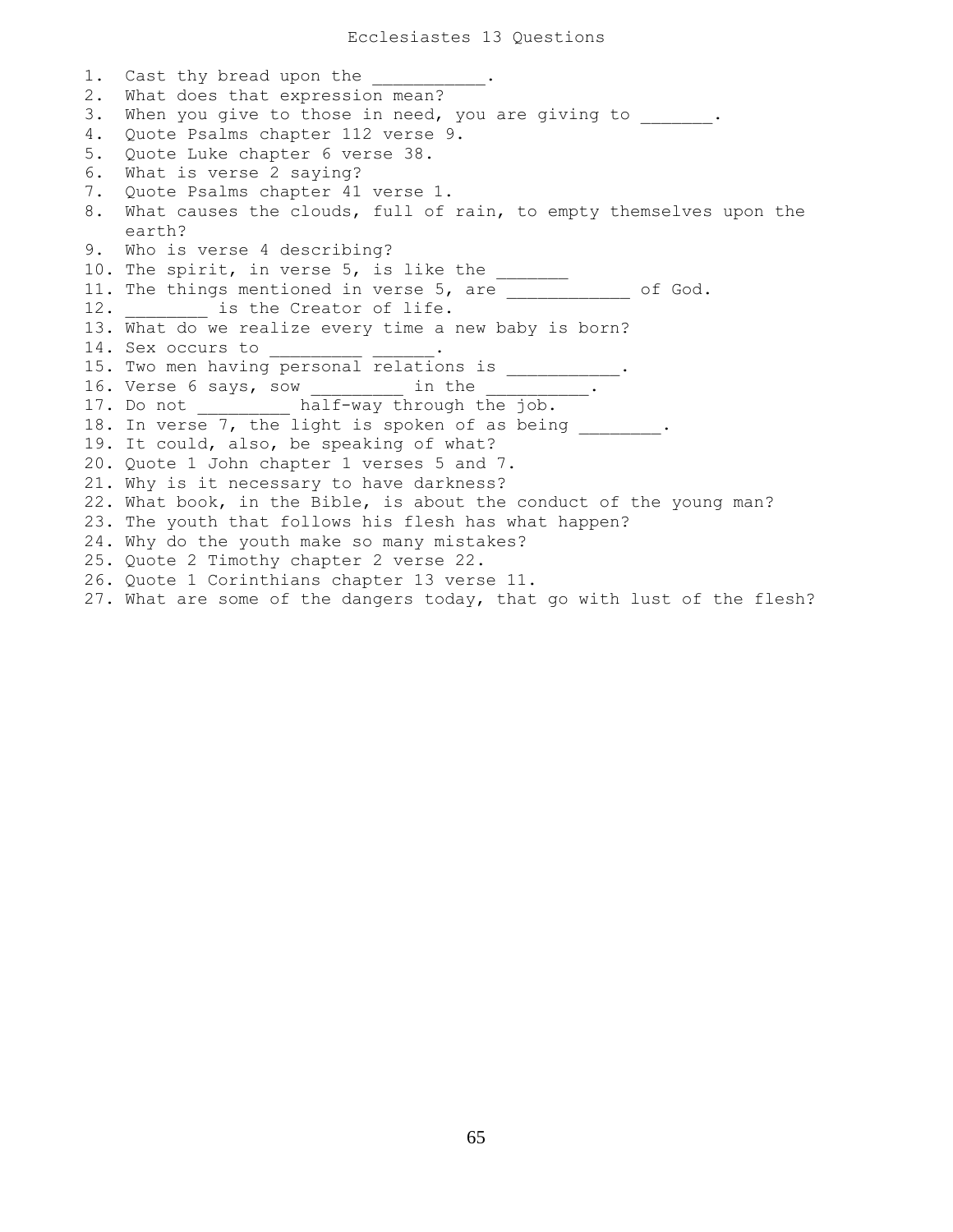We will begin this lesson in Ecclesiastes 12:1 "Remember now thy Creator in the days of thy youth, while the evil days come not, nor the years draw nigh, when thou shalt say, I have no pleasure in them;"

We were discussing the problems of youth in the last lesson. Now, Solomon is bringing answers for those problems. The earlier a person comes to the Lord, the fewer problems he, or she, will have. Sometimes, I believe it is easier for the youth to come to the Lord. The average age of those who come to Christ in America today is 16. My own personal view is that as soon as a person is aware of sin, he is old enough to consider Jesus as his Saviour. For some, it is very early. Some people are old before they realize their need for a Saviour. The age that you come is unimportant, if you are sincere. When a person comes to the Lord at an early age, the Lord helps him through those difficult years, when the lust of the flesh is so great. God left us a roadmap to get to heaven with. It is His Bible. If we study the Bible, we have no difficulty in determining what is sin, and what is not. In our later years, it seems that the lusts connected with youth fade away. In each person's life, there is an end. We all grow old and die.

 Ecclesiastes 12:2 "While the sun, or the light, or the moon, or the stars, be not darkened, nor the clouds return after the rain:"

 In these last lessons Solomon has used the expression "under the sun". Perhaps, this is speaking, in verse 2, of the time when life is no more. In the later part of our lives, the sun and all other natural lights are dimmed to us. Our vision is not as good, as it was in our youth.

 Ecclesiastes 12:3 "In the day when the keepers of the house shall tremble, and the strong men shall bow themselves, and the grinders cease because they are few, and those that look out of the windows be darkened,"

 All of this is describing the later years of a person's natural life. The strongest man will be bowed, if he lives long enough. The tremble could be for weakness, or for fear of his last days. In the United States, when a person reaches 65 he stops working every day. He stays at home a great deal, usually and some times stands at the window looking out contemplating his past life. It is not as bright as it was in his youth. Life is fading away. His vision becomes weaker as he nears the end of life on this earth.

 Ecclesiastes 12:4 "And the doors shall be shut in the streets, when the sound of the grinding is low, and he shall rise up at the voice of the bird, and all the daughters of music shall be brought low;"

 The sounds that go with normal life will not be as loud and distinct as they had been, because the hearing is gone. This speaks, also, of a time when the person, who is aged, does not desire the music and parties that went with youth.

 Ecclesiastes 12:5 "Also [when] they shall be afraid of [that which is] high, and fears [shall be] in the way, and the almond tree shall flourish, and the grasshopper shall be a burden, and desire shall fail: because man goeth to his long home, and the mourners go about the streets:"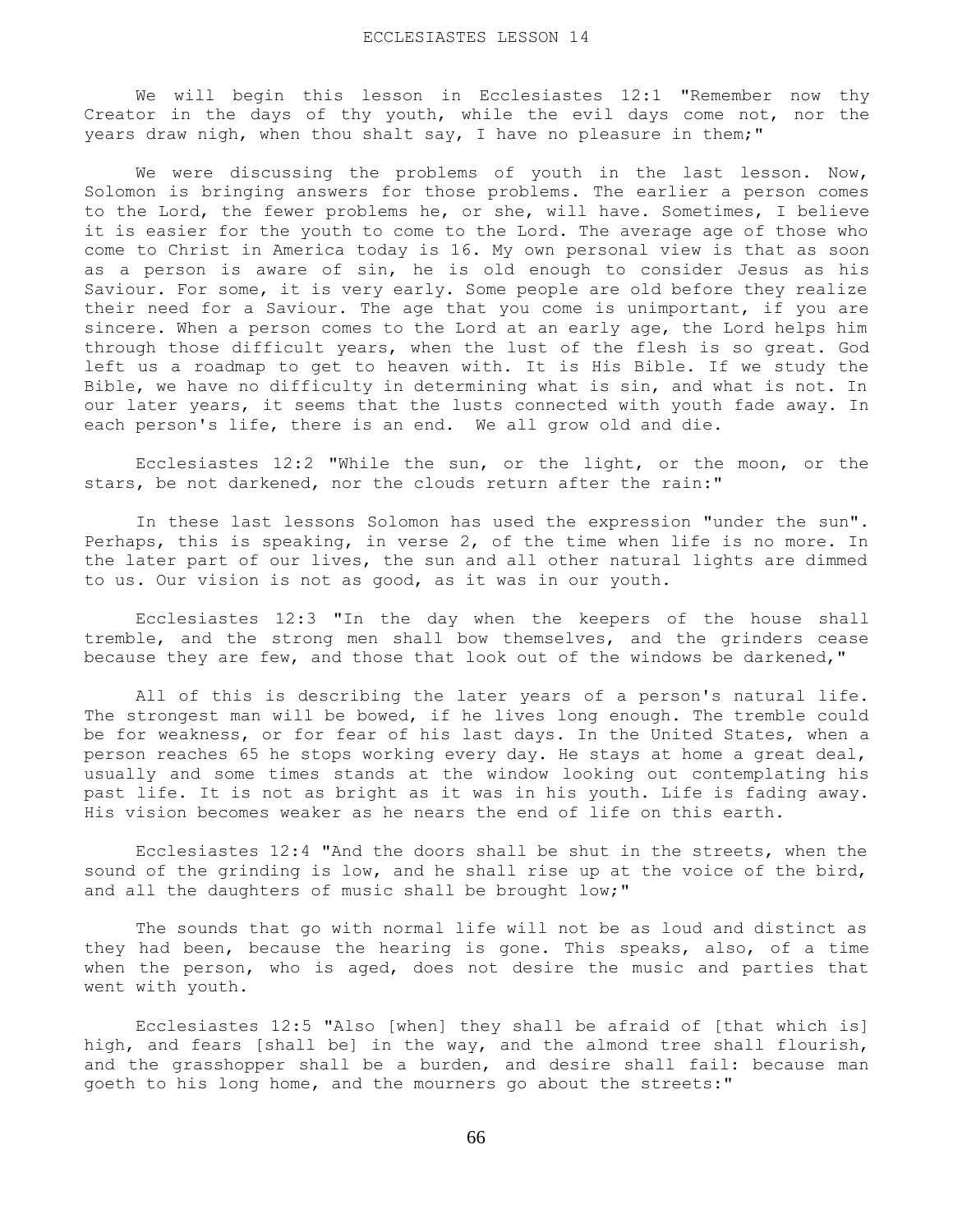The aged become fearful of heights. They are not as sure of themselves, as they were in their youth. There is fear of falling and breaking something. We do not mend as quickly as we did in our youth. Fear is not the only reason. Our strength is not what it was when we were young. Fear, in the verse above, is speaking of a time when we are not as self-confident as we were in our youth. The almond tree blooms turn from pink to white when the season is about over. This, probably, symbolizes the grey hair that goes with age. The grasshopper is associated with pestilence. Even the lowly grasshopper becomes a problem, when we are old. "Desire" is speaking of the lusts of youth which fade away with age. Man "goeth to his long home" is speaking of heaven. The mourners are there, because he has died.

 Ecclesiastes 12:6 "Or ever the silver cord be loosed, or the golden bowl be broken, or the pitcher be broken at the fountain, or the wheel broken at the cistern."

 The silver "cord being loosed" and the "bowl being broken" is speaking of the life of man being over, or poured out. Age has cut him off from life. The water of life, now, does not flow.

 Ecclesiastes 12:7 "Then shall the dust return to the earth as it was: and the spirit shall return unto God who gave it."

 The flesh of man returns to the dust. Genesis 3:19 "In the sweat of thy face shalt thou eat bread, till thou return unto the ground; for out of it wast thou taken: for dust thou [art], and unto dust shalt thou return." The life within the flesh is the spirit of man. It lives on. Genesis 2:7 "And the LORD God formed man [of] the dust of the ground, and breathed into his nostrils the breath of life; and man became a living soul." I Corinthians 15:44 "It is sown a natural body; it is raised a spiritual body. There is a natural body, and there is a spiritual body." The spiritual body rises to heaven.

 Ecclesiastes 12:8 "Vanity of vanities, saith the preacher; all [is] vanity."

 Solomon is speaking of the natural side of life being vanity. Solomon sees the frailty of mortal things. What is born of the flesh is flesh. Flesh returns to dirt, or nothing.

 Ecclesiastes 12:9 "And moreover, because the preacher was wise, he still taught the people knowledge; yea, he gave good heed, and sought out, [and] set in order many proverbs."

 The wisdom of Solomon was for him to judge his people justly. He used proverbs and parables to teach the people how to lead a better life upon the earth. His goal was to help his people. He has certainly done that, and in so doing taught us, as well. I Kings 4:32 "And he spake three thousand proverbs: and his songs were a thousand and five."

 Ecclesiastes 12:10 "The preacher sought to find out acceptable words: and [that which was] written [was] upright, [even] words of truth."

 Solomon was committed to the truth. The words he brought were not his own, they were placed into his mind by God, when he received the gift of wisdom. I Kings 4:29 "And God gave Solomon wisdom and understanding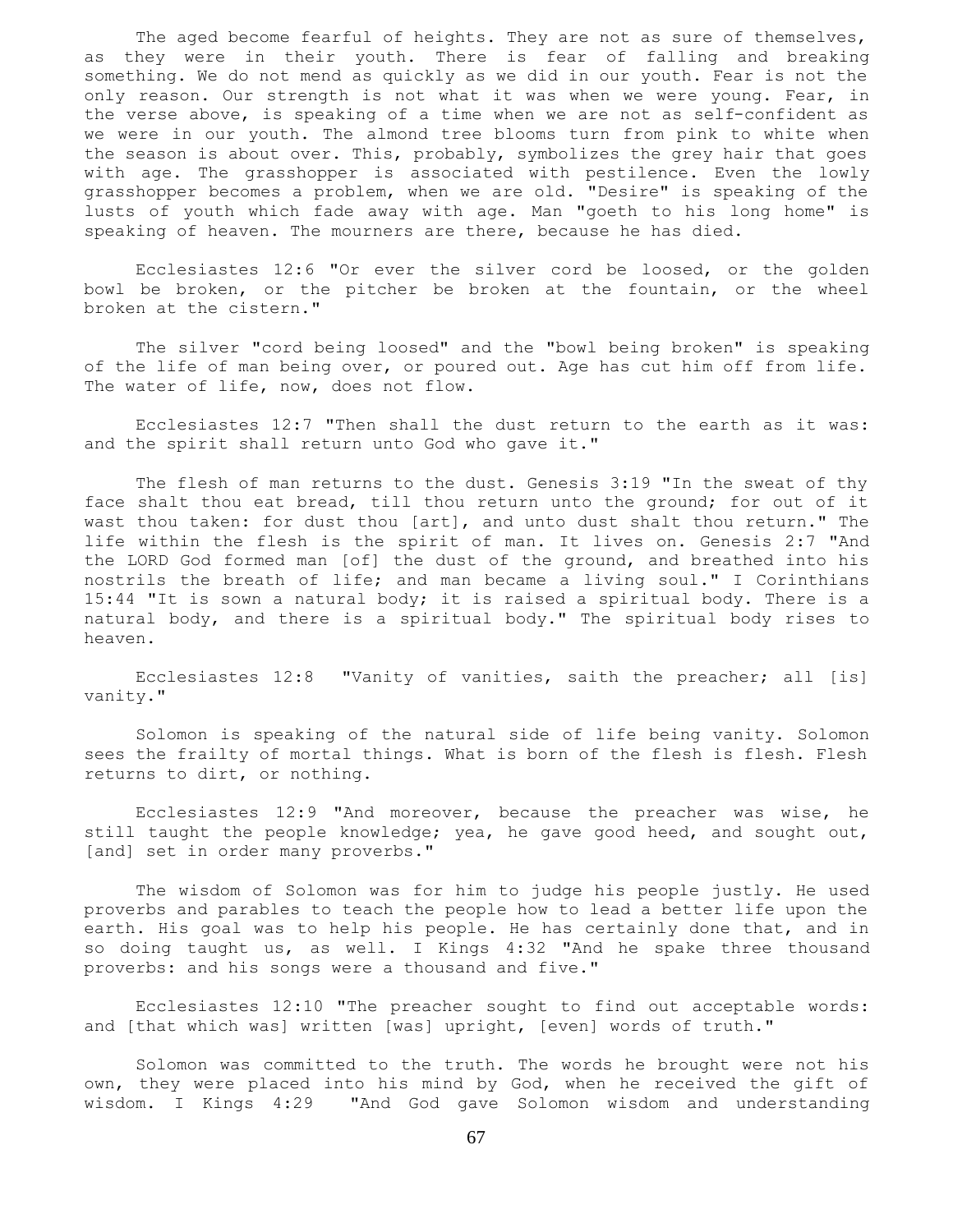exceeding much, and largeness of heart, even as the sand that [is] on the sea shore." I Kings 4:30 "And Solomon's wisdom excelled the wisdom of all the children of the east country, and all the wisdom of Egypt." His wisdom was not of this world, it was a gift from God.

 Ecclesiastes 12:11 "The words of the wise [are] as goads, and as nails fastened [by] the masters of assemblies, [which] are given from one shepherd."

 A "goad" is a sharpened iron rod. It is like a spike. This goad and the nails show the truth is fastened to the words of Solomon. They are actually the Words of God coming through Solomon. The One Shepherd is Jesus Christ.

 Ecclesiastes 12:12 "And further, by these, my son, be admonished: of making many books [there is] no end; and much study [is] a weariness of the flesh."

 This is very true today. There are hundreds of thousands of books written just on the Bible subjects. There would be literally millions on all subjects. Even these Bible studies will add to that number. In the flesh, mankind is constantly trying to learn new things in books. All gaining of knowledge takes much work. The continuous study of books becomes wearisome, as we grow older.

 Ecclesiastes 12:13 "Let us hear the conclusion of the whole matter: Fear God, and keep his commandments: for this [is] the whole [duty] of man."

 Solomon has searched to find the secret of life. He ponders every natural situation that man has experienced. Suddenly, Solomon turns from the natural man to the spirit of man. He finds the answer there. The only solution to any problem we have, is in God. The secret to a truly successful life, is to fear God and keep His commandments. Jesus summed it up like this. Mark 12:30 "And thou shalt love the Lord thy God with all thy heart, and with all thy soul, and with all thy mind, and with all thy strength: this [is] the first commandment." Mark 12:31 "And the second [is] like, [namely] this, Thou shalt love thy neighbor as thyself. There is none other commandment greater than these."

 Ecclesiastes 12:14 "For God shall bring every work into judgment, with every secret thing, whether [it be] good, or whether [it be] evil."

 Let me give a few Scriptures for us to ponder on this last statement Solomon makes here. Matthew 12:36 "But I say unto you, That every idle word that men shall speak, they shall give account thereof in the day of judgment." John 5:22 "For the Father judgeth no man, but hath committed all judgment unto the Son:" John 5:25 "Verily, verily, I say unto you, The hour is coming, and now is, when the dead shall hear the voice of the Son of God: and they that hear shall live." John 5:26 "For as the Father hath life in himself; so hath he given to the Son to have life in himself;" John 5:27 "And hath given him authority to execute judgment also, because he is the Son of man." John 5:28 "Marvel not at this: for the hour is coming, in the which all that are in the graves shall hear his voice," John 5:29 "And shall come forth; they that have done good, unto the resurrection of life; and they that have done evil, unto the resurrection of damnation." Revelation 20:15 "And whosoever was not found written in the book of life was cast into the lake of fire."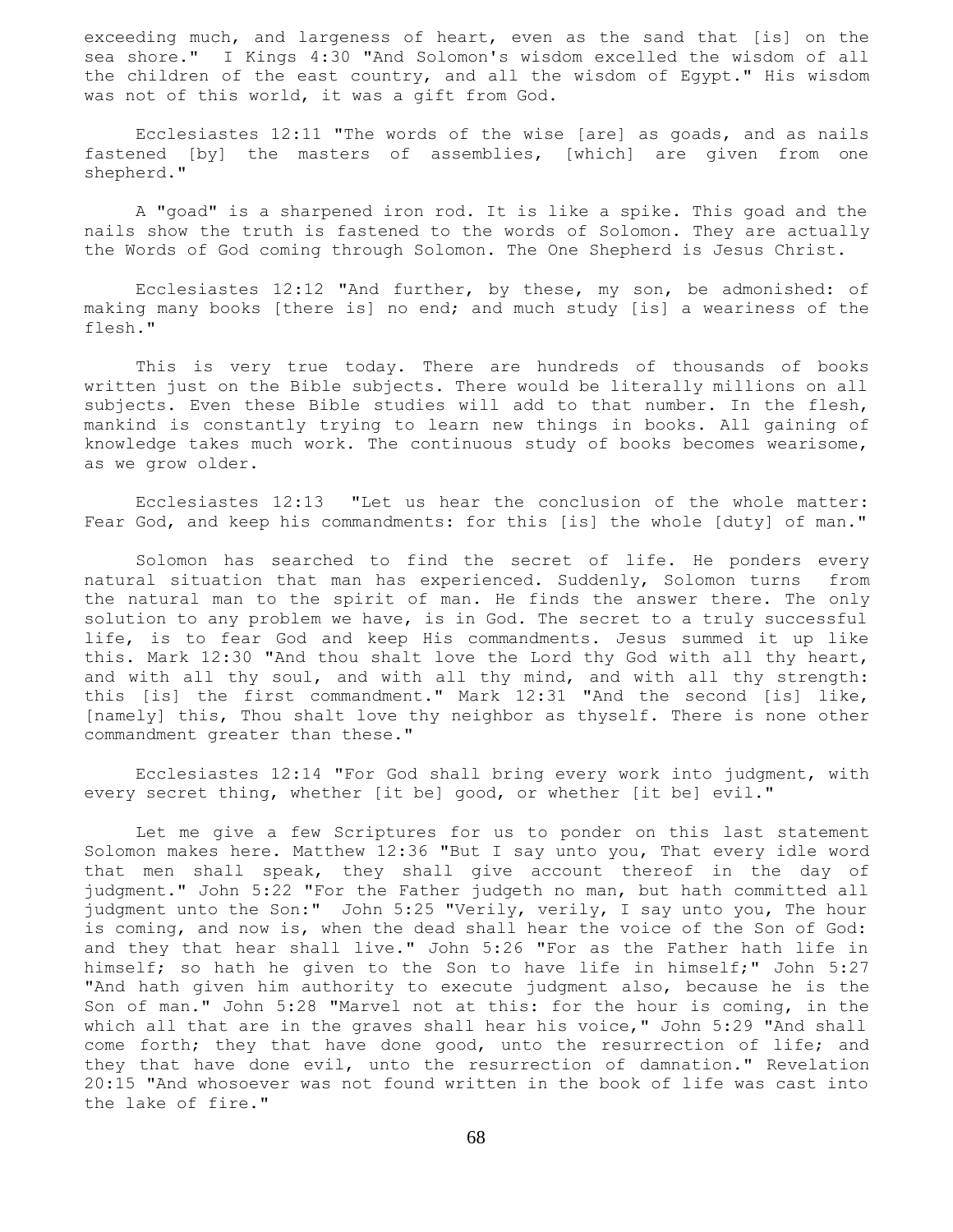1. Remember now thy **in the days of thy youth.** 2. Why is it important to come to the Lord early in life? 3. What is the average age of those who come to Christ in America? 4. When does the author believe a person is old enough to come to the Lord? 5. In each person's life, there is an  $\blacksquare$ . 6. What is verse 2 speaking of? 7. Verse 3 is speaking of the \_\_\_\_\_\_\_\_\_ years of the natural life of man. 8. Who will be bowed? 9. What is the trembling from? 10. Why is it not as bright in old age, as it was in youth? 11. Verse 4 speaks of impaired \_\_\_\_\_\_\_\_. 12. The aged become fearful of . 13. Why is this so? 14. What is "desire", in verse 5, speaking of? 15. What does the "bowl broken" symbolize? 16. The flesh of man returns to the 17. Quote Genesis chapter 3 verse 19. 18. The life within the flesh is the of man. 19. Quote 1 Corinthians chapter 15 verse 44. 20. Solomon is speaking of the \_\_\_\_\_\_\_\_\_ side of life being vanity. 21. How many proverbs did Solomon speak? 22. Solomon was committed to the 23. Quote 1 Kings chapter 4 verses 29 and 30. 24. What is a "goad"? 25. Who is the "One Shepherd"? 26. What is the conclusion of the whole matter? 27. Quote Mark chapter 12 verses 30 and 31. 28. Which of the Scriptures at the end of this lesson are more exciting to you?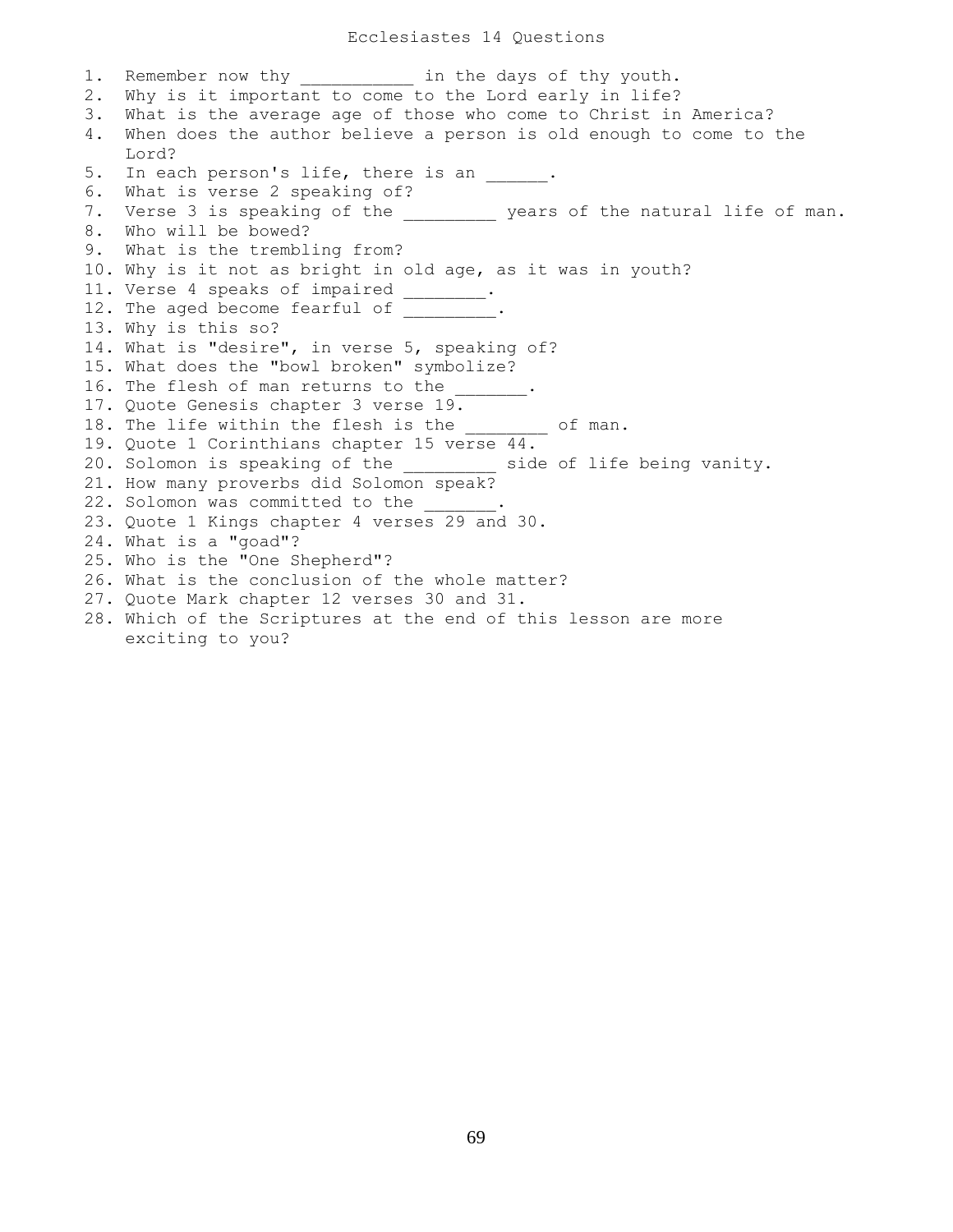The Song Of Solomon is sometimes, also, called the Song Of Songs. It is agreed by most scholars, that Solomon was the penman of this book. Love is spoken of in such an explicit way in this book, that some people wanted to leave it out of the Bible. I personally believe that would be a mistake. It is not to be taken literally. It is love poetry and is really speaking of God's love affair with Israel, or Jesus' love affair with the church. We will deal with it as the relationship with Jesus Christ and His church. The bridegroom in this book is speaking of Christ, and the bride is speaking of all Christians.

 Some of the modern hymns in the church were based upon this book. One is "Jesus Rose Of Sharon". Some believe that "I Have Found A Friend In Jesus" is taken from this book, also. Psalms chapter 45 is a companion to this book. It is, also, a song of loves, which speaks of Christ and His kingdom. "My beloved" is a frequent expression. This is what the Christians call Christ, as in the following Scripture. Song of Solomon 2:16 "My beloved [is] mine, and I [am] his: he feedeth among the lilies." The Father, also, spoke of Jesus as "My beloved". Matthew 3:17 "And lo a voice from heaven, saying, This is my beloved Son, in whom I am well pleased." Matthew 17:5 "While he yet spake, behold, a bright cloud overshadowed them: and behold a voice out of the cloud, which said, This is my beloved Son, in whom I am well pleased; hear ye him."

 We will now begin in Song of Solomon 1:1 "The song of songs, which [is] Solomon's."

 This very first verse leaves no doubt this is penned by Solomon. He intended this to be a love song to those lost souls who have found a Saviour and a groom.

 Song of Solomon 1:2 "Let him kiss me with the kisses of his mouth: for thy love [is] better than wine."

 The way a bride and her groom show their mutual love for each other is in kissing each other's lips. This shows a very close relationship that the world does not share in. Christ has just such a relationship with the church. John 15:13 "Greater love hath no man than this, that a man lay down his life for his friends." The greatest love that exists is that Agape love that Christ had for His followers. John 3:16 "For God so loved the world, that he gave his only begotten Son, that whosoever believeth in him should not perish, but have everlasting life." This love is far beyond human love. This is love of the unlovely.

 Song of Solomon 1:3 "Because of the savour of thy good ointments thy name [is as] ointment poured forth, therefore do the virgins love thee."

 Jesus told a parable about ten virgins who were waiting for the bridegroom. Five of them ran out of oil, before He arrived. This is speaking of virgins in the sense of those who have not profaned themselves with false gods. II Corinthians 11:2 "For I am jealous over you with godly jealousy: for I have espoused you to one husband, that I may present [you as] a chaste virgin to Christ." The virgin, in all of these instances, is speaking of the believers in Christ, who make up the bride. The name of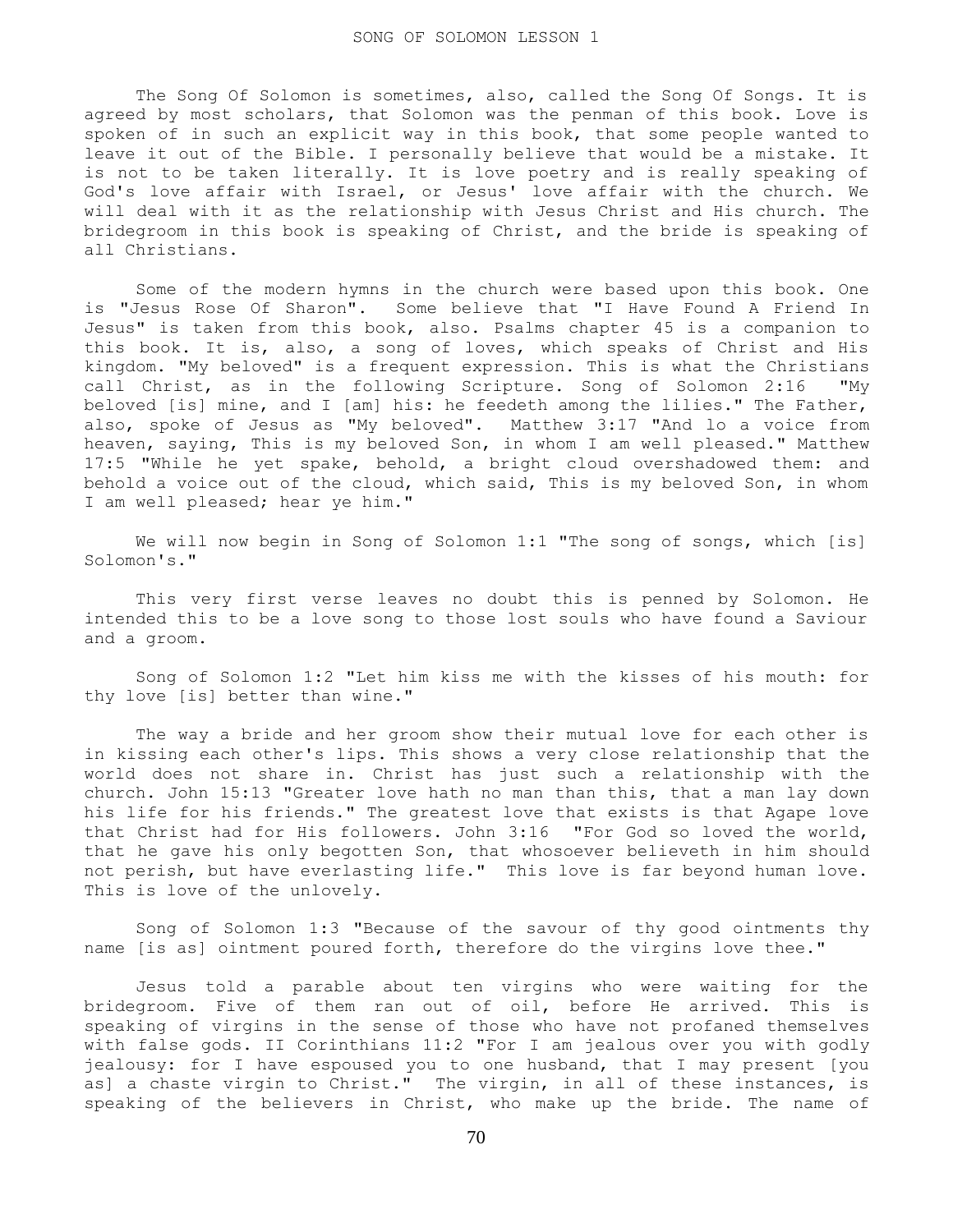Jesus is sweet to the Christians. Jesus means Saviour, and that is exactly what He did for all of us who will receive Him. We see, in the following Scripture, that one woman thought much more of Jesus than she did her expensive perfume. Matthew 26:7 "There came unto him a woman having an alabaster box of very precious ointment, and poured it on his head, as he sat [at meat]."

 Song of Solomon 1:4 "Draw me, we will run after thee: the king hath brought me into his chambers: we will be glad and rejoice in thee, we will remember thy love more than wine: the upright love thee."

 These are words spoken from a heart of love. I believe the bride is speaking to her bridegroom here. The upright are the Christians. All believers in Christ will be carried to the chambers of the Lord. John 14:2 "In my Father's house are many mansions: if [it were] not [so], I would have told you. I go to prepare a place for you." John 14:3 "And if I go and prepare a place for you, I will come again, and receive you unto myself; that where I am, [there] ye may be also." He wants our love more than anything else. He asked Peter three times, "Lovest thou me"? He loves us, and wants us to return that love to Him.

 Song of Solomon 1:5 "I [am] black, but comely, O ye daughters of Jerusalem, as the tents of Kedar, as the curtains of Solomon."

 Black, in this particular instance, means dusky. This could be skin tanned by the sun, or dusty from the desert. Black can, also, indicate famine or wretchedness, as well. "Comely" means suitable or beautiful in this Scripture. The word "Kedar" means to be dark. It is, also, a tribe descended from Ishmael. The curtains of Solomon could be speaking of a tent in the wilderness, where he stayed, when he was away from the palace. The bridegroom seems to be speaking of her unworthiness here. It appears, from the verse above, these are the Christians who make up the bride, and not the natural house of Israel.

 Song of Solomon 1:6 "Look not upon me, because I [am] black, because the sun hath looked upon me: my mother's children were angry with me; they made me the keeper of the vineyards; [but] mine own vineyard have I not kept."

 This black, again, means dark from the sun. It is almost as if the bride is saying, do not look at my outward appearance. It appears, the bride had done the work that had been intended for the brothers. This still makes me think of the physical house of Israel, which represents the "male child" throughout the Bible. The "maid child" always represent the church. The maid child did the work the male child would not do. Matthew 10:36 "And a man's foes [shall be] they of his own household." Galatians 4:29 "But as then he that was born after the flesh persecuted him [that was born] after the Spirit, even so [it is] now." Natural Israel {brothers}, were the flesh. Spiritual Israel {daughters} are the Christians.

 Song of Solomon 1:7 "Tell me, O thou whom my soul loveth, where thou feedest, where thou makest [thy flock] to rest at noon: for why should I be as one that turneth aside by the flocks of thy companions?"

 This is the bride speaking to the bridegroom {Jesus}. He is the Shepherd. His sheep do not follow after other shepherds. John 10:27 " My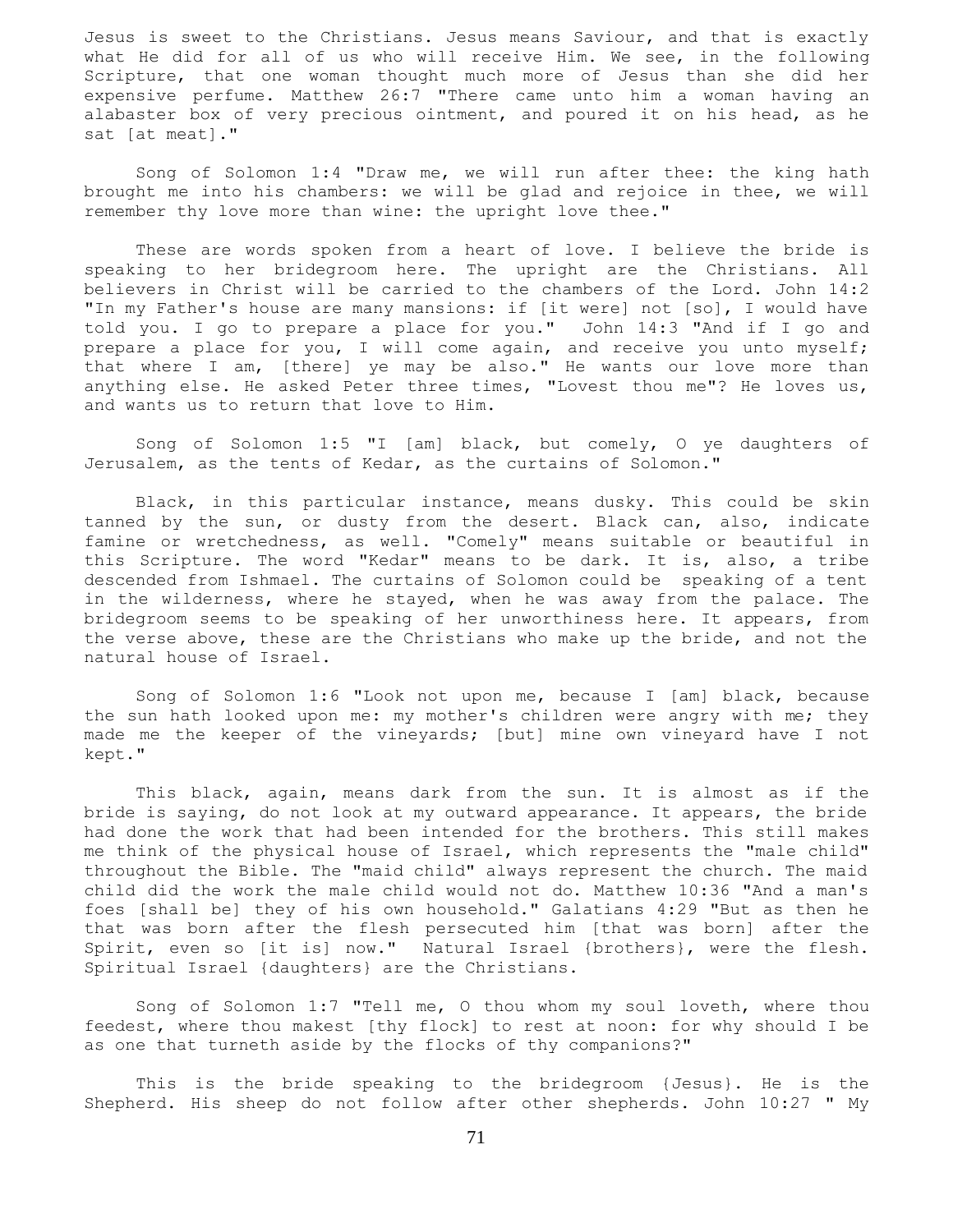sheep hear my voice, and I know them, and they follow me:" He leads all the believers to a place of safety.

 Song of Solomon 1:8 "If thou know not, O thou fairest among women, go thy way forth by the footsteps of the flock, and feed thy kids beside the shepherds' tents."

 The fairest among women is the bride of Christ. They are to bring the young Christians with them. They are to eat what the Shepherd has provided. They must stay as close as possible to the Shepherd. Their protection is in His presence. This is like the Christians on earth staying as close to the Lord as they can. They are waiting for the rapture of the church. They will be doing whatever they can to bring more into the sheepfold. They do not wander out in the world, they stay close to the Shepherd.

 Song of Solomon 1:9 "I have compared thee, O my love, to a company of horses in Pharaoh's chariots."

 The horses are just speaking of the stately beauty and the strength that the horses had. They were at the command of Pharaoh. They were the finest in the land. This is, possibly, speaking of the bride, being chosen and being the finest.

 Song of Solomon 1:10 "Thy cheeks are comely with rows [of jewels], thy neck with chains [of gold]."

 This is speaking of the blessings the groom had bestowed upon the bride. Jesus has brought us blessings beyond measure, the greatest of which is eternal life. The chains of gold around the neck show His approval of the bride.

 Song of Solomon 1:11 "We will make thee borders of gold with studs of silver."

 "Silver" symbolizes redemption. Gold symbolizes God. God has put a protection around His bride. He has sealed her with redemption.

 Song of Solomon 1:12 "While the king [sitteth] at his table, my spikenard sendeth forth the smell thereof."

 "Spikenard" is a strong perfume. The king is at rest. The Lord is even now sitting at the right hand of the Father. One of the things we are instructed to do as Christians, is to partake of the Lord's table. Every time we take communion, we are to do it in remembrance of Him. The fragrance is the sweet odor rising to the Lord. The prayers of the saints are to rise to Him as a sweet smelling savor.

 Song of Solomon 1:13 "A bundle of myrrh [is] my wellbeloved unto me; he shall lie all night betwixt my breasts."

 "Myrrh" is sweet smelling savor for the wedding bed. Myrrh was, also, used in the anointing oil. This is speaking of that wonderful communion between Christ and His church. The statement above is speaking of Christ's personal relationship with each believer. Christianity is not collective. It is a personal relationship between Christ and each Christian. Christianity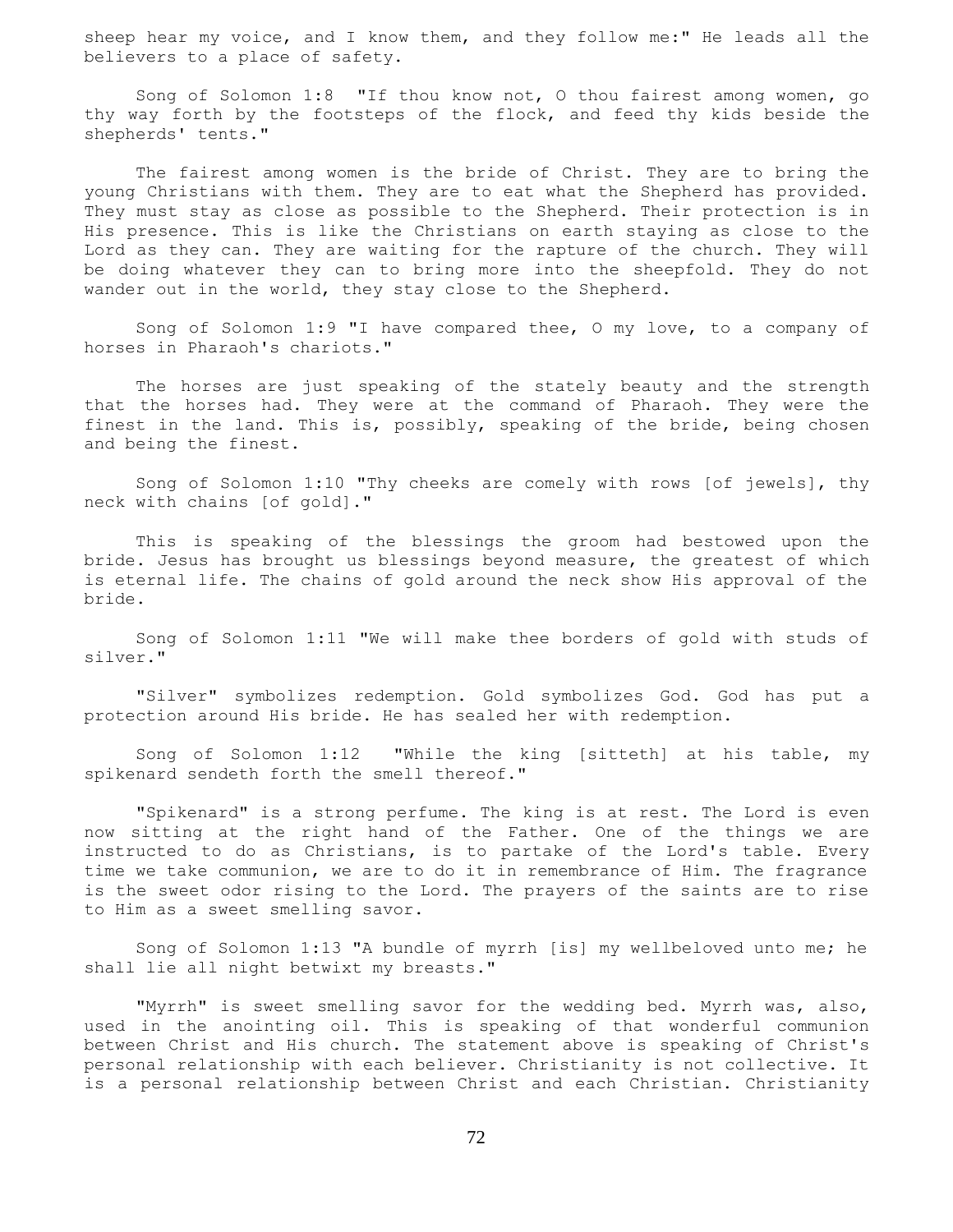is not a religion, it is a relationship. "Betwixt my breasts" means next to my heart.

 Song of Solomon 1:14 "My beloved [is] unto me [as] a cluster of camphire in the vineyards of En-gedi."

 The figurative meaning of "camphire" is price of redemption. There were beautiful gardens in En-gedi in the time of Solomon. Jesus is our redemption. The plan of salvation is beautiful beyond compare.

 Song of Solomon 1:15 "Behold, thou [art] fair, my love; behold, thou [art] fair; thou [hast] doves' eyes."

 The bride has spoken of the wonder of the groom in previous verses. Now, the groom speaks of the soft eyes of the bride. The "dove" symbolizes love. Not only does the Lord love us, but He wants our love, as well. He wants to see love in our eyes for Him. The beauty, spoken of here, is that inward beauty that is seen in the eyes, which are the windows to the soul.

 Song of Solomon 1:16 "Behold, thou [art] fair, my beloved, yea, pleasant: also our bed [is] green."

The bed of green is similar to the green pastures in the  $23^{rd}$  Psalm. Psalms 23:2 "He maketh me to lie down in green pastures: he leadeth me beside the still waters." The mutual admiration of the bride and groom is very important.

 Song of Solomon 1:17 "The beams of our house [are] cedar, [and] our rafters of fir."

 This speaks of a home that is made of cedar. Cedar is a wood that is strong, and does not rot easily. This is a home that would be very similar to a comfortable country home. Hebrews 11:10 "For he looked for a city which hath foundations, whose builder and maker [is] God."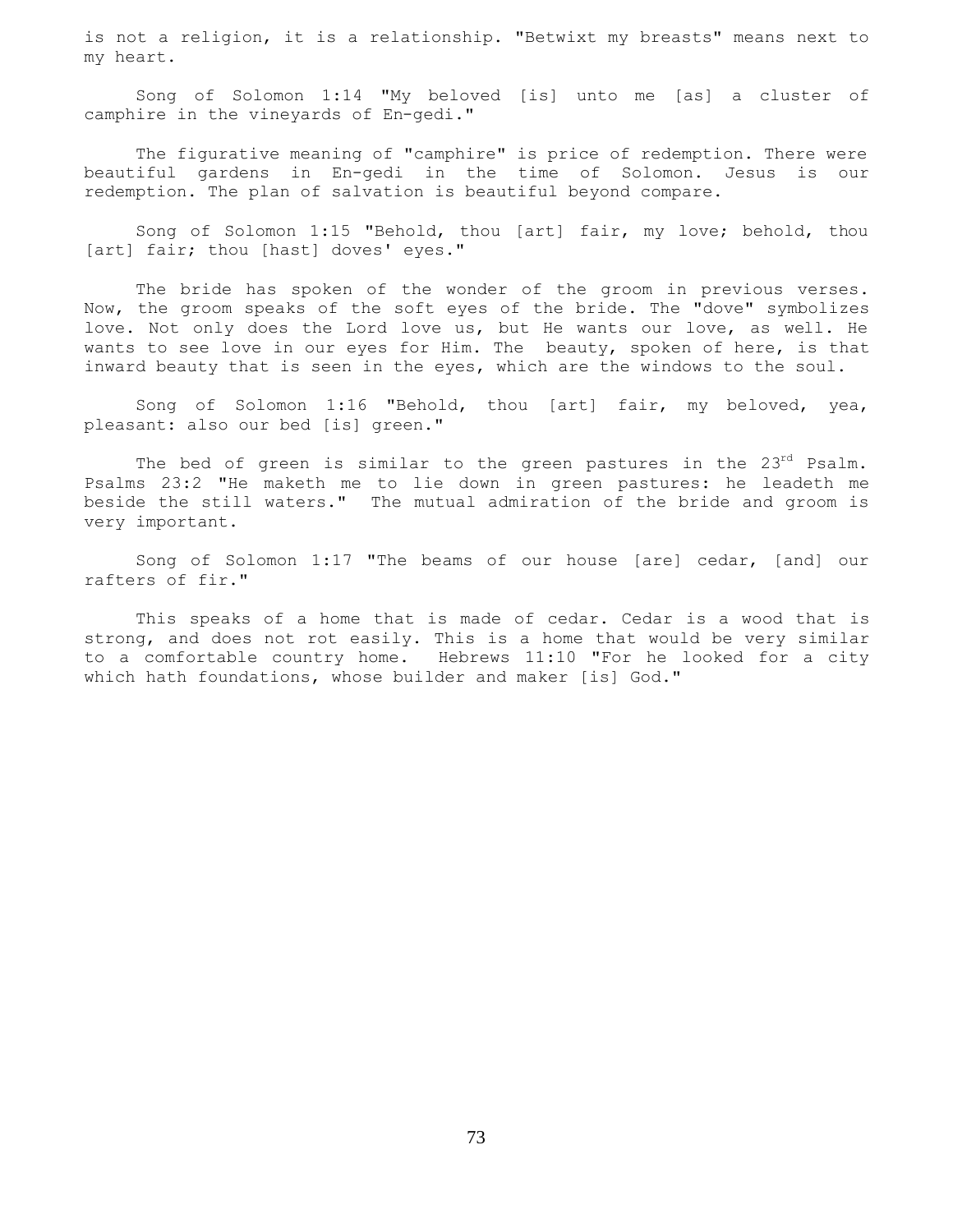1. What other name is Song of Solomon known as? 2. Who was the penman? 3. Why did some people want to remove this book from the Bible? 4. What is it really speaking of? 5. In this lesson, we deal with it as speaking of \_\_\_\_\_\_\_\_\_\_ \_\_\_ and His \_\_\_\_\_\_\_\_\_. 6. What are some songs taken from this book? 7. What chapter in Psalms is a companion to this book? 8. The Christians call Christ 9. Quote Matthew chapter 3 verse 17. 10. Where is another Scripture where the Father calls Jesus, my beloved Son? 11. The very first verse says these are 12. A bride and groom show their mutual love for each other by  $\mathcal{L}=\mathcal{L}=\mathcal{L}=\mathcal{L}=\mathcal{L}=\mathcal{L}=\mathcal{L}$ 13. Quote John chapter 15 verse 13. 14. Quote John chapter 3 verse 16. 15. Thy name is as ointment \_\_\_\_\_\_\_\_\_\_\_\_\_ forth. 16. Jesus told a parable about \_\_\_\_\_\_\_ virgins who were waiting for the bridegroom. 17. I am jealous over you with \_\_\_\_\_\_\_\_\_\_ \_\_\_\_\_\_\_\_\_\_\_. 18. Who is the virgin speaking of? 19. Quote Matthew chapter 26 verse 7. 20. The upright are the 21. Quote John chapter 14 verse 2. 22. How many times did Jesus ask Peter, "Lovest thou me"? 23. What does "black", in verse 5, mean? 24. What does "comely" mean? 25. What does "Kedar" mean? 26. Who was Kedar descended from? 27. Why was she black? 28. Quote Matthew chapter 10 verse 36. 29. The "man child" represents the 30. The "maid child" represents who? 31. Quote Galatians chapter 4 verse 29. 32. Who is the Shepherd? 33. Quote John chapter 10 verse 27. 34. Who are the fairest among women? 35. What are the horses, in verse 9, speaking of? 36. What is the greatest blessing Jesus has given us? 37. "Silver" symbolizes 38. What is "spikenard"? 39. What is "Myrrh"? 40. Christianity is not a religion, it is a 41. What is the figurative meaning of "camphire"? 42. The \_\_\_\_\_\_\_\_ are the windows of the soul. 43. Quote Psalms chapter 23 verse 2. 44. The beams of our house is 45. Quote Hebrews chapter 11 verse 10.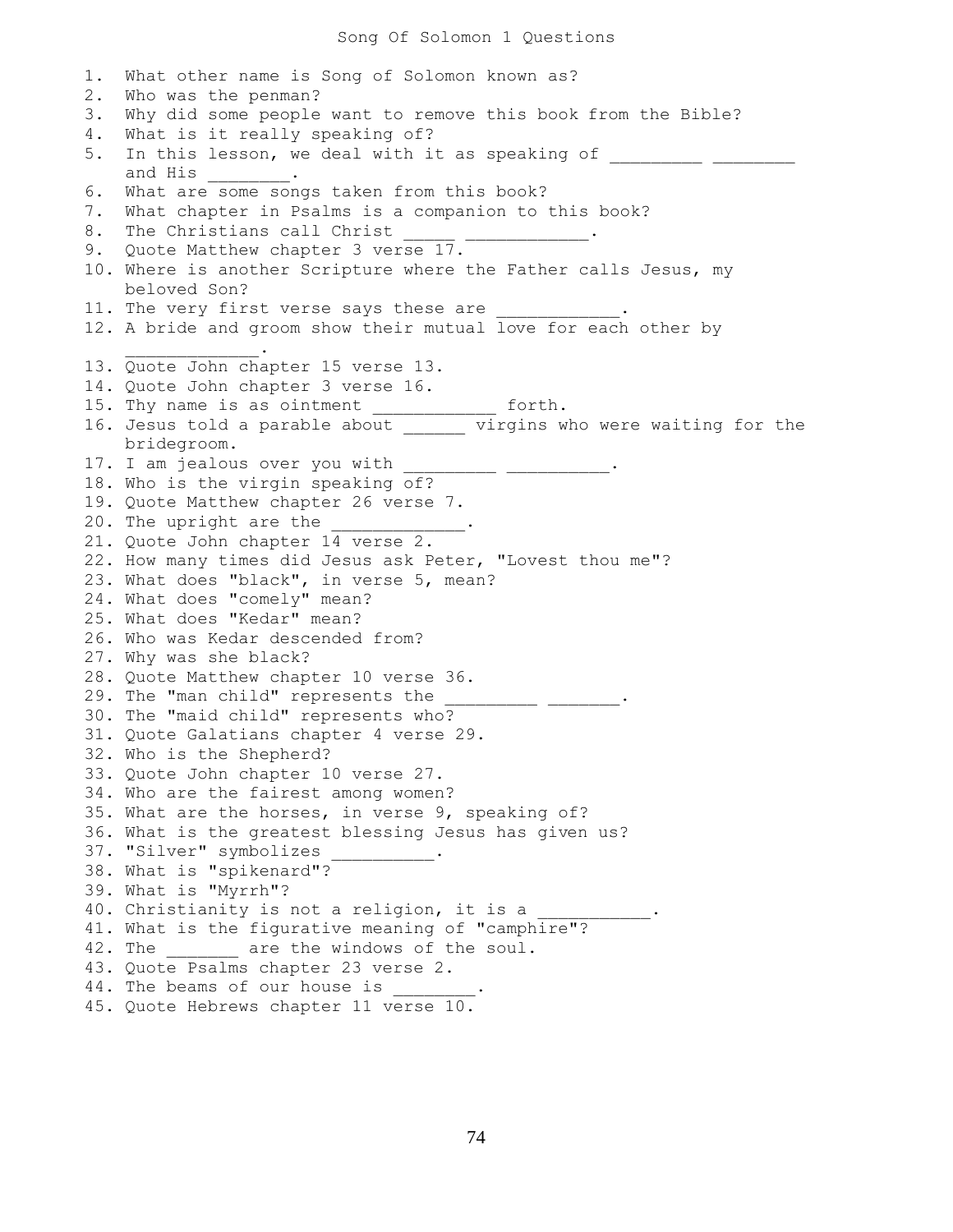We will begin this lesson in Song of Solomon 2:1 "I [am] the rose of Sharon, [and] the lily of the valleys."

Jesus is the Rose of Sharon. He is, also, the Lily of the valley. When we are in the valley, we can look at the Lily, and realize there is a better tomorrow in Jesus. Many times when we look at the beautiful rose or the lily, it does something in our hearts and quickens our spirit to the reality of God. God's creation reveals His beauty to the world.

 Song of Solomon 2:2 "As the lily among thorns, so [is] my love among the daughters."

 There may be thorns of life surrounding us, but if we will keep our eye on the lily, we will have hope. God did not take the Christians out of the world. He saved them in the middle of the thorns. This is like the parable of the wheat and the tares that grow together, until harvest. The tares are harvested and burned, and the wheat is taken to His barn {heaven}.

 Song of Solomon 2:3 "As the apple tree among the trees of the wood, so [is] my beloved among the sons. I sat down under his shadow with great delight, and his fruit [was] sweet to my taste."

 The apple tree has beautiful blooms and wonderful fruit, when it matures. For it to be in the middle of trees of wood {worldliness} makes it even more desirable. Jesus is like no other who ever lived. John 1:14 "And the Word was made flesh, and dwelt among us, (and we beheld his glory, the glory as of the only begotten of the Father,) full of grace and truth." John 1:15 "John bare witness of him, and cried, saying, This was he of whom I spake, He that cometh after me is preferred before me: for he was before me." John 1:16 " And of his fulness have all we received, and grace for grace." John 1:17 "For the law was given by Moses, [but] grace and truth came by Jesus Christ." The fruit He gave was grace and truth. All the prophets and judges were not to be compared with the very Son of God, who is the groom of all who will dare to believe.

 Song of Solomon 2:4 "He brought me to the banqueting house, and his banner over me [was] love."

 The "banqueting" house is a place to take those who are very dear to you. This is speaking of a place of abundance. This is a place where you will hunger and thirst no more. His protection over His bride is love. Isaiah 11:10 " And in that day there shall be a root of Jesse, which shall stand for an ensign of the people; to it shall the Gentiles seek: and his rest shall be glorious." John 15:10 "If ye keep my commandments, ye shall abide in my love; even as I have kept my Father's commandments, and abide in his love."

 Song of Solomon 2:5 "Stay me with flagons, comfort me with apples: for I [am] sick of love."

 A "flagon" is something closely pressed together, as a cake of raisins. This is speaking of the love being so intense, that she is almost overcome.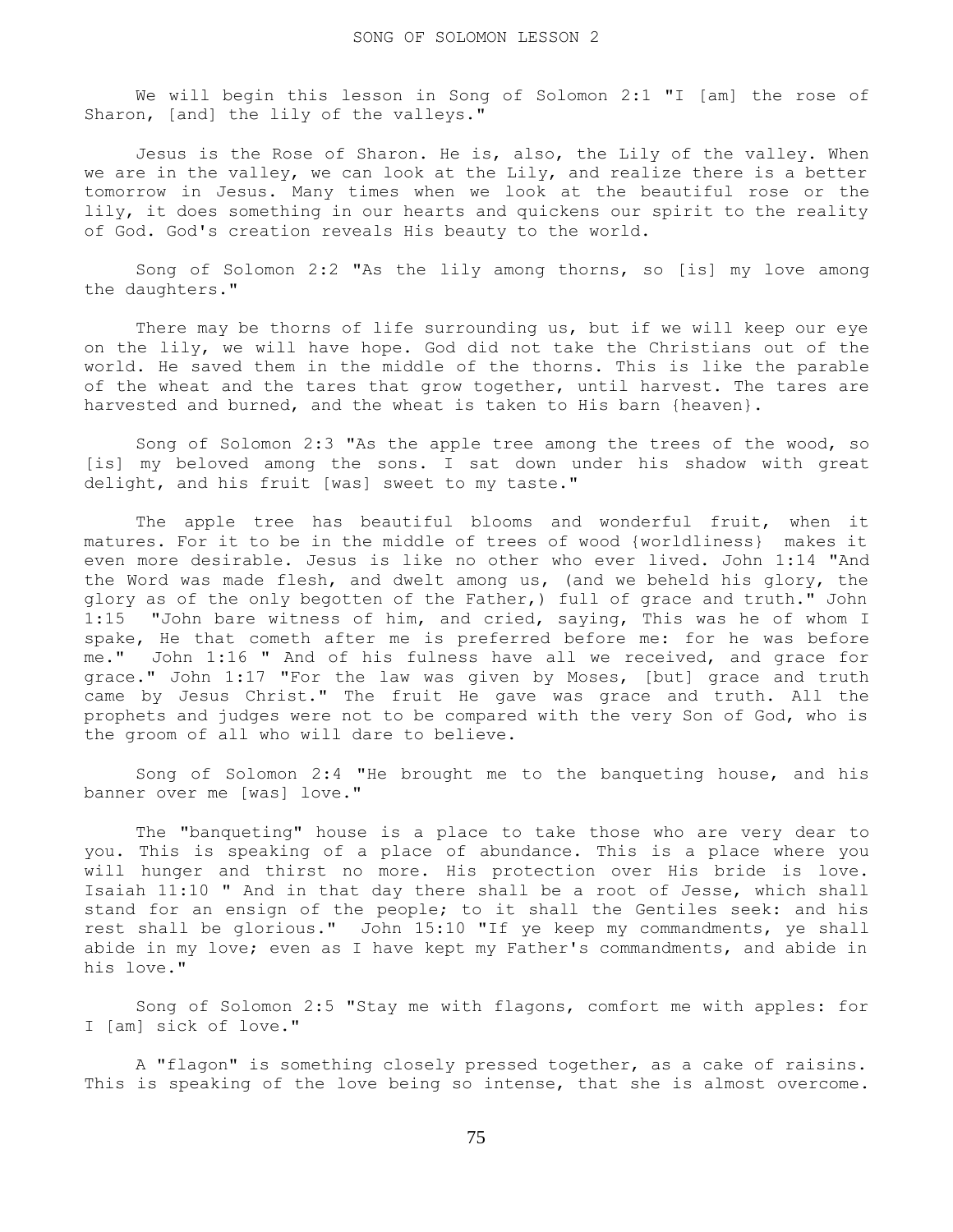She must turn to earthly food, and be refreshed with fruit and raisin cakes. Her love is so great, she is overwhelmed by it.

 Song of Solomon 2:6 "His left hand [is] under my head, and his right hand doth embrace me."

The left hand has to do with the world, or the earth. This is, possibly, saying He is lifting her head above the world. He lifts the church out of the world. The right side has to do with the Spirit. The love of Christ fills her with His Spirit. This is speaking of the Spirit of God covering the church. Acts 2:17 "And it shall come to pass in the last days, saith God, I will pour out of my Spirit upon all flesh: and your sons and your daughters shall prophesy, and your young men shall see visions, and your old men shall dream dreams:"

 Song of Solomon 2:7 "I charge you, O ye daughters of Jerusalem, by the roes, and by the hinds of the field, that ye stir not up, nor awake [my] love, till he please."

 The daughters of Jerusalem are the physical house of Israel. The one speaking in this, is the bride who is made up of the Christians. There is a time when Jesus will seek, again, those of the physical house of Israel. Perhaps, this is what is spoken of here. Luke 23:28 "But Jesus turning unto them said, Daughters of Jerusalem, weep not for me, but weep for yourselves, and for your children." Ephesians 5:32 "This is a great mystery: but I speak concerning Christ and the church." Ephesians 5:33 "Nevertheless let every one of you in particular so love his wife even as himself; and the wife [see] that she reverence [her] husband."

 Song of Solomon 2:8 "The voice of my beloved! behold, he cometh leaping upon the mountains, skipping upon the hills."

 At the voice of the King, even the dead will be quickened and rise from the grave. When He steps upon Mount of Olives, it cleaves in two. When He returns, the trumpet will blow in the sky. The trumpet is the same as His voice. All Christians are listening now for the voice of their beloved {Jesus Christ}.

 Song of Solomon 2:9 "My beloved is like a roe or a young hart: behold, he standeth behind our wall, he looketh forth at the windows, shewing himself through the lattice."

 He is outside, and the bride must come out to Him. He is seeking fellowship with the believers. He will not force Himself into their lives. He shows Himself to them, but they must come out to Him.

 Song of Solomon 2:10 "My beloved spake, and said unto me, Rise up, my love, my fair one, and come away."

 This is speaking of the rapture of the church. His voice is what activates our spirit to rise and follow Him. 1 Thessalonians 4:16 "For the Lord himself shall descend from heaven with a shout, with the voice of the archangel, and with the trump of God: and the dead in Christ shall rise first:" I Thessalonians 4:17 "Then we which are alive [and] remain shall be caught up together with them in the clouds, to meet the Lord in the air: and so shall we ever be with the Lord."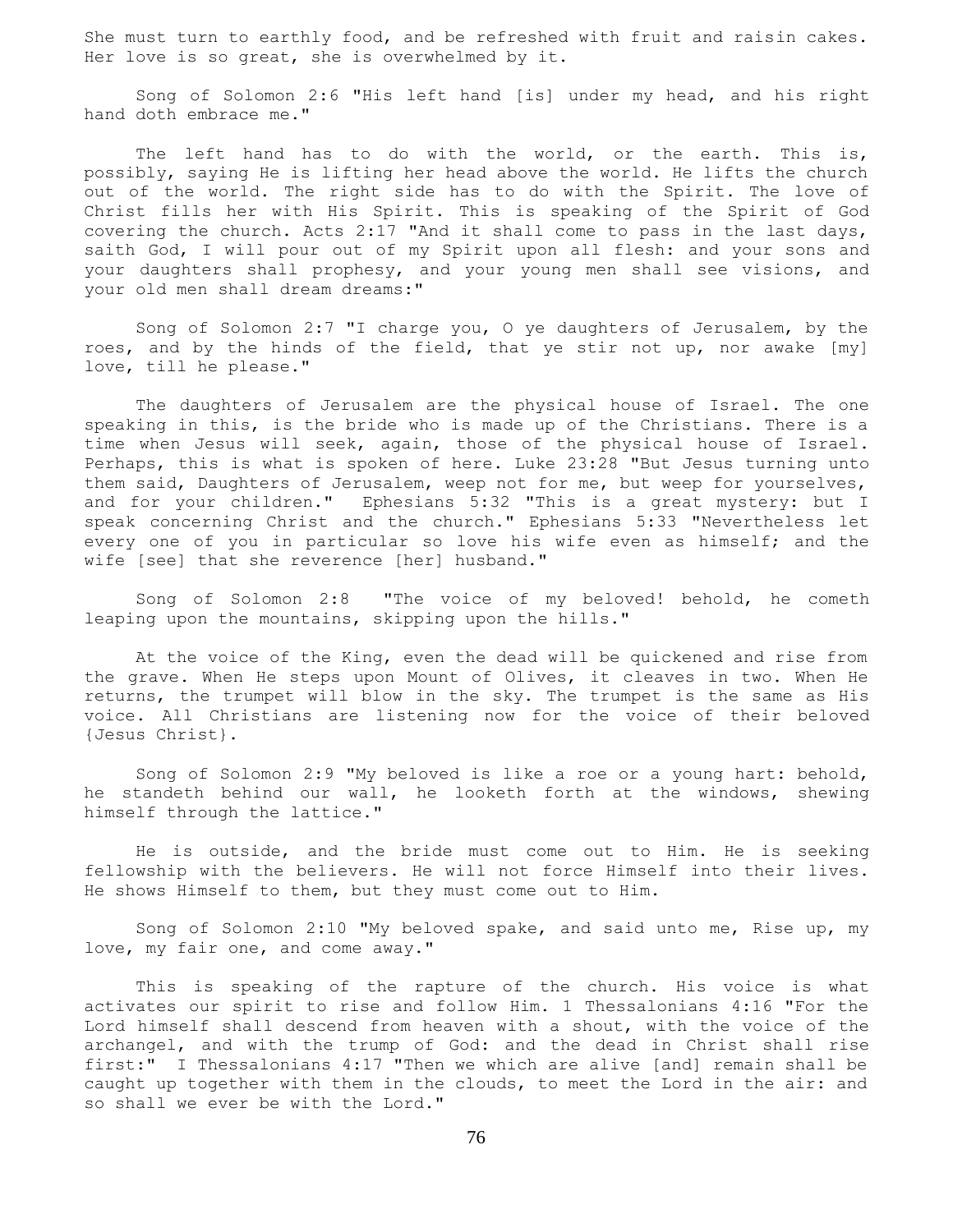Song of Solomon 2:11 "For, lo, the winter is past, the rain is over [and] gone;"

 Between the time the Christians are carried away into heaven, and the return of Jesus with them to reign on the earth, the wrath of God falls. When Jesus comes back to the earth to reign, the entire earth will be like the garden of Eden. There will be no bad times, when Jesus is here caring for us. Sadness will be gone. Satan will be chained a thousand years.

 Song of Solomon 2:12 "The flowers appear on the earth; the time of the singing [of birds] is come, and the voice of the turtle is heard in our land;"

 Notice, the flowers appear, as if they had been gone. This is a time of new beginnings with our King {Jesus Christ}. This speaks of the earth as if it is a beautiful farmland. There will be perfect peace, because the King of peace will reign. This speaks of that 1000 year day {the sabbath of rest} that Jesus brings to all who believe.

 Song of Solomon 2:13 "The fig tree putteth forth her green figs, and the vines [with] the tender grape give a [good] smell. Arise, my love, my fair one, and come away."

 The "fig tree" symbolizes the physical house of Israel. This then, is speaking of a new growth of physical Israel. Remember, God had a remnant of the natural Israelite who came to Jesus. This is a renewing of them, as well as the followers of Jesus who are spiritual Israel. All who believe in Jesus, both Jew and Gentile are included in this.

 Song of Solomon 2:14 "O my dove, [that art] in the clefts of the rock, in the secret [places] of the stairs, let me see thy countenance, let me hear thy voice; for sweet [is] thy voice, and thy countenance [is] comely."

We do know that the Lord hides us in the cleft of the rock. Of course, He is that Rock. He loves to hear our voices lifted in prayer, praise, and song to Him. We are a sweet sound in His ear. He loves to be with us, as we love to be with Him. There is sweet communion as with a bride and bridegroom.

 Song of Solomon 2:15 "Take us the foxes, the little foxes, that spoil the vines: for our vines [have] tender grapes."

 The "foxes" are speaking of the demons, or subordinate devils. They are constantly attacking the "vines" {Christians}. It is almost impossible to have new growth, because of the constant attack. This is a prayer for this attack to be taken away.

 Song of Solomon 2:16 "My beloved [is] mine, and I [am] his: he feedeth among the lilies."

 This is the bride speaking of the bridegroom {Jesus}. Hebrews 8:10 "For this [is] the covenant that I will make with the house of Israel after those days, saith the Lord; I will put my laws into their mind, and write them in their hearts: and I will be to them a God, and they shall be to me a people:" This is speaking of all Israel {both Jew and Gentile} who have accepted Jesus. This reminds me of the words of the song "IN THE GARDEN". It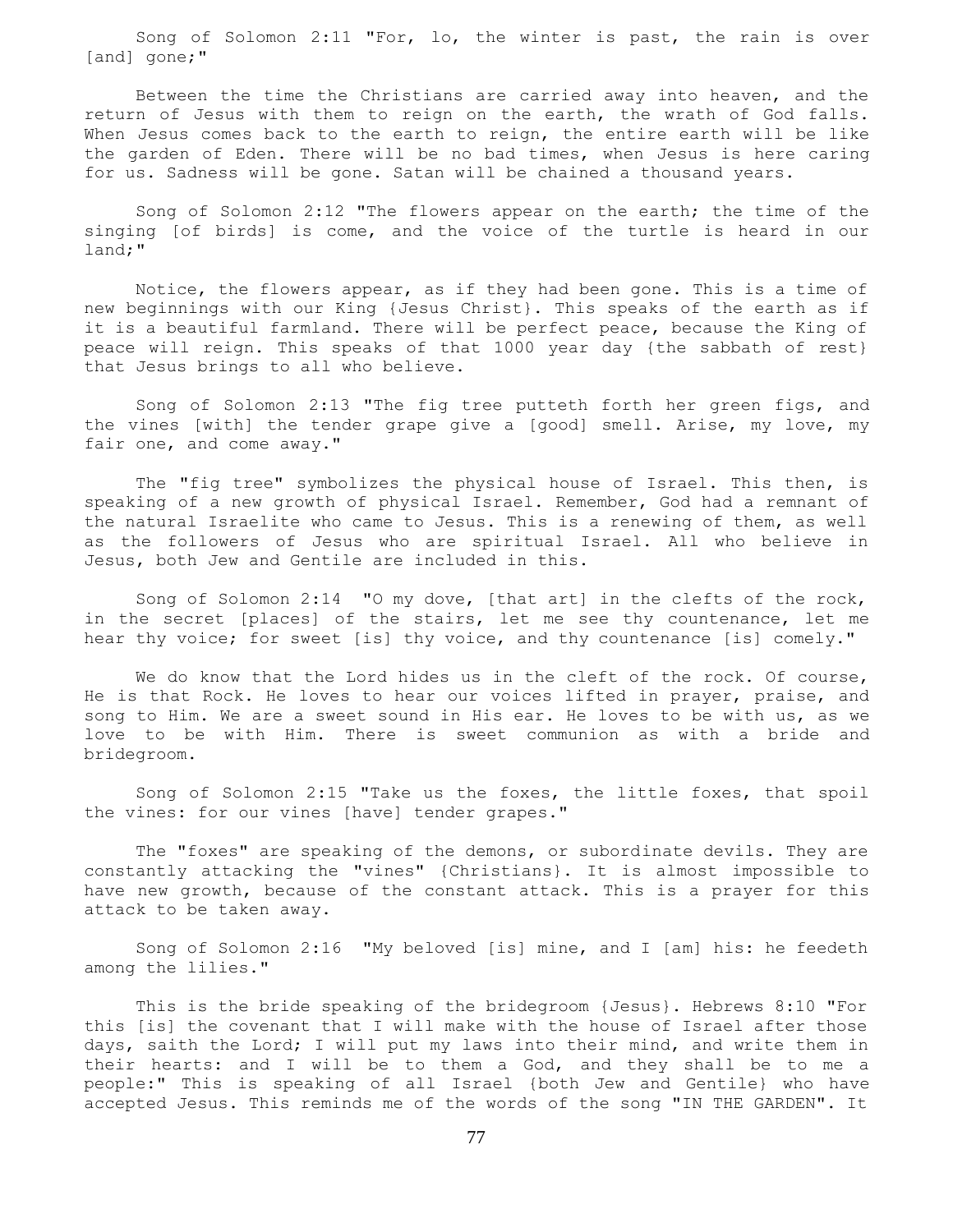speaks of sweet fellowship with the Lord among the flowers. He walks and talks with His bride, as He walked with Adam, and talked with Him in the garden of Eden. Fellowship is totally restored.

 Song of Solomon 2:17 "Until the day break, and the shadows flee away, turn, my beloved, and be thou like a roe or a young hart upon the mountains of Bether."

The day that breaks is that eternal day, where night never comes again. This is just another way of saying, come quickly, Lord Jesus. Romans 13:12 "The night is far spent, the day is at hand: let us therefore cast off the works of darkness, and let us put on the armour of light." II Peter 1:19 "We have also a more sure word of prophecy; whereunto ye do well that ye take heed, as unto a light that shineth in a dark place, until the day dawn, and the day star arise in your hearts:"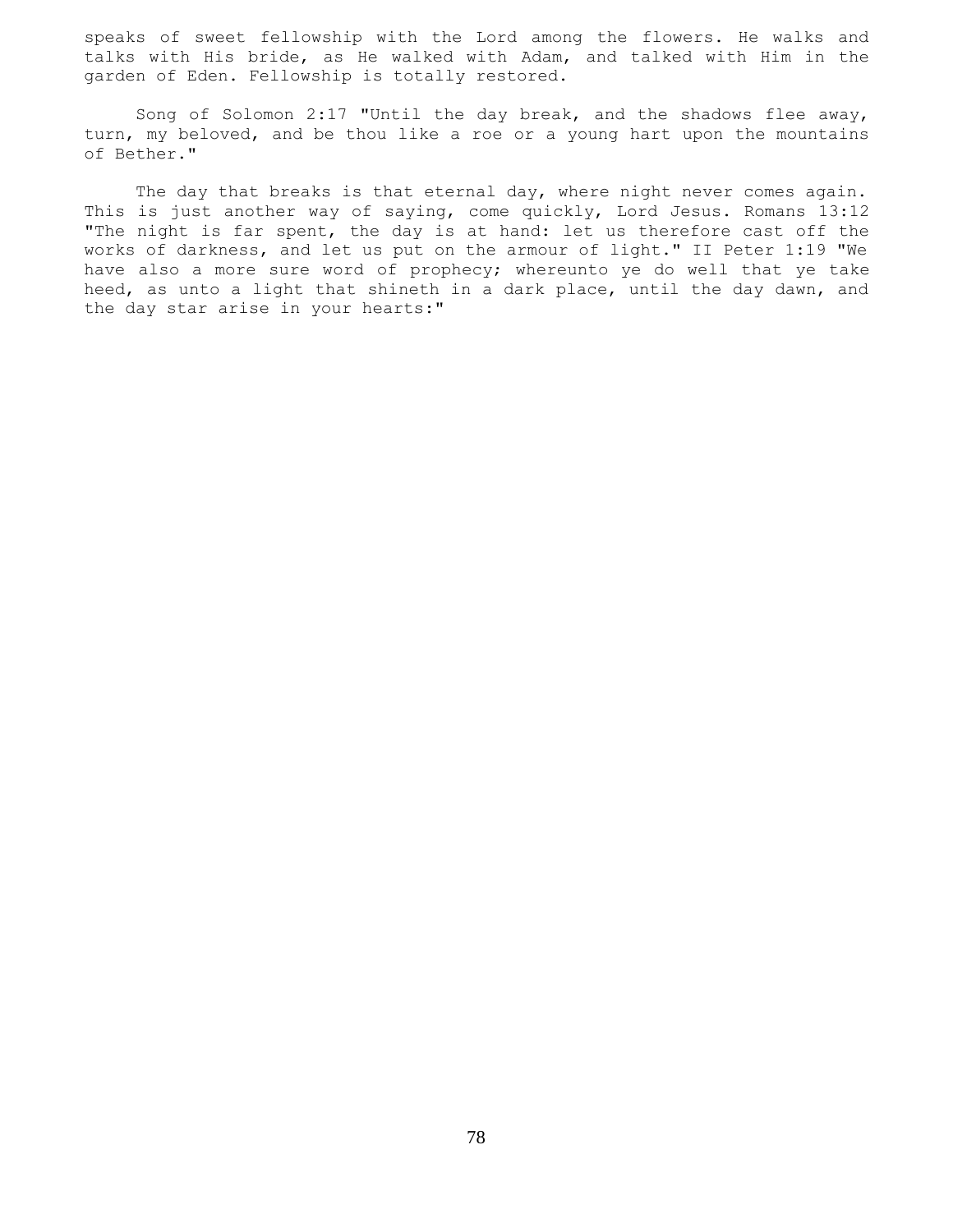1. Who is the Rose of Sharon? 2. Who is the Lily of the valley? 3. When we look at the beauty of nature, what does it do to us? 4. Where did the lily, in verse 2, grow? 5. What does that mean for us? 6. What happens to the tares in the parable? 7. What happens to the wheat? 8. What does "wood" symbolize? 9. Quote John chapter 1 verses 14 through 17. 10. What does the "banqueting house" show us? 11. His protection over His bride is 12. Quote John chapter 15 verse 10. 13. What are the "flagons" of verse 5? 14. The left hand has to do with the 15. Why is His left hand under the bride's head? 16. The right hand speaks of the 17. Quote Acts chapter 2 verse 17. 18. This is a great mystery: but I speak of and the 19. What happens to the Mount of Olives, when Jesus steps on it as King? 20. In verse 9, where is the Lord? 21. What is verse 10 speaking of? 22. Quote 1 Thessalonians chapter 4 verses 16 and 17. 23. What happens on the earth, between the rapture of the church and Jesus' return as King? 24. Verse 12 speaks of the earth as if it were a beautiful . 25. The "fig tree" symbolizes \_\_\_\_\_\_\_\_\_\_\_ \_\_\_\_\_\_\_\_\_. 26. Who is the Rock? 27. What does the Lord love for us to do, that is a sweet sound in His ear? 28. Who are the "foxes"? 29. Who are the "vines"? 30. Quote Hebrews chapter 8 verse 10. 31. What does verse 16 remind the author of? 32. What day is verse 17 speaking of? 33. Quote 2 Peter chapter 1 verse 19.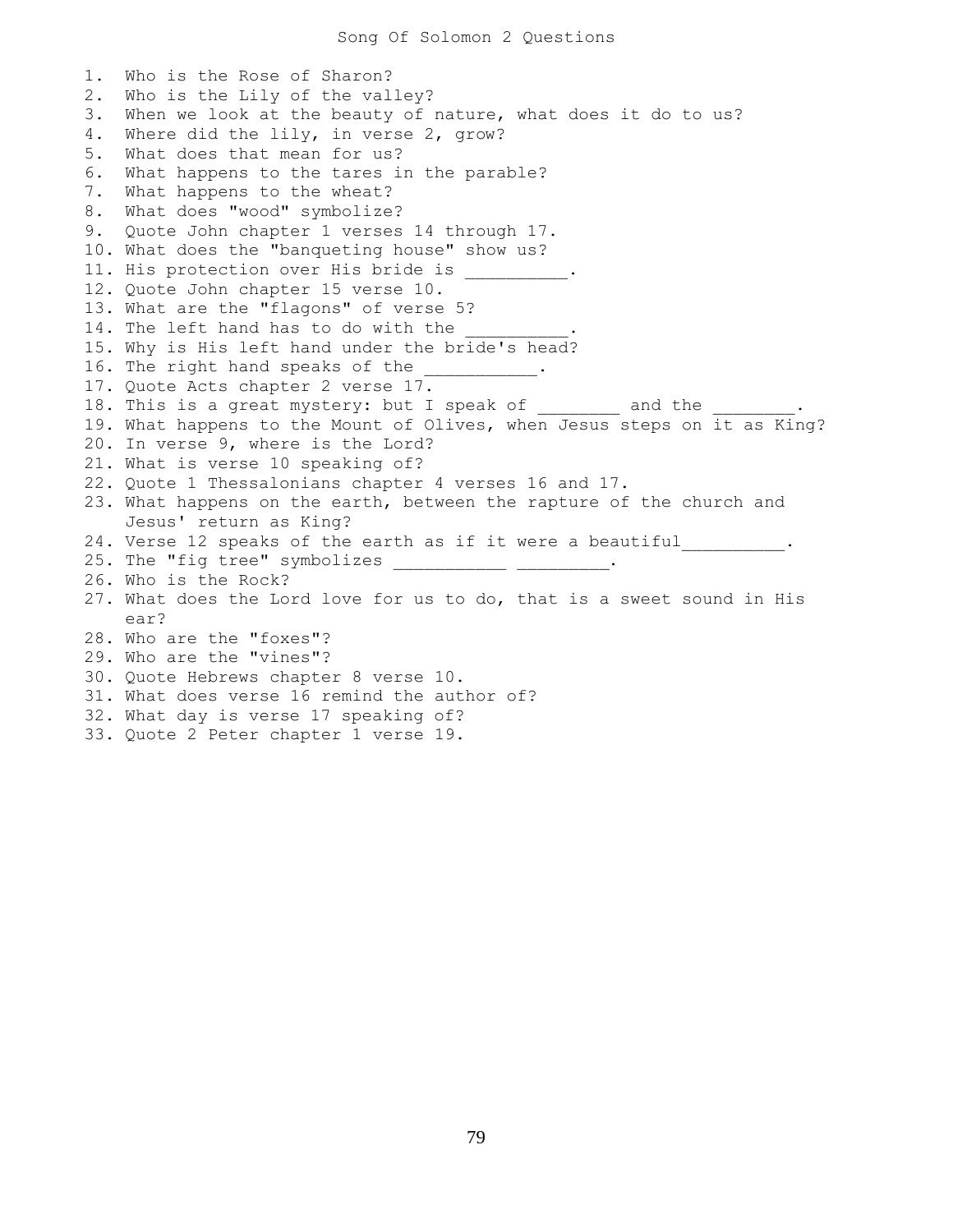We will begin this lesson in Song of Solomon 3:1 "By night on my bed I sought him whom my soul loveth: I sought him, but I found him not."

This speaks of the church wanting the Lord Jesus to come back, but something seems to be delaying Him. Sometimes, Christians feel this seperation, when they long to be out of this world and be with Jesus in heaven. They long for that close relationship they will enjoy with the Lord. Paul spoke a little of this, when he wanted to die and be with the Lord. Philippians 1:21 "For to me to live [is] Christ, and to die [is] gain." Philippians 1:22 "But if I live in the flesh, this [is] the fruit of my labour: yet what I shall choose I wot not." Philippians 1:23 "For I am in a strait betwixt two, having a desire to depart, and to be with Christ; which is far better:" Philippians 1:24 "Nevertheless to abide in the flesh [is] more needful for you." Philippians 1:25 "And having this confidence, I know that I shall abide and continue with you all for your furtherance and joy of faith;" This world is not the home of the Christian. The desire of the Christian is to be with Jesus. The Lord leaves us here for the purpose of winning the lost to Him.

 Song of Solomon 3:2 "I will rise now, and go about the city in the streets, and in the broad ways I will seek him whom my soul loveth: I sought him, but I found him not."

 Jesus will not be found in the broad ways. The path that leads to righteousness is a straight and narrow path. Christianity is not a one time experience, it is a daily walk through life to Jesus. It is like a marriage. You do not get married, have one experience with your groom, and go back into the world. Marriage and Christianity are eternal commitments.

 Song of Solomon 3:3 "The watchmen that go about the city found me: [to whom I said], Saw ye him whom my soul loveth?"

 The watchmen are those who are to watch and warn. I believe this is speaking of spiritual leaders, who are to warn the people of the coming of the Lord. The Christian, in this instance, is asking the watchmen to help them find the time of the coming of the Lord.

 Song of Solomon 3:4 "[It was] but a little that I passed from them, but I found him whom my soul loveth: I held him, and would not let him go, until I had brought him into my mother's house, and into the chamber of her that conceived me."

 This is odd, but it speaks of the individual finding Christ for himself. The watchmen knew not when the Lord cometh. This speaks of the individual Christian who finds Christ, and hangs on with everything within him. He will not let go. The groom may have delayed His coming, but He was always near. This speaks of the "omnipresence" of God. He is near, and yet, He is in heaven at the right hand of the Father. The fact of the mother's chambers, here, is speaking of this being a holy union, which is not outside the teachings of the mother. This is not a clandestine relationship, but one sanctioned by the teachings of God.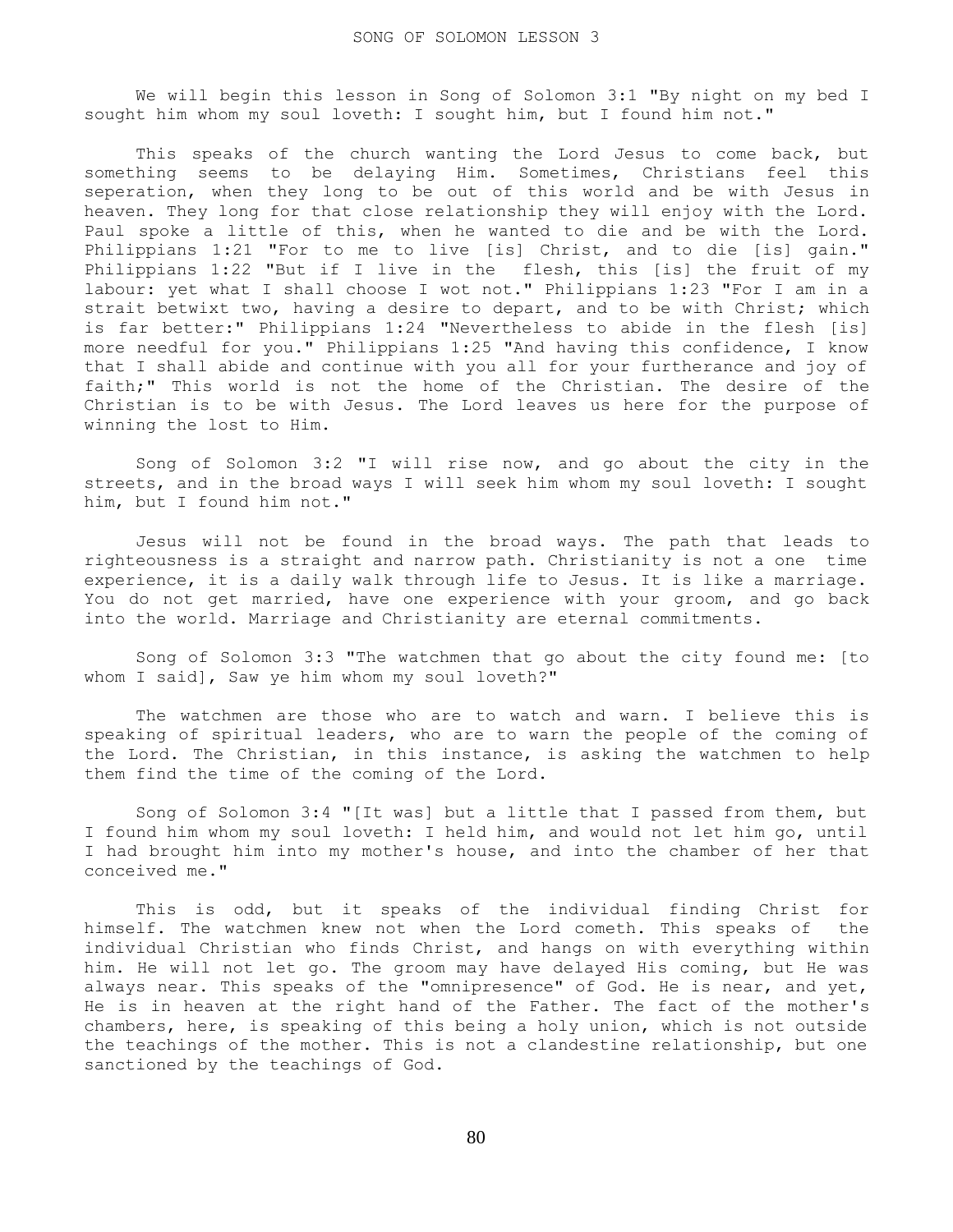Song of Solomon 3:5 "I charge you, O ye daughters of Jerusalem, by the roes, and by the hinds of the field, that ye stir not up, nor awake [my] love, till he please."

 This is the same statement as chapter 2 verse 7 in the last lesson. We took note that the "daughters of Jerusalem" were speaking of the physical house of Israel.

 Song of Solomon 3:6 "Who [is] this that cometh out of the wilderness like pillars of smoke, perfumed with myrrh and frankincense, with all powders of the merchant?"

 God led the children of Israel through the wilderness with a pillar of smoke by day and a fire by night. The bridegroom is perfumed with myrrh and frankincense. "Frankincense" accompanies the meat sacrifice. Jesus was the perfect Lamb sacrifice. He was anointed for the sacrifice by the woman with the box of ointment. Mark 14:3 "And being in Bethany in the house of Simon the leper, as he sat at meat, there came a woman having an alabaster box of ointment of spikenard very precious; and she brake the box, and poured [it] on his head."

 Song of Solomon 3:7 "Behold his bed, which [is] Solomon's; threescore valiant men [are] about it, of the valiant of Israel."

 This symbolizes the Lord coming after His bride. This is very similar to the 45th Psalm. Psalms 45:10 "Hearken, O daughter, and consider, and incline thine ear; forget also thine own people, and thy father's house;" This is speaking of carrying her home to be with Him. Threescore is 60. This 60 is speaking of the bodyguard which bring her to the groom. The church is ministered to by the angels of God. Hebrews 1:14 "Are they not all ministering spirits, sent forth to minister for them who shall be heirs of salvation?"

 Song of Solomon 3:8 "They all hold swords, [being] expert in war: every man [hath] his sword upon his thigh because of fear in the night."

 The bride of Christ {church} may go through dangerous places, but the Lord protects Her. The "sword", sometimes, symbolically means the Word of God. The Psalms 46:1 "God [is] our refuge and strength, a very present help in trouble." Psalms 62:7 "In God [is] my salvation and my glory: the rock of my strength, [and] my refuge, [is] in God."

 Song of Solomon 3:9 "King Solomon made himself a chariot of the wood of Lebanon."

 "Wood", as we discussed earlier, speaks of worldliness. This speaks of the chariot being of the world.

 Song of Solomon 3:10 "He made the pillars thereof [of] silver, the bottom thereof [of] gold, the covering of it [of] purple, the midst thereof being paved [with] love, for the daughters of Jerusalem."

 "Silver" speaks of redemption. "Gold" speaks of God. "Purple" speaks of royalty. To me, this is speaking of the bride coming from the earth, or the worldly. She is redeemed {silver} by the blood of Jesus. God {gold} is the foundation. The path is paved by the love of God. Jesus is the way that was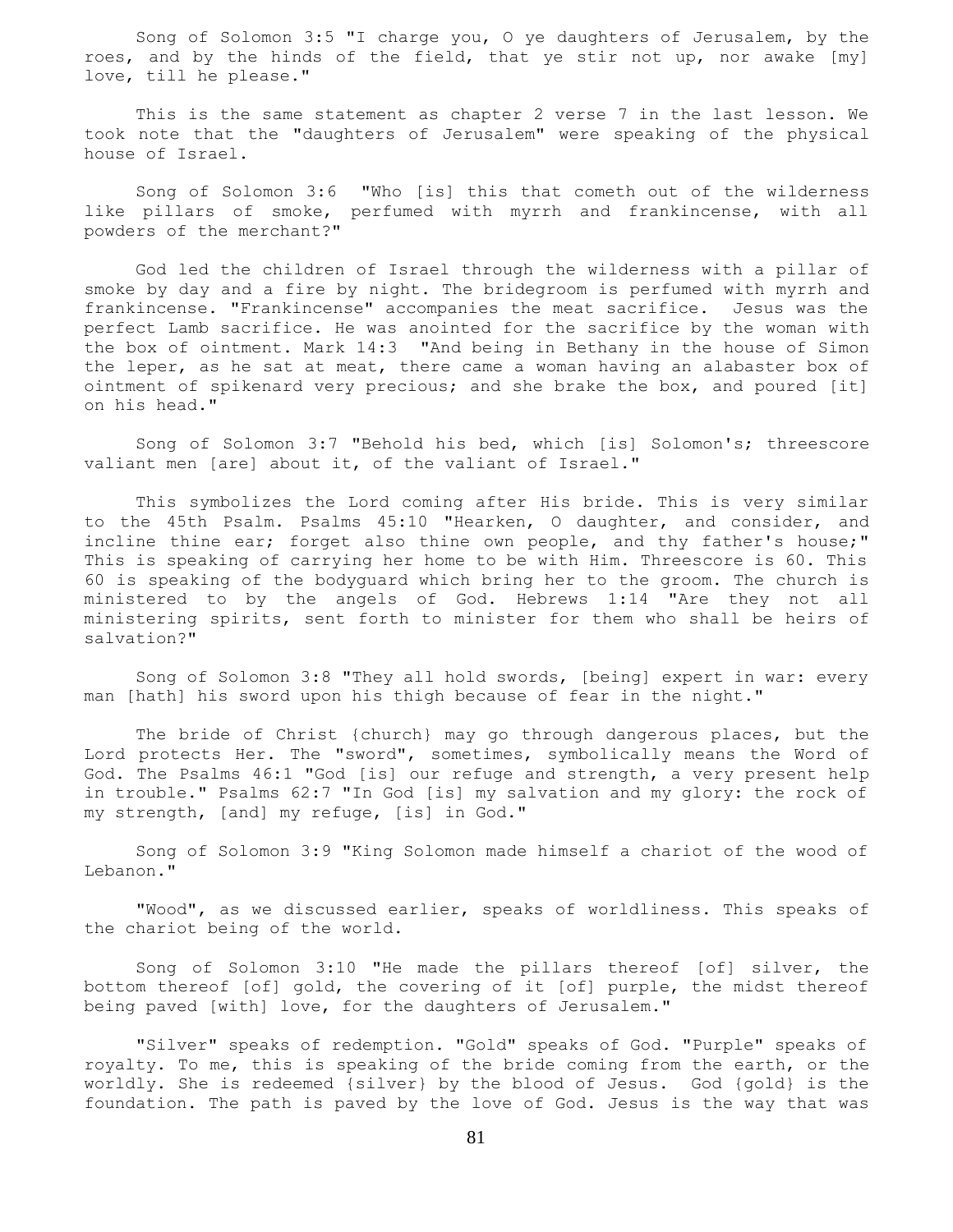opened to Physical Israel first, and then made open to the Gentiles who became spiritual Israel through belief. Galatians 3:29 "And if ye [be] Christ's, then are ye Abraham's seed, and heirs according to the promise."

 Song of Solomon 3:11 "Go forth, O ye daughters of Zion, and behold king Solomon with the crown wherewith his mother crowned him in the day of his espousals, and in the day of the gladness of his heart."

 "Zion" symbolizes the church. This is speaking of the bride of Christ. The crown of the Lord is because He is King. Hebrews 2:9 "But we see Jesus, who was made a little lower than the angels for the suffering of death, crowned with glory and honour; that he by the grace of God should taste death for every man." Revelation 19:12 "His eyes [were] as a flame of fire, and on his head [were] many crowns; and he had a name written, that no man knew, but he himself." Revelation 19:13 "And he [was] clothed with a vesture dipped in blood: and his name is called The Word of God."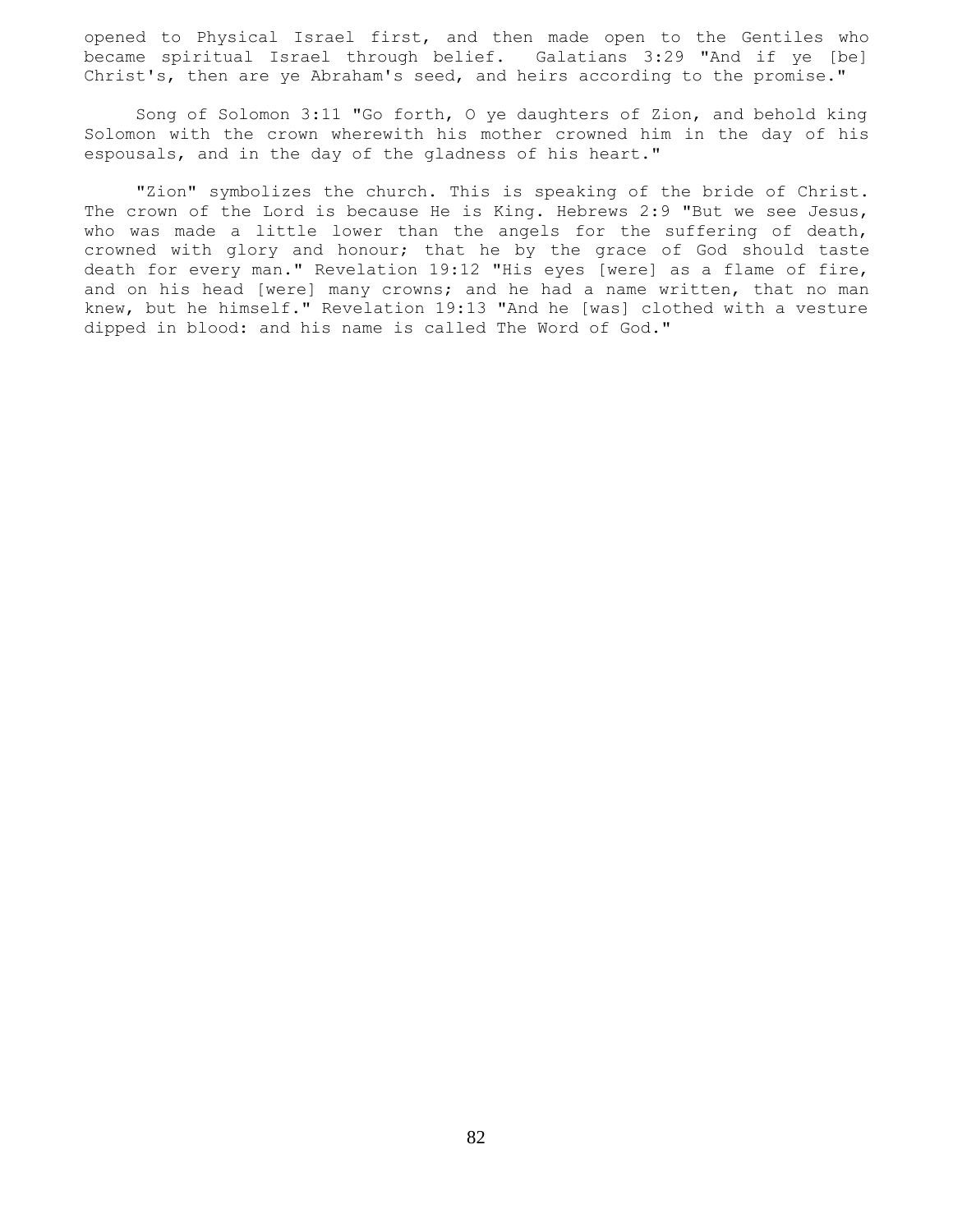Song Of Solomon 3 Questions

1. What is verse 1 speaking of? 2. When do Christians feel this separation the most? 3. Who spoke of this very clearly? 4. Quote Philippians chapter 1 verses 21 through 25. 5. What is wrong with the search in verse 2? 6. What is Christianity? 7. Marriage and Christianity are  $\sim$  commitments. 8. Who does the author believe the watchmen are speaking of? 9. What is the Christian asking the watchmen? 10. What is verse 4 speaking of? 11. What does "omnipresence" mean? 12. Who are "daughters of Jerusalem"? 13. Where did God manifest Himself to the children of Israel in a pillar of smoke? 14. What special use did the "frankincense" have? 15. Quote Mark chapter 14 verse 3. 16. What does verse 7 symbolize? 17. Quote Psalms chapter 45 verse 10. 18. Threescore is \_\_\_\_\_\_. 19. Quote Hebrews chapter 1 verse 14. 20. Who protects the church? 21. What does the "sword" symbolize? 22. Quote Psalms chapter 46 verse 1. 23. King Solomon made himself a chariot of the \_\_\_\_\_\_\_ of Lebanon. 24. "Wood" speaks of \_\_\_\_\_\_\_\_\_\_\_\_. 25. "Silver" speaks of 26. Direct because of \_\_\_\_\_\_\_\_\_\_\_.<br>26. The church is redeemed by the of Jesus. 27. What does "purple" mean? 28. Quote Galatians chapter 3 verse 29. 29. "Zion" symbolizes the 30. Quote Revelation chapter 19 verse 12.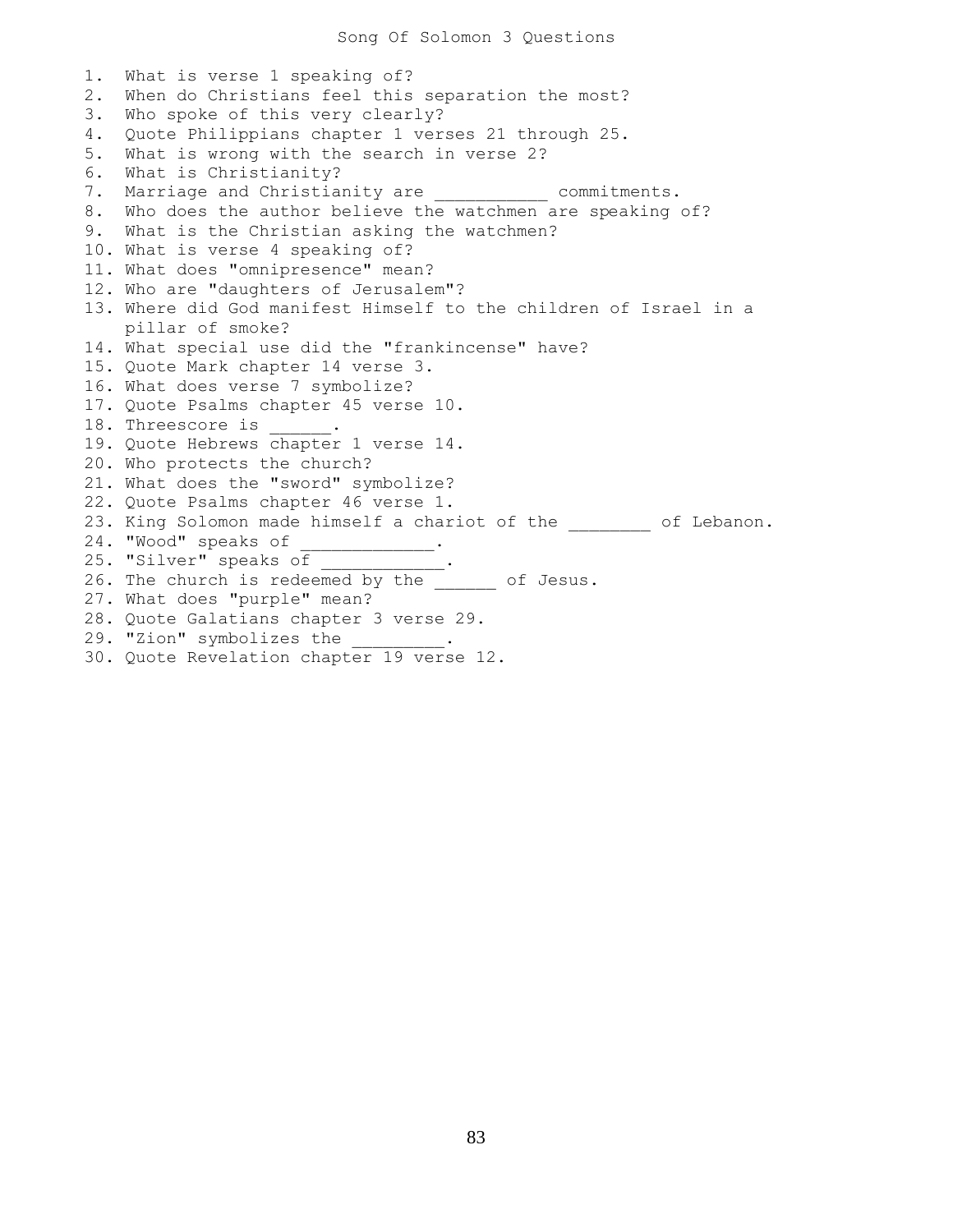We will begin this lesson in Song of Solomon 4:1 "Behold, thou [art] fair, my love; behold, thou [art] fair; thou [hast] doves' eyes within thy locks: thy hair [is] as a flock of goats, that appear from mount Gilead."

 This is the bridegroom speaking to the bride. The groom is looking into the eyes of the bride, and likes what He sees. The eyes reveal what she really is inside. The hair of the goat was long and black. Perhaps, that is what is intended in the comparison here. This example of Solomon as groom on the earth, and all the beauty he sees in his bride is an example of the beauty Christ sees in His church. Ephesians 5:28 "So ought men to love their wives as their own bodies. He that loveth his wife loveth himself." Ephesians 5:29 "For no man ever yet hated his own flesh; but nourisheth and cherisheth it, even as the Lord the church:"

 Song of Solomon 4:2 "Thy teeth [are] like a flock [of sheep that are even] shorn, which came up from the washing; whereof every one bear twins, and none [is] barren among them."

 The comparison of the teeth of the bride to sheep is speaking of the whiteness. The sheep are washed and cleansed after the shearing. The believers in Christ are washed in the blood of the Lamb and made white as snow. The twins could be speaking of the fruitfulness and there is no barren. One of the blessings of a marriage is the children it produces. On the spiritual side of this, one of the blessings of being washed in the blood and saved, is when others are washed and saved, because of your witness. Most true Christians bear spiritual children.

 Song of Solomon 4:3 "Thy lips [are] like a thread of scarlet, and thy speech [is] comely: thy temples [are] like a piece of a pomegranate within thy locks."

 This is speaking of red lips. We discovered in another lesson that comely means beautiful. The pomegranates could be speaking of the reddish color of the bride's cheeks.

 Song of Solomon 4:4 "Thy neck [is] like the tower of David builded for an armoury, whereon there hang a thousand bucklers, all shields of mighty men."

 Perhaps, this is speaking of the bride being made to reign with the King. II Samuel 22:51 "[He is] the tower of salvation for his king: and sheweth mercy to his anointed, unto David, and to his seed for evermore." In this instance, the "tower" is spoken of as spiritual strength. Ephesians 4:15 "But speaking the truth in love, may grow up into him in all things, which is the head, [even] Christ:" "Ephesians 4:16 "From whom the whole body fitly joined together and compacted by that which every joint supplieth, according to the effectual working in the measure of every part, maketh increase of the body unto the edifying of itself in love."

 Song of Solomon 4:5 "Thy two breasts [are] like two young roes that are twins, which feed among the lilies."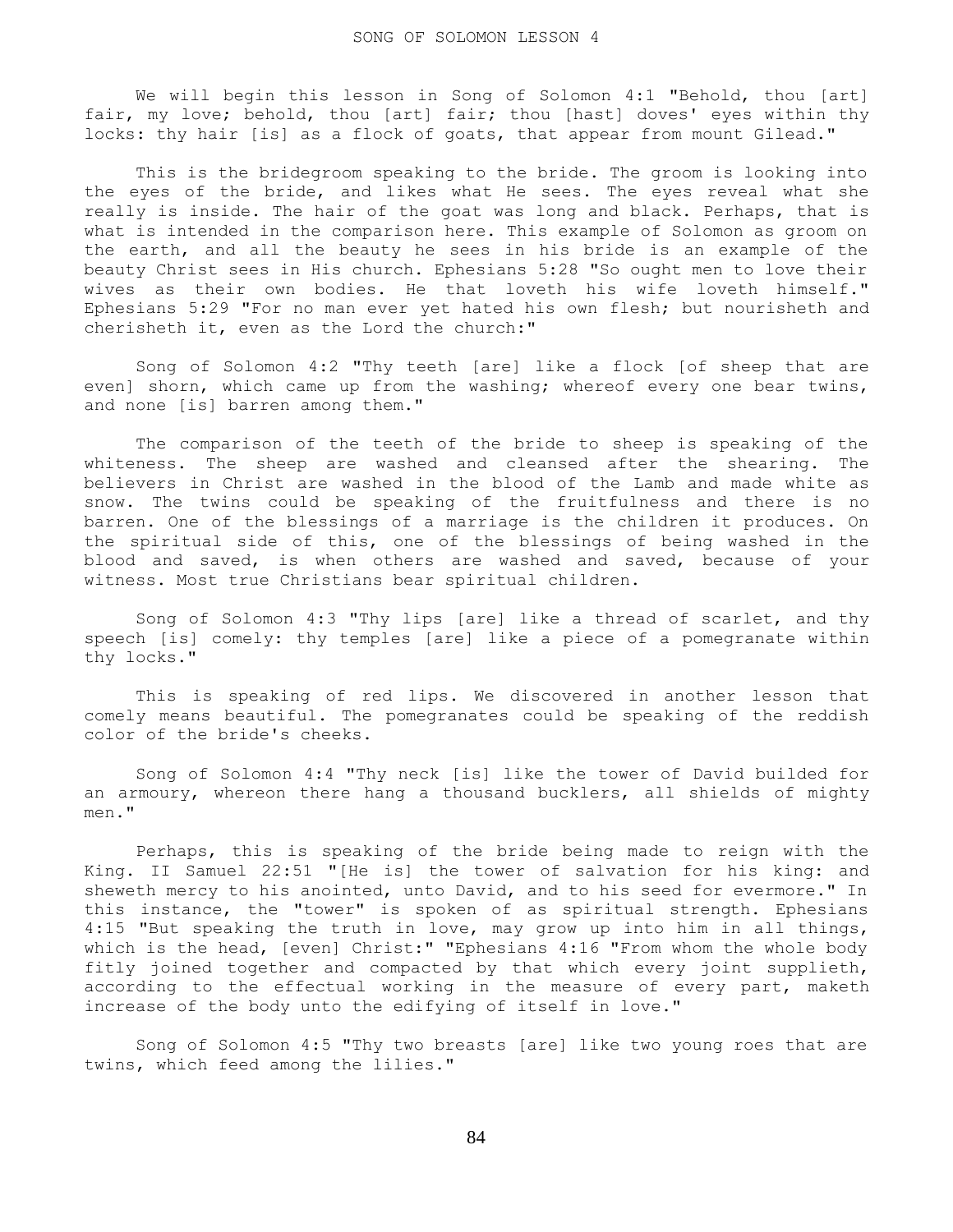Proverbs 5:19 "[Let her be as] the loving hind and pleasant roe; let her breasts satisfy thee at all times; and be thou ravished always with her love."

 Song of Solomon 4:6 "Until the day break, and the shadows flee away, I will get me to the mountain of myrrh, and to the hill of frankincense."

 The two young roes feed among the lilies at night, and at daybreak, they run away. Christ, even now, is in heaven awaiting the time to come to the earth. On the earth is, possibly, speaking of a life of darkness. The day breaks when we are carried away into heaven with Jesus. There is no night there. The hill of frankinse could be speaking of the sacrifice. The myrrh is speaking of the sweet smell. Jesus is the perfect Lamb sacrifice.

 Song of Solomon 4:7 "Thou [art] all fair, my love; [there is] no spot in thee."

 This matters not whether it is speaking of Jesus, who was perfect and totally without sin, or whether it is speaking of the chaste virgin bride that is without spot or wrinkle. The bride is made righteous in the blood of Jesus.

 Song of Solomon 4:8 "Come with me from Lebanon, [my] spouse, with me from Lebanon: look from the top of Amana, from the top of Shenir and Hermon, from the lions' dens, from the mountains of the leopards."

This is the bridegroom calling the bride, from her past earthly life, to be with Him. Lebanon and the other names here, are symbolic. The Bridegroom is calling His bride out of the world to Him.

 Song of Solomon 4:9 "Thou hast ravished my heart, my sister, [my] spouse; thou hast ravished my heart with one of thine eyes, with one chain of thy neck."

 "Ravished", in this verse, means she has encompassed His heart. She has taken His heart completely. My sister spouse is a step beyond being promised. This is His young bride. The fact of one eye or one chain, ravishing Him, perhaps, means that under the veil, He had just seen this much, but it was enough to cause His heart to race. It could, also, mean that her concentration was upon Him, as if she had one eye.

 Song of Solomon 4:10 "How fair is thy love, my sister, [my] spouse! how much better is thy love than wine! and the smell of thine ointments than all spices!"

 A "spouse" is a bride. This speaks of the special love He has for His bride. To Him, she is beautiful. He would not trade her love for anything, and that includes fine wine.

 Song of Solomon 4:11 "Thy lips, O [my] spouse, drop [as] the honeycomb: honey and milk [are] under thy tongue; and the smell of thy garments [is] like the smell of Lebanon."

 There are many things this could imply. The kisses between husband and wife are special. They are moments when the world is completely shut out. The implication, here, could be the special relationship Christ has with His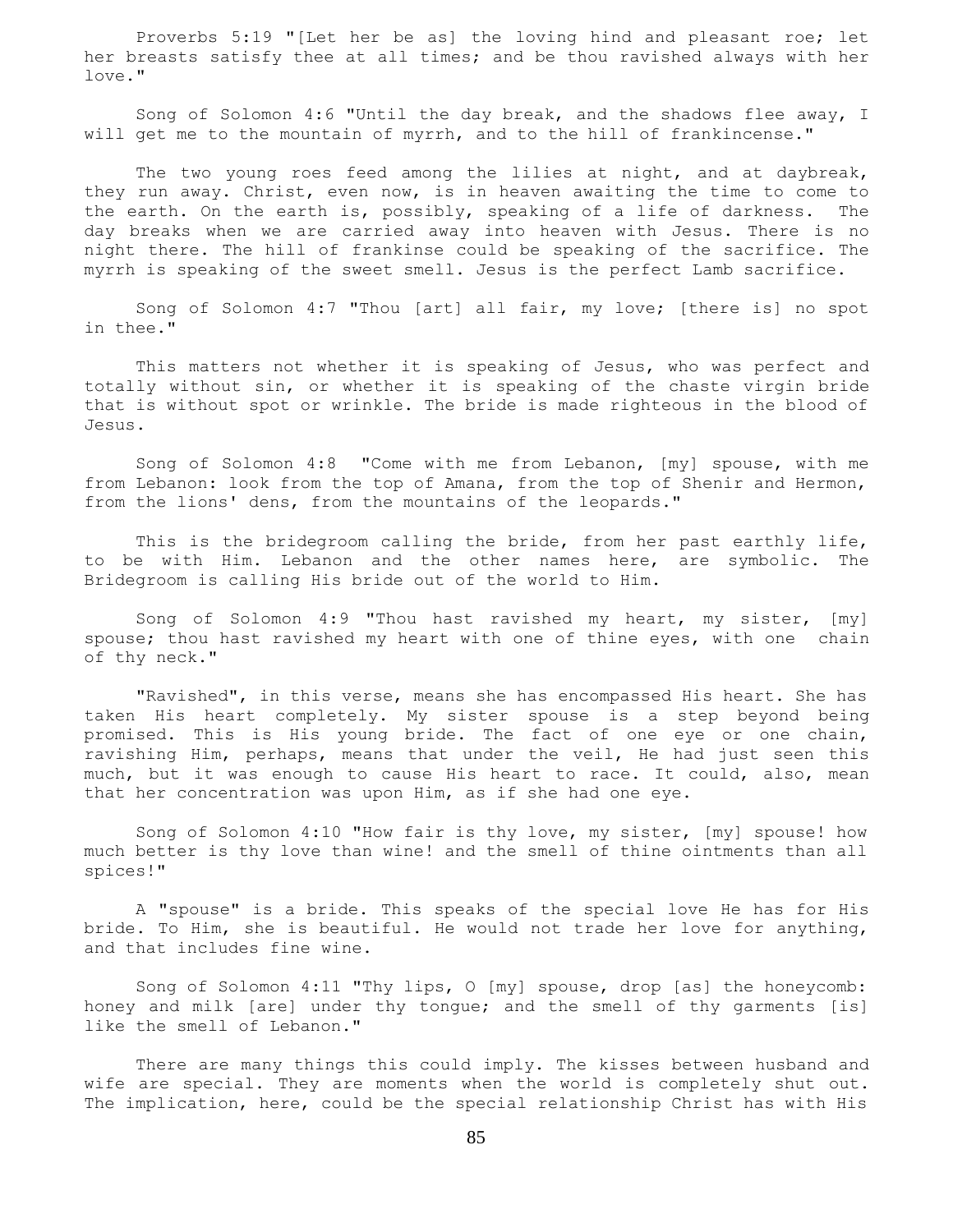church. They are not part of the world. They belong to Him, and Him alone. His love for them is so great, it far surpasses this love and kisses of the bride and groom. Hebrews 13:15 "By him therefore let us offer the sacrifice of praise to God continually, that is, the fruit of [our] lips giving thanks to his name." The smell of Lebanon could be like Cedar, which does not fade away. It preserves the relationship as cedar preserves from moths.

 Song of Solomon 4:12 "A garden enclosed [is] my sister, [my] spouse; a spring shut up, a fountain sealed."

 This is saying, the bride has all He needs. The garden is a place of love and peace. This is a place of rest. The church is a comfort, companion, joy, and lover to Him. The spouse is for Him alone. The spring shut up and fountain sealed shows she is His. He will not share His bride {church} with anyone. We have spoken before that Jesus will have 100% of us, or He will not have us at all. He will not share us with false gods.

 Song of Solomon 4:13 "Thy plants [are] an orchard of pomegranates, with pleasant fruits; camphire, with spikenard," Song of Solomon 4:14 "Spikenard and saffron; calamus and cinnamon, with all trees of frankincense; myrrh and aloes, with all the chief spices:"

 The words and emotions which come from the bride are beautiful to the bridegroom. Everything about her reminds Him of a beautiful garden, and the fruit it produces. Christ loves the church as the Bridegroom loves the bride. The union between Christ and the church is unexplainable. He bought her with His precious blood. He cares for her day to day. His love for her is greater than human love. It is unselfish love. He cannot say enough good about His bride. All of the valuable spices are mentioned to show He loves her more than all of them.

 Song of Solomon 4:15 "A fountain of gardens, a well of living waters, and streams from Lebanon."

 The beauty of the gardens and the living waters are like the fresh flow of love from the bride to the groom. This is like the life in the Spirit that we live. John 4:10 "Jesus answered and said unto her, If thou knewest the gift of God, and who it is that saith to thee, Give me to drink; thou wouldest have asked of him, and he would have given thee living water." John 4:14 "But whosoever drinketh of the water that I shall give him shall never thirst; but the water that I shall give him shall be in him a well of water springing up into everlasting life." John 7:38 "He that believeth on me, as the scripture hath said, out of his belly shall flow rivers of living water."

 Song of Solomon 4:16 "Awake, O north wind; and come, thou south; blow upon my garden, [that] the spices thereof may flow out. Let my beloved come into his garden, and eat his pleasant fruits."

 The "north and the south" represent the cold and the heat. The garden has to have both to do well. This is the bride inviting the Bridegroom to come and stay in the garden with her. Perhaps, this is speaking of the 1000 year reign of Jesus upon the earth, when the entire land will be like a huge garden. The devil will be chained, and the earth will be like a paradise garden. Whether we are thinking of an individual Christian, or whether we are thinking of the church as a whole, the desire of the bride is to become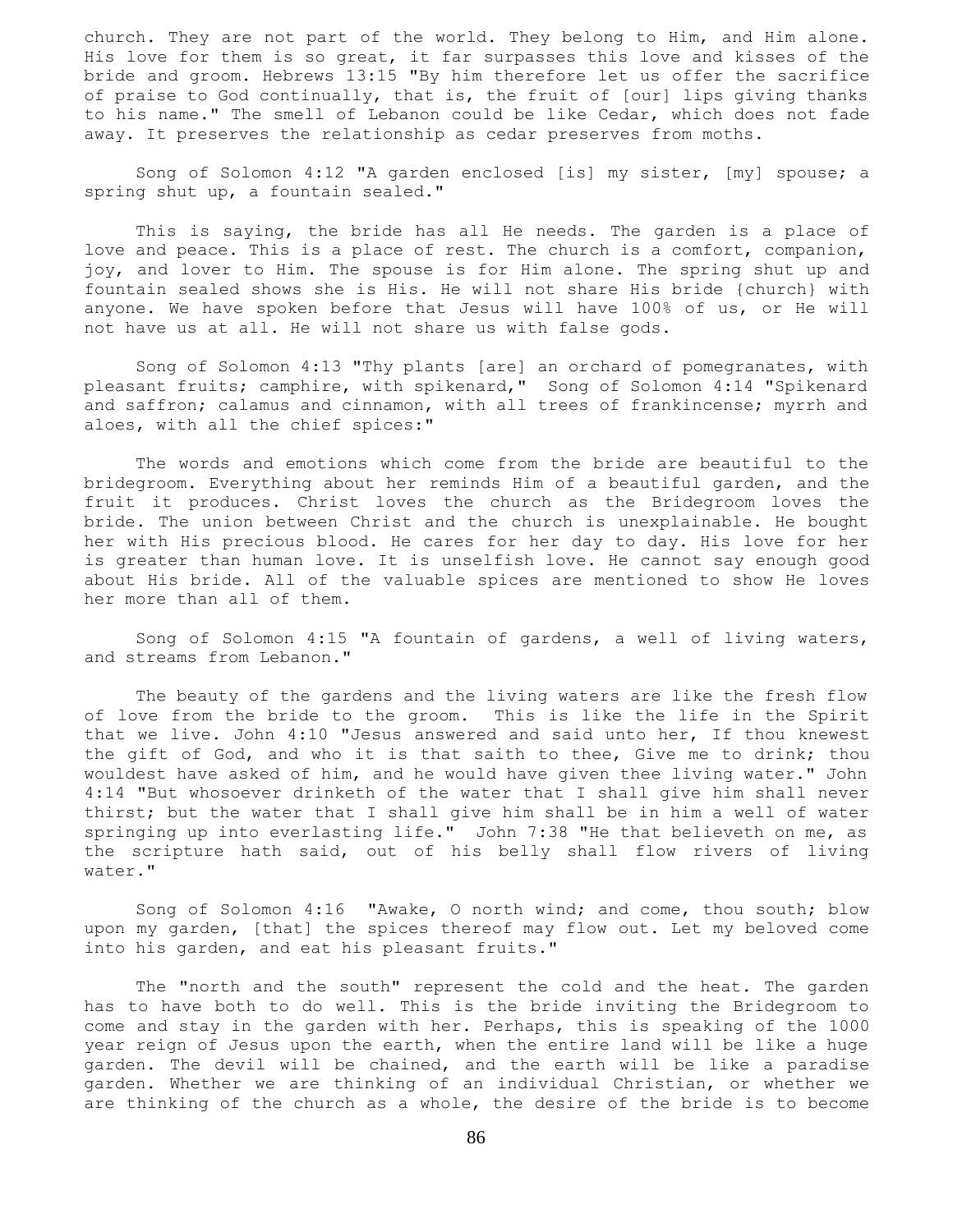more pleasing to the bridegroom. The gifts of the Spirit that the believers receive through the Spirit will help them become more pleasing to their Saviour.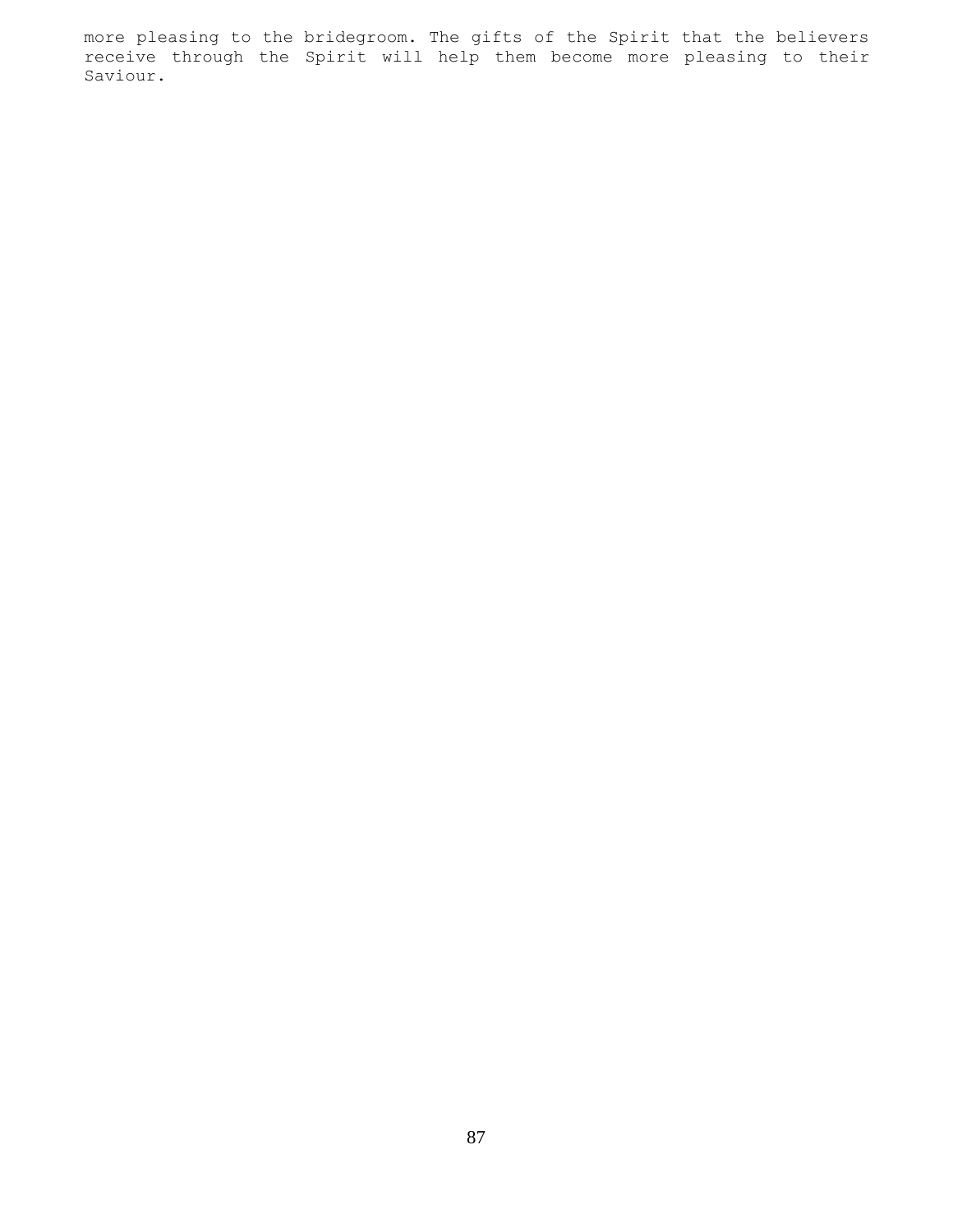1. Thou hast Teyes within thy locks. 2. Who is speaking in verse 1? 3. What do the eyes reveal? 4. Quote Ephesians chapter 5 verses 28 and 29. 5. The comparison of the teeth of the bride to sheep is speaking of the \_\_\_\_\_\_\_\_\_\_\_\_. 6. What makes the believers white as snow? 7. What is another blessing, other than being saved? 8. Most true Christians bear \_\_\_\_\_\_\_\_\_\_\_ children. 9. Thy lips are like a thread of \_\_\_\_\_\_\_\_\_\_\_. 10. "Comely" means ... 11. Quote 2 Samuel chapter 22 verse 51. 12. The "tower" is spoken of as  $\qquad \qquad$  strength. 13. Quote Ephesians chapter 4 verses 15 and 16. 14. Quote Proverbs chapter 5 verse 19. 15. On the earth is, possibly, speaking of a life of \_\_\_\_\_\_\_\_\_\_. 16. When does the day break for the Christian? 17. What are the two possibilities for the meaning of verse 7? 18. The Bridegroom is calling His bride out of the the to Him. 19. What does "ravished" mean? 20. What does "sister spouse" tell us? 21. Quote Hebrews chapter 13 verse 15. 22. What % of us will Jesus settle for? 23. Everything about the bride reminds the Bridegroom of what? 24. Quote John chapter 4 verse 10. 25. Quote John chapter 4 verse 14. 26. He that believeth on me, as the Scripture hath said, out of his belly shall flow  $\frac{1}{1-\frac{1}{2}}$  of  $\frac{1}{2}$ 27. What do the "north and south" represent in verse 16? 28. What time could this be speaking of? 29. Where will the devil be during this time? 30. The earth will be like a \_\_\_\_\_\_\_\_\_\_\_\_\_ \_\_\_\_\_\_\_\_\_\_\_.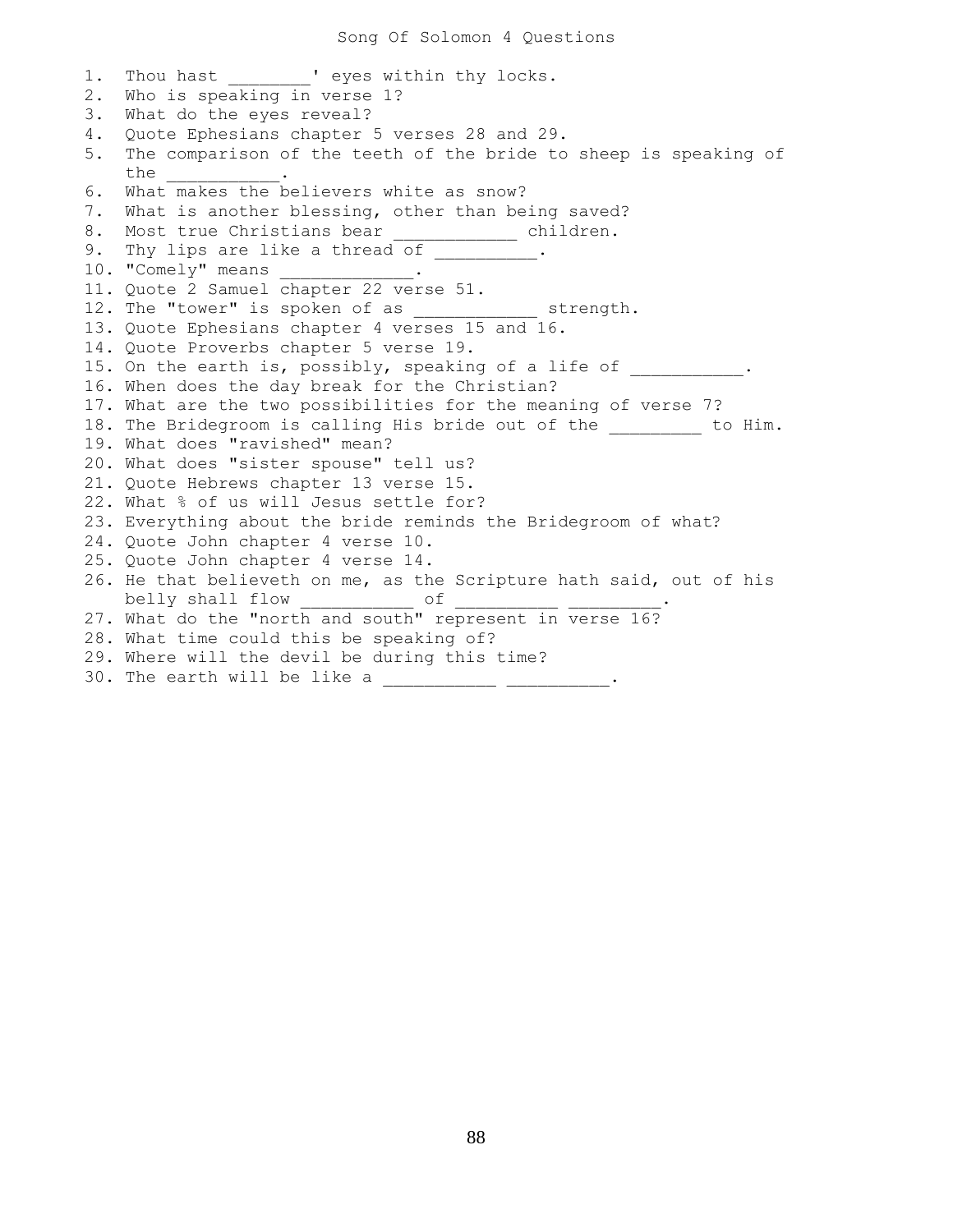We will begin Song of Solomon 5:1 "I am come into my garden, my sister, [my] spouse: I have gathered my myrrh with my spice; I have eaten my honeycomb with my honey; I have drunk my wine with my milk: eat, O friends; drink, yea, drink abundantly, O beloved."

 The Scripture above, is not to be taken literally. This has to be the Lord Jesus Christ speaking to the church, because He calls them both sister and spouse. Matthew 12:50 "For whosoever shall do the will of my Father which is in heaven, the same is my brother, and sister, and mother." The church of the Lord Jesus Christ, throughout the Bible, is the maid child. The Natural Israelite is spoken of as the man child. All believers in Christ are the bride of Christ. All believers are, also, the sons of God. This is just showing that male and female, alike, belong to God. God had met with Adam in the garden of Eden. The garden of fellowship is restored in heaven for the believer. This speaks of that wonderful fellowship of believers and their God. "Myrrh" is sweet aloes for the wedding bed. This speaks of the union of Christ and His church. Jesus told the apostles, they would not drink wine with Him again, until heaven. Matthew 26:29 "But I say unto you, I will not drink henceforth of this fruit of the vine, until that day when I drink it new with you in my Father's kingdom." Friends speaks of sharing His joy.

 Song of Solomon 5:2 "I sleep, but my heart waketh: [it is] the voice of my beloved that knocketh, [saying], Open to me, my sister, my love, my dove, my undefiled: for my head is filled with dew, [and] my locks with the drops of the night."

We see from this, that when the body is asleep, the spirit of man is still active. The Lord does knock at our door to get us saved. We must allow Him to come in. "Undefiled" is the same as a chaste virgin in II Corinthians 11:2 "For I am jealous over you with godly jealousy: for I have espoused you to one husband, that I may present [you as] a chaste virgin to Christ." Both words indicate they have not worshipped false gods. We see what Jesus said about knocking in the next verse. Revelation 3:20 "Behold, I stand at the door, and knock: if any man hear my voice, and open the door, I will come in to him, and will sup with him, and he with me." The spirit of mankind must answer that knock of the Lord, and be saved. The spirit must over-rule the flesh. To open the door to Christ is an act of our own free will. Ephesians 5:14 "Wherefore he saith, Awake thou that sleepest, and arise from the dead, and Christ shall give thee light."

 Song of Solomon 5:3 "I have put off my coat; how shall I put it on? I have washed my feet; how shall I defile them?"

 Sometimes, we are walking through life doing alright. It seems the furthest thing from our mind, is coming to Christ. This is speaking of someone who is satisfied, not realizing his need for a Saviour. To answer that call, he would have to put on his coat and shoes. Complacency about salvation, perhaps, could be disastrous. Today is the day of salvation. In fact, this very moment is the moment of salvation.

 Song of Solomon 5:4 "My beloved put in his hand by the hole [of the door], and my bowels were moved for him."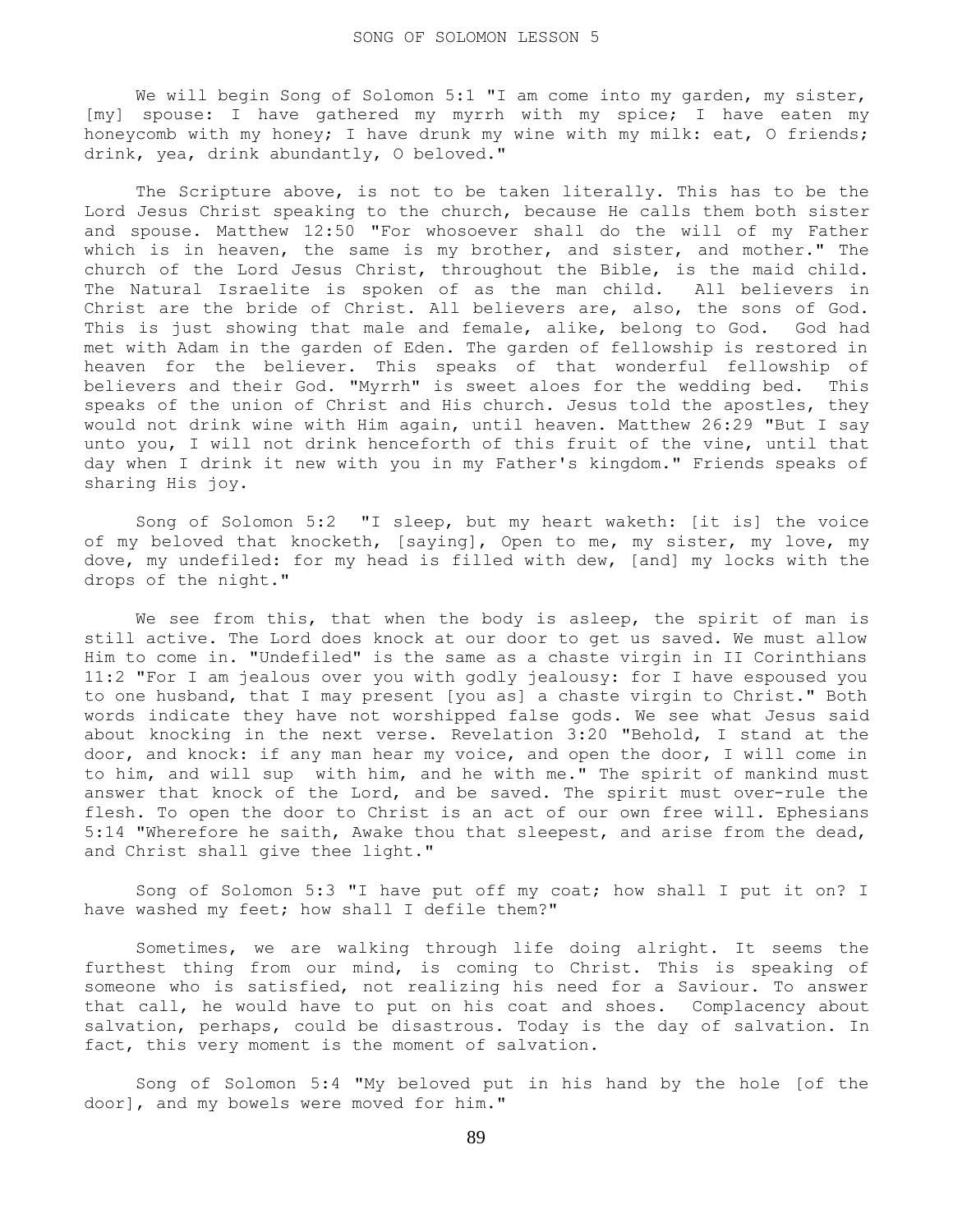This is speaking of the Lord trying to enter, but the door to our heart is bolted shut like this door. The Lord may woo us several times trying to get us to come to Him. The sad thing is, sometime He will stop trying. We must come to the Lord, while the invitation is still there. "My bowels were moved for Him" means that her heart was stirred within her. It is speaking of her innermost being. Many times people are touched by a sermon, and their heart is tender toward the Lord. If they do not come to the Lord right then, the Spirit of the Lord may not touch them and draw them the next time they come to church. Verse 4 above is speaking of the extreme measures the Lord takes to get you saved.

 Song of Solomon 5:5 "I rose up to open to my beloved; and my hands dropped [with] myrrh, and my fingers [with] sweet smelling myrrh, upon the handles of the lock."

 This is speaking of the sweetness involved in coming to the Lord. The beautiful, unconditional love that He has for those who receive Him is mentioned here. There is so much love and forgiveness, that it pours like liquid. Revelation 22:17 "And the Spirit and the bride say, Come. And let him that heareth say, Come. And let him that is athirst come. And whosoever will, let him take the water of life freely."

 Song of Solomon 5:6 "I opened to my beloved; but my beloved had withdrawn himself, [and] was gone: my soul failed when he spake: I sought him, but I could not find him; I called him, but he gave me no answer."

 This is like coming to the Lord one day too late. He had come and knocked at her door, but the virgin had not answered in time. The soldiers, who crucified Jesus, realized He was the Son of God when the earth quaked and the darkness came upon the earth. It was too late, they had already crucified Him.

 Song of Solomon 5:7 "The watchmen that went about the city found me, they smote me, they wounded me; the keepers of the walls took away my veil from me."

The watchmen were the spiritual leaders, who were to warn the people. They not only did not tell the people this was their Messiah, they actually smote Jesus. He was wounded by them for our transgressions. The veil in the temple was torn from the top to the bottom, when Jesus was crucified. The temple and the bride are both uncovered.

 Song of Solomon 5:8 "I charge you, O daughters of Jerusalem, if ye find my beloved, that ye tell him, that I [am] sick of love."

 This is a call for the daughters of Jerusalem to join the church in search of Jesus. Galatians 6:2 "Bear ye one another's burdens, and so fulfil the law of Christ."

 Song of Solomon 5:9 "What [is] thy beloved more than [another] beloved, O thou fairest among women? what [is] thy beloved more than [another] beloved, that thou dost so charge us?"

 These are the unsaved wanting a reason to follow Jesus. They want to know what is so much better about what He offers, than what the false gods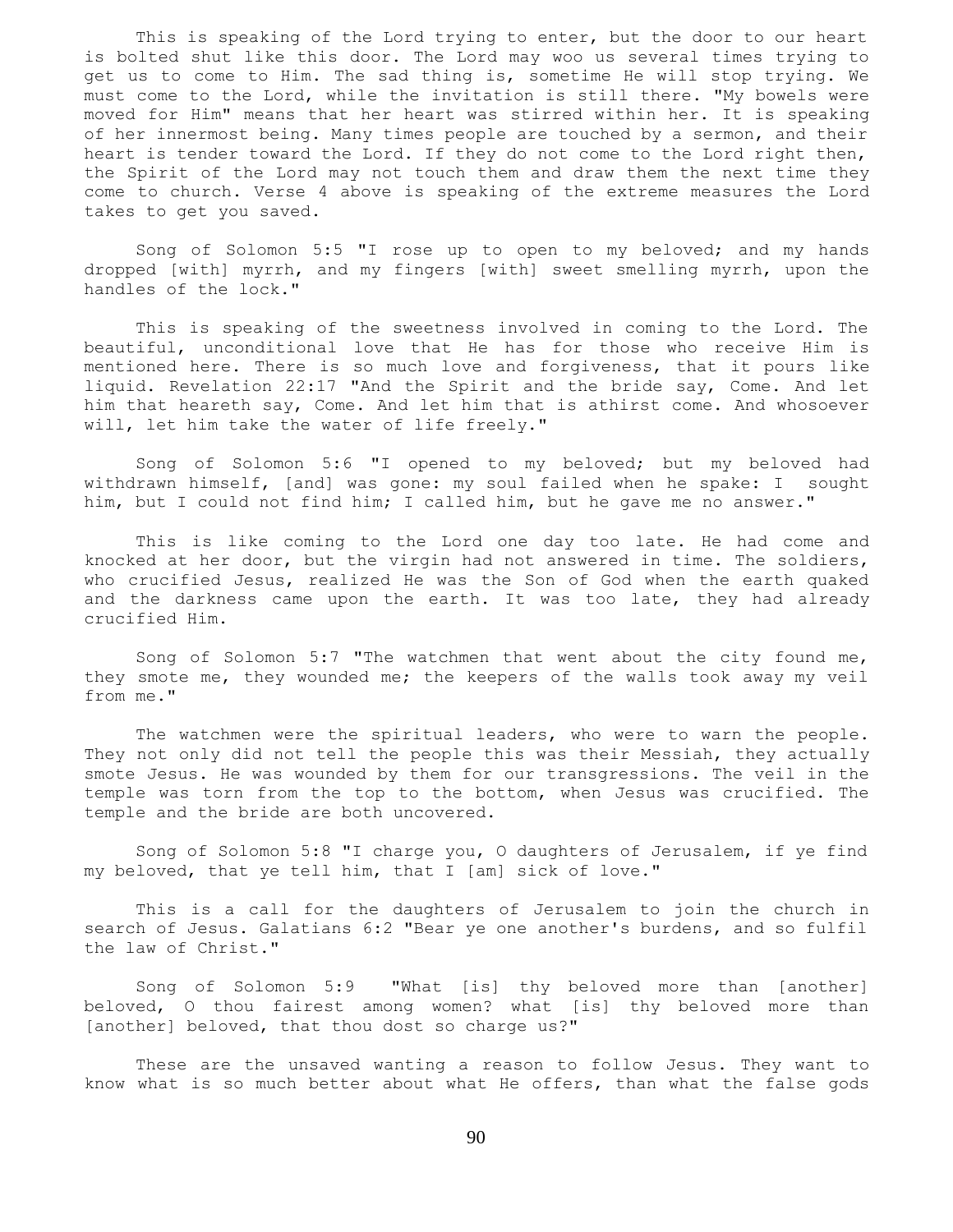offer. Tell us why you believe Him to be better, and we might follow, too, is what they are saying?

 Song of Solomon 5:10 "My beloved [is] white and ruddy, the chiefest among ten thousand."

 This white is bright like a shining light. Jesus is the Light of the world. Ten thousand is speaking of a vast amount so large you could not number them. There is no other like Jesus.

 Song of Solomon 5:11 "His head [is as] the most fine gold, his locks [are] bushy, [and] black as a raven."

 The fine gold symbolizes God. This is speaking of the One we call Jesus. He is the Son of God. The black hair, possibly, is speaking of the rolling black of the hills.

 Song of Solomon 5:12 "His eyes [are] as [the eyes] of doves by the rivers of waters, washed with milk, [and] fitly set."

 His eyes are filled with compassion and love. The white of the eye was so white, it appeared to have been washed in milk. Those who drink strong drink and live rowdy lives have blood-shot eyes. This is speaking of wholesomeness to the fullest extent, with the eyes of white. His eyes were strong, but full of devotion to His bride {church}.

 Song of Solomon 5:13 "His cheeks [are] as a bed of spices, [as] sweet flowers: his lips [like] lilies, dropping sweet smelling myrrh."

 This is speaking of a very wholesome look. Everything about Him was desirable. He even smelled of sweet odors. Revelation 21:23 "And the city had no need of the sun, neither of the moon, to shine in it: for the glory of God did lighten it, and the Lamb [is] the light thereof."

 Song of Solomon 5:14 "His hands [are as] gold rings set with the beryl: his belly [is as] bright ivory overlaid [with] sapphires."

 Jesus is the Right Hand of God. He is the Doer of the Godhead. His hands are representing the Godhead in their work. "Gold" symbolizes God. The "ivory" speaks of the extreme whiteness, or righteousness. The sapphire is blue. It shows His heavenly character. The white and the blue mingled like this speaks of His holiness. Song of Solomon 5:15 "His legs [are as] pillars of marble, set upon sockets of fine gold: his countenance [is] as Lebanon, excellent as the cedars."

 The pillars of marble show great strength and, also, righteousness. The gold socket shows this held together by God. The bridegroom was not only handsome beyond compare, but was holy, as well. The "cedars" show strength and endurance.

 Song of Solomon 5:16 "His mouth [is] most sweet: yea, he [is] altogether lovely. This [is] my beloved, and this [is] my friend, O daughters of Jerusalem."

 Psalms 8:1 "O LORD our Lord, how excellent [is] thy name in all the earth! who hast set thy glory above the heavens." Psalms 19:10 "More to be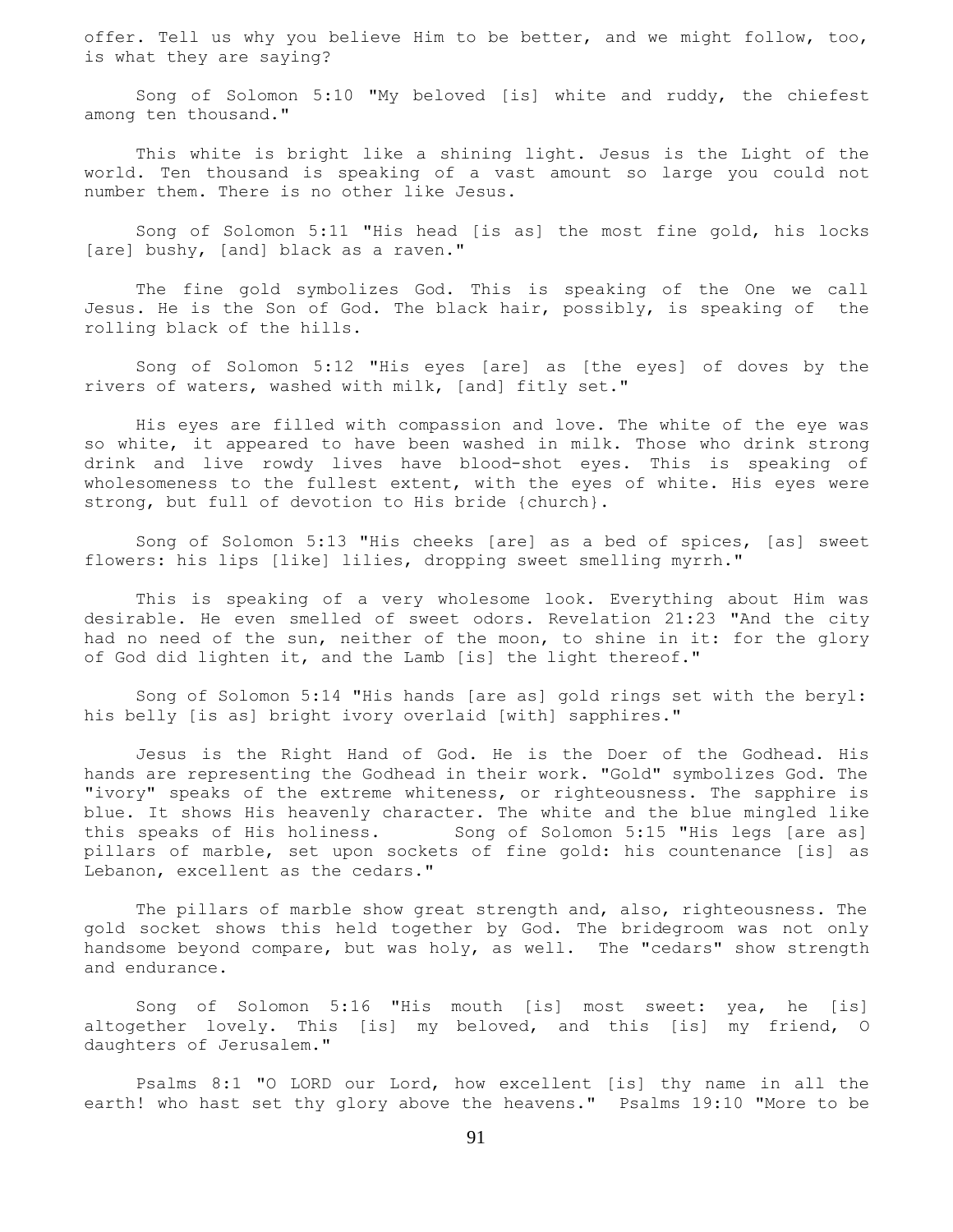desired [are they] than gold, yea, than much fine gold: sweeter also than honey and the honeycomb." Psalms 45:2 "Thou art fairer than the children of men: grace is poured into thy lips: therefore God hath blessed thee for ever." This is the bride {church} telling the daughters of Jerusalem of their great loss. He is our Friend. He is our Saviour. He is our Bridegroom.

 He is all good things wrapped up into One. Philippians 4:8 "Finally, brethren, whatsoever things are true, whatsoever things [are] honest, whatsoever things [are] just, whatsoever things [are] pure, whatsoever things [are] lovely, whatsoever things [are] of good report; if [there be] any virtue, and if [there be] any praise, think on these things." Jesus, our Bridegroom, is all of them.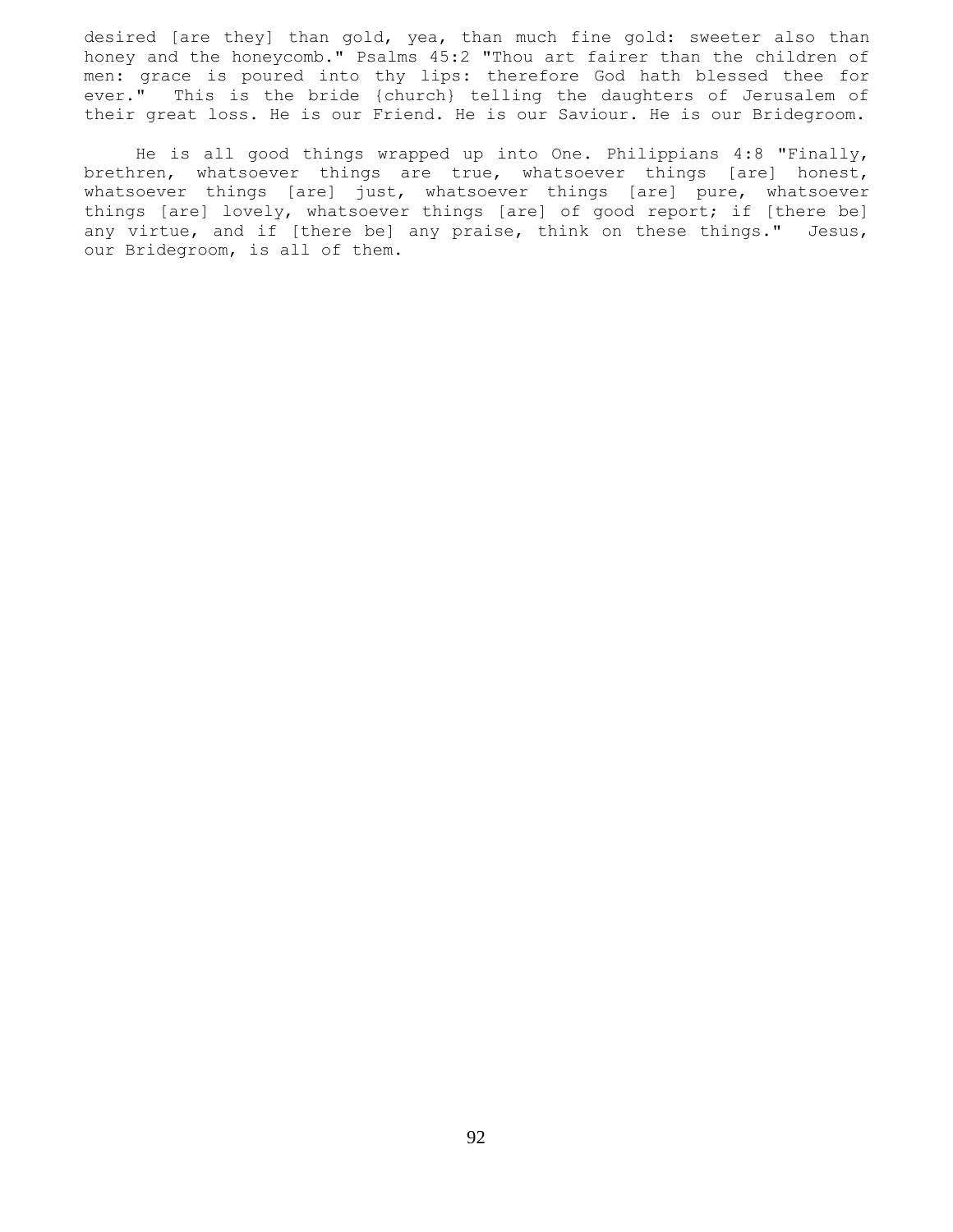1. Who is verse 1 speaking of? 2. Quote Matthew chapter 12 verse 50. 3. Who is spoken of as the maid child throughout the Bible? 4. Who is spoken of as the man child? 5. Who are the bride of Christ? 6. What is the garden of verse 1? 7. What is "myrrh"? 8. Quote Matthew chapter 26 verse 29. 9. I sleep, but my heart 10. What is "undefiled" the same as? 11. Quote 2 Corinthians chapter 11 verse 2. 12. Quote Revelation chapter 3 verse 20. 13. The spirit must over-rule the 14. Quote Ephesians chapter 5 verse 14. 15. What is verse 3 speaking of? 16. When is the day of salvation? 17. What is verse 4 speaking of? 18. What does "My bowels were moved for Him" mean? 19. What is "myrrh"? 20. Quote Revelation chapter 22 verse 17. 21. The Jews rejected Jesus as their 22. Who were the watchmen in verse 7? 23. He was wounded for our 24. Quote Galatians chapter 6 verse 2. 25. What were the unsaved saying in verse 9? 26. The "white", in verse 10, is like what? 27. Fine gold symbolizes \_\_\_\_\_\_\_. 28. His eyes are filled with and the same cand the set of  $\sim$ 29. The white of the eye was so white, it looked like what had happened to it? 30. His cheeks are as a bed of 31. Quote Revelation chapter 21 verse 23. 32. Who is the Doer of the Godhead? 33. Ivory speaks of extreme 34. What do pillars of marble show? 35. The "cedar" shows 36. Quote Psalms chapter 8 verse 1. 37. What are some of the things Jesus is to us? 38. Quote Philippians chapter 4 verse 8.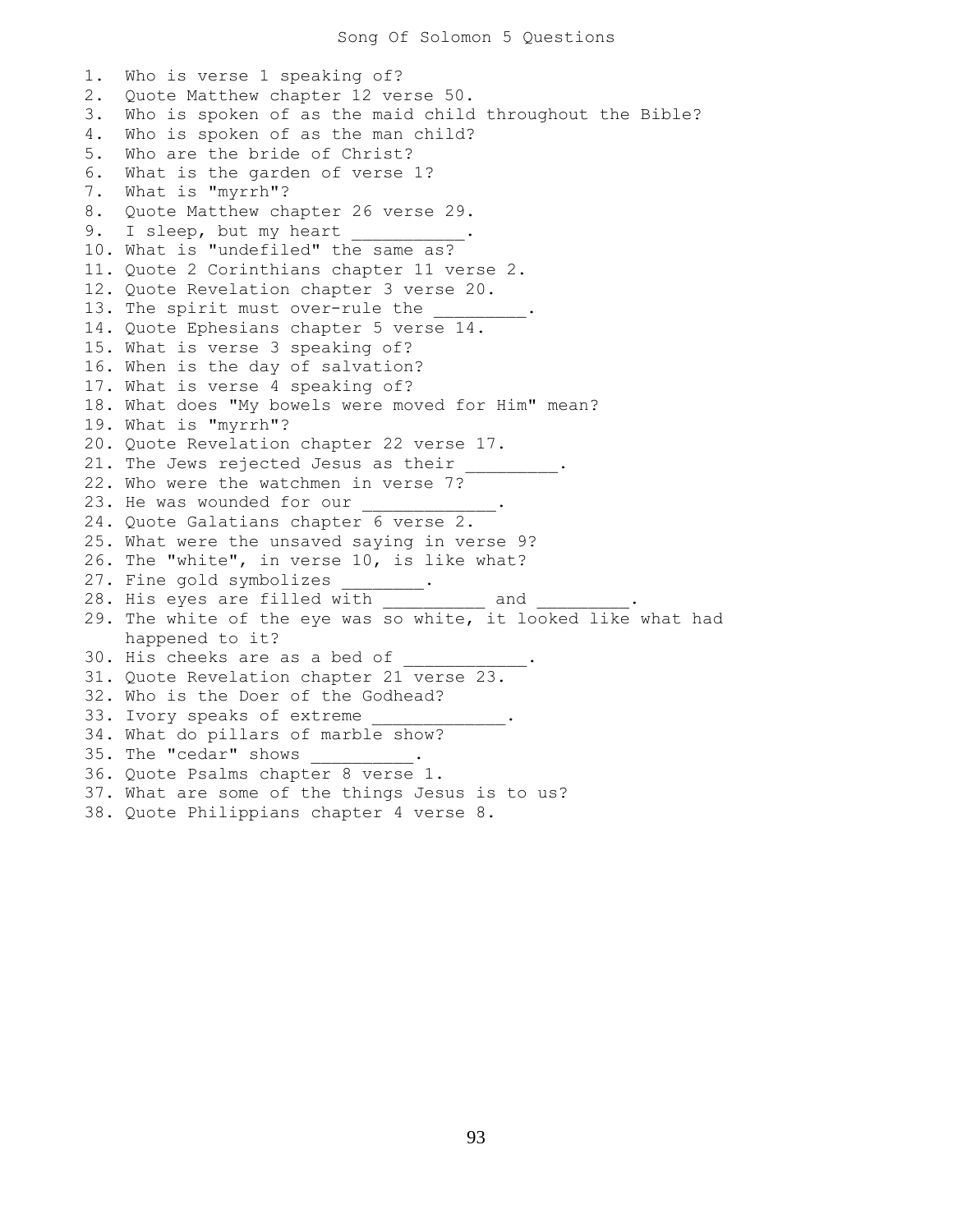We will begin this lesson in Song of Solomon 6:1 "Whither is thy beloved gone, O thou fairest among women? whither is thy beloved turned aside? that we may seek him with thee."

 This is speaking of the Bridegroom being gone away for awhile. This symbolizes the Lord Jesus, who is even now seated in heaven at the right hand of the Father. He is building a home for His bride. The world does not understand that He is gone away, and is coming back for His bride. John 14:3 "And if I go and prepare a place for you, I will come again, and receive you unto myself; that where I am, [there] ye may be also." They are constantly asking, "If He is coming back, why has He not already come"? The bride is even now saying, "Come quickly Lord Jesus".

 Song of Solomon 6:2 "My beloved is gone down into his garden, to the beds of spices, to feed in the gardens, and to gather lilies."

 The Garden of Eden was patterned after the garden in heaven, where the tree of life is. Jesus is, even now, there waiting, until the Father tells Him it is time to come and get His bride.

 Song of Solomon 6:3 "I [am] my beloved's, and my beloved [is] mine: he feedeth among the lilies."

 The bride is not in despair. She knows Her bridegroom is coming back. All Christians who are the bride have taken on the name of their groom. Christian starts with Christ. Hebrews 8:10 "For this [is] the covenant that I will make with the house of Israel after those days, saith the Lord; I will put my laws into their mind, and write them in their hearts: and I will be to them a God, and they shall be to me a people:" Revelation 21:3 "And I heard a great voice out of heaven saying, Behold, the tabernacle of God [is] with men, and he will dwell with them, and they shall be his people, and God himself shall be with them, [and be] their God."

 Song of Solomon 6:4 "Thou [art] beautiful, O my love, as Tirzah, comely as Jerusalem, terrible as [an army] with banners."

 The bride of Christ is spoken of as all believers in Christ. It is, also, spoken of as New Jerusalem. The Scripture above, is the beginning of the groom speaking wonderful things to His bride. Ephesians 5:27 "That he might present it to himself a glorious church, not having spot, or wrinkle, or any such thing; but that it should be holy and without blemish." The church is the city of God.

 Song of Solomon 6:5 "Turn away thine eyes from me, for they have overcome me: thy hair [is] as a flock of goats that appear from Gilead."

 In an earlier Scripture, we saw that the goats had long black hair. The church of the Lord Jesus Christ is victorious, when Jesus is present. Jesus is the victor. No earthly power will be able to withstand the church. The reason being the power of the Lord Jesus Christ in the church.

94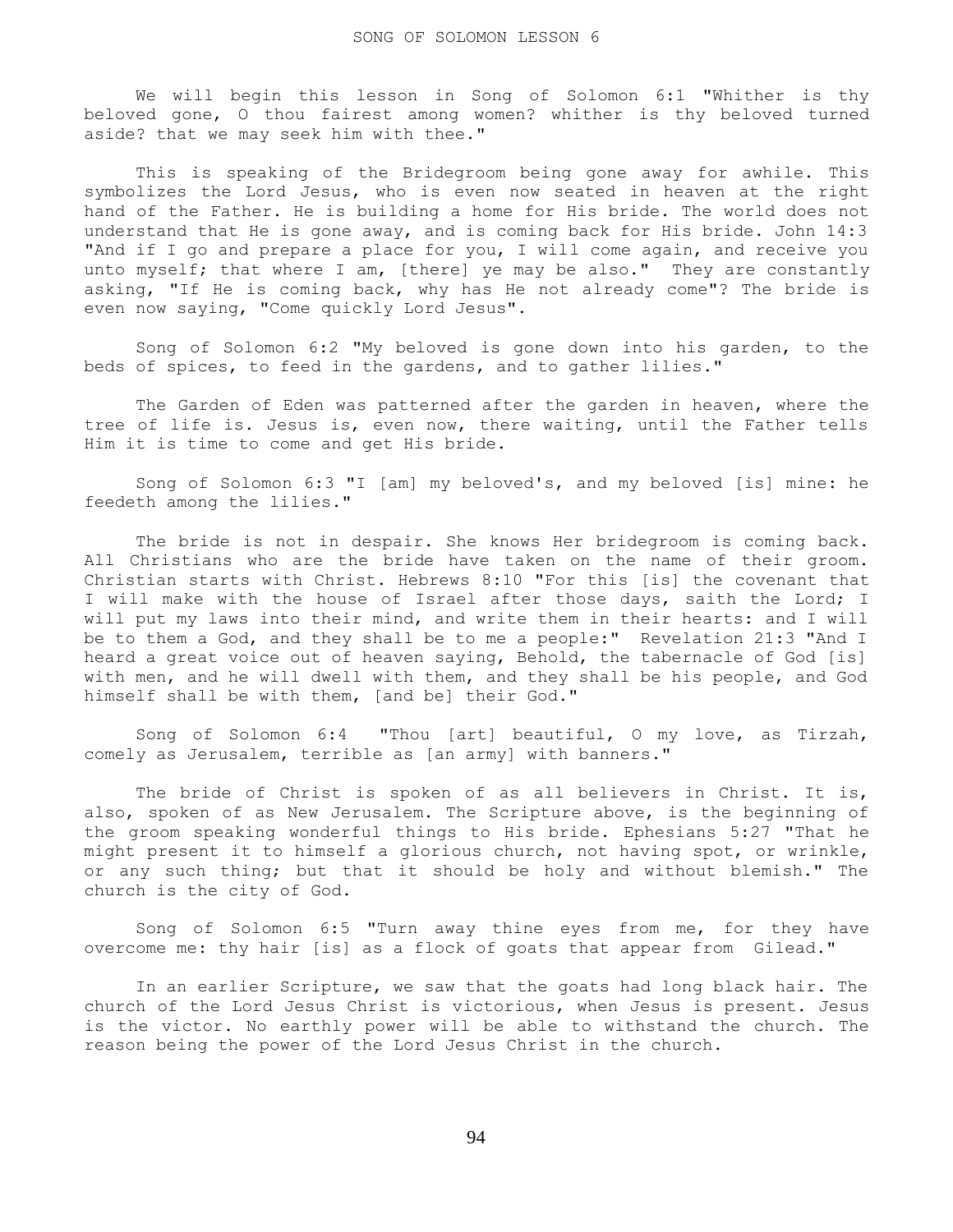Song of Solomon 6:6 "Thy teeth [are] as a flock of sheep which go up from the washing, whereof every one beareth twins, and [there is] not one barren among them."

 We have touched on this before. The teeth are white. This just means they are very fruitful.

 Song of Solomon 6:7 "As a piece of a pomegranate [are] thy temples within thy locks."

 This, perhaps, is speaking of our mind stayed upon God. God is not interested so much in a church with outward beauty, as He is in its inward beauty. He does not want us to have a form of religion. He wants us to love Him with all our heart, body, soul, and mind.

 Song of Solomon 6:8 "There are threescore queens, and fourscore concubines, and virgins without number."

 Threescore is speaking of 60. Fourscore is speaking of 80. Solomon never slept with many of the women he claimed as his wives. We have discussed that some of the marriages were for political reasons to keep peace in the land. The queens, concubines, and virgins represent the different types of women. The virgins represent the church of the Lord Jesus Christ.

 Song of Solomon 6:9 "My dove, my undefiled is [but] one; she [is] the [only] one of her mother, she [is] the choice [one] of her that bare her. The daughters saw her, and blessed her; [yea], the queens and the concubines, and they praised her."

 Now, we see the "virgins" separated out. They are those who have never worshipped false gods. They are pure. The "concubines", here, speak of the unconverted world. They are aware of Christianity, even though they never became the bride of Christ {Church}. The "queens" represent the natural Israelite that was in power, but was never converted to Christianity. Galatians 4:26 "But Jerusalem which is above is free, which is the mother of us all."

 Song of Solomon 6:10 "Who [is] she [that] looketh forth as the morning, fair as the moon, clear as the sun, [and] terrible as [an army] with banners?"

 The queens and the concubines can not believe the virgin is so precious to the Bridegroom. Revelation 19:14 "And the armies [which were] in heaven followed him upon white horses, clothed in fine linen, white and clean." Matthew 13:43 "Then shall the righteous shine forth as the sun in the kingdom of their Father. Who hath ears to hear, let him hear."

 Song of Solomon 6:11 "I went down into the garden of nuts to see the fruits of the valley, [and] to see whether the vine flourished, [and] the pomegranates budded."

The main message to be taken from this, is in the word "I". It shows that she, of her own free, will followed her groom. She was not a bondslave. She had freedom of movement. Christians come to Christ of their own free will. God does not force us to accept Him. He wants our love.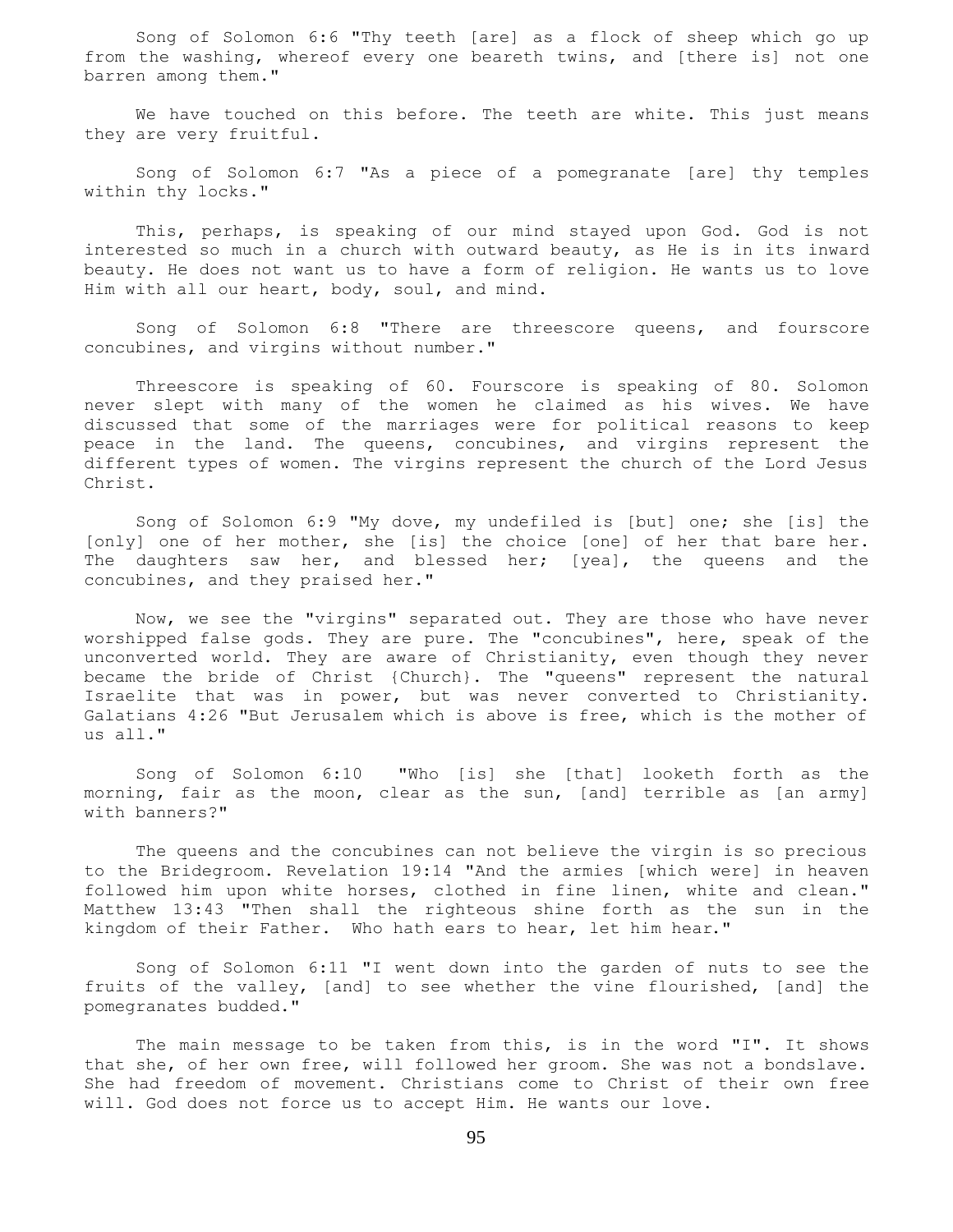Song of Solomon 6:12 "Or ever I was aware, my soul made me [like] the chariots of Ammi-nadib."

 "Ammi-nadib" means people of liberality. This just means that she had freedom or liberty to go and do as she wished. She went wherever she chose to go. This is very important, because of the freedom we have to receive the Lord, or to reject Him. God does not want us to be like puppets on strings. He wants our love. He wants us to choose to be with Him.

 Song of Solomon 6:13 "Return, return, O Shulamite; return, return, that we may look upon thee. What will ye see in the Shulamite? As it were the company of two armies."

 I believe the "Shulamite", here, is speaking of the bride of Christ. Those in attendance are calling her back. She is the church. The two armies could be speaking of physical Israel and spiritual Israel. Luke 15:10 "Likewise, I say unto you, there is joy in the presence of the angels of God over one sinner that repenteth."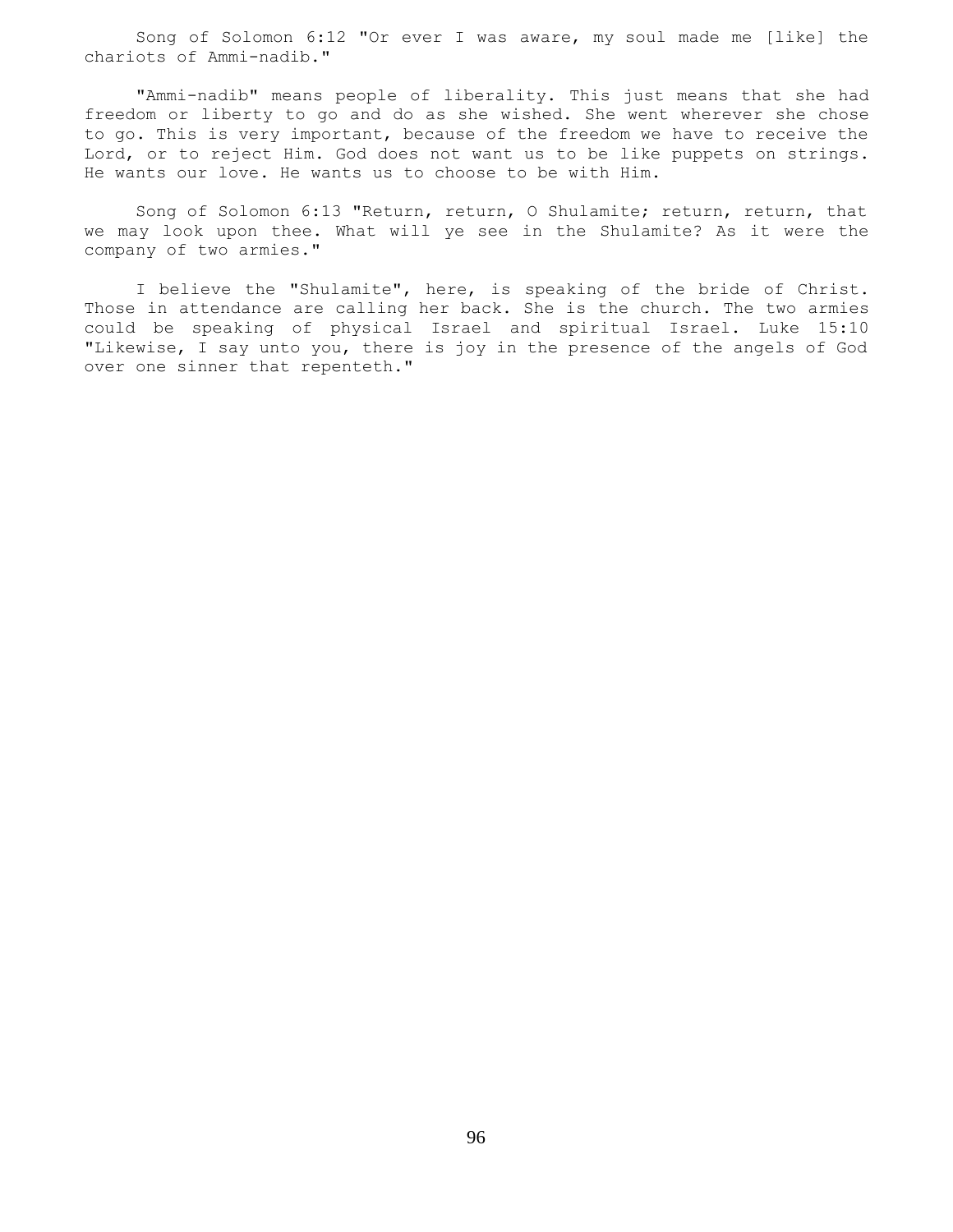1. Who is gone away for awhile? 2. Who does this symbolize? 3. Quote John chapter 14 verse 3. 4. What is the bride saying now? 5. My beloved is gone down into his 6. What was the garden of Eden patterned after? 7. Why is the bride not in despair? 8. Quote Hebrews chapter 8 verse 10. 9. The tabernacle of God is with 10. Besides the Christians, what is called the bride of Christ? 11. Quote Ephesians chapter 5 verse 27. 12. What have we learned about goat hair? 13. Why can the world not defeat the church? 14. What is verse 7 speaking of? 15. How does He want us to love Him? 16. How many is threescore? 17. How many is fourscore? 18. What were many of Solomon's marriages for? 19. What do "queens", "concubines", and "virgins" speak of? 20. In verse 9, who is separated out? 21. Who are they? 22. Quote Galatians chapter 4 verse 26. 23. Quote Revelation chapter 19 verse 14. 24. What does verse 11 show us? 25. What does "Ammi-nadib" mean? 26. Why is this important? 27. Who is the "Shulamite"? 28. Quote Luke chapter 15 verse 10.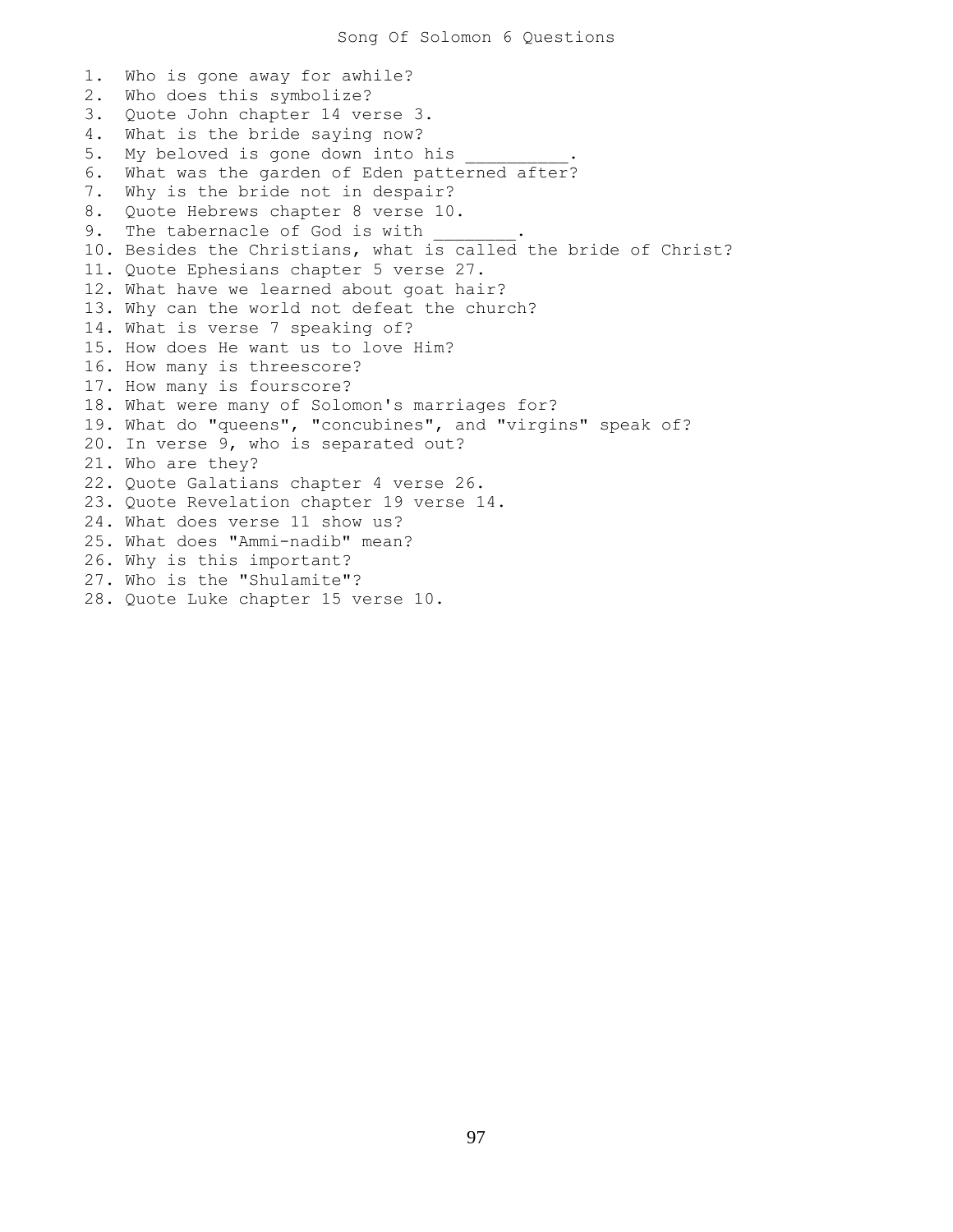We will begin this lesson in Song of Solomon 7:1 "How beautiful are thy feet with shoes, O prince's daughter! the joints of thy thighs [are] like jewels, the work of the hands of a cunning workman."

We are looking at these lessons from the spiritual standpoint, and not the literal. The Scriptures must help us in our relationship with Christ for them to be useful to us. The "feet with shoes" indicate she is going somewhere. The church in action is a delight to the Lord. He wants us moving. The church that stands still is stagnant and will, probably, begin to decline. Notice the statement "prince's daughter". All Christians will reign with King Jesus. We will be princes. Revelation 5:10 "And hast made us unto our God kings and priests: and we shall reign on the earth." Jesus is the head and we reign under Him. We are to be about our Father's business as Jesus was. The hands indicate the work. The "jewels" speak of our precious relationship with Christ. We are jewels to him. How beautiful are the feet of them who bring the gospel.

 Song of Solomon 7:2 "Thy navel [is like] a round goblet, [which] wanteth not liquor: thy belly [is like] an heap of wheat set about with lilies."

 In the physical, we could be looking at a description of a dance before the lover. These body parts are involved in that sort of dance. We, however, are looking at the connection with the church. This is a description of the beauty of the body {Christians}.

 Song of Solomon 7:3 "Thy two breasts [are] like two young roes [that are] twins."

 The breasts are mentioned several times in Scripture as being a very comforting part of the body to the groom.

 Song of Solomon 7:4 "Thy neck [is] as a tower of ivory; thine eyes [like] the fishpools in Heshbon, by the gate of Bath-rabbim: thy nose [is] as the tower of Lebanon which looketh toward Damascus."

The tower of ivory would have been tall and slender. It would, also, have been dazzling white, which speaks of righteousness. The eyes are deep with feeling. The bride is mentioned as the holy city Jerusalem. The implication is that the bride {church} and the city are one. In the natural, that would be impossible, but nothing is impossible to God. The nose, here, is symbolic of a tower.

 Song of Solomon 7:5 "Thine head upon thee [is] like Carmel, and the hair of thine head like purple; the king [is] held in the galleries."

 "Carmel", in this particular Scripture, is a city and it means fruitful field. "Purple" speaks of royalty. She is crowned with royalty, is what this is saying. The king is waiting to bring His praises to the bride.

 Song of Solomon 7:6 "How fair and how pleasant art thou, O love, for delights!"

98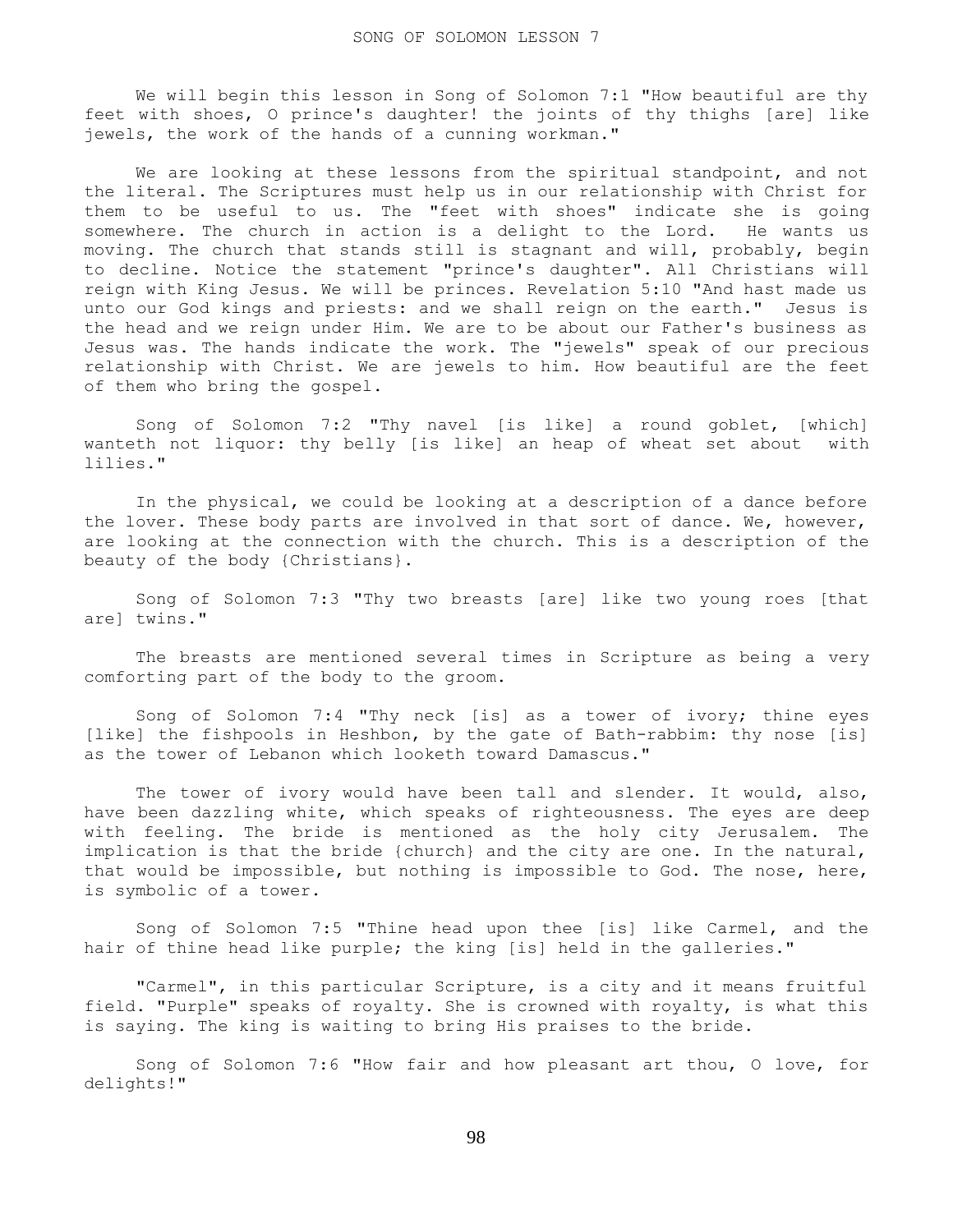The bride {church} is beautiful in every aspect to the Bridegroom. Zephaniah 3:17 "The LORD thy God in the midst of thee [is] mighty; he will save, he will rejoice over thee with joy; he will rest in his love, he will joy over thee with singing."

 Song of Solomon 7:7 "This thy stature is like to a palm tree, and thy breasts to clusters [of grapes]."

We see from the following Scriptures, that we are tall in stature, because we stand in the knowledge of Jesus. Ephesians 3:17 "That Christ may dwell in your hearts by faith; that ye, being rooted and grounded in love," Ephesians 3:18 May be able to comprehend with all saints what [is] the breadth, and length, and depth, and height;" Ephesians 3:19 "And to know the love of Christ, which passeth knowledge, that ye might be filled with all the fulness of God." Christians are like the palm tree in that they may grow tall and stately, but they are solidly grounded in Christ. The breasts speaks of the fruit the tree produces.

 Song of Solomon 7:8 "I said, I will go up to the palm tree, I will take hold of the boughs thereof: now also thy breasts shall be as clusters of the vine, and the smell of thy nose like apples;"

 The "palm" tree was symbolic of love. The Lord delights in the love of the believers who make up the church. The "vine", many times, is speaking of the believers in Christ, or Christ Himself. They produce fruit of righteousness. Galatians 5:22 "But the fruit of the Spirit is love, joy, peace, longsuffering, gentleness, goodness, faith," Ephesians 5:9 "(For the fruit of the Spirit [is] in all goodness and righteousness and truth;)"

 Song of Solomon 7:9 "And the roof of thy mouth like the best wine for my beloved, that goeth [down] sweetly, causing the lips of those that are asleep to speak."

 This wine is, possibly, speaking of being filled with the Holy Spirit of God, and then, being able to speak by that Spirit. "Those that are asleep" are the unsaved. When you are saved and filled with the Spirit of God, then you speak the good news of the gospel. Matthew 26:27 "And he took the cup, and gave thanks, and gave [it] to them, saying, Drink ye all of it;" The cup, spoken of here, contained wine that symbolized the blood of Jesus. They drank the life that He provided them.

 Song of Solomon 7:10 "I [am] my beloved's, and his desire [is] toward me."

 This is the bride speaking and recognizing the fact that she belongs to the Bridegroom. Jesus bought us and paid for us with His precious shed blood. John 17:24 "Father, I will that they also, whom thou hast given me, be with me where I am; that they may behold my glory, which thou hast given me: for thou lovedst me before the foundation of the world." I Corinthians 6:19 "What? know ye not that your body is the temple of the Holy Ghost [which is] in you, which ye have of God, and ye are not your own?" I Corinthians 6:20 "For ye are bought with a price: therefore glorify God in your body, and in your spirit, which are God's."

 Song of Solomon 7:11 "Come, my beloved, let us go forth into the field; let us lodge in the villages."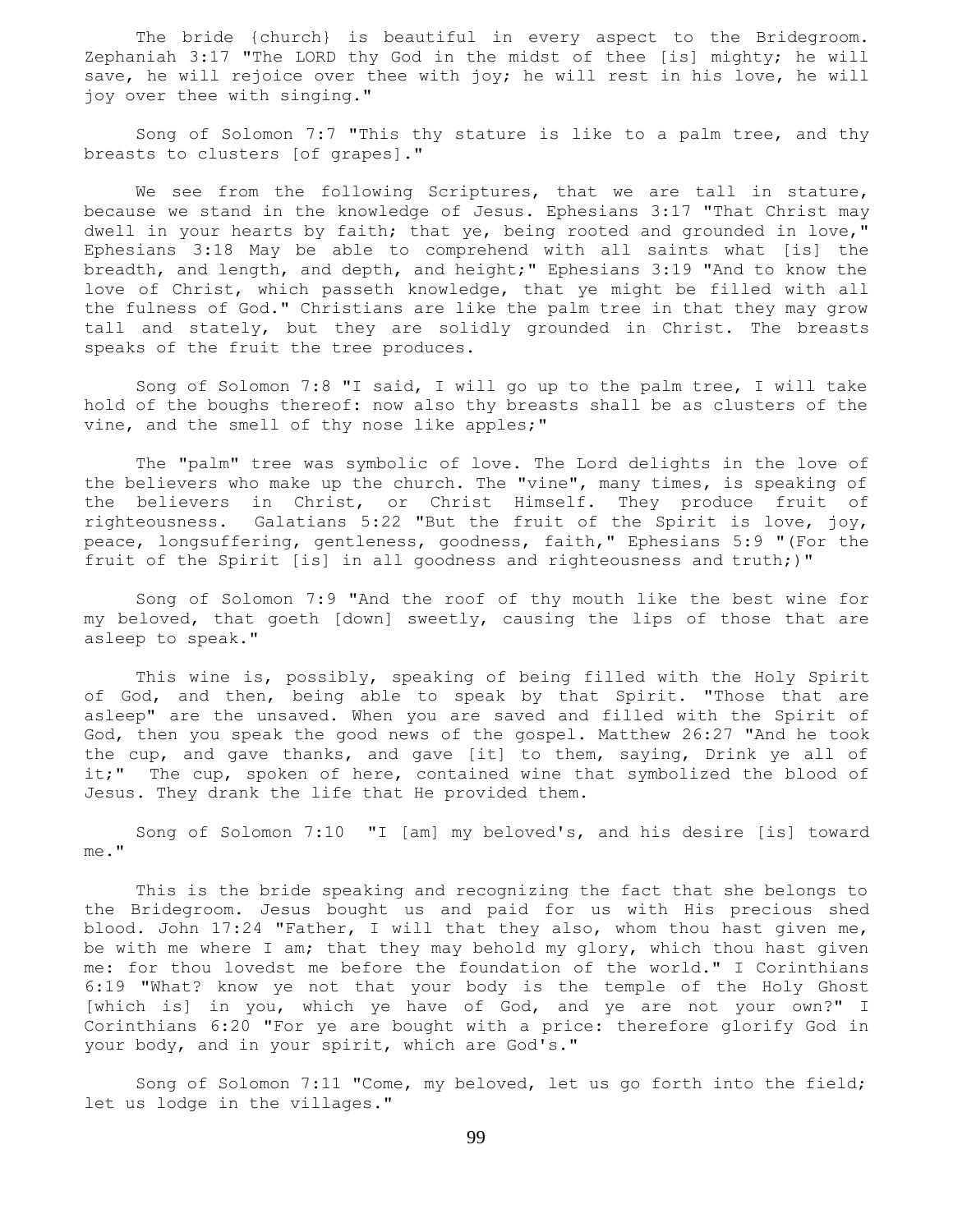This speaks of a time and place of peace. This is like the  $23^{rd}$  Psalm. Psalms 23:1 "The LORD [is] my shepherd; I shall not want." Psalms 23:2 "He maketh me to lie down in green pastures: he leadeth me beside the still waters." Psalms 23:3 "He restoreth my soul: he leadeth me in the paths of righteousness for his name's sake." Psalms 23:4 "Yea, though I walk through the valley of the shadow of death, I will fear no evil: for thou [art] with me; thy rod and thy staff they comfort me." Psalms 23:5 "Thou preparest a table before me in the presence of mine enemies: thou anointest my head with oil; my cup runneth over." Psalms 23:6 "Surely goodness and mercy shall follow me all the days of my life: and I will dwell in the house of the LORD for ever."

 Song of Solomon 7:12 "Let us get up early to the vineyards; let us see if the vine flourish, [whether] the tender grape appear, [and] the pomegranates bud forth: there will I give thee my loves."

 The "vineyard" is the church. The "vine" is Jesus Christ. This may be a peculiar thing to ask about the church, but we know many churches are not flourishing in the truth of the gospel. John 15:1 "I am the true vine, and my Father is the husbandman." We must be very careful to lift up the name of Jesus in our churches. We must not be Christians in name only. Some have a form of Christianity, but deny the power thereof. We must produce fruit fit for the kingdom.

 Song of Solomon 7:13 "The mandrakes give a smell, and at our gates [are] all manner of pleasant [fruits], new and old, [which] I have laid up for thee, O my beloved."

 Mandrakes were thought of as love flowers. They were supposed to make you more fertile. True Christianity produces fruit. Some are old, some are young. Some are black, some are white. Some are males, some are females. There is a great variety of fruit. Christianity must be deeper than just emotion. Christ wants our heart and our will. He wants us to love Him above all else and to obey Him. Matthew 22:37 "Jesus said unto him, Thou shalt love the Lord thy God with all thy heart, and with all thy soul, and with all thy mind." I Samuel 15:22 "And Samuel said, Hath the LORD [as great] delight in burnt offerings and sacrifices, as in obeying the voice of the LORD? Behold, to obey [is] better than sacrifice, [and] to hearken than the fat of rams." The beloved of God love Him and obey Him.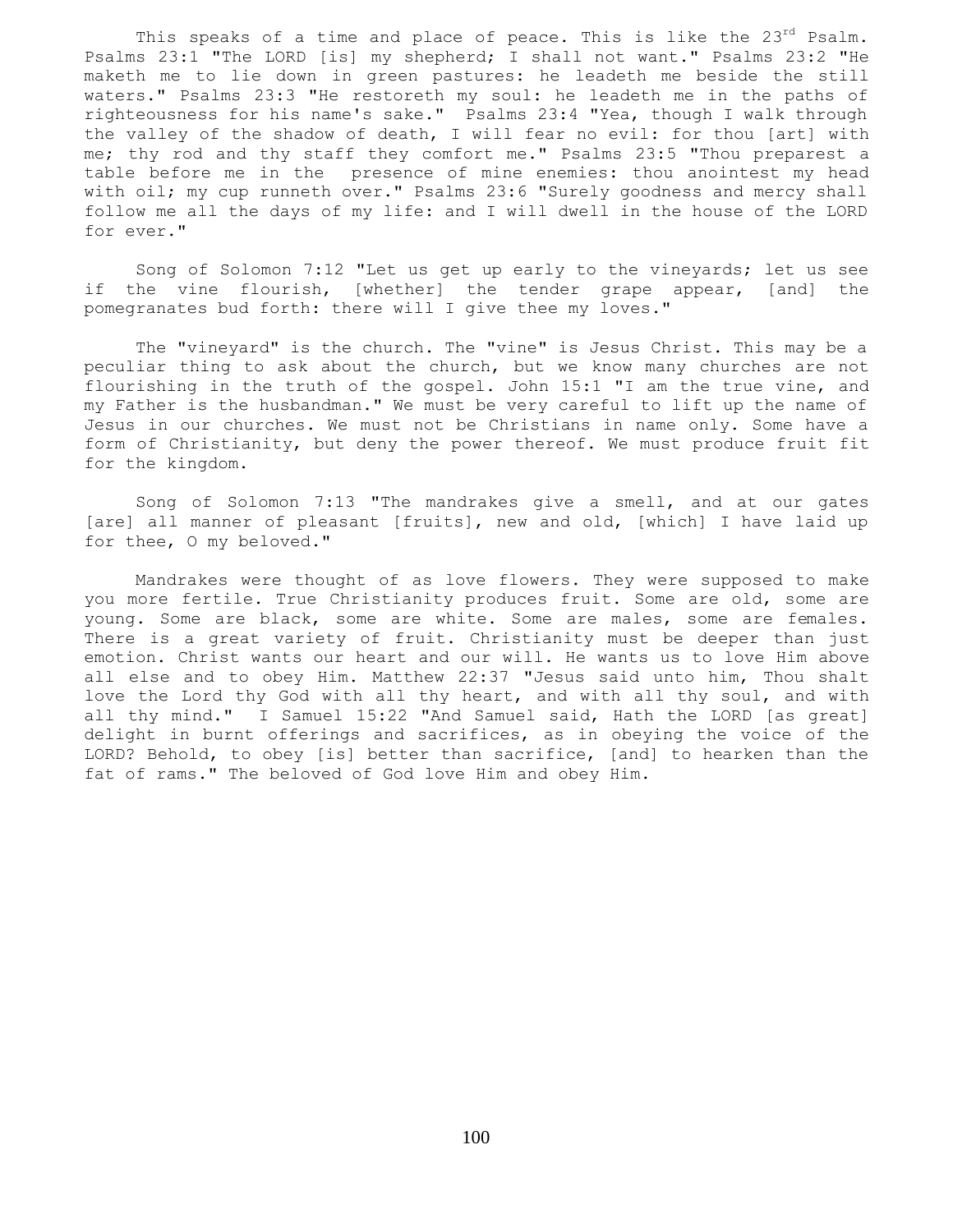1. We are looking at these lessons from the \_\_\_\_\_\_\_\_\_ standpoint. 2. What does "the feet with shoes" indicate? 3. The church that stands still is 4. What does "prince's daughter" show us? 5. Quote Revelation chapter 5 verse 10. 6. "Hands" indicate 7. What do the "jewels" speak of? 8. Verse 2, in the physical, could be speaking of what? 9. Thy neck is as a tower of  $\hspace{1cm}$ . 10. Describe this tower. 11. What does this dazzling white speak of? 12. The bride is spoken of as the holy city 13. "Carmel", in verse 5, is a \_\_\_\_\_\_\_. 14. What does the name mean? 15. "Purple" speaks of 16. Quote Zephaniah chapter 3 verse 17. 17. Why are the Christians spoken of as tall in stature? 18. Quote Ephesians chapter 3 verses 17 through 19. 19. The "palm tree" was symbolic of . 20. The "vine" speaks of whom? 21. Quote Galatians chapter 5 verse 22. 22. Quote Ephesians chapter 5 verse 9. 23. What is the wine, in verse 9, referring to? 24. Who is "those who are asleep" referring to? 25. Quote Matthew chapter 26 verse 27. 26. What did this wine refer to? 27. Who is speaking in verse 10? 28. Quote John chapter 17 verse 24. 29. Your **is the temple of the Holy Ghost**. 30. What does verse 11 speak of? 31. Quote the 23rd Psalm. 32. The "vineyard" is the \_\_\_\_\_\_\_\_. 33. The "vine" is \_\_\_\_\_\_\_\_\_ \_\_\_\_\_\_\_. 34. Quote John chapter 15 verse 1. 35. "Mandrakes" were thought of as \_\_\_\_\_\_\_\_\_ \_\_\_\_\_\_\_\_\_. 36. True Christianity produces \_\_\_\_ 37. Who are Christians made up of? 38. Quote Matthew chapter 22 verse 37. 39. Quote 1 Samuel chapter 15 verse 22.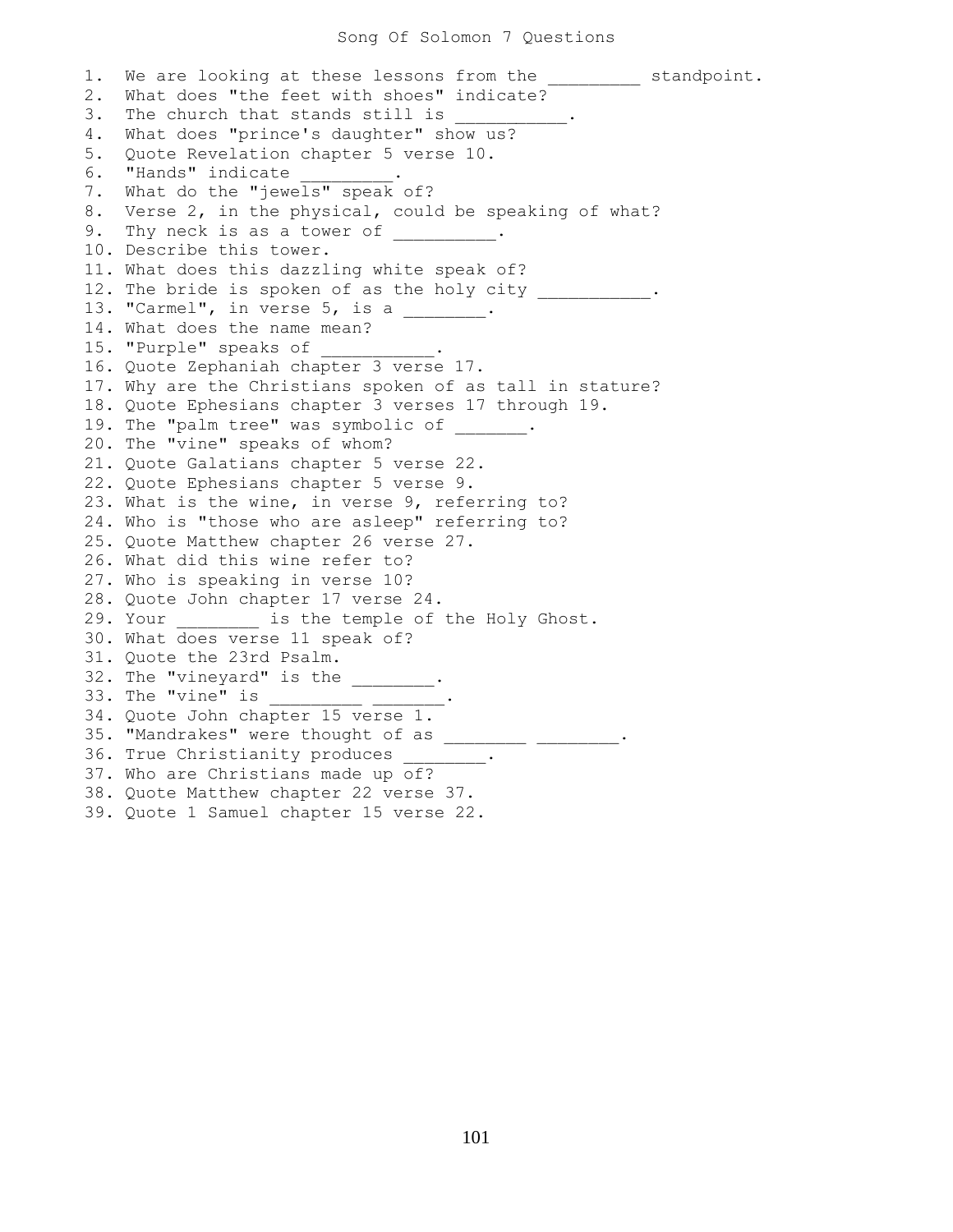We will begin this lesson in Song of Solomon 8:1 "O that thou [wert] as my brother, that sucked the breasts of my mother! [when] I should find thee without, I would kiss thee; yea, I should not be despised."

This is wishing to be the brother, that the relationship could have gone on from the beginning. It is interesting, to me, that even though the Christians are the bride of Christ, they are, also, all sons of God. Jesus is The Son of God, but all believers in Christ are adopted into the family of God, and are sons of God. Romans 8:14 "For as many as are led by the Spirit of God, they are the sons of God." Romans 8:15 "For ye have not received the spirit of bondage again to fear; but ye have received the Spirit of adoption, whereby we cry, Abba, Father." This is a spiritual thing. In the Spirit, we can be the bride of Christ and the sons of God all at the same time. These are not speaking of a gender, but a relationship. The kiss just indicates sweet love. Luke 7:45 "Thou gavest me no kiss: but this woman since the time I came in hath not ceased to kiss my feet." Luke 7:46 "My head with oil thou didst not anoint: but this woman hath anointed my feet with ointment." Luke 7:47 "Wherefore I say unto thee, Her sins, which are many, are forgiven; for she loved much: but to whom little is forgiven, [the same] loveth little."

 Song of Solomon 8:2 "I would lead thee, [and] bring thee into my mother's house, [who] would instruct me: I would cause thee to drink of spiced wine of the juice of my pomegranate."

We see a true desire to learn the perfect ways of the Lord. The woman, here, is the church of God. We read in the book of Revelation of the Light of Jesus being in all 7 churches. This speaks of not only being ministered to by Jesus, but ministering to Him, as well. The love of the bride for Christ is shown here. Galatians 4:26 "But Jerusalem which is above is free, which is the mother of us all." The "mother's house" then, is speaking of New Jerusalem. Acts 17:11 "These were more noble than those in Thessalonica, in that they received the word with all readiness of mind, and searched the scriptures daily, whether those things were so." Acts 17:12 "Therefore many of them believed; also of honourable women which were Greeks, and of men, not a few."

 Song of Solomon 8:3 "His left hand [should be] under my head, and his right hand should embrace me."

 We discovered in an earlier lesson, that the left hand was lifting her out of this sinful world, and the right hand spoke of the spiritual blessings. This is saying, He anointed her with the Holy Spirit of God.

 Song of Solomon 8:4 "I charge you, O daughters of Jerusalem, that ye stir not up, nor awake [my] love, until he please."

 We, also, discovered that the "daughters of Jerusalem" were speaking of the physical house of Israel. Jesus spoke to them in the following Scripture. Luke 23:28 "But Jesus turning unto them said, Daughters of Jerusalem, weep not for me, but weep for yourselves, and for your children." They should weep, because they rejected Jesus.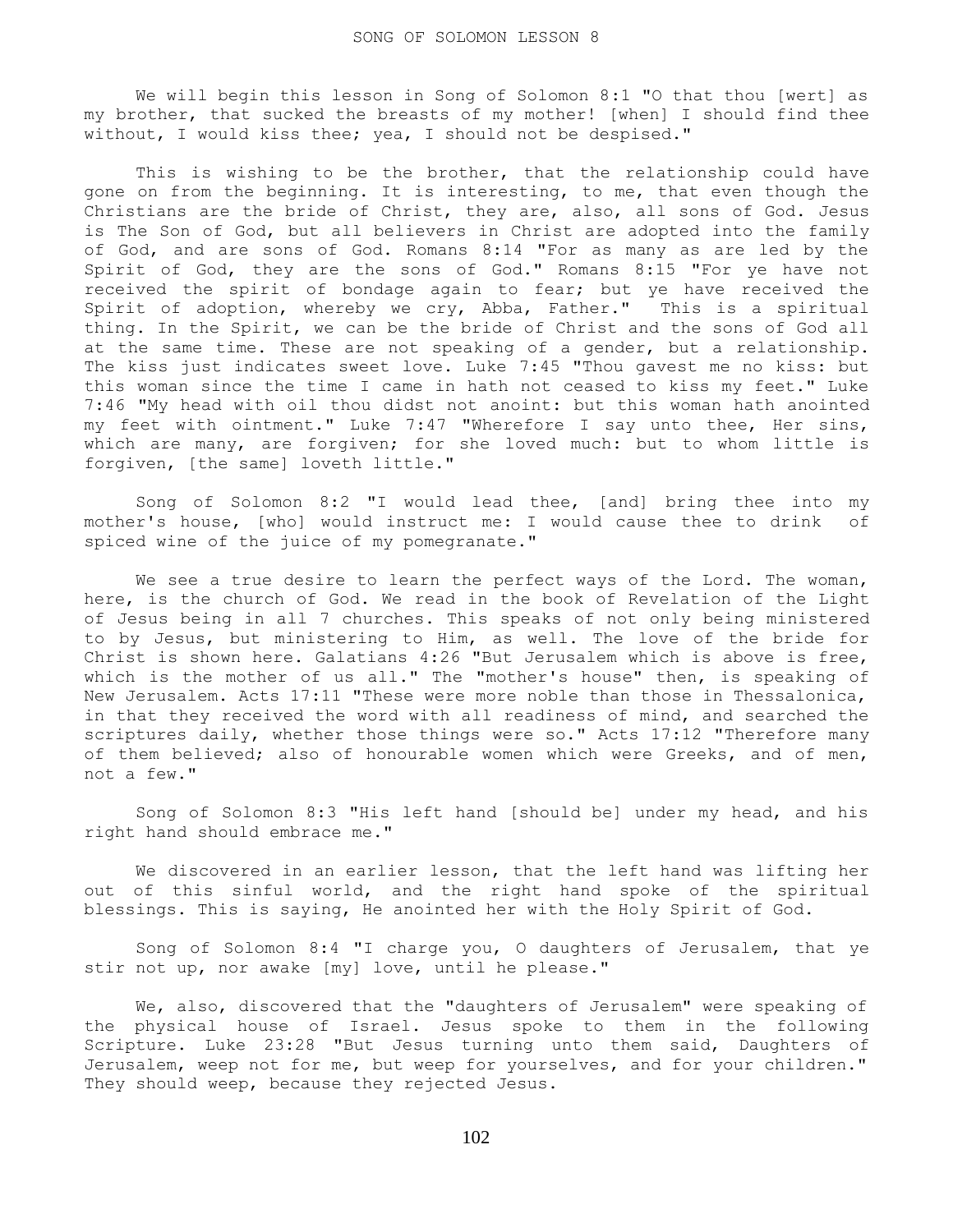Song of Solomon 8:5 "Who [is] this that cometh up from the wilderness, leaning upon her beloved? I raised thee up under the apple tree: there thy mother brought thee forth: there she brought thee forth [that] bare thee."

 The bride is not of the daughters of Jerusalem. She is made up of the followers of the Lord Jesus Christ. This is that wild olive branch that was grafted into the tree. This bride is not of the physical house of Israel. This is a stranger from the wilderness. These are those who took Jesus on simple faith. The bride is dressed in the white robe of righteousness that Jesus provided her. We find that the strength of the bride {church} comes from Jesus. John 15:4 "Abide in me, and I in you. As the branch cannot bear fruit of itself, except it abide in the vine; no more can ye, except ye abide in me."

 Song of Solomon 8:6 "Set me as a seal upon thine heart, as a seal upon thine arm: for love [is] strong as death; jealousy [is] cruel as the grave: the coals thereof [are] coals of fire, [which hath a] most vehement flame."

 Notice, that this is not a flesh relationship. This is of the heart. The bride has taken Jesus in her heart. The seal is like a signet. The wedding band used in marriages is a symbol of the very same thing. Read the love chapter in 1 Corinthians chapter 13. Husbands and wives should not be jealous of each other. They should not be given reason to be jealous either. They are for each other. This marriage is to be forever. II Corinthians 11:2 "For I am jealous over you with godly jealousy: for I have espoused you to one husband, that I may present [you as] a chaste virgin to Christ." Jealousy is like a burning fire.

 Song of Solomon 8:7 "Many waters cannot quench love, neither can the floods drown it: if [a] man would give all the substance of his house for love, it would utterly be contemned."

 Paul sums it up very well in the following Scriptures. Romans 8:38 "For I am persuaded, that neither death, nor life, nor angels, nor principalities, nor powers, nor things present, nor things to come," Romans 8:39 "Nor height, nor depth, nor any other creature, shall be able to separate us from the love of God, which is in Christ Jesus our Lord."

 Song of Solomon 8:8 "We have a little sister, and she hath no breasts: what shall we do for our sister in the day when she shall be spoken for?"

 The little sister is not yet mature. I believe this is speaking of the very young Christian that is still on milk and honey of the Word. This is speaking of those who already are saved, desiring to bring others into the true fellowship with Christ.

 Song of Solomon 8:9 "If she [be] a wall, we will build upon her a palace of silver: and if she [be] a door, we will enclose her with boards of cedar."

 The "wall" is speaking of a steadfast Christian who is unmovable. Jesus is the Corner stone, and we are the lively stones. I Peter 2:5 "Ye also, as lively stones, are built up a spiritual house, an holy priesthood, to offer up spiritual sacrifices, acceptable to God by Jesus Christ." The door would be more moveable. We see, however, the door is to be enclosed with cedar. The cedar preserves and strengthens. The strong Christians are to help the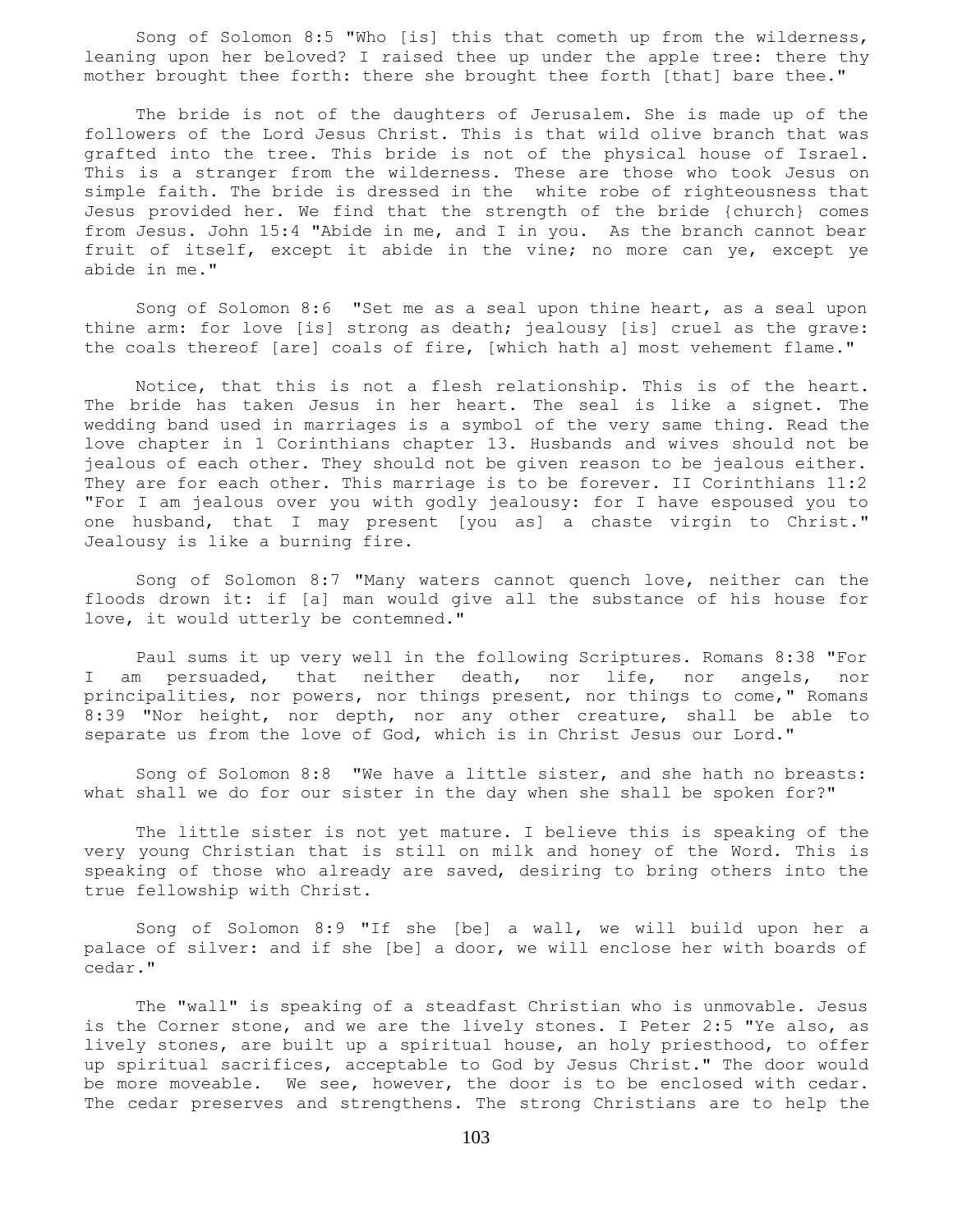weaker. Acts 20:35 "I have shewed you all things, how that so labouring ye ought to support the weak, and to remember the words of the Lord Jesus, how he said, It is more blessed to give than to receive."

 Song of Solomon 8:10 "I [am] a wall, and my breasts like towers: then was I in his eyes as one that found favour."

 The wall is made up of the Christians who are grounded in the Word. They are always attached to the Corner stone. I Corinthians 15:58 Therefore, my beloved brethren, be ye stedfast, unmoveable, always abounding in the work of the Lord, forasmuch as ye know that your labour is not in vain in the Lord." The Lord always sees and approves the good work you do for the Lord.

 Song of Solomon 8:11 "Solomon had a vineyard at Baal-hamon; he let out the vineyard unto keepers; every one for the fruit thereof was to bring a thousand [pieces] of silver."

The "vineyard", in the verse above, is, possibly, showing us the value of the church in the sight of God. "Silver" means redemption. We know that there is no money in the world that we would trade for our salvation. The vineyard is the church in its relationship with the vine {Jesus Christ}. Read the 21st chapter of Matthew, beginning with the 33rd verse about the vineyard. Just as the Scripture above, the vineyard was a prized possession.

 Song of Solomon 8:12 "My vineyard, which [is] mine, [is] before me: thou, O Solomon, [must have] a thousand, and those that keep the fruit thereof two hundred."

 Christians should be caring for the vineyard, and causing new growth, and bringing new fruit. Acts 20:28 "Take heed therefore unto yourselves, and to all the flock, over the which the Holy Ghost hath made you overseers, to feed the church of God, which he hath purchased with his own blood."

 Song of Solomon 8:13 "Thou that dwellest in the gardens, the companions hearken to thy voice: cause me to hear [it]."

 The Bridegroom {Jesus} is speaking to His bride, here. Jesus will restore the church to its original beauty, and provide a heavenly Garden of Eden for her to dwell in. The simplicity of Christianity is spoken of here. That is what makes it so beautiful. Jesus quickens the spirit of individuals in the church. He is the quickening Spirit. It is Jesus who perfects His bride {church}. Notice how the bride receives power. John 15:7 "If ye abide in me, and my words abide in you, ye shall ask what ye will, and it shall be done unto you." John 16:24 "Hitherto have ye asked nothing in my name: ask, and ye shall receive, that your joy may be full." Jesus provides for His bride {church}.

 Song of Solomon 8:14 "Make haste, my beloved, and be thou like to a roe or to a young hart upon the mountains of spices."

 This is saying, "Come quickly Lord Jesus." Revelation 22:17 "And the Spirit and the bride say, Come. And let him that heareth say, Come. And let him that is athirst come. And whosoever will, let him take the water of life freely." Revelation 22:20 "He which testifieth these things saith, Surely I come quickly. Amen. Even so, come, Lord Jesus."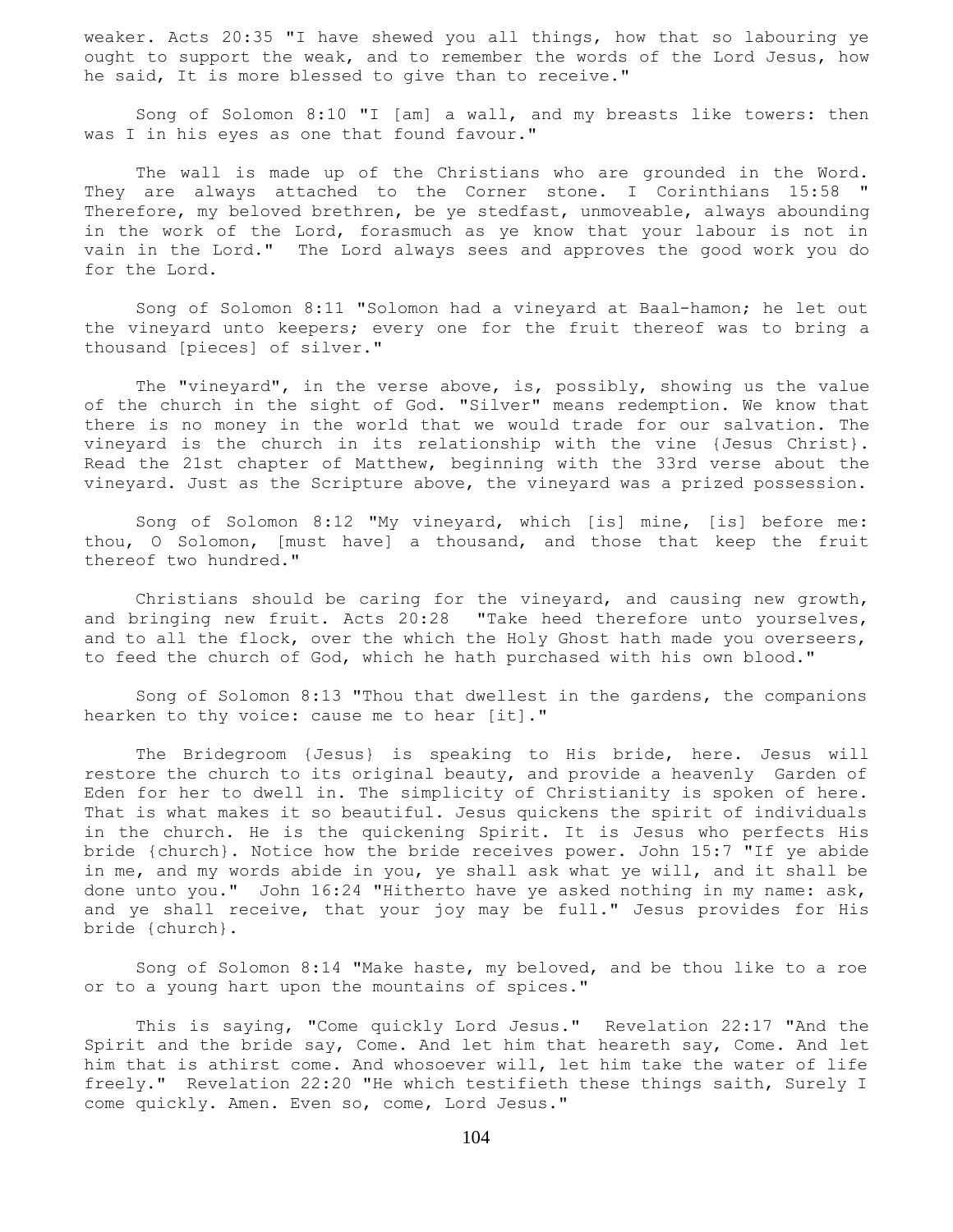1. Why was the brother mentioned in verse 1? 2. What does the author find interesting about the bride of Christ? 3. Quote Romans chapter 8 verses 14 and 15. 4. These are not speaking of a gender, but a 5. Quote Luke chapter 7 verses 45, 46, and 47. 6. In verse 2, we see a true desire to do what? 7. The woman, here, is the 8. Which churches was the Light of Jesus in? 9. Quote Galatians chapter 4 verse 26. 10. The "mother's house" is speaking of 11. Quote Acts chapter 17 verses 11 and 12. 12. What was the left hand doing in verse 3? 13. What was the right hand blessing of verse 3? 14. Who are the "daughters of Jerusalem" speaking of? 15. Quote Luke chapter 23 verse 28. 16. Why were they weeping? 17. What is the bride dressed in? 18. Quote John chapter 15 verse 4. 19. The seal is like a 20. What is the love chapter in the Bible? 21. Quote 2 Corinthians chapter 11 verse 2. 22. How does Paul sum up verse 7? 23. Who is verse 8 speaking of? 24. Who is the "wall" in verse 9? 25. Quote 1 Peter chapter 2 verse 5. 26. What is special about cedar? 27. Quote Acts chapter 20 verse 35. 28. Therefore, my beloved brethren, be ye \_\_\_\_\_\_\_\_\_\_\_, \_\_\_\_\_ always abounding in the work of the Lord. 29. What is the "vineyard", in verse 11, showing? 30. Where can you read more thoroughly about the vineyard? 31. Quote Acts chapter 20 verse 28. 32. Who is speaking in verse 13. 33. Quote John chapter 15 verse 7.